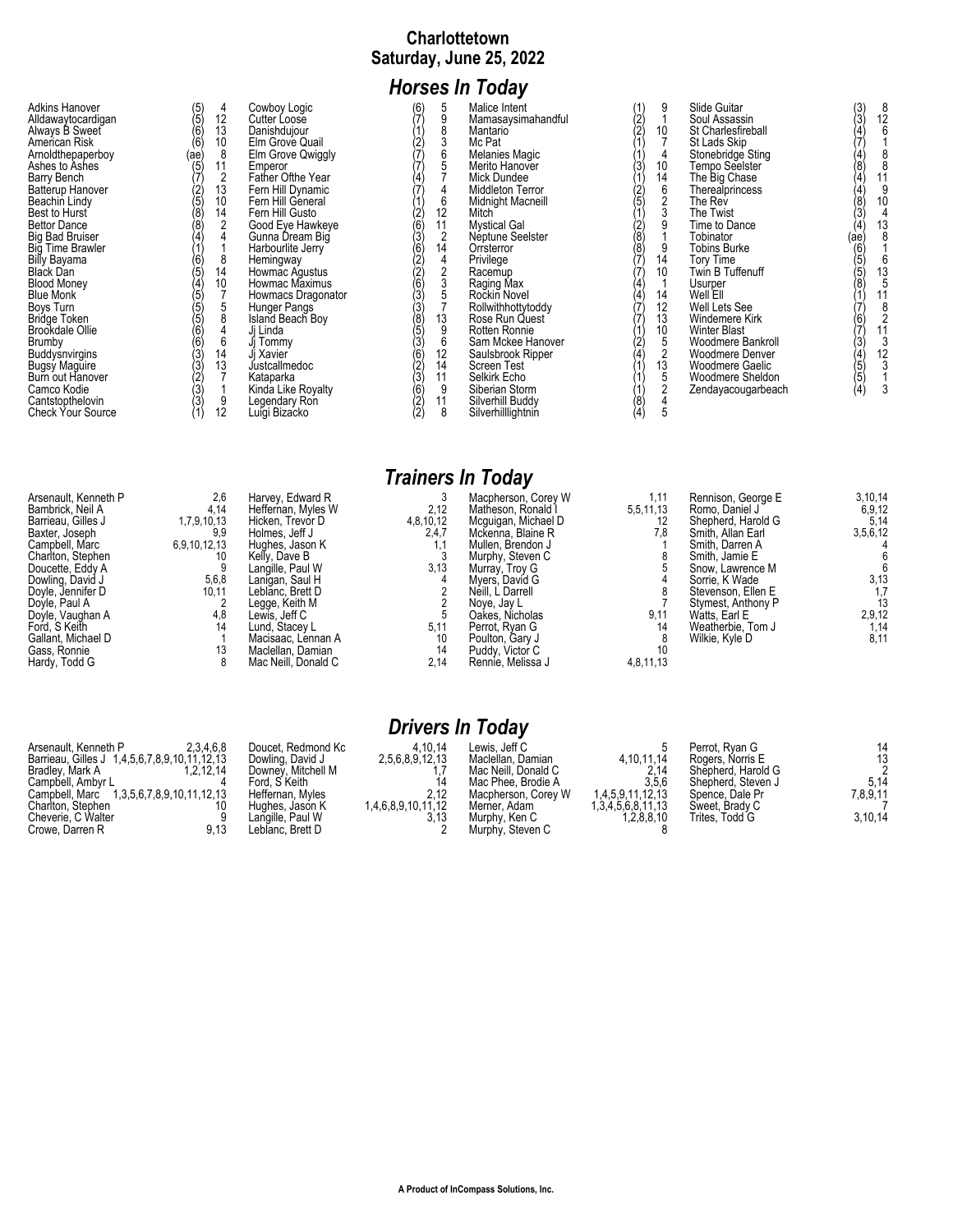|                                                     |                     | <b>SATURDAY</b><br>25 Jun. 2022                                                                                                                                                               |                         |              |     |                                                                                     |    |                 |                                          |                                          | <b>TRIACTOR</b>                                       |                                      |                                       |                          |                      | DAILY DOUBLE (Races 1 & 2), EXACTOR, \$.20 SUPERFECTA,                                                                 |        |                                                                                                                                                                                                                                                    |
|-----------------------------------------------------|---------------------|-----------------------------------------------------------------------------------------------------------------------------------------------------------------------------------------------|-------------------------|--------------|-----|-------------------------------------------------------------------------------------|----|-----------------|------------------------------------------|------------------------------------------|-------------------------------------------------------|--------------------------------------|---------------------------------------|--------------------------|----------------------|------------------------------------------------------------------------------------------------------------------------|--------|----------------------------------------------------------------------------------------------------------------------------------------------------------------------------------------------------------------------------------------------------|
|                                                     |                     | <b>Charlottetown</b><br><b>TRACKMASTER.COM</b>                                                                                                                                                | <b>POWERED BY</b>       |              |     |                                                                                     |    |                 |                                          |                                          | DRAW INSIDE (HORSES & GELDINGS)                       |                                      |                                       |                          |                      | 5 YEARS OLD & YOUNGER WINNERS OF 1 BUT NOT MORE THAN 2 RACES LIFETIME AE N/W 1                                         |        | <b>Purse \$2,150</b><br><b>One Mile Pace</b>                                                                                                                                                                                                       |
|                                                     |                     | <b>ASK FOR HORSE BY NUMBER</b>                                                                                                                                                                |                         |              |     | Selections: 5-4-6                                                                   |    |                 |                                          |                                          |                                                       |                                      | <b>Be Sure to Wager Early</b>         |                          |                      |                                                                                                                        |        | Warm-up Color                                                                                                                                                                                                                                      |
| Date                                                | R# Track            | Class                                                                                                                                                                                         | Purse                   | 1/4          | 1/2 | 3/4<br>Fin                                                                          |    | SpFig PP/St 1/4 |                                          | 1/2                                      | 3/4                                                   | Str                                  | Fin                                   |                          | Last 1/4 Time Driver |                                                                                                                        | \$Odds | First, Second, Third<br>Comment Tmp-Var                                                                                                                                                                                                            |
| 1<br>Red                                            |                     | <b>BIG TIME BRAWLER</b> bg 3 Sportswriter-Panstakingly-No Pan Intended<br>Owner: Dr Mitchell Downey, Saint John, NB<br>▲ Breeder: Mitchell M Downey, NB                                       |                         |              |     |                                                                                     |    |                 |                                          |                                          | <b>MITCHELL M DOWNEY (7-0-0-2-.095)</b>               | 12-1                                 |                                       |                          |                      | <b>Tr-ELLEN E STEVENSON</b><br>$(17-2-4-3-.307)$                                                                       |        | \$4,135<br>2022:<br>6<br>0<br>3<br>2:051 EPR1/2 Q<br>2021:<br>$\overline{4}$<br>4<br>\$3,510<br>0<br>0<br>2, 2:051 EPR1/2 Q Life:<br>10<br>$\overline{7}$<br>\$7,645<br>0<br>Power #67<br>LAST 5 STS. - \$2,665                                    |
| 18Jun22                                             |                     | 1Epr1/2 ft Nw1rlftcd                                                                                                                                                                          | \$1,900 1               |              |     | :283 1:003 1:323 2:041 61                                                           |    | 4/7             | $1^2$                                    | $1^2$                                    | 2ż                                                    | $2^{1\frac{1}{2}}$                   | 2ż                                    | :313                     |                      | 2:041 DowneyMic                                                                                                        |        | 64-0<br>1.90 Hallofaride, Big Time Brawler, Nannie Bernice                                                                                                                                                                                         |
| 11Jun22<br>4Jun22                                   | 1 Epr1/2 ft Nw1rlft | 2Epr1/2 ft Nb Breeders                                                                                                                                                                        | \$1,800 1<br>\$5,200 1  |              |     | :302 1:021 1:321 2:02<br>$:29^3$ $:59^2$ 1:29 <sup>1</sup> 2:00 68                  | 64 | 4/5<br>4/4      | $40^{5\frac{3}{4}}$<br>$3^{31}$          | $2^{1\frac{3}{4}}$<br>$3^{3}$            | $2^{1\frac{3}{4}}$<br>302                             | 22<br>$34\frac{1}{2}$                | 21<br>$36\frac{1}{4}$                 | :293                     |                      | 2:021 DownevMic<br>:313 2:011 DowneyMic                                                                                |        | 69-0<br>4.95 ElmGroveQuest, BigTimeBrawler, TheodoreJDown<br>7.60 FrivolousAppeal, Brumby, BigTimeBrawler<br>$57-0$                                                                                                                                |
| 29May228Summ1/2 ft Ib-Pei Colt                      |                     |                                                                                                                                                                                               | \$5,600 1               | :291         |     | :583 1:281 1:583 59                                                                 |    | 5/7             | $2^{1\frac{1}{2}}$                       | 3 <sup>2</sup>                           | 3o <sup>1</sup> ż                                     | $3^{12}$                             | $4^{1\frac{3}{4}}$                    | :303                     | 1:59                 | DowneyMic                                                                                                              |        | 66-0<br>8.60 Kharlamov, Frivolous Appeal, Starshipzodiac                                                                                                                                                                                           |
| 21Mav22                                             |                     | 2Epr1/2 ft T&d Bremner                                                                                                                                                                        | \$8,000 1               |              |     | :31 1:04 1:342 2:04 50                                                              |    | 5/5             | 56                                       | 56                                       | $40^{21}$                                             | $5^{3\frac{1}{4}}$                   | $5^{9}\frac{1}{2}$                    | :31                      |                      | 2:054 DowneyMic                                                                                                        |        | $55-0$<br>.00 Alldawaytocardigan, Brumby, SoulAssassin<br>\$2,000<br>1:592 CHRTN1/2 2022:<br>2                                                                                                                                                     |
| Blue                                                |                     | <b>MAMASAYSIMAHANDFUL</b> brg 3 Thinking out Loud-Menagerie-Big Jim<br>▼ Owner: East Coast Captains, Cornwall, PE<br>▼ Breeder: David B Tierney, Cornwall, PE                                 |                         |              |     |                                                                                     |    |                 |                                          |                                          |                                                       | 10-1                                 |                                       |                          |                      | <b>COREY W MACPHERSON</b> 184 blue-green-grey (133-32-27-26-.418)<br><b>Tr-COREY W MACPHERSON</b><br>$(21-3-6-2-.333)$ |        | \$0<br>0<br>0<br>2021:<br>0<br>0<br>3, 1:592 CHRTN1/2 Life:<br>\$2,000<br>2<br>$\mathbf{0}$<br>4<br>-1<br>Power #70<br>LAST 5 STS. - \$2,000                                                                                                       |
| 29May221Summ1/2 ft Ib-Pei Colt                      |                     |                                                                                                                                                                                               | \$5,600 1               | :284         |     | :593 1:30 1:591 42                                                                  |    | 4/6             | $11\frac{3}{4}$                          | $11\frac{1}{2}$                          | $ex69\frac{1}{2}$                                     | $ex67\frac{1}{4}$                    | 616                                   | :303                     |                      | 2:022 MacphersonCor                                                                                                    |        | 66-0<br>1.95 ToryTime, Bridge Token, Silver Spirit                                                                                                                                                                                                 |
|                                                     |                     | 21May22 1Chrtn1/2 ft 2-5y-Nw1rlft                                                                                                                                                             | $$2,000$ 1              |              |     | :304 1:014 1:311 1:592 52                                                           |    | 1/6             | 1 <sup>2</sup>                           | 1 <sup>4</sup>                           | 110                                                   | 112                                  | 114                                   | :281                     |                      | 1:592 MacphersonCor                                                                                                    |        | *.25 Mamasaysimahandful, RagingMax, TobagoParadise<br>$60 - 0$                                                                                                                                                                                     |
|                                                     |                     | 14May22 2Chrtn1/2 ft Nw1r1500lcd<br>7May22 2Chrtn1/2 ft Nw1r1500lcd                                                                                                                           | $$2,000$ 1<br>\$2,000 1 |              |     | :283 :574 1:282 1:593 52<br>:311 1:022 1:321 2:01 48                                |    | 2/5<br>2/5      | 1 <sup>5</sup><br>$3^{4}\frac{3}{4}$     | 1 <sup>9</sup><br>3i <sup>4</sup>        | 15<br>$2^{21}$                                        | $1\frac{1}{4}$<br>$2^{1\frac{1}{4}}$ | $2^{5\frac{1}{4}}$<br>$2^{4}$         | :321<br>:291             |                      | 2:003 MacphersonCor<br>2:014 MacphersonCor                                                                             |        | *.40 NptnSlstr, Mmsysmhndfl, TbgPrds<br>$55-0$<br>$39-0$<br>*.75 PrinceHal, Mamasaysimahandful, TobagoParadise                                                                                                                                     |
| 3May22 3Chrtn1/2 ft Qua                             |                     |                                                                                                                                                                                               | 1                       |              |     | :321 1:014 1:323 2:022 --                                                           |    | 2/6             | $30^{31}$                                | $1^{1\frac{3}{4}}$                       | $11\frac{1}{2}$                                       | $11\frac{3}{4}$                      | 2‡                                    | :294                     |                      | 2:02 <sup>2</sup> MacphersonCor                                                                                        |        | $50-0$<br>TobinsWish, Mamasaysimahandful, EqualDignity                                                                                                                                                                                             |
|                                                     |                     |                                                                                                                                                                                               |                         |              |     |                                                                                     |    |                 |                                          |                                          |                                                       |                                      |                                       |                          |                      | <b>MARK A BRADLEY</b> 156 black-white-red (58-5-13-4-.233)                                                             |        | \$1,307<br>2022:<br>6<br>0<br>2<br>0<br>SUMM <sub>1/2</sub> 2021:<br>0<br>0<br>\$1,100<br>4<br>1                                                                                                                                                   |
| White                                               |                     | <b>CAMCO KODIE</b> b g 3 Stonebridge Terror-Majortempertantrum-Art Major<br>Owner: Blair & Carl Hansen-Isaac Schurman, PE-Shane Esson, NB<br>Breeder: Blair E Campbell, Darlington, PE        |                         |              |     |                                                                                     |    |                 |                                          |                                          |                                                       | 8-1                                  |                                       |                          |                      | <b>Tr-TOM J WEATHERBIE</b><br>$(32-4-10-2-.319)$                                                                       |        | 2:05<br>2, 2:05<br>SUMM <sub>1/2</sub> Life:<br>10<br>$\overline{2}$<br>\$2,407<br>$\mathbf{1}$<br>0<br>Power #51<br>LAST 5 STS. - \$1,207                                                                                                         |
| 18Jun22                                             |                     | 4Chrtn1/2 gd 2-5y-Wo1-2rl<br>11Jun22 1Chrtn1/2 ft 2-5y-Wo1-2rl                                                                                                                                | \$2,150 1<br>$$2,150$ 1 | :291         |     | $:593$ 1:293 1:581 $\ldots$<br>:283 :584 1:284 1:573 44                             |    | 7/7             | $5^{8\frac{1}{4}}$                       | 1/7 x7 <sup>14</sup> ex7dis<br>$5^{6}$   | pu<br>6 <sup>9</sup>                                  | 610                                  | dnf<br>515                            |                          |                      | BradleyMar<br>2:003 BradlevMar                                                                                         |        | 11.00 BridgeToken, JjTommy, WoodmereSheldon<br>$64-1$<br>9.95 WoodmereSheldon, Starshipzodiac, JjTommy<br>$71-0$                                                                                                                                   |
| 4Jun22                                              |                     | 2Chrtn1/2 ft 2-5y-Nw1rlcd                                                                                                                                                                     | $$2,000$ 1              |              |     | :302 1:011 1:321 2:011 42                                                           |    | 2/5             | $2^{1\frac{1}{2}}$                       | $2^{1\frac{3}{4}}$                       | $2^{1\frac{3}{4}}$                                    | $2^{1\frac{3}{4}}$                   | $2^{1\frac{3}{4}}$                    | :30<br>:29               |                      | 2:013 BradleyMar                                                                                                       |        | $53-0$<br>4.15 RagingMax, CamcoKodie, GunnaDreamBig                                                                                                                                                                                                |
|                                                     |                     | 28May22 2Chrtn1/2 ft Nw1r1500lcd                                                                                                                                                              | $$2,000$ 1              |              |     | :294 1:004 1:311 2:011 44                                                           |    | 6/6             | $11\frac{1}{4}$                          | $11\frac{1}{4}$                          | 2 <sub>hd</sub>                                       | $2^{\frac{3}{4}}$                    | $2^{3\frac{1}{4}}$                    | :303                     |                      | 2:014 BradlevMar                                                                                                       |        | 64-0<br>13.25 NeptuneSeelster,CamcoKodie,GunnaDreamBig                                                                                                                                                                                             |
| 21May22 2Chrtn1/2 ft Qua                            |                     |                                                                                                                                                                                               | $\mathbf{1}$            |              |     | :312 1:032 1:34 2:031 --                                                            |    | 3/4             | 46                                       | $4^{5\frac{3}{4}}$                       | $4^{5}\frac{1}{2}$                                    | 46                                   | $4^{7\frac{1}{2}}$                    |                          |                      | :293 2:043 HughesJas                                                                                                   |        | 66-1<br>HowmacMaximus, DustyLaneZendaya, MayhemMan<br>\$2,500                                                                                                                                                                                      |
| 4<br>Green                                          |                     | RAGING MAX<br>Owner: Simon Hughes, Stratford, PE<br>Breeder: Simon J Hughes, Stratford, PE                                                                                                    |                         |              |     | b c 3 Tobago Cays-Stayoutofmyaffair-Astreos                                         |    |                 |                                          |                                          | MARC CAMPBELL green-black-whi (131-31-25-18-.388)     | 3-1                                  |                                       |                          |                      | <b>Tr-JASON K HUGHES</b><br>$(39 - 7 - 5 - 5 - 293)$                                                                   |        | 1:593 CHRTN1/2 2022:<br>4<br>0<br>\$0<br>2021:<br>0<br>$\mathbf{0}$<br>0<br>3, 1:593 CHRTN1/2 Life:<br>\$2,500<br>2<br>0<br>4<br>$\mathbf{1}$<br>Power #63<br>LAST 5 STS.<br>\$2,500                                                               |
|                                                     |                     | 18Jun22 2Chrtn1/2 gd 2-5y-Nw1rlcd                                                                                                                                                             | \$2,000 1               | :29          |     | :583 1:294 1:593 53                                                                 |    | 5/5             | $2^{1\frac{3}{4}}$                       | $2^{2}\frac{1}{2}$                       | $12\frac{3}{4}$                                       | 18                                   | 126                                   | :294                     |                      | 1:593 HughesJas                                                                                                        |        | $64-1$<br>*.05 RagingMax,HowmacAgustus,WindemereKirk                                                                                                                                                                                               |
|                                                     |                     | 4Jun22 2Chrtn1/2 ft 2-5y-Nw1rlcd                                                                                                                                                              | \$2,000 1               |              |     | :302 1:011 1:321 2:011 43                                                           |    | 4/5             | $1^{1\frac{1}{2}}$                       | $11\frac{3}{4}$                          | $1^{1\frac{3}{4}}$                                    | $1^{1\frac{3}{4}}$                   | $1^{1\frac{3}{4}}$                    | :29                      |                      | 2:01 <sup>1</sup> HughesJas                                                                                            |        | *.15 RagingMax,CamcoKodie,GunnaDreamBig<br>$53-0$                                                                                                                                                                                                  |
| 29May228Summ1/2 ft Ib-Pei Colt                      |                     | 21May22 1Chrtn1/2 ft 2-5y-Nw1rlft                                                                                                                                                             | \$5,600 1<br>$$2,000$ 1 |              |     | :291 :583 1:281 1:583 59<br>:304 1:014 1:311 1:592 39                               |    | 2/7<br>6/6      | $1^{1\frac{1}{2}}$<br>$69\frac{1}{4}$    | $1\frac{1}{4}$<br>$5^{8}$                | 2ns<br>$40^{14}$                                      | $11\frac{1}{4}$<br>3 <sup>13</sup>   | $6^{2}\frac{1}{2}$<br>214             | :30 <sup>4</sup><br>:281 | 1:59                 | HughesJas<br>2:021 HughesJas                                                                                           |        | 6.70 Kharlamov, Frivolous Appeal, Starshipzodiac<br>66-0<br>$60 - 0$<br>5.75 Mamasaysimahandful, RagingMax, TobagoParadise                                                                                                                         |
| 10May22 4Chrtn1/2 ft Qua                            |                     |                                                                                                                                                                                               |                         |              |     | $:30^4$ 1:01 <sup>2</sup> 1:31 <sup>3</sup> 2:02 -                                  |    | 1/5             | $3^{4}$                                  | $4^{4}$                                  | $4^{44}$                                              | $3^{3}\frac{1}{2}$                   | 2 <sup>hd</sup>                       | :292                     |                      | 2:02 HughesJas                                                                                                         |        | $59-0$<br>TobagoParadise, RagingMax, HeadOfState                                                                                                                                                                                                   |
| 5                                                   |                     | WOODMERE SHELDON bg3 Stonebridge Terror-For All We Know-Rocknroll Hanover                                                                                                                     |                         |              |     |                                                                                     |    |                 |                                          |                                          |                                                       |                                      |                                       |                          |                      | <b>JASON K HUGHES</b> 180 burgundy-blue-w (144-15-18-24-.229)<br><b>Tr-JASON K HUGHES</b><br>$(39-7-5-5-293)$          |        | \$4,036<br>1:573 CHRTN1/2 2022:<br>9<br>2<br>2<br>\$4,856<br>2:023 CHRTN1/2 2021:<br>14<br>4<br>-1<br>-1<br>\$8,892<br>3. 1:573 CHRTN1/2 Life:<br>23<br>-3<br>2<br>6                                                                               |
| Black                                               |                     | Vernon Bridge, PE Vernon Bridge, PE<br>Vernon Bridge, PE Breeder: Woodmere Farms, Marshfield, PE                                                                                              |                         |              |     |                                                                                     |    |                 | $2^{1\frac{1}{2}}$                       | $2^{1\frac{1}{2}}$                       | $2^{1}\frac{1}{2}$                                    | 5-2<br>$2^{1\frac{3}{4}}$            | $3^{2}\frac{1}{2}$                    |                          |                      | 1:58 <sup>3</sup> HughesJas                                                                                            |        | Power #73<br>LAST 5 STS. - \$3,442                                                                                                                                                                                                                 |
| 18Jun22                                             |                     | 4Chrtn1/2 gd 2-5y-Wo1-2rl<br>11Jun22 1Chrtn1/2 ft 2-5y-Wo1-2rl                                                                                                                                | $$2,150$ 1<br>\$2,150 1 | :291<br>:283 |     | :593 1:293 1:581 57<br>:584 1:284 1:573 58                                          |    | 5/7<br>3/7      | $1^{2\frac{1}{4}}$                       | $11\frac{1}{2}$                          | $1^{2}\frac{1}{2}$                                    | $1^{21}$                             | $1^{2\frac{1}{4}}$                    | :284<br>:284             |                      | 1:573 HughesJas                                                                                                        |        | *.85 BridgeToken,JjTommy,WoodmereSheldon<br>$64-1$<br>*1.25 WoodmereSheldon, Starshipzodiac, JjTommy<br>$71-0$                                                                                                                                     |
|                                                     |                     | 4Jun22 3Chrtn1/2 ft 2-5y-Wo1-2rl                                                                                                                                                              | $$2,150$ 1              |              |     | :274 :571 1:254 1:534 70                                                            |    | 5/5             | 510                                      | $56\frac{1}{4}$                          | $47\frac{3}{4}$                                       | $48\frac{3}{4}$                      | $49\frac{3}{4}$                       | :282                     |                      | 1:554 HughesJas                                                                                                        |        | $53-0$<br>25.10 Rollwithhottytoddy, FernHillGusto, BridgeToken                                                                                                                                                                                     |
| 29May223Summ1/2 ft Ib-Pei Colt                      |                     | 21May22 2Chrtn1/2 ft 2-5y-Wo1-2rl                                                                                                                                                             | \$5,600 1<br>$$2,150$ 1 |              |     | :29 1:002 1:293 1:582 61<br>:293 1:001 1:311 2:004 43                               |    | 2/6<br>1/6      | $11\frac{1}{2}$<br>2 <sup>2</sup>        | $11\frac{1}{2}$<br>$2^{1\frac{1}{4}}$    | $11\frac{1}{2}$<br>$2^{1\frac{1}{4}}$                 | $11\frac{1}{2}$<br>$2\frac{1}{4}$    | 2 <sup>1</sup><br>$2^{2\frac{1}{4}}$  | :29<br>:294              |                      | 1:583 HughesJas<br>$2:011$ HughesJas                                                                                   |        | 8.65 ElmGroveQwiggly, WoodmereSheldon, SouthsideEddy<br>66-0<br>$60 - 0$<br>13.45 TobinsBurke, WoodmereSheldon, NeptuneSeelster                                                                                                                    |
|                                                     |                     |                                                                                                                                                                                               |                         |              |     |                                                                                     |    |                 |                                          |                                          |                                                       |                                      |                                       |                          |                      | GILLES J BARRIEAU 153 green-orange-wh (138-30-30-20-.386)                                                              |        | \$1,531<br>2:004 CHRTN1/2 2022: 3 1 0<br>$\mathbf{0}$                                                                                                                                                                                              |
| 6<br>Yellow                                         |                     | <b>TOBINS BURKE</b> bg 3 Tobago Cays-Putnam Mackenzie-Grinfromeartoear<br>Owner: Janet Bevan, Charlottetown, PE-Jacqueline Fahie, Riverview, NB<br>▼ Breeder: Wendell Williams, Ellerslie, PE |                         |              |     |                                                                                     |    |                 |                                          |                                          |                                                       | 7-2                                  |                                       |                          |                      | <b>Tr-GILLES J BARRIEAU</b><br>$(16-4-3-4-437)$                                                                        |        | 5<br>0<br>$\overline{2}$<br>\$5,164<br>2:00 <sup>2</sup> SUMM <sub>1/2</sub> 2021:<br>$\overline{1}$<br>$\overline{2}$<br>2, 2:00 <sup>2</sup> SUMM <sub>1/2</sub> Life:<br>8<br>2<br>$\mathbf 0$<br>\$6,695<br>Power #78<br>LAST 5 STS. - \$6,087 |
| 29May221Summ1/2 ft Ib-Pei Colt                      |                     | 18Jun22 4Chrtn1/2 gd 2-5y-Wo1-2rl                                                                                                                                                             | \$2,150 1               | :291         |     | :593 1:293 1:581 -<br>\$5,600 1 :284 :593 1:30 1:591 54                             |    | 0/7<br>1/6      | --<br>$2^{1\frac{3}{4}}$                 | $2^{1\frac{1}{2}}$                       | $3^{2^{3}}_{4}$                                       | $3^{2^{3}}_{4}$                      | scr<br>54                             |                          | :292 2:00            | BarrieauGil                                                                                                            |        | .00e BridgeToken,JjTommy,WoodmereSheldon scrtchd-sick 64-1<br>*1.60 ToryTime, Bridge Token, Silver Spirit<br>66-0                                                                                                                                  |
|                                                     |                     | 21May22 2Chrtn1/2 ft 2-5y-Wo1-2rl                                                                                                                                                             | $$2.150$ 1              |              |     | :293 1:001 1:311 2:004 45                                                           |    | 4/6             | 1 <sup>2</sup>                           | $1^{11}$                                 | $1^{11}$                                              | $1\frac{1}{4}$                       | $1^{21}$                              | :293                     |                      | 2:004 BarrieauGil                                                                                                      |        | *.10 TobinsBurke, WoodmereSheldon, NeptuneSeelster<br>60-0                                                                                                                                                                                         |
|                                                     |                     | 14May22 4Chrtn1/2 ft Wo1-3rl-Hcp                                                                                                                                                              | \$2,200 1               |              |     | :282 :571 1:274 1:571 67                                                            |    | 2/8             | $3^{1\frac{3}{4}}$                       | 3 <sup>3</sup>                           | $5^{21}$                                              | $5^{31}$                             | $4^{1\frac{3}{4}}$                    |                          |                      | :292 1:573 BarrieauGil                                                                                                 |        | $53-0$<br>6.30 FernHillGusto, Tradition, WoodmereGaelic                                                                                                                                                                                            |
| 3May22 2Chrtn1/2 ft Qua                             |                     |                                                                                                                                                                                               | $\mathbf{1}$            |              |     | :30 <sup>2</sup> 1:01 <sup>3</sup> 1:33 <sup>1</sup> 2:01 <sup>4</sup> -            |    | 2/5             | $1^{21}$                                 | $11\frac{1}{2}$                          | $2^{\frac{3}{4}}$                                     | $2^{\frac{3}{4}}$                    | 3 <sup>1</sup>                        |                          | :283 2:02            | BarrieauGil                                                                                                            |        | $50 - 0$<br>SoulAssassin, SaulsbrookRaptor, TobinsBurke<br>\$279                                                                                                                                                                                   |
| Pink                                                |                     | ST LADS SKIP br h 4 Sunshine Beach-Real City Blues-Real Desire<br>Owner: Brendon Mullen-Dean Lewis-Josh Ohanley, PE                                                                           |                         |              |     |                                                                                     |    |                 |                                          |                                          |                                                       | 4-1                                  |                                       |                          |                      | <b>KEN C MURPHY</b> 150 orange-black-wh (115-19-17-15-.290)<br><b>Tr-BRENDON J MULLEN</b><br>$(10-0-2-2-177)$          |        | 2022:<br>0<br>2<br>0<br>0<br>2:051 CHRTN1/2 2021:<br>2<br>\$7,212<br>18<br>3<br>-1<br>20<br>$\overline{2}$<br>3, 2:051 CHRTN1/2 Life:<br>3<br>\$7,491<br>$\mathbf{1}$<br><b>Power #52</b><br>LAST 5 STS. - \$1,677                                 |
|                                                     |                     | ▼ Breeder: Kevin Gillis, Windsor, ON<br>18Jun22 4Chrtn1/2 gd 2-5y-Wo1-2rl                                                                                                                     | $$2,150$ 1 :291         |              |     | :593 1:293 1:581 48                                                                 |    | 2/7             | 510                                      | $5^{7\frac{3}{4}}$                       | $5^8$                                                 | $5^{10}$                             | 512                                   |                          |                      | :292 2:003 MurphyKen                                                                                                   |        | 15.95 BridgeToken, JjTommy, WoodmereSheldon<br>64-1                                                                                                                                                                                                |
|                                                     |                     | 11Jun22 1Chrtn1/2 ft 2-5y-Wo1-2rl                                                                                                                                                             | $$2,150$ 1              |              |     | :283 :584 1:284 1:573 45                                                            |    | 5/7             | $4^{6}\frac{1}{4}$                       | $4^{51}$                                 | 50 <sup>7</sup>                                       | 49                                   | $4^{12}\frac{1}{2}$                   |                          | :294 2:00            | MurphyKen                                                                                                              |        | 8.95 WoodmereSheldon, Starshipzodiac, JjTommy<br>$71-0$                                                                                                                                                                                            |
| 2Jun22 2Chrtn1/2 ft Qua<br>28May22 1Chrtn1/2 ft Qua |                     |                                                                                                                                                                                               | 1<br>$\mathbf{1}$       |              |     | :302 1:02 1:323 2:012 --<br>:30 1:002 1:31 2:001 --                                 |    | 2/4<br>1/5      | $2^{1\frac{3}{4}}$<br>$2^{1\frac{1}{2}}$ | $2^{1\frac{1}{2}}$<br>$2^{1\frac{1}{2}}$ | $2^{1\frac{3}{4}}$<br>$x4^{4}\frac{1}{2}$             | 22<br>47                             | $2^{2}$<br>$2^{4\frac{1}{4}}$         | :291                     | 2:01                 | :284 2:014 MurphyKen<br>MurphyKen                                                                                      |        | $57-1$<br>Maggiesdelight, StLadsSkip, JjTommy<br>TempoSeelster, StLadsSkip, Freddie<br>69-0                                                                                                                                                        |
|                                                     |                     | 5Dec21 4Chrtn1/2 ft 2-5y-Wo1-4rl                                                                                                                                                              | \$2,150 1               |              |     | :30 1:00 <sup>2</sup> 1:29 <sup>4</sup> 1:59 <sup>1</sup> 33                        |    | 2/6             | $6^{11}$                                 | 612                                      | $6^{17}$                                              | $6^{22}$                             | $6^{27}$                              |                          |                      | :312 2:043 CampbellMar                                                                                                 |        | 5.85 Brushcut, PictonianIAm, LuigiBizacko<br>$30-1$                                                                                                                                                                                                |
| 8<br>Gray                                           |                     | <b>NEPTUNE SEELSTER</b> bg3 Sunshine Beach-No Strikes Against-Western Hanover<br>Owner: Karleigh Ward-Michael Gallant-Nicole Macpherson, PE<br>▲ Breeder: Seelster Farms Inc, Lucan, ON       |                         |              |     |                                                                                     |    |                 |                                          |                                          | <b>ADAM MERNER</b> 210 blue-white (136-24-22-19-.312) | $6-1$                                |                                       |                          |                      | <b>Tr-MICHAEL D GALLANT</b><br>$(5-2-0-1-.466)$                                                                        |        | \$2,365<br>1:593 CHRTN1/2 2022:<br>5<br>2<br>0<br>0<br>0<br>0<br>0<br>\$0<br>2021:<br>3, 1:593 CHRTN1/2 Life:<br>\$2,365<br>5<br>2<br>$\mathbf{0}$<br>$\overline{1}$                                                                               |
|                                                     |                     | 11Jun22 1Chrtn1/2 ft 2-5y-Wo1-2rl                                                                                                                                                             |                         |              |     | \$2,150 1 :283 :584 1:284 1:573 41                                                  |    | 6/7             | $7^{13}$                                 | $79\frac{1}{2}$                          | $70^{91}$                                             | $7^{12}$                             | $7^{17}\frac{1}{2}$                   |                          |                      | :302 2:01 MernerAda                                                                                                    |        | Power #48<br>LAST 5 STS. - \$2,365<br>$71-0$<br>5.35 WoodmereSheldon, Starshipzodiac, JjTommy                                                                                                                                                      |
|                                                     |                     | 4Jun22 3Chrtn1/2 ft 2-5y-Wo1-2rl                                                                                                                                                              | \$2,150 1               |              |     | $:274$ $:571$ 1:254 1:534 60                                                        |    | 1/5             | $47\frac{3}{4}$                          | $4^{4}\frac{3}{4}$                       | $50^9$                                                | 515                                  | 521                                   | :302                     | 1:58                 | MacphersonCor                                                                                                          |        | 27.30 Rollwithhottytoddy, FernHillGusto, BridgeToken<br>53-0                                                                                                                                                                                       |
|                                                     |                     | 28May22 2Chrtn1/2 ft Nw1r1500lcd                                                                                                                                                              | \$2,000 1               |              |     | :294 1:004 1:311 2:011 46                                                           |    | 3/6             | $4^{5\frac{1}{2}}$                       | $20^{11}$                                | 1 <sub>o</sub> hd                                     | $1\frac{3}{4}$                       | $1^{3\frac{1}{4}}$                    | :30                      |                      | 2:011 MernerAda                                                                                                        |        | *.05 NeptuneSeelster,CamcoKodie,GunnaDreamBig<br>64-0                                                                                                                                                                                              |
|                                                     |                     | 21May22 2Chrtn1/2 ft 2-5y-Wo1-2rl<br>14May22 2Chrtn1/2 ft Nw1r1500lcd                                                                                                                         | \$2,150 1<br>\$2,000 1  |              |     | :293 1:001 1:311 2:004 43<br>$:28^3$ $:57^4$ 1:28 <sup>2</sup> 1:59 <sup>3</sup> 57 |    | 6/6<br>3/5      | $4^{6}\frac{1}{2}$<br>37                 | 45<br>311                                | $40^{4^{\frac{3}{4}}}$<br>$30^{5\frac{3}{4}}$         | $4^{21}$<br>$2\frac{1}{4}$           | $3^{3}\frac{1}{4}$<br>$15\frac{1}{4}$ | :291<br>:30              |                      | 2:012 MernerAda<br>1:593 MernerAda                                                                                     |        | 5.95 TobinsBurke, WoodmereSheldon, NeptuneSeelster<br>60-0<br>$55-0$<br>12.20 NptnSlstr, Mmsysmhndfl, TbgPrds                                                                                                                                      |
| CHR - 06/25/22 - E - 1                              |                     |                                                                                                                                                                                               |                         |              |     |                                                                                     |    |                 |                                          |                                          | A Product of InCompass Solutions, Inc.                |                                      |                                       |                          |                      |                                                                                                                        |        | (L) - Lasix; $\mathbb O$ - First Time Lasix; $\mathfrak D$ - Off Lasix.                                                                                                                                                                            |
|                                                     |                     |                                                                                                                                                                                               |                         |              |     |                                                                                     |    |                 |                                          |                                          |                                                       |                                      |                                       |                          |                      |                                                                                                                        |        |                                                                                                                                                                                                                                                    |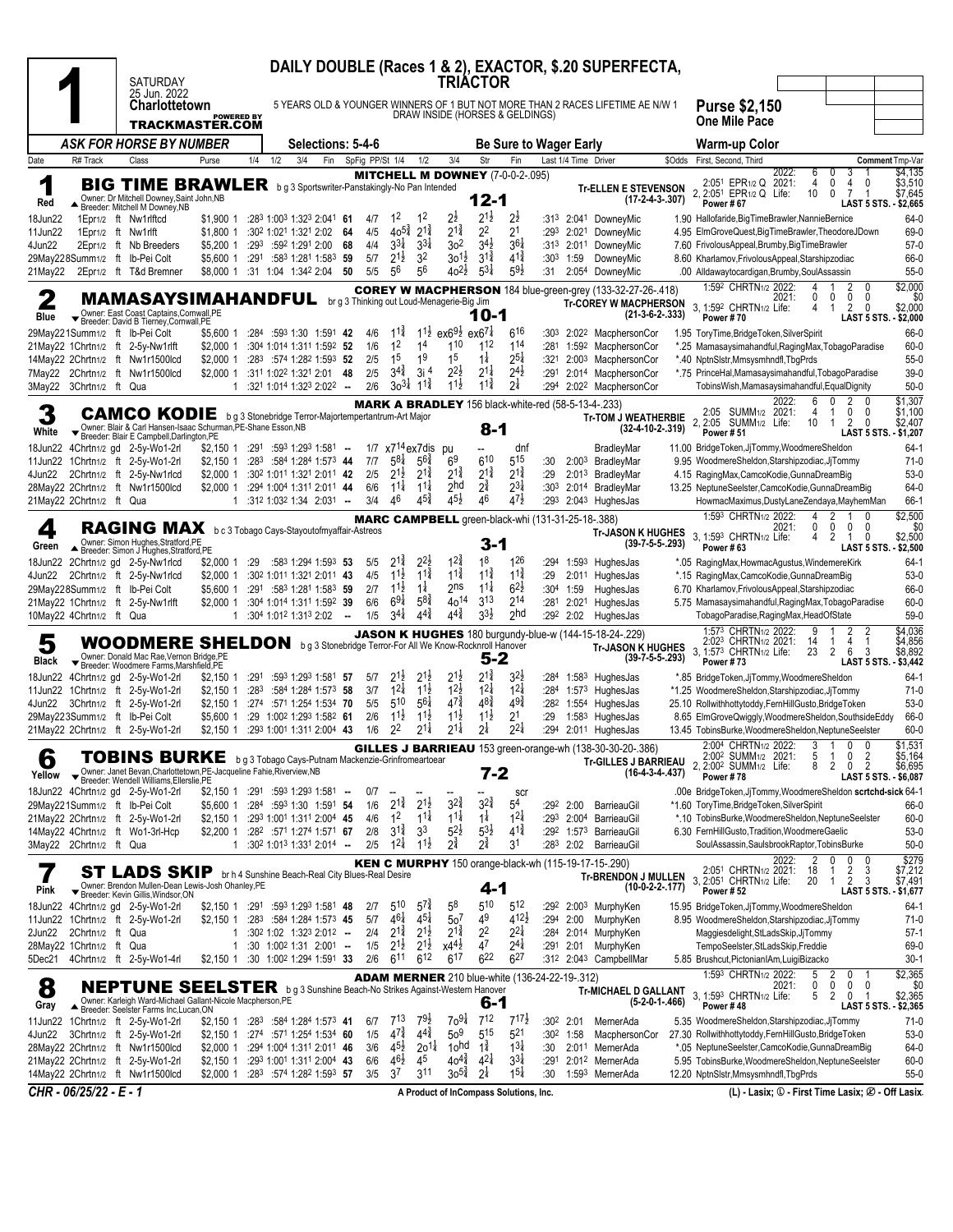|                                                          |                                 | <b>SATURDAY</b>                                                                                             |                                      |                          |     |                                                                                                                |        |                 |                                          |                                       |                                          |                             |                                                          |                          |                                 | <b>EXACTOR, \$.20 SUPERFECTA, TRIACTOR, \$.20 PICK 4</b>                               |                   |                                                                                                              |                                                   |                                     |                                             |                                                  |
|----------------------------------------------------------|---------------------------------|-------------------------------------------------------------------------------------------------------------|--------------------------------------|--------------------------|-----|----------------------------------------------------------------------------------------------------------------|--------|-----------------|------------------------------------------|---------------------------------------|------------------------------------------|-----------------------------|----------------------------------------------------------|--------------------------|---------------------------------|----------------------------------------------------------------------------------------|-------------------|--------------------------------------------------------------------------------------------------------------|---------------------------------------------------|-------------------------------------|---------------------------------------------|--------------------------------------------------|
|                                                          |                                 | 25 Jun. 2022<br><b>Charlottetown</b>                                                                        |                                      |                          |     |                                                                                                                |        |                 |                                          |                                       |                                          |                             |                                                          |                          |                                 | 5 YEARS OLD & YOUNGER N/W 1 RACE LIFE (HORSES & GELDINGS)                              |                   | <b>Purse \$2,000</b>                                                                                         |                                                   |                                     |                                             |                                                  |
|                                                          |                                 | <b>TRACKMASTER.COM</b>                                                                                      | <b>POWERED BY</b>                    |                          |     |                                                                                                                |        |                 |                                          |                                       |                                          |                             |                                                          |                          |                                 |                                                                                        |                   | <b>One Mile Pace</b>                                                                                         |                                                   |                                     |                                             |                                                  |
| Date                                                     | R# Track                        | <b>ASK FOR HORSE BY NUMBER</b><br>Class                                                                     | Purse                                | 1/4                      | 1/2 | Selections: 1-3-5<br>3/4<br>Fin                                                                                |        | SpFig PP/St 1/4 |                                          | 1/2                                   | 3/4                                      | Str                         | <b>Be Sure to Wager Early</b><br>Fin                     |                          | Last 1/4 Time Driver            |                                                                                        | \$Odds            | <b>Warm-up Color</b><br>First, Second, Third                                                                 |                                                   |                                     |                                             | Comment Tmp-Var                                  |
| $\blacktriangleleft$                                     |                                 | <b>SIBERIAN STORM</b>                                                                                       |                                      |                          |     |                                                                                                                |        |                 |                                          |                                       |                                          |                             |                                                          |                          |                                 | KEN C MURPHY 150 orange-black-wh (115-19-17-15-.290)                                   |                   | 1:573 WBSB7/8 Q2021:                                                                                         | 2022:                                             | 0<br>0<br>2<br>0                    | 0<br>0<br>$\mathbf{0}$                      | \$0<br>\$0                                       |
| Red                                                      |                                 | Vermer: Hardcore Racing, Belfast, PE<br>Sereder: Seawind Amg Stbs 2005 Inc, NB                              |                                      |                          |     | br g 3 Hes Watching-Kellys Keepsake-Sportsmaster                                                               |        |                 |                                          |                                       |                                          | $5 - 2$                     |                                                          |                          |                                 | <b>Tr-JEFF J HOLMES</b><br>*Last Tr - John Darling                                     | $(28-8-5-7-.468)$ | 2. 1:573 WBSB7/8 QLife:<br>Power #44                                                                         |                                                   | 2<br>$\mathbf 0$                    | $\mathbf{0}$<br>$\mathbf{0}$                | \$0<br><b>LAST 5 STS. - \$0</b>                  |
| 18Jun22 1Chrtn1/2 gd Qua<br>28Jan22 4Wbsb7/8 ft Qua      |                                 |                                                                                                             | 1<br>1                               |                          |     | $:30^3$ 1:00 1:31 <sup>2</sup> 2:00 <sup>1</sup> -<br>:302 1:012 1:331 2:022                                   | $\sim$ | 2/2<br>2/5      | 10 <sup>1</sup><br>56                    | $11\frac{1}{2}$<br>$56\frac{1}{2}$    | 1 <sup>2</sup><br>$5^{4}$                | $11\frac{1}{2}$<br>46       | 2ż<br>49                                                 | :284                     | 2:00 <sup>1</sup><br>:301 2:041 | MurphyKen<br>HenryTre                                                                  |                   | Speakingofshadow, Siberian Storm, N/a<br>SportyMThree,LeGeant,Maskedman                                      |                                                   |                                     |                                             | $62 - 1$<br>$3-1$                                |
| 24Aug21 2Wbsb7/8 ft                                      |                                 | 2ynw1r10000l                                                                                                | \$15,000 1                           | :281                     |     | $:584$ 1:28 <sup>1</sup> 1:554 $\ldots$                                                                        |        | 3x/8            | 8dis                                     | 8dis                                  | 8dis                                     | 8dis                        | 8dis                                                     |                          |                                 | FilionSyl                                                                              |                   | 6.60 HesReallyKeen, KobraKai, HeartOfDixie                                                                   |                                                   |                                     |                                             | $82-0$                                           |
| 10Aug21 7Wbsb7/8<br>3Aug21                               |                                 | ft 2ynw1r10000l<br>3Wbsb7/8 ft 2yr-Qua                                                                      | \$15,000 1<br>1                      | :281<br>:30 <sup>2</sup> |     | :574 1:26 1:542 --10x/10<br>$:592$ 1:283 1:573 $-$                                                             |        | 6/6             | $2^{1\frac{1}{2}}$                       | 10dis 10dis<br>$2^{1\frac{1}{2}}$     | 10dis<br>$2^{1\frac{1}{2}}$              | 10dis<br>2 <sup>1</sup>     | 10dis<br>$11\frac{1}{4}$                                 | :284                     |                                 | McclureBob<br>1:573 JamiesonJod                                                        |                   | 23.45 MikalobUltra, MyMikiBeach, StLads Sterling<br>SiberianStorm, KobraKai, SlickRichard                    |                                                   |                                     |                                             | $82-0$<br>69-0                                   |
| 23Jul21                                                  | 4Wbsb7/8 ft Qua                 |                                                                                                             | $\mathbf{1}$                         | :283                     |     | $:57^3$ 1:26 <sup>4</sup> 1:55 <sup>4</sup> -                                                                  |        | 2/7             | $56\frac{1}{2}$                          | $56\frac{1}{4}$                       | $50^{5\frac{3}{4}}$                      | 44                          | $2^{3\frac{1}{4}}$                                       |                          |                                 | :28 <sup>2</sup> 1:56 <sup>2</sup> JamiesonJod                                         |                   | MachoPhil, Siberian Storm, Ibetyoudid Hanover                                                                | 2022:                                             | 0<br>4                              |                                             | $71-0$                                           |
| 2                                                        |                                 | <b>HOWMAC AGUSTUS</b><br>Owner: Howmac Farms Ltd, Brookfield.PE                                             |                                      |                          |     | b g 3 Articulator-Murrayfield-Jeremes Jet                                                                      |        |                 |                                          |                                       |                                          |                             |                                                          |                          |                                 | HAROLD G SHEPHERD 210 blue-yellow-whi (8-1-1-2-.277)<br><b>Tr-EARL E WATTS</b>         |                   |                                                                                                              | 2021:<br>Life:                                    | 3<br>0<br>7<br>0                    | 0<br>-1                                     | \$862<br>\$450<br>\$1,312                        |
| Blue                                                     |                                 | Breeder: Howmac Farms Ltd, PE<br>18Jun22 2Chrtn1/2 gd 2-5y-Nw1rlcd                                          | \$2,000 1                            | :29                      |     | :583 1:294 1:593 27                                                                                            |        | 4/5             | $5^{12}$                                 | 516                                   | $500^{20}$                               | 8-1<br>$5^{23}$             | 226                                                      | :31                      |                                 | $(40-11-6-6-.408)$<br>2:044 ShepherdHar                                                |                   | Power #37<br>10.90 RagingMax, HowmacAgustus, WindemereKirk                                                   |                                                   |                                     |                                             | LAST 5 STS. - \$862<br>$64-1$                    |
|                                                          |                                 | 11Jun22 2Chrtn1/2 ft 2-5y-Nw1rlft                                                                           | \$2,000 1                            | :292                     |     | $:594$ 1:30 <sup>1</sup> 2:00 <sup>1</sup> - x2x/5                                                             |        |                 | 5dis                                     | 5dis                                  | 5dis                                     | 5dis                        | 5dis                                                     |                          |                                 | ShepherdHar                                                                            |                   | 14.70 NolansMagicShui, GunnaDreamBig, WindemereKirk                                                          |                                                   |                                     |                                             | $71-0$                                           |
|                                                          |                                 | 3Jun22 4Summ1/2 ft 2-5y-Nw1rlft<br>26May22 2Chrtn1/2 ft 2-5y-Nw1rlcd                                        | \$2,000 1<br>$$2,050$ 1              |                          |     | :304 1:014 1:321 2:014 43<br>$:30^1$ 1:00 <sup>3</sup> 1:31 <sup>4</sup> 2:01 <sup>4</sup> --                  |        | 3/6             | 56                                       | $57\frac{1}{4}$<br>4/6 ix5dis 5dis    | $50^{5}$<br>5dis                         | $5^{5}_{4}$<br>5dis         | 45<br>5dis                                               |                          | :292 2:024                      | DowlingDav<br>ShepherdHar                                                              |                   | 4.30 Courageux, HeadOfState, IHearThunder<br>6.75 ALittleSunshine, MsPatriciaBea, LyndaleMissMolly           |                                                   |                                     |                                             | $55-0$<br>64-0                                   |
| 19Mav22 3Chrtn1/2 ft<br>15May225Summ1/2 ft Qua           |                                 | Qua                                                                                                         | 1<br>1                               | :30<br>:284              |     | $1:00^3$ 1:314 2:014 $\cdots$<br>:58 1:282 1:574 - x2x/6                                                       |        | 4/7             | 712<br>6dis                              | 711                                   | $70^{6}$                                 | 76<br>6dis                  | $79\frac{1}{4}$<br>6dis                                  |                          | $:30^2$ 2:033                   | ShepherdHar<br>DowlingDav                                                              |                   | Freddie, Bridge Token, GliderMan                                                                             |                                                   |                                     |                                             | $57-0$<br>$51-0$                                 |
|                                                          |                                 | 6Sep21 6Summ1/2 gd Joeobrien-Gr                                                                             | \$10,125 1 :294 1:002 1:292 1:593 29 |                          |     |                                                                                                                |        |                 | $5/6 \times 6^{13}$                      | 6dis<br>$6^{15}$                      | 6dis<br>x618                             | $6^{25}$                    | $6^{27}$                                                 | :32                      | 2:05                            | DowlingDav                                                                             |                   | FrivolousAppeal, HowmacsHank, Manlicious<br>7.95 JjXavier, Howmacs Hank, Morien Bay                          |                                                   |                                     |                                             | $64-1$                                           |
| 3                                                        |                                 | <b>GUNNA DREAM BIG</b>                                                                                      |                                      |                          |     |                                                                                                                |        |                 |                                          |                                       |                                          |                             | <b>BRETT D LEBLANC 191 (3-0-1-2-.407)</b>                |                          |                                 |                                                                                        |                   |                                                                                                              | 2022:<br>2021:                                    | 3<br>0<br>2<br>0                    | 2<br>0<br>0                                 | \$980<br>\$0                                     |
| White                                                    |                                 | Owner: Brett Leblanc.PE-Lisa Marie Leblanc.NS<br>Breeder: Florence J Wallace;Ashley R Stickel,OH            |                                      |                          |     | br g 3 Mcardle-Cameo and Lace-Cambest                                                                          |        |                 |                                          |                                       |                                          | $3 - 1$                     |                                                          |                          |                                 | <b>Tr-BRETT D LEBLANC</b>                                                              | $(3-0-1-2-0.407)$ | Power #48                                                                                                    | Life:                                             | 5<br>0                              | 2<br>-1                                     | \$980<br><b>LAST 5 STS</b><br>- \$980            |
|                                                          |                                 | 11Jun22 2Chrtn1/2 ft 2-5y-Nw1rlft                                                                           | \$2,000 1                            |                          |     | $:29^2$ :594 1:301 2:001 41                                                                                    |        | 1/5             | $2^{1\frac{1}{2}}$                       | $3^{3}$                               | 26                                       | $2^{4\frac{1}{2}}$          | $2^{4}$                                                  | :293                     | 2:01                            | LeblancBre                                                                             |                   | 7.10 NolansMagicShui, GunnaDreamBig, WindemereKirk                                                           |                                                   |                                     |                                             | $71-0$                                           |
| 4Jun22                                                   |                                 | 2Chrtn1/2 ft 2-5y-Nw1rlcd<br>28May22 2Chrtn1/2 ft Nw1r1500lcd                                               | \$2,000 1<br>$$2,000$ 1              |                          |     | :302 1:011 1:321 2:011 37<br>:294 1:004 1:311 2:011 40                                                         |        | 1/5<br>1/6      | 33<br>$2^{1\frac{1}{4}}$                 | $3^{4}$<br>$3^{1}\frac{1}{2}$         | $3^{3}\frac{1}{4}$<br>$3^{1\frac{1}{2}}$ | $3^{4}$<br>33               | $36\frac{1}{2}$<br>$36\frac{1}{4}$                       | :293<br>:31              |                                 | 2:022 LeblancBre<br>2:02 <sup>2</sup> LeblancBre                                       |                   | 5.40 RagingMax, CamcoKodie, GunnaDreamBig<br>30.45 NeptuneSeelster,CamcoKodie,GunnaDreamBig                  |                                                   |                                     |                                             | $53-0$<br>64-0                                   |
| 21May22 4Chrtn1/2 ft Qua                                 |                                 |                                                                                                             | 1                                    |                          |     | :314 1:05 1:363 2:063                                                                                          | $\sim$ | 3/4             | 1o‡                                      | $1^{1\frac{3}{4}}$                    | $11\frac{1}{2}$<br>$6^{12}$              | 2 <sup>1</sup>              | 31                                                       |                          |                                 | :301 2:064 LeblancBre                                                                  |                   | ALittleSunshine, GascoigneRocks, GunnaDreamBig                                                               |                                                   |                                     |                                             | 66-1                                             |
| 29Jun21 5Mrion1/2 gd Ohfs 2c<br>24Jun21                  | $2Nfld1/2$ ft                   | Qua                                                                                                         | \$3.284 1                            |                          |     | $: 29$ 1:013 1:313 2:014 -<br>1 :282 :58 1:274 1:574 --                                                        |        | 5/6<br>4/6      | 25<br>$46\frac{3}{4}$                    | 21<br>$48\frac{1}{8}$                 | $45\frac{1}{4}$                          | 6dis<br>$56\frac{1}{4}$     | 6dis<br>$5^{10\frac{3}{4}}$                              |                          | $:311$ 2:00                     | BatesonGre<br>GrismoreGre                                                              |                   | .00 MrNuttinNice,LuckOfTheDragon,AintEasyBeingMe<br>Pellegrini, Rocket Russell, Point Place                  |                                                   |                                     |                                             | $87-1$<br>$73-0$                                 |
| 15Jun21 2Pauld1/2 gd Ohfs 2c                             |                                 |                                                                                                             |                                      |                          |     | \$3,253 1 :33 1:051 1:374 2:094 52                                                                             |        | 4/7             | $5^{7}$                                  | 6 <sup>4</sup>                        | $60^{31}$                                | $7^{31}$                    | $63\frac{1}{2}$                                          | :32                      |                                 | 2:10 <sup>2</sup> BatesonGre                                                           |                   | 5.50 SeasideArt, Surfinthecanyon, OakieL                                                                     |                                                   |                                     |                                             | $77-1$                                           |
| 4                                                        |                                 | <b>SAULSBROOK RIPPER</b> bc3 Big Jim-Southwind Oasis-Sportswriter                                           |                                      |                          |     |                                                                                                                |        |                 |                                          |                                       |                                          |                             | <b>MYLES HEFFERNAN</b> (19-4-2-1-.286)                   |                          |                                 | <b>Tr-MYLES W HEFFERNAN</b>                                                            |                   |                                                                                                              | 2022:<br>2021:<br>Life:                           | 5<br>0<br>2<br>0<br>7<br>0          | 0<br>$\mathbf{0}$<br>0<br>0<br>$\mathbf{0}$ | \$272<br>\$90<br>\$362                           |
| Green                                                    |                                 | Owner: Myles Heffernan, Montaque, PE<br>Breeder: Saulsbrook Stables Inc, NS; Rebecca J Hamilton, ON         |                                      |                          |     |                                                                                                                |        |                 |                                          |                                       |                                          | 12-1                        |                                                          |                          |                                 |                                                                                        | $(12-4-0-0-.333)$ | <b>Power #53</b>                                                                                             |                                                   |                                     |                                             | - \$272<br><b>LAST 5 STS</b>                     |
|                                                          |                                 | 18Jun22 2Chrtn1/2 gd 2-5y-Nw1rlcd<br>10Jun22 1Truro1/2 ft Nw1-2rl-Hcp                                       | \$2,000 1 :29<br>\$1,425 1           |                          |     | :583 1:294 1:593<br>:302 1:014 1:314 2:022 28                                                                  | $\sim$ | 1/5<br>4/7      | $1^{1\frac{3}{4}}$<br>$56\frac{1}{4}$    | $1^{2}\frac{1}{2}$<br>$20^{11}$       | $2^{2^{3}_{4}}$<br>$30^{12}$             | $2x^8$<br>34                | 5dis<br>710불                                             | :321                     |                                 | HeffernanMyl<br>2:042 HeffernanMyl                                                     |                   | 8.50 RagingMax, HowmacAgustus, WindemereKirk<br>32.65 Maximumlovin, Deolicious, Tobins Reward                |                                                   |                                     |                                             | $64-1$<br>$71-0$                                 |
|                                                          |                                 | 3Jun22 4Summ1/2 ft 2-5y-Nw1rlft                                                                             | \$2,000 1                            |                          |     | :304 1:014 1:321 2:014 32 2x/6                                                                                 |        |                 | $6^{13}$                                 | 6 <sup>9</sup>                        | $6^{6\frac{3}{4}}$                       | 6 <sup>7</sup>              | $6^{16\frac{1}{4}}$                                      |                          | $:31^2$ 2:05                    | HeffernanMyl                                                                           |                   | 8.80 Courageux, HeadOfState, IHearThunder                                                                    |                                                   |                                     |                                             | $55-0$                                           |
|                                                          |                                 | 29May223Summ1/2 ft Ib-Pei Colt<br>23May226Summ1/2 ft Wo1-2rl-Cd                                             | \$5.600 1<br>\$2,150 1               |                          |     | :29 1:002 1:293 1:582 45<br>:301 1:004 1:314 2:021 35                                                          |        | 6/6<br>1/5      | $4^{5\frac{1}{4}}$<br>$2^{1\frac{1}{2}}$ | $40^{31}$<br>$10^{11}$                | $5^{4^{3}_{4}}$<br>$1\frac{1}{2}$        | 6 <sup>9</sup><br>$4^{21}$  | $6^{19}$<br>$4^{18}$                                     | :34                      | 2:054                           | :313 2:021 MernerAda<br>MernerAda                                                      |                   | 33.70 ElmGroveQwiggly, WoodmereSheldon, SouthsideEddy<br>25.90 Watchhimtreasure, Billy Bayama, Silver Spirit |                                                   |                                     |                                             | 66-0<br>$51-1$                                   |
| 15May221Summ1/2 ft Qua                                   | 1Ntsd <sub>1/2</sub> ft Nw1rlft |                                                                                                             |                                      |                          |     | 1 :304 1:021 1:323 2:024<br>\$900 1 :31 1:041 1:344 2:062 29                                                   | $\sim$ | 6/7<br>2/7      | $12\frac{1}{2}$<br>1 <sup>2</sup>        | $11\frac{3}{4}$<br>2 <sup>ns</sup>    | $11\frac{1}{2}$<br>$1\frac{3}{4}$        | $1\frac{3}{4}$<br>1ż        | $3^{24}$<br>$4^{4}$                                      | :30 <sup>4</sup><br>:322 |                                 | 2:03 <sup>2</sup> HeffernanMyl<br>2:071 HeffernanMyl                                   |                   | RubyRaeCrow, IHearThunder, SaulsbrookRipper<br>2.65 ChaniaTwain, WhosYourShadow, Astrodero                   |                                                   |                                     |                                             | $51-0$<br>$73-0$                                 |
| 7Aug21                                                   |                                 |                                                                                                             |                                      |                          |     |                                                                                                                |        |                 |                                          |                                       |                                          |                             | <b>DONALD C MAC NEILL</b> white-grey-gree (9-0-3-1-.222) |                          |                                 |                                                                                        |                   |                                                                                                              | 2022:                                             | 0<br>0                              | $\mathbf{0}$                                | \$0                                              |
| 5<br>Black                                               |                                 | <b>MIDNIGHT MACNEILL</b> bg 3 Tobago Cays-More Than Luck-Camluck<br>Owner: Donald Mac Neill, Cornwall, PE   |                                      |                          |     |                                                                                                                |        |                 |                                          |                                       |                                          | 7-2                         |                                                          |                          |                                 | <b>Tr-DONALD C MAC NEILL</b>                                                           | $(10-1-3-1-.300)$ |                                                                                                              | 2021:<br>Life:                                    | $\mathbf{0}$<br>$\overline{1}$<br>1 | $\mathbf 0$<br>0<br>$\Omega$<br>0 0         | \$150<br>\$150                                   |
| 16Jun22 1Chrtn1/2 ft Qua-T&p                             |                                 | Breeder: Donald C Mac Neill, Cornwall, PE                                                                   |                                      |                          |     | 1 :30 <sup>2</sup> 1:02 1:32 <sup>3</sup> 2:02                                                                 | $\sim$ | 1/3             | 2ż                                       | $2^{2\frac{1}{4}}$                    | $2^{1\frac{3}{4}}$                       | $2^{2\frac{1}{2}}$          | 2 <sup>nk</sup>                                          | :29                      | 2:02                            | Mac NeillDon                                                                           |                   | Power #45<br>QuiversHanover, MidnightMacneill, Boomandbust                                                   |                                                   |                                     |                                             | <b>LAST 5 STS. - \$150</b><br>$77-0$             |
| 18Aug21 6Chrtn1/2 ft Atss-B<br>12Aug21 3Chrtn1/2 ft Qua  |                                 |                                                                                                             |                                      |                          |     | \$3,000 1 :293 :594 1:294 1:583 37<br>$1:30^2$ 1:01 1:30 <sup>3</sup> 2:00 <sup>3</sup> -                      |        | 5/5<br>3/5      | 48<br>1 <sup>4</sup>                     | $46\frac{3}{4}$<br>$2^{2}\frac{1}{2}$ | 59<br>$2^{3\frac{1}{2}}$                 | 512<br>$3^{5\frac{1}{2}}$   | x519<br>$3^{7\frac{3}{4}}$                               | :304<br>:31              |                                 | 2:022 Mac NeillDon<br>2:021 Mac NeillDon                                               |                   | 14.75 JjXavier, Howmacs Hank, HowmacAgustus<br>Kharlamov, Orrsterror, MidnightMacneill                       |                                                   |                                     |                                             | 68-0<br>$77-0$                                   |
|                                                          |                                 |                                                                                                             |                                      |                          |     |                                                                                                                |        |                 |                                          |                                       |                                          |                             |                                                          |                          |                                 | <b>MARK A BRADLEY</b> 156 black-white-red (58-5-13-4-.233)                             |                   |                                                                                                              | 2022:                                             | 0<br>7                              | 2<br>0<br>0                                 | \$1,213                                          |
| 6<br>Yellow                                              |                                 | WINDEMERE KIRK bg 4 Articulator-Amile to Remember-Allamerican Ingot<br>Owner: Paul Doyle, Charlottetown, PE |                                      |                          |     |                                                                                                                |        |                 |                                          |                                       |                                          | $4 - 1$                     |                                                          |                          |                                 | Tr-PAUL A DOYLE                                                                        | $(7-0-0-2-0.095)$ | Power #46                                                                                                    | 2021:<br>Life:                                    | 0<br>28<br>0<br>37                  | 3<br>5<br>0                                 | \$4,501<br>\$5,714<br><b>LAST 5 STS. - \$960</b> |
|                                                          |                                 | Breeder: Windemere Farms, PE<br>18Jun22 2Chrtn1/2 gd 2-5y-Nw1rlcd                                           | $$2.0001$ :29                        |                          |     | :583 1:294 1:593 26                                                                                            |        | 3/5             | 410                                      | 414                                   | 4019                                     | 422                         | 3 <sup>27</sup>                                          |                          | :312 2:05                       | ArsenaultKen                                                                           |                   | 7.25 RagingMax, HowmacAgustus, WindemereKirk                                                                 |                                                   |                                     |                                             | $64-1$                                           |
|                                                          |                                 | 11Jun22 2Chrtn1/2 ft 2-5y-Nw1rlft<br>4Jun22 2Chrtn1/2 ft 2-5y-Nw1rlcd                                       | \$2,000 1                            |                          |     | \$2,000 1 :292 :594 1:301 2:001 32<br>:302 1:011 1:321 2:011 34                                                |        | 5/5<br>3/5      | 411<br>45                                | $46\frac{3}{4}$<br>$47\frac{1}{4}$    | 410<br>$5^{4}$                           | $3^{11}$<br>$45\frac{1}{2}$ | 3 <sup>13</sup><br>$49\frac{1}{2}$                       | :303<br>:294             | 2:03                            | 2:024 ArsenaultKen<br>ArsenaultKen                                                     |                   | 8.35 NolansMagicShui, GunnaDreamBig, WindemereKirk<br>12.10 RagingMax, CamcoKodie, GunnaDreamBig             |                                                   |                                     |                                             | 71-0<br>53-0                                     |
|                                                          |                                 | 28May22 2Chrtn1/2 ft Nw1r1500lcd                                                                            | \$2,000 1                            |                          |     | :294 1:004 1:311 2:011 35                                                                                      |        | 5/6             | $68\frac{1}{2}$                          | $6^{6}\frac{3}{4}$                    | 6 <sup>8</sup>                           | $5^{9}\frac{1}{2}$          | 411                                                      |                          |                                 | :303 2:032 ArsenaultKen                                                                |                   | 15.85 NeptuneSeelster,CamcoKodie,GunnaDreamBig                                                               |                                                   |                                     |                                             | 64-0                                             |
| 14May22 1Chrtn1/2 ft Qua                                 |                                 | 21May22 1Chrtn1/2 ft 2-5y-Nw1rlft                                                                           | 1                                    |                          |     | \$2,000 1 :304 1:014 1:311 1:592 35<br>:292 1:004 1:311 2:002 --                                               |        | 3/6<br>3/8      | $3^{3}\frac{3}{4}$<br>$47\frac{1}{4}$    | 2 <sup>4</sup><br>$5^{4}$             | 311<br>$56\frac{1}{2}$                   | 413<br>59                   | $4^{17}\frac{1}{2}$<br>$5^{15}$                          | :31                      |                                 | :292 2:024 ArsenaultKen<br>2:03 <sup>2</sup> MyersLeo                                  |                   | 19.45 Mamasaysimahandful, Raging Max, Tobago Paradise<br>GoWithHer,FillyFortySeven,WoodmereSoul              |                                                   |                                     |                                             | 60-0<br>$57-0$                                   |
| 31Jan22 2Chrtn1/2 ft Nw2rlftcd                           |                                 |                                                                                                             |                                      |                          |     | \$1,950 1 :30 <sup>3</sup> 1:03 <sup>1</sup> 1:35 2:05 <sup>2</sup> 30                                         |        | 1/4             | $4^{6}\frac{3}{4}$                       | $40^{3}\frac{1}{2}$                   | $40^{51}$                                | $4^{9}\frac{1}{2}$          | 418                                                      | :33                      | 2:09                            | ArsenaultKen                                                                           |                   | 5.95 BrcyHnvr, StnbrdgStng, WdmrShldn                                                                        |                                                   |                                     |                                             | $50-1$                                           |
| 1                                                        |                                 | <b>BARRY BENCH</b>                                                                                          |                                      |                          |     | b g 3 Betterthancheddar-Pops Pumpkin-Big Jim                                                                   |        |                 |                                          |                                       |                                          |                             |                                                          |                          |                                 | KENNETH P ARSENAULT 180 green-white (78-5-10-20-.220)<br><b>Tr-KENNETH P ARSENAULT</b> |                   |                                                                                                              | 2022:<br>2021:                                    | 0<br>0<br>0<br>0                    | 0<br>0<br>0<br>0                            | \$0<br>\$0                                       |
| Pink                                                     |                                 | Owner: Daniel Macisaac, Charlottetown, PE<br>Breeder: Daniel W & Shaun A Macisaac, PE                       |                                      |                          |     |                                                                                                                |        |                 |                                          |                                       |                                          | 6-1                         |                                                          |                          |                                 | (48-4-7-13-.254)                                                                       |                   | <b>Power #35</b>                                                                                             | Life:                                             | 0<br>0                              | 0<br>0                                      | \$0<br><b>LAST 5 STS. - \$0</b>                  |
| 21 Jun 22 1 Chrtn 1/2 ft Qua<br>11Jun22 1Chrtn1/2 ft Qua |                                 |                                                                                                             | 1<br>1                               |                          |     | $:31$ 1:02 <sup>1</sup> 1:34 2:03 <sup>1</sup> --<br>:312 1:023 1:324 2:033                                    | $\sim$ | 4/4<br>2/3      | 30 <sup>5</sup><br>$3^{4}$               | 3 <sup>3</sup><br>$3x^8$              | 30 <sup>3</sup><br>x3dis                 | 3 <sup>4</sup><br>3xdis     | $3^{4}$<br>3dis                                          |                          | :293 2:041                      | ArsenaultKen<br>ArsenaultKen                                                           |                   | UBettimWatching, MayhemMan, BarryBench<br>HeadlineHowie, WoodmereRollersky, BarryBench                       |                                                   |                                     |                                             | $57-0$<br>75-0                                   |
| 4Jun22                                                   | 1 Chrtn1/2 ft Qua               |                                                                                                             | 1                                    |                          |     | :293 1:001 1:303 2:002 - x1x/6                                                                                 |        |                 |                                          | 6dis x6dis                            | 6dis                                     | 6dis                        | 6dis                                                     |                          |                                 | ArsenaultKen                                                                           |                   | CindysPartyBoy,MicheleZTam,RymarJimbo                                                                        |                                                   |                                     |                                             | $53-0$                                           |
| 21May22 4Chrtn1/2 ft Qua                                 |                                 |                                                                                                             |                                      |                          |     | $1:314$ 1:05 1:36 <sup>3</sup> 2:06 <sup>3</sup> - 2x/4                                                        |        |                 |                                          | 4dis 4dis                             | 4dis                                     | 4dis                        | 4dis                                                     |                          |                                 | ArsenaultKen<br>DAVID J DOWLING 168 red-black-white (142-40-18-21-.401)                |                   | ALittleSunshine, GascoigneRocks, GunnaDreamBig                                                               | 2022:                                             | 0                                   | 3<br>$\mathbf{1}$                           | 66-1<br>\$1,056                                  |
| 8                                                        |                                 | <b>BETTOR DANCE</b>                                                                                         |                                      |                          |     | b g 3 Bettors Delight-Ivana Dance-Rocknroll Hanover                                                            |        |                 |                                          |                                       |                                          |                             |                                                          |                          |                                 | <b>Tr-KEITH M LEGGE</b>                                                                |                   |                                                                                                              | 2021:<br>Life:                                    | 0<br>0<br>7<br>0                    | 0<br>0<br>3<br>$\mathbf{1}$                 | \$0<br>\$1,056                                   |
| Gray                                                     |                                 | Verner: Trisha Barsby, Brantford, ON<br>▼ Breeder: White Birch Farm, Allentown, NJ                          |                                      |                          |     |                                                                                                                |        |                 | $11\frac{1}{2}$                          | $11\frac{1}{4}$                       | $11\frac{1}{2}$                          | $10 - 1$<br>$2^{1}$         | $2^{1\frac{1}{4}}$                                       | :314                     |                                 | 2:044 DowlingDav                                                                       | $(9-0-1-3-172)$   | <b>Power #51</b>                                                                                             |                                                   |                                     |                                             | LAST 5 STS. - \$633<br>$60 - 0$                  |
|                                                          |                                 | 17Jun22 1Truro1/2 gd Nw1r900lcd<br>10Jun22 1Truro1/2 ft Nw1-2rl-Hcp                                         | \$1,400 1                            |                          |     | :29 1:014 1:33 2:043 30<br>\$1,425 1 :30 <sup>2</sup> 1:01 <sup>4</sup> 1:31 <sup>4</sup> 2:02 <sup>2</sup> 29 |        | 3/6<br>2/7      | $3^{3}\frac{1}{4}$                       | 53                                    | $4^{3}\frac{3}{4}$                       | $5^{5}\frac{1}{2}$          | 610                                                      | :314                     |                                 | 2:04 <sup>2</sup> MernerAda                                                            |                   | *.45 GrinsLittleFlirt, BettorDance, TobinsRollin<br>5.95 Maximumlovin, Deolicious, Tobins Reward             |                                                   |                                     |                                             | $71-0$                                           |
| 3Jun22                                                   |                                 | 1Truro1/2 ft Nw1r900l                                                                                       | \$1,400 1                            |                          |     | $:294$ $:594$ 1:29 1:573 45                                                                                    |        | 4/7             | 2 <sup>1</sup><br>$3^{1\frac{3}{4}}$     | 34<br>34                              | $4^{8}\frac{1}{2}$<br>33}                | 511<br>33                   | $5^{20}$<br>$3^{3}\frac{3}{4}$                           | :31                      |                                 | 2:013 MccallumBer                                                                      |                   | .00 SouthsideEddy, WestRiverGlo, ElmGroveQuail                                                               |                                                   |                                     |                                             | 66-0                                             |
| 27May22 1Truro1/2 gd Nw1-2rlft                           |                                 | 23May225Summ1/2 ft 2-5y-Nw1rlft                                                                             | \$1,425 1                            |                          |     | :291 1:00 1:302 2:014 45<br>\$2,000 1 :294 1:01 1:304 2:012 48                                                 |        | 2/7<br>2/8      | $3^{41}$                                 | 44                                    | $59\frac{3}{4}$                          | $59\frac{1}{2}$             | $69\frac{1}{2}$                                          | :313<br>:302             |                                 | 2:023 LangillePau<br>2:031 Mac PheeBro                                                 |                   | 10.20 Deolicious, CootCobbler, BettorDance<br>17.30 MorienBay, HeadOfState, Cantstopthelovin                 |                                                   |                                     |                                             | $62 - 1$<br>$51-1$                               |
| 6May22 1Truro1/2 ft Nw1rlft                              |                                 | 13May22 1Truro1/2 ft Nw1-2rl-Hcp                                                                            | \$1,425 1                            | :29                      |     | :591 1:283 1:582 25<br>\$1,400 1 :301 1:003 1:303 2:002 36                                                     |        | 2/5<br>3/5      | 3 <sup>9</sup><br>$3^{2}\frac{1}{2}$     | 318<br>$4^{7\frac{1}{2}}$             | 327<br>411                               | 335<br>311                  | $3^{42}$<br>$3^{23}\frac{3}{4}$                          | :324<br>:322             | 2:064                           | MccallumBer<br>2:051 MccallumBer                                                       |                   | 8.55 Mitch, Divide, Bettor Dance<br>10.90 TangoSeelster,CootCobbler,BettorDance                              |                                                   |                                     |                                             | $75-0$<br>44-0                                   |
|                                                          |                                 | CHR - 06/25/22 - E - 2                                                                                      |                                      |                          |     |                                                                                                                |        |                 |                                          |                                       |                                          |                             | A Product of InCompass Solutions, Inc.                   |                          |                                 |                                                                                        |                   |                                                                                                              | (L) - Lasix; ① - First Time Lasix; ② - Off Lasix. |                                     |                                             |                                                  |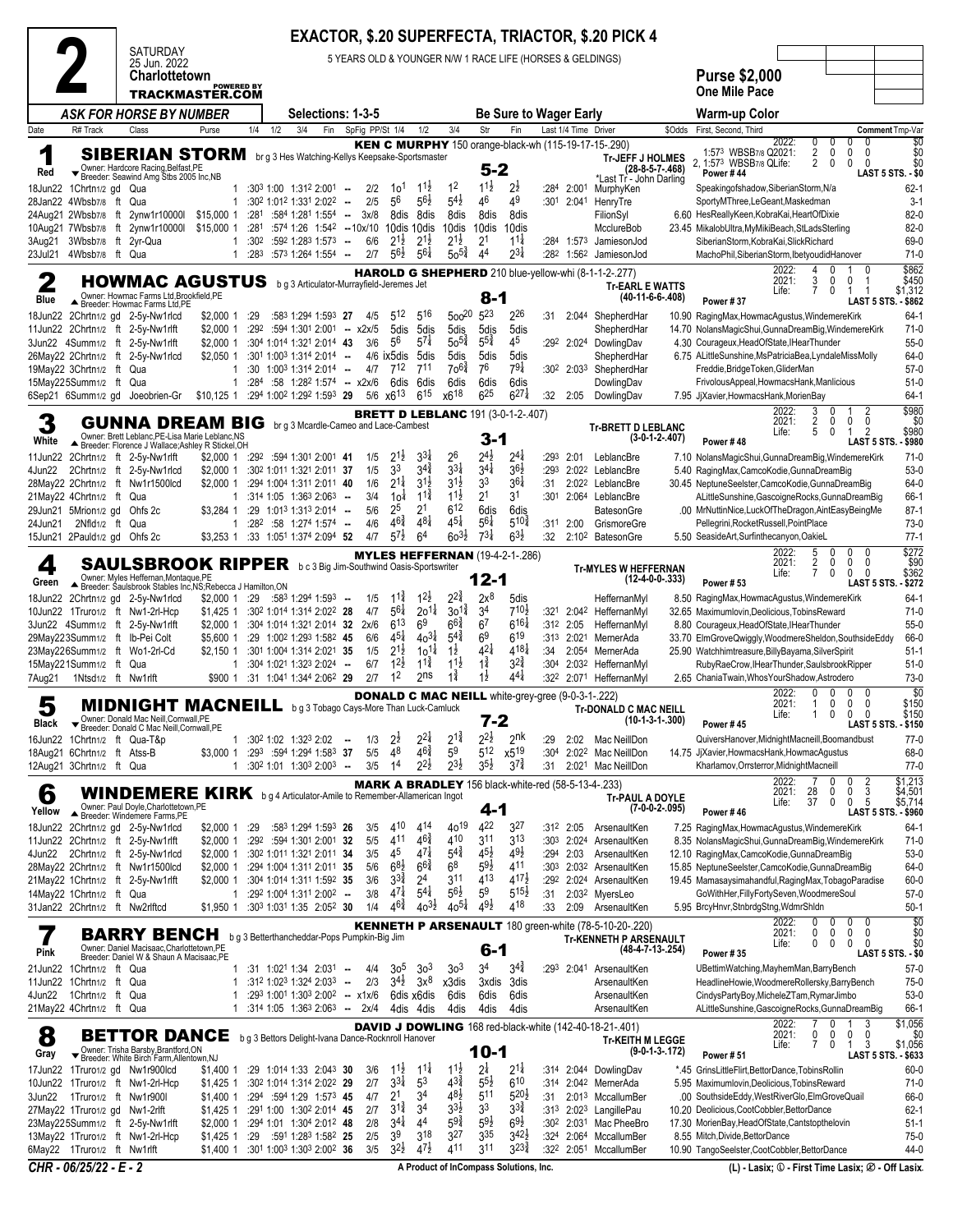## **EXACTOR, \$.20 SUPERFECTA, TRIACTOR**

|                   |                                                               |                                                                                                                                                                            |                                    |                  |     |                                                                                     |                  |                 |                                             |                                          |                                              |                                       | <b>EXACTOR, \$.20 SUPERFECTA, TRIACTOR</b>               |                  |                      |                                                                        |                   |                                                                                                           |                                                      |                                               |
|-------------------|---------------------------------------------------------------|----------------------------------------------------------------------------------------------------------------------------------------------------------------------------|------------------------------------|------------------|-----|-------------------------------------------------------------------------------------|------------------|-----------------|---------------------------------------------|------------------------------------------|----------------------------------------------|---------------------------------------|----------------------------------------------------------|------------------|----------------------|------------------------------------------------------------------------|-------------------|-----------------------------------------------------------------------------------------------------------|------------------------------------------------------|-----------------------------------------------|
|                   |                                                               | SATURDAY<br>25 Jun. 2022                                                                                                                                                   |                                    |                  |     |                                                                                     |                  |                 |                                             |                                          |                                              |                                       | <b>HOME HARDWARE</b>                                     |                  |                      |                                                                        |                   |                                                                                                           |                                                      |                                               |
|                   |                                                               | <b>Charlottetown</b>                                                                                                                                                       |                                    |                  |     |                                                                                     |                  |                 |                                             |                                          |                                              |                                       | <b>MARITIME BREEDERS</b>                                 |                  |                      |                                                                        |                   | Purse \$14,200                                                                                            |                                                      |                                               |
|                   |                                                               | TRACKMASTER.COM                                                                                                                                                            | <b>POWERED BY</b>                  |                  |     |                                                                                     |                  |                 |                                             |                                          |                                              |                                       | 3 YEAR OLD COLTS                                         |                  |                      |                                                                        |                   | <b>One Mile Pace</b>                                                                                      |                                                      |                                               |
|                   |                                                               | <b>ASK FOR HORSE BY NUMBER</b>                                                                                                                                             |                                    |                  |     | Selections: 4-2-6                                                                   |                  |                 |                                             |                                          |                                              |                                       |                                                          |                  |                      | <b>Be Sure to Wager Early</b>                                          |                   | <b>Warm-up Color</b>                                                                                      |                                                      |                                               |
| Date              | R# Track                                                      | Class                                                                                                                                                                      | Purse                              | 1/4              | 1/2 | 3/4<br>Fin                                                                          |                  | SpFig PP/St 1/4 |                                             | 1/2                                      | 3/4                                          | Str                                   | Fin                                                      |                  | Last 1/4 Time Driver |                                                                        | \$Odds            | First, Second, Third                                                                                      |                                                      | Comment Tmp-Var                               |
| 1                 |                                                               |                                                                                                                                                                            |                                    |                  |     |                                                                                     |                  |                 |                                             |                                          |                                              |                                       | <b>TODD G TRITES</b> red-black (29-12-5-3-.544)          |                  |                      |                                                                        |                   | 1:58 <sup>2</sup> TRURO1/2 2022:<br>5<br>2021:<br>5                                                       | 0<br>3<br>$\mathbf 0$<br>0                           | \$4,143<br>\$720                              |
|                   |                                                               | MITCH bg 3 Stonebridge Terror-Chocolate Art-Artiscape<br>Owner: Debbie Denney, NS-Ric Mcnutt-Hollis Newson, PE<br>▲ Breeder: Eldred B Nicholson; James R Gorman, PE        |                                    |                  |     |                                                                                     |                  |                 |                                             |                                          |                                              | 6-1                                   |                                                          |                  |                      | <b>Tr-GEORGE E RENNISON</b><br>$(52-19-8-5-482)$                       |                   | 3, 1:582 TRURO1/2 Life:<br>10                                                                             | 3<br>2<br>$\mathbf{0}$                               | \$4,863                                       |
| Red               | 17Jun22 13Truro1/2 gd Nw451l5cd                               |                                                                                                                                                                            | \$1,550 1                          |                  |     | :293 1:002 1:293 1:584 57                                                           |                  | 5/8             | 60 <sup>5</sup>                             | $40^{21}$                                | $20^{11}$                                    | $2\frac{1}{4}$                        | $2^{2^{3}_{4}}$                                          | :293             |                      | 1:592 BarrieauGil                                                      |                   | Power #64<br>*1.20 LivelyFreddie, Mitch, SlightlyTwisted                                                  |                                                      | LAST 5 STS. - \$4,143<br>$60-1$               |
|                   | 10Jun22 4Truro1/2 ft Turner                                   |                                                                                                                                                                            | \$7,187 1                          |                  |     | $:274$ $:582$ 1:273 1:561 -                                                         |                  |                 | 5/7 x7 <sup>11</sup>                        | $7x^{7}\frac{3}{4}$                      | 7dis                                         | 7dis                                  | 7dis                                                     |                  |                      | DoucetRed                                                              |                   | 17.75 FernHillGeneral, Zendayacougarbeach, Brumby                                                         |                                                      | $71-0$                                        |
|                   | 29May226Summ1/2 ft Ib-Pei Colt                                |                                                                                                                                                                            | \$5,600 1                          | :281             |     | :583 1:282 1:583 61                                                                 |                  | 1/7             | $20$ ns                                     | $11\frac{3}{4}$                          | 1 <sup>2</sup>                               | 1 <sup>2</sup>                        | $1\frac{1}{2}$                                           |                  |                      | :301 1:583 BarrieauGil                                                 |                   | *.50 Mitch, JjMaximus, WhatsUpDoc                                                                         |                                                      | 66-0                                          |
|                   |                                                               | 20May22 3Truro1/2 ft Nw1-2rl-Hcp                                                                                                                                           | $$1,425$ 1                         | :30              |     | 1:021 1:324 2:022 48                                                                |                  | 6/6             | $6^{7}$                                     | $20^{11}$                                | 20 <sup>hd</sup>                             | 11                                    | $1\frac{1}{2}$                                           |                  |                      | :293 2:022 CampbellAnd                                                 |                   | *1.00 Mitch, RhojoMoe, Maximumlovin                                                                       |                                                      | 64-0                                          |
|                   |                                                               | 13May22 1Truro1/2 ft Nw1-2rl-Hcp                                                                                                                                           | $$1,425$ 1<br>-1                   | :29              |     | :591 1:283 1:582 66<br>$:301$ 1:001 1:304 2:011 -                                   |                  | 1/5<br>5/6      | $2^{3}\frac{1}{2}$<br>$40^{3}\frac{1}{2}$   | $2^{3\frac{1}{4}}$<br>$59\frac{3}{4}$    | $2^{2\frac{1}{2}}$<br>$60^{81}$              | 2 <sub>ns</sub><br>$5^{3}\frac{1}{2}$ | $1^{11}$<br>$3^{31}$                                     |                  |                      | :292 1:582 DoucetRed<br>:292 2:014 CampbellAnd                         |                   | *1.05 Mitch, Divide, BettorDance<br>ElmGroveQuail.Divide.Mitch                                            |                                                      | 75-0<br>48-0                                  |
|                   | 6May22 1Truro1/2 ft Qua<br>24Apr22 1Truro1/2 ft Qua           |                                                                                                                                                                            | $\mathbf{1}$                       |                  |     | :304 1:01 1:33 2:031 --                                                             |                  | 3/5             | $11\frac{1}{2}$                             | $11\frac{1}{2}$                          | $11\frac{1}{2}$                              | $x1^{1\frac{1}{2}}$                   | $*44\frac{1}{2}$ dq5 :31                                 |                  | 2:04                 | TritesTod                                                              |                   | TangoSeelster, ToryTime, SaulsbrookCHorse                                                                 |                                                      | dq5 39-1                                      |
|                   |                                                               | 28Aug21 4Chrtn1/2 ft 2-5y-Nw1rlft                                                                                                                                          | \$1,900 1                          | :291             |     | :581 1:284 1:591 -                                                                  |                  | 2/8             | $6^{7\frac{3}{4}}$                          | $6^{8\frac{1}{4}}$                       | x8dis                                        | 8dis                                  | 8dis                                                     |                  |                      | BradleyMar                                                             |                   | 15.25 PictonianIAm, DespictoLou, TobinsBurke                                                              |                                                      | 64-0                                          |
|                   | 18Aug21 2Chrtn1/2 ft Atss-B                                   |                                                                                                                                                                            | \$3,000 1                          | :29              |     | $:5911:3011:593$ -                                                                  |                  | 1/5             | $1x^2$                                      | 33                                       | $4^{4}_{2}$                                  | x5 <sup>8</sup>                       | 5dis                                                     |                  |                      | BarrieauGil                                                            |                   | *.30 JjMaximus, WoodmereDenver, MorienBay                                                                 |                                                      | 69-0                                          |
| 7Aug21            |                                                               | 4Chrtn1/2 ft 2yr-Nw1rlft                                                                                                                                                   | \$1,900 1                          |                  |     | :292 :581 1:282 1:583 50                                                            |                  | 5/8             | 10 <sup>1</sup>                             | $11\frac{1}{2}$                          | $1^{1\frac{3}{4}}$                           | $1^{2\frac{1}{4}}$                    | $2^{1\frac{1}{4}}$                                       |                  |                      | :30 <sup>2</sup> 1:584 BarrieauGil                                     |                   | 2.80 Jazzmatazz, Mitch, JjMaximus                                                                         |                                                      | $77-0$                                        |
| 2                 |                                                               | <b>ELM GROVE QUAIL</b>                                                                                                                                                     |                                    |                  |     | b c 3 Stonebridge Terror-Elm Grove Starlite-Beach Towel                             |                  |                 |                                             |                                          |                                              |                                       |                                                          |                  |                      | <b>PAUL W LANGILLE</b> 140 red-black-silve (47-7-11-12-.364)           |                   | 2:011 TRURO1/2 2022:<br>3<br>2:051 TRURO1/2 2021:<br>0                                                    | 0<br>0<br>$\mathbf{0}$<br>$\mathbf{0}$<br>0          | \$2,182<br>\$0                                |
| Blue              |                                                               | Owner: Debbie Francis, Sweets Corner, NS                                                                                                                                   |                                    |                  |     |                                                                                     |                  |                 |                                             |                                          |                                              | 3-1                                   |                                                          |                  |                      | <b>Tr-PAUL W LANGILLE</b><br>$(41-4-9-10-300)$                         |                   | 3.<br>2:011 TRURO1/2 Offe:<br>3<br><b>Power #73</b>                                                       | $\mathbf 0$<br>0<br>3<br><b>LAST 5 STS.</b>          | \$2,182<br>\$2,182                            |
|                   |                                                               | Breeder: Bobby J Gordon, Elmsdale, PE<br>17Jun22 9Truro1/2 gd Phil Pinkney                                                                                                 | \$5,960 1                          | :281             |     | :591 1:29 1:572 65                                                                  |                  | 2/5             | 46                                          | 405                                      | $20^{11}$                                    | 2 <sup>1</sup>                        | 32)                                                      | :283             |                      | 1:574 LangillePau                                                      |                   | 2.70 FernHillGeneral,FernHillGusto,ElmGroveQuail                                                          |                                                      | $60-1$                                        |
|                   | 10Jun22 12Truro1/2 ft Turner                                  |                                                                                                                                                                            | \$7,187 1                          | :282             |     | :572 1:262 1:543 73                                                                 |                  | 1/6             | 3 <sup>2</sup>                              | $56\frac{1}{4}$                          | $4^{4}\frac{1}{2}$                           | 45                                    | $3^{3}\frac{1}{2}$                                       | :28              |                      | 1:551 LangillePau                                                      |                   | 12.50 Alldawaytocardigan, Southside Eddy, Elm Grove Quail                                                 |                                                      | 68-0                                          |
| 3Jun22            | 1Truro1/2 ft Nw1r900l                                         |                                                                                                                                                                            | \$1.400 1                          |                  |     | :294 :594 1:29 1:573 55                                                             |                  | 3/7             | $7^{12}$                                    | $60^{7\frac{3}{4}}$                      | $500^{8\frac{3}{4}}$                         | 3 <sup>7</sup>                        | $3^{9\frac{3}{4}}$                                       | :284             |                      | 1:593 LangillePau                                                      |                   | 1.85 SouthsideEddy, WestRiverGlo, ElmGroveQuail                                                           |                                                      | 66-0                                          |
| 6May22            | 1Truro1/2 ft Qua                                              |                                                                                                                                                                            | 1                                  |                  |     | $:301$ 1:001 1:304 2:011 -                                                          |                  | 1/6             | $5^{4^{3}_{4}}$                             | $60^{9\frac{3}{4}}$                      | $40^{6}$                                     | $3^{11}$                              | $1^{3\frac{1}{4}}$                                       | :291             |                      | 2:011 LangillePau                                                      |                   | ElmGroveQuail, Divide, Mitch                                                                              |                                                      | 48-0                                          |
| 11Jul21<br>2Jul21 | 1Truro1/2 ft Nw1r900l<br>3Truro1/2 ft Qua                     |                                                                                                                                                                            | \$1,300 1<br>1                     |                  |     | :302 1:011 1:31 1:594 --<br>:331 1:034 1:342 2:051                                  |                  | 0/5<br>3/3      | $\overline{\phantom{a}}$<br>$11\frac{1}{2}$ | 1 <sup>5</sup>                           | 17                                           | $\overline{a}$<br>19                  | scr<br>115                                               | :304             |                      |                                                                        |                   | .00 WdmrTsl,CtCbblr,BrkdlJy<br>ElmGroveQuail, PictonianAmelia, JjElvis                                    |                                                      | scrtchd-sick 77-0<br>$60 - 0$                 |
|                   | 27Jun21 1Truro1/2 ft Qua                                      |                                                                                                                                                                            | 1                                  |                  |     | :334 1:053 1:363 2:05                                                               | $\sim$<br>$\sim$ | 4/5             | $5^{5}\frac{1}{2}$                          | $5^{74}$                                 | $4^{6}\frac{3}{4}$                           | $47\frac{3}{4}$                       | $3^{11}\frac{1}{4}$                                      | :291             |                      | 2:051 LangillePau<br>2:071 LangillePau                                 |                   | KindaLikeRoyalty,JjLinda,ElmGroveQuail                                                                    |                                                      | $73-0$                                        |
|                   |                                                               |                                                                                                                                                                            |                                    |                  |     |                                                                                     |                  |                 |                                             |                                          |                                              |                                       | <b>ADAM MERNER</b> 210 blue-white (136-24-22-19-.312)    |                  |                      |                                                                        |                   | 1:574 TRURO1/2 2022:                                                                                      | 0<br>0                                               | \$1,415                                       |
|                   |                                                               | <b>WOODMERE BANKROLL</b> bg3 Rollwithitharry-St Lads Sassy-No Pan Intended                                                                                                 |                                    |                  |     |                                                                                     |                  |                 |                                             |                                          |                                              |                                       |                                                          |                  |                      | <b>Tr-EDWARD R HARVEY</b>                                              |                   | 1:593 CHRTN1/2 2021:<br>13<br>3, 1:574 TRURO1/2 Life:<br>17                                               | 2<br>3<br>-1<br>3<br>3                               | \$14,816<br>\$16,231                          |
| White             |                                                               | Owner: Edward Harvey, Tatamagouche, NS-Ralph Harvey, Durham Bridge, NB<br>Breeder: Woodmere Farms, Marshfield, PE                                                          |                                    |                  |     |                                                                                     |                  |                 |                                             |                                          |                                              | 4-1                                   |                                                          |                  |                      |                                                                        | $(4-1-0-0-.250)$  | Power # 57                                                                                                |                                                      | LAST 5 STS. - \$2,907                         |
|                   | 10Jun22 8Truro1/2 ft Turner                                   |                                                                                                                                                                            | \$7,187 1 :281 :574 1:263 1:551 73 |                  |     |                                                                                     |                  | 7/7             | $4^{4}$                                     | 45                                       | $4^4\,$                                      | $4^{3}\frac{1}{2}$                    | $4^{3}\frac{3}{4}$                                       |                  | :283 1:56            | LangillePau                                                            |                   | .00 StashItAway, Rollwithhottytoddy, FernHillGusto                                                        |                                                      | 68-0                                          |
|                   | 29May222Summ1/2 ft Ib-Pei Colt                                |                                                                                                                                                                            | \$11,200 1                         | : 28             |     | :582 1:274 1:561 64                                                                 |                  | 6/7             | $68\frac{1}{4}$<br>1 <sup>2</sup>           | $6^{7\frac{3}{4}}$<br>$11\frac{1}{2}$    | $75\frac{1}{2}$<br>$11\frac{1}{2}$           | 7 <sup>7</sup><br>2ip <sup>1</sup>    | 710‡<br>$69\frac{1}{4}$                                  | :293             |                      | 1:582 MernerAda                                                        |                   | 67.50 MiddletonTerror, StashItAway, Rollwithhottytoddy                                                    |                                                      | 66-0                                          |
|                   | 13May22 7Truro1/2 ft Nw45115cd                                | 23May229Summ1/2 ft Wo3-5rl-Cd                                                                                                                                              | \$2,450 1<br>\$1,550 1             | :281<br>:29      |     | :57 <sup>1</sup> 1:28 1:58 <sup>3</sup> 62<br>:591 1:282 1:574 69                   |                  | 4/6<br>1/8      | 1 <sup>2</sup>                              | $12\frac{1}{2}$                          | $1^{2\frac{1}{4}}$                           | $\frac{1}{3}$                         | $14\frac{3}{4}$                                          |                  |                      | :32 <sup>2</sup> 2:00 <sup>2</sup> RogersNor<br>:292 1:574 LangillePau |                   | 1.40 Bludhaven, CatchmelfLouCan, Overwatch<br>*1.35 WoodmereBankroll,HardyMillJoe,NovaScotiaBeach         |                                                      | $51-1$<br>$75-0$                              |
|                   | 6May22 2Truro1/2 ft Qua                                       |                                                                                                                                                                            | $\mathbf{1}$                       |                  |     | :311 1:023 1:33 2:023 --                                                            |                  | 2/5             | $43\frac{1}{2}$                             | $45\frac{3}{4}$                          | $40^{4}$                                     | $3^{4^{3}_{4}}$                       | $3^{3}\frac{1}{2}$                                       |                  |                      | :292 2:031 LangillePau                                                 |                   | DontAskLogan,Johnnywalkerdelux,WoodmereBankroll                                                           |                                                      | 48-0                                          |
|                   |                                                               | 17Oct21 8Truro1/2 ft Maritimebrdr                                                                                                                                          | \$18,650 1                         | :274             |     | :584 1:274 1:57 59                                                                  |                  | 4/6             | $6^{17}$                                    | $66\frac{3}{4}$                          | 66                                           | $6^{5}\frac{3}{4}$                    | $5^{21}$                                                 |                  |                      | :282 1:572 CampbellMar                                                 |                   | 18.55 Rollwithhottytoddy, Check Your Source, Soul Assassin                                                |                                                      | 64-0                                          |
| 9Oct21            |                                                               | 7Chrtn1/2 ft Atss-Brcrown                                                                                                                                                  | \$7,500 1                          | :281             |     | :573 1:27 1:551 54                                                                  |                  | 2/8             | $2^{1\frac{1}{2}}$                          | $2^{1\frac{3}{4}}$                       | $4^{3}\frac{1}{2}$                           | $4^{5\frac{3}{4}}$                    | $5^{13}$                                                 | :301             |                      | 1:574 McguiganMic                                                      |                   | 9.55 MiddletonTerror, HowmacMaximus, WoodmereDenver                                                       |                                                      | $53-0$                                        |
| 20ct21            |                                                               | 9Chrtn1/2 ft Joeobrien-Go<br>25Sep21 5Chrtn1/2 ft 2yr-Wo1-2rl                                                                                                              | \$21,700 1<br>\$2,050 1            | :281             |     | :571 1:273 1:57 56<br>:292 1:003 1:313 1:593 53                                     |                  | 1/6<br>1/7      | $2^{1\frac{3}{4}}$<br>$11\frac{3}{4}$       | $2^{1\frac{3}{4}}$<br>$1^{1\frac{3}{4}}$ | $3^{1\frac{1}{2}}$<br>$11\frac{1}{2}$        | $4^{1\frac{3}{4}}$<br>$11\frac{3}{4}$ | 44<br>$1^{1\frac{3}{4}}$                                 | :30<br>:28       |                      | 1:574 McguiganMic<br>1:593 McguiganMic                                 |                   | 13.05 WoodmereDenver, StashItAway, Middleton Terror<br>8.95 WdmrBnkrll, StChrlsfrbll, SlsbrkRptr          |                                                      | $53-0$<br>$68-1$                              |
|                   | 18Sep2112Chrtn1/2 ft Ib-Pei Colt                              |                                                                                                                                                                            | \$12,000 1                         |                  |     | $:27^3$ $:55^3$ 1:25 <sup>1</sup> 1:544 62                                          |                  | 2/6             | $5^{6}$                                     | 56                                       | $50^{51}$                                    | $5^{6}$                               | $6^{8\frac{3}{4}}$                                       | :30 <sup>2</sup> |                      | 1:56 <sup>3</sup> McguiganMic                                          |                   | 15.35 StashItAway, FernHillGeneral, Rollwithhottytoddy                                                    |                                                      | $73-0$                                        |
|                   |                                                               |                                                                                                                                                                            |                                    |                  |     |                                                                                     |                  |                 |                                             |                                          |                                              |                                       | <b>MARC CAMPBELL</b> green-black-whi (131-31-25-18-.388) |                  |                      |                                                                        |                   | 2022:<br>6                                                                                                | 0                                                    | \$2,057                                       |
| 4                 |                                                               | ZENDAYACOUGARBEACH<br>Owner: Juanita & Alan Macleod.Brackley.PE                                                                                                            |                                    |                  |     |                                                                                     |                  |                 |                                             |                                          | gr c 3 Cougar Hall-Sunset City-Western Ideal |                                       |                                                          |                  |                      | <b>Tr-DAVE B KELLY</b>                                                 |                   | 2:00 <sup>2</sup> TRURO1/2 2021:<br>13<br>2, 2:00 <sup>2</sup> TRURO1/2 Life:<br>19                       | 3<br>$\overline{2}$<br>2<br>3<br>3<br>$\overline{2}$ | \$8,285<br>\$10,342                           |
| Green             |                                                               | Breeder: William E Andrew, Calgary, AB                                                                                                                                     |                                    |                  |     |                                                                                     |                  |                 |                                             |                                          |                                              | 5-2                                   |                                                          |                  |                      |                                                                        | $(23-1-4-1-154)$  | <b>Power #50</b>                                                                                          |                                                      | LAST 5 STS. - \$2,057                         |
| 18Jun22           |                                                               | 8Chrtn1/2 gd 2-5y-Wo3-5rl                                                                                                                                                  | \$2,450 1                          | :284             |     | :582 1:274 1:562 66                                                                 |                  | 3/8<br>4/7      | 4/1<br>$68\frac{3}{4}$                      | 45‡<br>$50^{4\frac{3}{4}}$               | $40^{21}$<br>4 <sup>o</sup>                  | $4^{2}$<br>$41\frac{1}{2}$            | 43<br>$2^{\frac{3}{4}}$                                  |                  | :284 1:57            | CampbellMar                                                            |                   | 3.35 MeritoHanover, MrRielly, Middleton Terror                                                            |                                                      | $62 - 1$                                      |
|                   | 10Jun22 4Truro1/2 ft Turner                                   | 4Jun22 5Chrtn1/2 ft 2-5y-Wo3-5rl                                                                                                                                           | \$7,187 1<br>$$2,450$ 1            | :274             |     | :582 1:273 1:561 68<br>$:291$ $:583$ 1:28 <sup>1</sup> 1:563 <b>61</b>              |                  | 6/8             | 711                                         | $7^{8}$ <sup>2</sup>                     | $76\frac{3}{4}$                              | $6^{7\frac{1}{4}}$                    | $66\frac{1}{2}$                                          |                  |                      | :28 <sup>2</sup> 1:56 <sup>2</sup> CampbellMar<br>:281 1:574 MernerAda |                   | 13.20 FernHillGeneral, Zendayacougarbeach, Brumby<br>45.35 StCharlesfireball, JjXavier, RockinNovel       |                                                      | $71-0$<br>$53-0$                              |
|                   |                                                               | 29May223Summ1/2 ft Ib-Pei Colt                                                                                                                                             | \$5,600 1                          | :29              |     | 1:002 1:293 1:582 58                                                                |                  | 4/6             | $5^7$                                       | $30^{1\frac{3}{4}}$                      | 30 <sup>2</sup>                              | $3^{2^{3}_{4}}$                       | $5^{4}$                                                  | :292             |                      | 1:592 BradleyMar                                                       |                   | *1.35 ElmGroveQwiggly,WoodmereSheldon,SouthsideEddy                                                       |                                                      | 66-0                                          |
|                   |                                                               | 21May22 4Chrtn1/2 ft 2-5y-Wo3-5rl                                                                                                                                          | \$2,450 1                          |                  |     | :284 :58 1:272 1:572 55                                                             |                  | 5/6             | $5^{7}$                                     | 67                                       | $66\frac{1}{4}$                              | $56\frac{1}{2}$                       | $66\frac{3}{4}$                                          |                  |                      | :301 1:584 KellyDav                                                    |                   | 12.60 Justcallmedoc, Middleton Terror, Rockin Novel                                                       |                                                      | 60-0                                          |
|                   |                                                               | 14May22 4Chrtn1/2 ft Wo1-3rl-Hcp                                                                                                                                           | $$2,200$ 1                         | :282             |     | :571 1:274 1:571 62                                                                 |                  | 7/8             | 814<br>510                                  | 810<br>$5^{15}$                          | 8005                                         | 6 <sup>4</sup><br>414                 | $6^{7\frac{1}{2}}$<br>410                                | :294             |                      | 1:583 BradleyMar                                                       |                   | 19.30 FernHillGusto, Tradition, WoodmereGaelic                                                            |                                                      | $53-0$                                        |
|                   | 7May22 2Chrtn1/2 ft Qua                                       | 30Oct21 2Chrtn1/2 ft 2-5y-Wo1-2rl                                                                                                                                          | 1<br>$$2,050$ 1                    | :294             |     | $:59$ 1:291 1:591 -<br>:30 <sup>3</sup> 1:01 <sup>4</sup> 1:32 <sup>4</sup> 2:02 38 |                  | 5/8<br>2/5      | $2^{1\frac{1}{2}}$                          | $12\frac{1}{4}$                          | $50^{15}$<br>1 <sup>2</sup>                  | $11\frac{3}{4}$                       | $11\frac{3}{4}$                                          | :29<br>:291      | 2:02                 | 2:011 KellyDav<br>BradleyMar                                           |                   | MiddletonTerror, CheckYourSource, FernHillGusto<br>*.15 Zndycgrbch, DcHmmrngHnk, WndmrDnny                |                                                      | $39-0$<br>$50-0$                              |
| 23Oct21           |                                                               | 1Chrtn1/2 ft 2-5y-Wo2-5rl                                                                                                                                                  | \$2,350 1                          | :284             |     | :564 1:27 1:56                                                                      | - 54             | 1/6             | $11\frac{1}{4}$                             | 1 <sub>hd</sub>                          | $3^{2^{3}_{4}}$                              | 56                                    | $6^{12}\frac{1}{2}$                                      | :304             |                      | 1:58 <sup>2</sup> KellyDav                                             |                   | 15.20 KeeperFloored, Sports Report, World Wonder                                                          |                                                      | 59-0                                          |
| 9Oct21            |                                                               | 7Chrtn1/2 ft Atss-Brcrown                                                                                                                                                  | \$7,500 1                          |                  |     | :281 :573 1:27 1:551 51                                                             |                  | 5/8             | $6^{12}$                                    | $7^{8\frac{1}{4}}$                       | $7^{7\frac{3}{4}}$                           | $7^{8}\frac{3}{4}$                    | 716                                                      |                  |                      | :294 1:582 KellyDav                                                    |                   | 46.50 MiddletonTerror,HowmacMaximus,WoodmereDenver                                                        |                                                      | $53-0$                                        |
|                   |                                                               |                                                                                                                                                                            |                                    |                  |     |                                                                                     |                  |                 |                                             |                                          |                                              |                                       |                                                          |                  |                      | <b>BRODIE A MAC PHEE</b> 199 white-purple-ye (48-8-8-8-.314)           |                   | 2022:<br>5                                                                                                | 0<br>0                                               | \$1,356<br>\$7,930                            |
| 5                 |                                                               | WOODMERE GAELIC bg3 Stonebridge Terror-Highland Dancer-Mach Three<br>Owner: Next Generation Stable, Stratford, PE                                                          |                                    |                  |     |                                                                                     |                  |                 |                                             |                                          |                                              | 8-1                                   |                                                          |                  |                      | <b>Tr-ALLAN EARL SMITH</b>                                             | $(39-5-6-4-247)$  | 1:59 SUMM1/2 2021:<br>10<br>2, 1:59 SUMM1/2 Life:<br>15                                                   | 0<br>1<br>$\overline{2}$<br>$\mathbf{1}$<br>0        | \$9,286                                       |
| Black             |                                                               | ▼ Breeder: Woodmere Farms, Marshfield, PE                                                                                                                                  |                                    |                  |     |                                                                                     |                  |                 |                                             |                                          |                                              |                                       |                                                          |                  |                      |                                                                        |                   | Power #49                                                                                                 | <b>LAST 5 STS.</b>                                   | - \$1,356                                     |
|                   | 10Jun22 8Truro1/2 ft Turner<br>29May226Summ1/2 ft Ib-Pei Colt |                                                                                                                                                                            | \$7,187 1<br>\$5,600 1             | :281<br>:281     |     | :574 1:263 1:551 - x4/7<br>:583 1:282 1:583 58                                      |                  | 7/7             | 7dis<br>$4^{4}$                             | 7dis<br>$30^{24}$                        | 7dis<br>$30^{21}$                            | 7dis<br>$5^{4^{3}_{4}}$               | 7dis<br>54                                               | :303             |                      | Mac PheeBro<br>1:592 Mac PheeBro                                       |                   | 53.25 StashItAway, Rollwithhottytoddy, FernHillGusto<br>7.10 Mitch, JiMaximus, WhatsUpDoc                 |                                                      | 68-0<br>66-0                                  |
|                   |                                                               | 21May22 2Epr1/2 ft T&d Bremner                                                                                                                                             | \$8,000 1                          |                  |     | :31 1:04 1:34 <sup>2</sup> 2:04 53                                                  |                  | 3/5             | 3 <sup>3</sup>                              | 3 <sup>3</sup>                           | $20^{1\frac{1}{2}}$                          | 3 <sup>2</sup>                        | 47                                                       | :304             |                      | 2:05 <sup>2</sup> Mac PheeBro                                          |                   | .00 Alldawaytocardigan, Brumby, SoulAssassin                                                              |                                                      | $55-0$                                        |
|                   |                                                               | 14May22 4Chrtn1/2 ft Wo1-3rl-Hcp                                                                                                                                           | \$2,200 1                          |                  |     | :282 :571 1:274 1:571 67                                                            |                  | 3/8             | 11                                          | $2^{1\frac{1}{2}}$                       | $2^{11}$                                     | $3^{1}\frac{1}{2}$                    | $3^{1\frac{3}{4}}$                                       | :293             |                      | 1:573 Mac PheeBro                                                      |                   | 24.95 FernHillGusto, Tradition, WoodmereGaelic                                                            |                                                      | $53-0$                                        |
|                   |                                                               | 7May22 4Chrtn1/2 ft 2-5y-Wo1-2rl                                                                                                                                           | \$2.150 1                          |                  |     | :291 1:001 1:304 1:591 54                                                           |                  | 5/8             | 45                                          | $5^{6}$                                  | $6^{4^{3}_{4}}$                              | $4^{51}$                              | 47                                                       | :284             |                      | 2:003 Mac PheeBro                                                      |                   | 9.95 Brumby, Rollwithhottytoddy, HereComesEmmett                                                          |                                                      | $39-0$                                        |
|                   | 30Apr22 1Chrtn1/2 sy Qua                                      |                                                                                                                                                                            | 1                                  |                  |     | $:304$ 1:01 <sup>3</sup> 1:31 <sup>2</sup> 2:01 <sup>1</sup> -                      |                  | 2/6             | $3^{4}$                                     | $3^{4}$<br>8 <sup>9</sup>                | 3 <sup>5</sup><br>$80^{81}$                  | $3^{51}$<br>810                       | 510<br>817                                               | :304             |                      | 2:031 Mac PheeBro                                                      |                   | Brumby, Rollwithhottytoddy, Tradition                                                                     |                                                      | $35-3$                                        |
| 90ct21<br>20ct21  |                                                               | 7Chrtn1/2 ft Atss-Brcrown<br>9Chrtn1/2 ft Joeobrien-Go                                                                                                                     | \$7,500 1<br>\$21,700 1            | :281             |     | :573 1:27 1:551 51<br>:281 :571 1:273 1:57 55                                       |                  | 7/8<br>2/6      | 815<br>$3^{3}\frac{1}{2}$                   | $3^{3}\frac{3}{4}$                       | $5^{3\frac{1}{4}}$                           | $5^{31}$                              | $5^{5\frac{3}{4}}$                                       | :30<br>:30       | 1:581                | 1:583 Mac PheeBro<br>Mac PheeBro                                       |                   | 46.50 MiddletonTerror,HowmacMaximus,WoodmereDenver<br>42.75 WoodmereDenver, StashItAway, Middleton Terror |                                                      | $53-0$<br>$53-0$                              |
|                   |                                                               | 25Sep21 5Chrtn1/2 ft 2yr-Wo1-2rl                                                                                                                                           | \$2,050 1                          |                  |     | :292 1:003 1:313 1:593 44                                                           |                  | 6/7             | $6^{8\frac{3}{4}}$                          | $79\frac{3}{4}$                          | $50^{4}$                                     | 6 <sup>8</sup>                        | $59\frac{3}{4}$                                          | :29              |                      | 2:013 BradleyMar                                                       |                   | 15.95 WdmrBnkrll, StChrlsfrbll, SlsbrkRptr                                                                |                                                      | $68-1$                                        |
|                   | 18Sep21 6Chrtn1/2 ft lb-Pei Colt                              |                                                                                                                                                                            | \$5,900 1                          |                  |     | :282 :573 1:274 1:572 55                                                            |                  | 1/5             | $2^{1}\frac{1}{2}$                          | $2^{1\frac{1}{2}}$                       | $2^{1\frac{1}{2}}$                           | $2^{1\frac{1}{4}}$                    | $3^{2}\frac{3}{4}$                                       | :30              | 1:58                 | Mac PheeBro                                                            |                   | 4.00 SIsbrkRptr, Zndycgrbch, WdmrGlc                                                                      |                                                      | 73-0                                          |
|                   |                                                               |                                                                                                                                                                            |                                    |                  |     |                                                                                     |                  |                 |                                             |                                          |                                              |                                       |                                                          |                  |                      | <b>KENNETH P ARSENAULT</b> 180 green-white (78-5-10-20-.220)           |                   | 1:583 SUMM <sub>1/2</sub> 2022:<br>3                                                                      | 0<br>0<br>1<br>1                                     | \$950                                         |
| 6<br>Yellow       |                                                               | <b>HOWMAC MAXIMUS</b> bg 3 Articulator-Scirocco Miley Kay-American Ideal<br>Owner: Walter Simmons, Summerside-K Wade Sorrie, Montague, PE<br>Breeder: Howmac Farms Ltd, PE |                                    |                  |     |                                                                                     |                  |                 |                                             |                                          |                                              | 7-2                                   |                                                          |                  |                      | <b>Tr-K WADE SORRIE</b>                                                | $(32-6-0-5-.239)$ | 1:571 CHRTN1/2 2021:<br>12<br>2, 1:571 CHRTN1/2 Life:<br>15<br>Power #69                                  | 3<br>3<br>3<br>4<br>$\overline{1}$                   | \$20,033<br>\$20,983<br>LAST 5 STS. - \$4,467 |
|                   | 17Jun22 7Summ1/2 ft Nw651l5cd                                 |                                                                                                                                                                            | \$1,900 1                          |                  |     | :30 1:001 1:284 1:583 59                                                            |                  | 3/6             | $45\frac{1}{4}$                             | $40^{31}$                                | $30^{24}$                                    | $2\frac{1}{2}$                        | 1 <sup>2</sup>                                           | :291             |                      | 1:583 MaclellanDam                                                     |                   | *.85 HowmacMaximus, GringoStar, Egamer                                                                    |                                                      | 64-0                                          |
|                   |                                                               | 11Jun22 5Chrtn1/2 ft 2-5y-Wo3-5rl                                                                                                                                          | \$2,450 1                          | :283             |     | :581 1:28 1:572 53                                                                  |                  | 7/8             | $5^{7\frac{3}{4}}$                          | $50^{51}$                                | 50 <sup>4</sup>                              | 5 <sup>3</sup>                        | $66\frac{1}{2}$                                          | :294             |                      | 1:583 ArsenaultKen                                                     |                   | 21.50 SoulAssassin, MrRielly, Tradition                                                                   |                                                      | 69-0                                          |
| 4Jun22            |                                                               | 5Chrtn1/2 ft 2-5y-Wo3-5rl                                                                                                                                                  | $$2,450$ 1                         | :291             |     | :583 1:281 1:563 60                                                                 |                  | 7/8<br>4/4      | 813<br>$11\frac{1}{2}$                      | 810<br>$11\frac{1}{2}$                   | 89<br>$11\frac{1}{4}$                        | $7^{8\frac{1}{2}}$<br>$1\frac{1}{2}$  | $7^{7}\frac{1}{2}$<br>1 <sup>2</sup>                     | :28<br>:291      | 1:58                 | ArsenaultKen<br>2:031 MaclellanDam                                     |                   | 23.95 StCharlesfireball, JjXavier, RockinNovel                                                            |                                                      | $53-0$                                        |
| 23Oct21           | 21May22 2Chrtn1/2 ft Qua-H&d                                  | 7Epr1/2 ft Milt Downey                                                                                                                                                     | $\mathbf{1}$<br>\$9,000 1          |                  |     | :312 1:032 1:34 2:031 --<br>:283 1:00 1:291 1:584 62                                |                  | 2/7             | $2^{1\frac{1}{2}}$                          | $2^{1\frac{3}{4}}$                       | $3^{1}\frac{1}{2}$                           | 32                                    | $4^{2}\frac{1}{2}$                                       | :294             |                      | 1:591 HughesJas                                                        |                   | HowmacMaximus, DustyLaneZendaya, MayhemMan<br>18.40 StashItAway, SoulAssassin, FernHillGeneral            |                                                      | 66-1<br>$55-0$                                |
|                   |                                                               | 17Oct21 4Truro1/2 ft Maritimebrdr                                                                                                                                          | \$18,650 1                         | :28 <sup>3</sup> |     | :581 1:282 1:561 61                                                                 |                  | 4/5             | $3^{4}$                                     | $3^{3}\frac{3}{4}$                       | 2o <sup>1</sup>                              | $3^{1\frac{1}{2}}$                    | $3^{4}\frac{1}{2}$                                       | :282             | 1:57                 | MernerAda                                                              |                   | 8.90 StashItAway, JjXavier, HowmacMaximus                                                                 |                                                      | 64-0                                          |
| 90ct21            |                                                               | 7Chrtn1/2 ft Atss-Brcrown                                                                                                                                                  | \$7,500 1                          | :281             |     | :573 1:27 1:551 62                                                                  |                  | 3/8             | $4^6\,$                                     | $40^{4}$                                 | 2 <sup>o</sup>                               | $2^{1\frac{3}{4}}$                    | $2^{5\frac{3}{4}}$                                       | :29              |                      | 1:562 MernerAda                                                        |                   | 1.80 MiddletonTerror, HowmacMaximus, WoodmereDenver                                                       |                                                      | 53-0                                          |
|                   |                                                               | 2Oct21 12Chrtn1/2 ft Joeobrien-Go                                                                                                                                          | \$21,700 1                         | :291             |     | :582 1:273 1:564 61                                                                 |                  | 2i/7            | $2^{1\frac{3}{4}}$                          | $2^{1\frac{1}{2}}$<br>$2^{1\frac{1}{2}}$ | $3^{11}$<br>$40^{3}\frac{1}{2}$              | $3^{11}$<br>$4^{3}\frac{1}{2}$        | 2 <sub>hd</sub><br>$4^{1\frac{3}{4}}$                    | :29              |                      | 1:564 MernerAda                                                        |                   | 5.65 JjXavier, HowmacMaximus, Alldawaytocardigan                                                          |                                                      | $53-0$                                        |
|                   | 18Sep2110Chrtn1/2 ft Ib-Pei Colt                              | 6Sep21 8Summ1/2 gd Joeobrien-Gr                                                                                                                                            | \$12,000 1<br>\$10,125 1           | :28              |     | :581 1:272 1:572 56<br>:293 1:01 1:311 1:594 56                                     |                  | 2/5<br>6/7      | $2^{1\frac{3}{4}}$<br>$11\frac{1}{2}$       | $11\frac{1}{2}$                          | $11\frac{1}{4}$                              | 1 <sup>2</sup>                        | $1^{2}\frac{1}{2}$                                       | :294             | 1:574                | MernerAda<br>:283 1:594 MernerAda                                      |                   | 1.60 JjXavier,Brumby,MiddletonTerror<br>*.40 HowmacMaximus, JjMaximus, WoodmereDenver                     |                                                      | $73-0$<br>64-1                                |
|                   |                                                               |                                                                                                                                                                            |                                    |                  |     |                                                                                     |                  |                 |                                             |                                          |                                              |                                       |                                                          |                  |                      |                                                                        |                   |                                                                                                           |                                                      |                                               |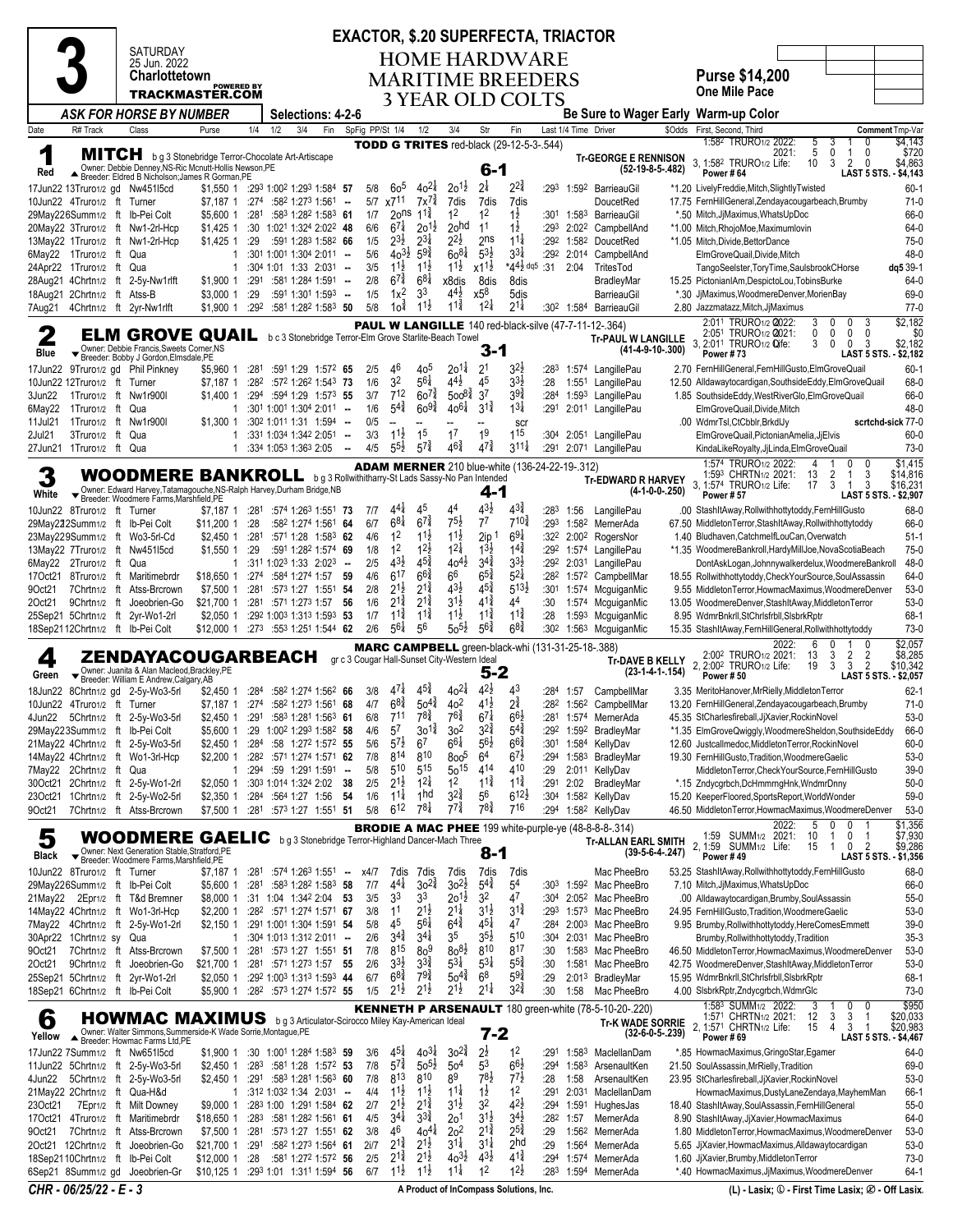|                                                                    |                                                                                                                                                            |                                     |              |                                                                                      |                          |                   |                                                                |                                                             |                                                    |                                                                   | <b>EXACTOR, \$.20 SUPERFECTA, TRIACTOR</b>            |                                 |                          |                                                                                                                  |                  |                                                                                                                                                |                                                                                 |                                 |
|--------------------------------------------------------------------|------------------------------------------------------------------------------------------------------------------------------------------------------------|-------------------------------------|--------------|--------------------------------------------------------------------------------------|--------------------------|-------------------|----------------------------------------------------------------|-------------------------------------------------------------|----------------------------------------------------|-------------------------------------------------------------------|-------------------------------------------------------|---------------------------------|--------------------------|------------------------------------------------------------------------------------------------------------------|------------------|------------------------------------------------------------------------------------------------------------------------------------------------|---------------------------------------------------------------------------------|---------------------------------|
|                                                                    | <b>SATURDAY</b><br>25 Jun. 2022                                                                                                                            |                                     |              |                                                                                      |                          |                   |                                                                |                                                             |                                                    |                                                                   |                                                       |                                 |                          | N/W \$1111 L5 STARTS +ALLOWANCES AE N/A \$220 PS L10 AE N/W 6 RACES LIFE                                         |                  |                                                                                                                                                |                                                                                 |                                 |
|                                                                    | <b>Charlottetown</b><br>TRACKMASTER.COM                                                                                                                    | <b>POWERED BY</b>                   |              |                                                                                      |                          |                   |                                                                |                                                             |                                                    |                                                                   |                                                       |                                 |                          |                                                                                                                  |                  | <b>Purse \$2,100</b><br><b>One Mile Pace</b>                                                                                                   |                                                                                 |                                 |
|                                                                    | ASK FOR HORSE BY NUMBER                                                                                                                                    |                                     |              | <b>Selections: 3-1-2</b>                                                             |                          |                   |                                                                |                                                             |                                                    |                                                                   | <b>Be Sure to Wager Early</b>                         |                                 |                          |                                                                                                                  |                  | Warm-up Color                                                                                                                                  |                                                                                 |                                 |
| Date<br>R# Track                                                   | Class                                                                                                                                                      | Purse                               | 1/4          | 3/4<br>1/2                                                                           | Fin                      | SpFig PP/St 1/4   |                                                                | 1/2                                                         | 3/4                                                | Str                                                               | Fin                                                   |                                 | Last 1/4 Time Driver     |                                                                                                                  | \$Odds           | First, Second, Third                                                                                                                           |                                                                                 | Comment Tmp-Var                 |
| 1<br>Red                                                           | MELANIES MAGIC br h 8 Hypnotic Blue Chip-Autumn Magic-Jennas Beach Boy<br>Owner: Sandra Lee Stead, Montague, PE<br>▼ Breeder: Francis H Azur, Beaver, PA   |                                     |              |                                                                                      |                          |                   |                                                                |                                                             |                                                    | 3-1                                                               |                                                       |                                 |                          | GILLES J BARRIEAU 153 green-orange-wh (138-30-30-20-.386)<br><b>Tr-SAUL H LANIGAN</b><br>$(12-1-1-3-212)$        |                  | 2022:<br>5<br>0<br>1:564 CHRTN1/2 2021:<br>30<br>$\mathbf{3}$<br>4, 1:524 GEOD5/8 Life:<br>177 16<br>Power#61                                  | 0<br>2<br>7<br>6<br>33<br>29<br>LAST 5 STS. - \$965                             | \$965<br>\$9,752<br>\$88,294    |
| 18Jun22<br>11Jun22<br>4Jun22<br>3Chrtn1/2 ft Qua                   | 5Chrtn1/2 gd Nw1351l5cd<br>6Chrtn1/2 ft Nw166115cd                                                                                                         | \$2,300 1<br>\$2,500 1<br>1         | :291<br>:291 | :581 1:281 1:574 59<br>:584 1:283 1:57<br>:30 1:00 1:29 1:563 --                     | 59                       | 4/7<br>2/5<br>3/6 | $3^{3\frac{1}{4}}$<br>$2^{1\frac{3}{4}}$<br>$2^{3\frac{1}{4}}$ | 43<br>$2^{1\frac{1}{2}}$<br>2 <sup>2</sup>                  | 43‡<br>$3^{1\frac{1}{2}}$<br>$2^{3}\frac{1}{4}$    | $4^{2}\frac{1}{2}$<br>$3^{1\frac{1}{4}}$<br>$2^{4^{\frac{3}{4}}}$ | $4^{2}$<br>32<br>38 <sub>4</sub>                      | :284                            |                          | :29 <sup>2</sup> 1:58 <sup>1</sup> HughesJas<br>:283 1:572 HughesJas<br>1:58 <sup>2</sup> LaniganPet             |                  | 4.75 DiamondCall, HowmacsDragonator, Justcallmedoc<br>13.50 GdEyHwky, SmMckHnvr, MinsMgc<br>BloodMoney, SockItAway, MelaniesMagic              |                                                                                 | $64-1$<br>69-0<br>$53-0$        |
| 31Jan22<br>22Jan22<br>9Jan22                                       | 3Chrtn1/2 ft Nw2051I5cd<br>9Chrtn1/2 ft Nw2051I5cd<br>8Chrtn1/2 gd Nw1751l5cd                                                                              | \$2,800 1<br>\$2,900 1<br>\$2,600 1 | :30<br>:291  | :303 1:011 1:311 2:003 69<br>:592 1:301 1:592 65<br>:593 1:293 2:002 67              |                          | 1/5<br>1/5<br>6/6 | $2^{1\frac{1}{4}}$<br>$3^{1}\frac{1}{2}$<br>$66\frac{3}{4}$    | $2^{1\frac{3}{4}}$<br>$3^{1\frac{1}{2}}$<br>$65\frac{1}{4}$ | $2^{1\frac{1}{4}}$<br>$4^{2^{3}_{4}}$<br>$60^{24}$ | $3^{11}$<br>$5^{4}$<br>53                                         | 33<br>$5^{6}$<br>$6^{2}\frac{1}{2}$                   | :294<br>:30<br>:30 <sup>3</sup> |                          | 2:011 MacphersonCor<br>2:004 HughesJas<br>2:004 MacphersonCor                                                    |                  | 15.65 BurnOutHanover, MyLand, Melanies Magic<br>21.30 Ladylike, Mantario, BurnOutHanover<br>1.90 Mantario, Better ThanCash, Sports Royalty     |                                                                                 | $50-1$<br>$10-0$<br>$28-2$      |
| $\mathbf 2$                                                        | HEMINGWAY                                                                                                                                                  |                                     |              | b g 11 Well Said-L Dees Val-Dream Away                                               |                          |                   |                                                                |                                                             |                                                    |                                                                   | <b>ADAM MERNER</b> 210 blue-white (136-24-22-19-.312) |                                 |                          |                                                                                                                  |                  | 2:021 CHRTN1/2 2022:<br>8<br>12<br>$\mathbf 0$<br>2021:                                                                                        | 2<br>$\overline{4}$<br>-3                                                       | \$2,495<br>\$2,660              |
| Blue                                                               | Owner: Melissa Rennie-Beth Macpherson-Abby Clow, PE<br>▲ Breeder: Lawrence S Dumain, Pine Bush, NY                                                         |                                     |              |                                                                                      |                          |                   |                                                                |                                                             |                                                    | 7-2                                                               |                                                       |                                 |                          | <b>Tr-MELISSA J RENNIE</b><br>(73-19-12-10-.397)                                                                 |                  | $\overline{3}$<br>1:524 PHL <sub>5/8</sub><br>240 25<br>Life:<br>Power#60                                                                      | 29 44<br><b>LAST 5 STS. - \$983</b>                                             | \$135,850                       |
| 18Jun22 3Chrtn1/2 gd Nw651l5cd<br>11Jun22 8Chrtn1/2 ft Nw1101l5cd  |                                                                                                                                                            | $$1,900$ 1 :281<br>\$2,100 1        | :284         | :582 1:274 1:563 62<br>:572 1:271 1:571 59                                           |                          | 4/6<br>3/6        | 10 <sup>1</sup><br>$5^{5}\frac{1}{2}$                          | $11\frac{3}{4}$<br>$5^{4}$                                  | $2^{1\frac{1}{4}}$<br>$6^{3}\frac{3}{4}$           | $2^{2\frac{3}{4}}$<br>$6^{2\frac{3}{4}}$                          | 26<br>$5^{1}\frac{1}{2}$                              | :294<br>:292                    |                          | 1:574 MernerAda<br>1:572 MernerAda                                                                               |                  | 2.35 The Twist, Hemingway, ICTrueGrit<br>23.40 TheBigChase, BestToHurst, MickDundee                                                            |                                                                                 | $64-1$<br>68-0                  |
| 3Jun22 7Summ1/2 ft Nw1351l5cd                                      |                                                                                                                                                            | $$2,400$ 1                          | :283         | :581 1:274 1:571 64                                                                  |                          | 3/6               | $4^{4}$                                                        | $6^{5\frac{1}{4}}$                                          | 404                                                | $44\frac{1}{2}$                                                   | $36\frac{1}{2}$                                       | :294                            |                          | 1:582 MernerAda                                                                                                  |                  | 8.15 Nogreatmischief, ElroyShiner, Hemingway                                                                                                   |                                                                                 | $55-0$                          |
| 28May22 5Chrtn1/2 ft Nw1351l5cd<br>23May228Summ1/2 ft Nw1351l5cd   |                                                                                                                                                            | \$2,300 1<br>$$2,300$ 1             | :284         | :594 1:293 1:582 54<br>:30 <sup>2</sup> 1:02 1:31 <sup>4</sup> 2:00 <sup>4</sup> 57  |                          | 5/7<br>6/6        | $6^{8\frac{3}{4}}$<br>$6^{7\frac{1}{2}}$                       | $6^{5\frac{3}{4}}$<br>$60^{5\frac{3}{4}}$                   | $6^{5\frac{3}{4}}$<br>$50^{24}$                    | 6 <sup>5</sup><br>$5^{2}$                                         | 6 <sup>5</sup><br>$5^{4\frac{1}{2}}$                  | :283                            |                          | 1:59 <sup>2</sup> MernerAda<br>:291 2:013 MernerAda                                                              |                  | 20.65 DylanSam, WinterBlast, Justcallmedoc<br>26.50 Coasttocoastshark, ElroyShiner, GringoStar                                                 |                                                                                 | 64-0<br>$51-1$                  |
| 14May2214Chrtn1/2 ft Nw1561I5cd                                    |                                                                                                                                                            | $$2,500$ 1                          |              | :291 :594 1:301 1:591 51                                                             |                          | $2/8$ fog         |                                                                | $8^{7\frac{3}{4}}$                                          | foq                                                | fog                                                               | $5^{7\frac{1}{2}}$                                    |                                 |                          | 2:003 MernerAda                                                                                                  |                  | 52.50 BlueMonk, Coasttocoastshark, PillageAndBurn<br>1:563 CHRTN1/2 2022:                                                                      | 0                                                                               | 44-0<br>\$1,106                 |
| White                                                              | THE TWIST<br>Owner: Darren Smith, Rocky Point-Jody Sanderson, Cornwall, PE<br>Breeder: Hanover Shoe Farms Inc,PA                                           |                                     |              | br g 4 Bettors Delight-Dragon Moon-Dragon Again                                      |                          |                   |                                                                |                                                             |                                                    | 5-2                                                               |                                                       |                                 |                          | JASON K HUGHES 180 burgundy-blue-w (144-15-18-24-.229)<br><b>Tr-DARREN A SMITH</b>                               | $(4-1-0-0-.250)$ | 1:561 CHRTN1/2 2021:<br>21<br>6<br>3, 1:561 CHRTN1/2 Life:<br>$\overline{7}$<br>25<br>Power #42                                                | $\frac{5}{5}$<br>LAST 5 STS. - \$1,106                                          | \$19,242<br>\$20,348            |
| 18Jun22 3Chrtn1/2 gd Nw651l5cd<br>11Jun22 11Chrtn1/2 ft Nw651l5cd  |                                                                                                                                                            | \$1,900 1<br>\$1.9501               | :281<br>:274 | :582 1:274 1:563 68<br>:562 1:271 1:571 54                                           |                          | 5/6<br>7/8        | $57\frac{1}{4}$<br>713                                         | 3 <sup>2</sup><br>$70^{10}$                                 | $10^{11}$<br>86                                    | $12\frac{3}{4}$<br>$8^{6}\frac{1}{2}$                             | 16<br>47                                              | :284<br>:301                    |                          | 1:56 <sup>3</sup> HughesJas<br>1:58 <sup>3</sup> HughesJas                                                       |                  | *.95 TheTwist,Hemingway,ICTrueGrit<br>8.55 RockinNovel, CindysPartyBoy, AdkinsHanover                                                          |                                                                                 | $64-1$<br>68-0                  |
| 4Jun22 7Chrtn1/2 ft Nw90115cd                                      |                                                                                                                                                            | \$2,050 1                           | :282         | :574 1:272 1:57 62                                                                   |                          | 7/7               | $7^{10}$                                                       | $78\frac{1}{2}$                                             | $7^{5\frac{3}{4}}$                                 | 75                                                                | $6^{3}\frac{1}{2}$                                    | :29                             |                          | 1:573 HughesJas                                                                                                  |                  | 9.40 SilverhillBuddy, HowmacsDragonator, BestToHurst                                                                                           |                                                                                 | $51-0$                          |
| 28May22 5Chrtn1/2 ft Nw1351I5cd<br>19May22 4Chrtn1/2 ft Qua        |                                                                                                                                                            | $$2,300$ 1<br>1                     | :284         | :594 1:293 1:582 55<br>:301 1:013 1:322 2:013                                        | $\overline{\phantom{a}}$ | 6/7<br>4/4        | 711<br>$4^{5^{3}_{4}}$                                         | $77\frac{1}{4}$<br>$4^{5}\frac{1}{2}$                       | 79<br>$4^{3\frac{1}{4}}$                           | $77\frac{1}{2}$<br>$4^{3}\frac{1}{2}$                             | 76<br>$4^{3\frac{1}{4}}$                              | :281                            |                          | 1:593 HughesJas<br>:291 2:021 HughesJas                                                                          |                  | 13.70 DylanSam, WinterBlast, Justcallmedoc<br>HowmacBlaze, ArcLight, TracesOfPurple                                                            |                                                                                 | 64-0<br>$57-0$                  |
| 14May22 3Chrtn1/2 ft Qua                                           |                                                                                                                                                            | 1                                   | :284         | :593 1:302 1:583 -                                                                   |                          | 6/8               | $69\frac{1}{2}$                                                | $6x^{8}\frac{3}{4}$                                         | 8dis                                               | 8dis                                                              | 8dis                                                  |                                 |                          | HughesJas                                                                                                        |                  | TimeToDance,StashItAway,BetterThanMen                                                                                                          |                                                                                 | $57-0$                          |
| 4<br>Green                                                         | <b>BIG BAD BRUISER</b> bg4 Rollwithitharry-Sarastar-Astreos<br>Owner: Neil Bambrick, Charlottetown, PE<br>Breeder: Jonah C Moase, Cornwall, PE             |                                     |              |                                                                                      |                          |                   |                                                                |                                                             |                                                    | 6-1                                                               |                                                       |                                 |                          | <b>REDMOND KC DOUCET</b> 180 black-orange (44-14-7-6-.452)<br><b>Tr-NEIL A BAMBRICK</b><br>$(19-1-4-4-239)$      |                  | 1:594 CHRTN1/2 2022:<br>6<br>-1<br>29<br>6<br>1:56 CHRTN <sub>1/2</sub> 2021:<br>3, 1:56<br>7<br>CHRTN <sub>1/2</sub> Life:<br>37<br>Power #50 | 0<br>0<br>3<br>5<br>5<br>4<br>LAST 5 STS. - \$1,439                             | \$1,439<br>\$10,187<br>\$12,326 |
| 18Jun22<br>11Jun22 7Chrtn1/2 ft Nw1351l5cd                         | 1Chrtn1/2 gd Nw901l5cd                                                                                                                                     | \$2,050 1<br>$$2,300$ 1             | :292<br>:284 | :591 1:293 1:594 52<br>:571 1:27 1:551 58                                            |                          | 1/7<br>3/6        | 33<br>$5^{5\frac{1}{4}}$                                       | $3^{3}\frac{1}{4}$<br>$5^{41}$                              | 43<br>$50^{31}$                                    | $5^{24}$<br>5 <sup>7</sup>                                        | $12\frac{1}{4}$<br>512                                | :293<br>:30                     | 1:594<br>1:573           | SpenceDal<br>BambrickNei                                                                                         |                  | 1.80 BigBadBruiser, BlackDan, BrookdaleOllie<br>11.50 Usurper, Ashes To Ashes, JKExpress                                                       |                                                                                 | $64-1$<br>69-0                  |
| 4Jun22                                                             | 8Chrtn1/2 ft Nw135115cd                                                                                                                                    | $$2,300$ 1                          | :293         | :593 1:291 1:573 58                                                                  |                          | 6/6               | 611                                                            | $69\frac{3}{4}$                                             | $6^{61}$                                           | $6^{4^{3}_{4}}$                                                   | 6 <sup>5</sup>                                        | :281                            |                          | 1:583 BambrickNei                                                                                                |                  | 23.10 Silverhilllightnin, MickDundee, FernHillGeneral                                                                                          |                                                                                 | $51-0$                          |
| 26May22 9Chrtn1/2 ft Nw1101l5cd<br>21May2210Chrtn1/2 ft Nw1351l5cd |                                                                                                                                                            | $$2,100$ 1<br>$$2,300$ 1            | :291<br>:291 | :591 1:281 1:573 -<br>:592 1:273 1:564 55                                            |                          | 0/6<br>2/6        | $3^{3\frac{1}{4}}$                                             | $5^{5\frac{1}{4}}$                                          | 611                                                | $6^{14}$                                                          | scr<br>410}                                           | :29                             | 1:584                    | MernerAda                                                                                                        |                  | .00e PoplarArtie, Usurper, BrookdaleOllie<br>3.20 ThreeTruths, MickDundee, Silverhilllightnin                                                  | scrtchd-sick 57-0                                                               | $55-0$                          |
| 14May2211Chrtn1/2 ft Nw1351l5cd                                    |                                                                                                                                                            | $$2,300$ 1                          | :274         | :581 1:274 1:562 57                                                                  |                          | 3/8               | $7^{14}$                                                       | $60^{7}$                                                    | $60^{61}$                                          | $69\frac{1}{4}$                                                   | 516                                                   | :30 <sup>3</sup>                |                          | 1:593 BambrickNei                                                                                                |                  | 25.90 SoccerHanover,FernHillGeneral,SelkirkEcho                                                                                                |                                                                                 | $50-0$                          |
| 5<br>Black                                                         | <b>ADKINS HANOVER</b> (L) b g 13 Western Ideal-Allamerican Nadia-Dragons Lair<br>Owner: Perry Burke, Grosse-Ile, QC<br>Breeder: Hanover Shoe Farms Inc, PA |                                     |              |                                                                                      |                          |                   |                                                                |                                                             |                                                    | 8-1                                                               |                                                       |                                 |                          | <b>AMBYR L CAMPBELL</b> 175 purple-white-ye (12-1-2-2-.231)<br><b>Tr-TREVOR D HICKEN</b><br>$(22-3-7-4-373)$     |                  | 1:581 CHRTN1/2 2022:<br>6<br>2<br>1:573 SUMM <sub>1/2</sub> 2021:<br>18<br>260 52 47 32<br>6, 1:514 FLMD <sub>1/2</sub> Life:<br>Power #62     | 3<br>0<br>LAST 5 STS. - \$1,926                                                 | \$2,078<br>\$4,653<br>\$270,929 |
| 18Jun22 1Chrtn1/2 gd Nw901l5cd                                     |                                                                                                                                                            | \$2,050 1                           |              | :292 :591 1:293 1:594 48                                                             |                          | 7/7               | 56                                                             | 6 <sup>7</sup>                                              | 70 <sup>6</sup>                                    | $63\frac{1}{2}$                                                   | $5^{4}$                                               |                                 |                          |                                                                                                                  |                  | :294 2:003 CampbellAmb L 25.05 BigBadBruiser, BlackDan, BrookdaleOllie                                                                         |                                                                                 | $64-1$                          |
| 11Jun22 11Chrtn1/2 ft Nw651l5cd<br>4Jun22                          | 8Chrtn1/2 ft Nw1351l5cd                                                                                                                                    | \$2,300 1                           | :293         | \$1,950 1 :274 :562 1:271 1:571 53<br>$:59^3$ 1:29 <sup>1</sup> 1:57 <sup>3</sup> 59 |                          | 5/8<br>3/6        | $58\frac{1}{2}$<br>$5^{9\frac{3}{4}}$                          | 57<br>57                                                    | $50^{41}$<br>54                                    | $4^{4^{3}_{4}}$<br>$5^{24}$                                       | 37<br>$5^{24}$                                        |                                 | $:281$ 1:581             | CampbellAmb                                                                                                      |                  | :303 1:583 CampbellAmb L 7.55 RockinNovel, CindysPartyBoy, AdkinsHanover<br>L 20.45 Silverhilllightnin, MickDundee, Fern Hill General          |                                                                                 | 68-0<br>$51-0$                  |
| 21May22                                                            | 3Epr1/2 ft Nw1201l5cd                                                                                                                                      | $$2,100$ 1                          | :284         | :591 1:284 2:003 76                                                                  |                          | 3/5               | $11\frac{1}{2}$                                                | $1^{1\frac{1}{2}}$                                          | $11\frac{1}{2}$                                    | $1^{\frac{1}{2}}$                                                 | 2ż                                                    | :314                            | 2:00 <sup>3</sup>        | CampbellAmb                                                                                                      |                  | *.95 ApplecorpHanover, AdkinsHanover, Emperor                                                                                                  |                                                                                 | $55-0$                          |
| 14May22 6Chrtn1/2 ft Nw651l5cd<br>7May22 7Chrtn1/2 ft Nw651l5cd    |                                                                                                                                                            | \$1,900 1<br>\$1,900 1              | :301<br>:284 | :594 1:284 1:581 64<br>:573 1:272 1:571 61                                           |                          | 1/8<br>2/7        | $11\frac{1}{2}$<br>$3^{3}\frac{3}{4}$                          | $11\frac{1}{2}$<br>36                                       | $1\frac{1}{4}$<br>36                               | 11<br>3 <sup>7</sup>                                              | $11\frac{1}{4}$<br>$4^{10\frac{1}{2}}$                |                                 | :292 1:581<br>:303 1:591 | CampbellAmb<br>CampbellAmb                                                                                       | L<br>L           | 5.30 AdkinsHanover, Three Truths, Sports Zipper<br>2.50 TylersBeachBoy, Three Truths, ApplecorpHanover                                         |                                                                                 | $51-0$<br>$39-0$                |
| 6<br>Yellow                                                        | <b>BROOKDALE OLLIE</b><br>Owner: Bill Kinney, Hunter River-Gary Ford, Stratford, PE<br>▲ Breeder: James C Kelly, Ilderton, ON                              |                                     |              | b g 5 Shadow Play-Pulse Seelster-Art Major                                           |                          |                   |                                                                |                                                             |                                                    | 4-1                                                               |                                                       |                                 |                          | <b>KENNETH P ARSENAULT</b> 180 green-white (78-5-10-20-.220)<br><b>Tr-VAUGHAN A DOYLE</b><br>$(27-1-3-8-197)$    |                  | 2022:<br>0<br>30<br>1:553 CHRTN1/2 2021:<br>4<br>4. 1:553 CHRTN1/2 Life:<br>65<br>6<br><b>Power #65</b>                                        | $\frac{2}{7}$<br>-1<br>15 10<br>LAST 5 STS. - \$1,057                           | \$2,512<br>\$10,668<br>\$24,594 |
| 18Jun22                                                            | 1Chrtn1/2 gd Nw901l5cd                                                                                                                                     | \$2,050 1 :292                      |              | :591 1:293 1:594 49                                                                  |                          | 5/7               | $6^{74}$                                                       | $50^{5}$                                                    | $30^{21}$                                          | 2 <sup>1</sup>                                                    | $3^{2^{3}}$                                           | :302                            |                          | 2:00 <sup>2</sup> ArsenaultKen                                                                                   |                  | 5.40 BigBadBruiser, BlackDan, BrookdaleOllie                                                                                                   |                                                                                 | 64-1                            |
| 11Jun22 8Chrtn1/2 ft Nw1101l5cd<br>4Jun22                          | 4Chrtn1/2 ft Nw135115cd                                                                                                                                    | \$2,100 1<br>\$2,300 1              | :284<br>:29  | :572 1:271 1:571 58<br>:574 1:271 1:572 60                                           |                          | 4/6<br>3/6        | $6^{7\frac{1}{4}}$<br>$3^{3}\frac{1}{2}$                       | $66\frac{1}{4}$<br>$3^{3}\frac{1}{2}$                       | $4^{21}$<br>5 <sup>3</sup>                         | 3 <sup>1</sup><br>$6^{2}\frac{1}{2}$                              | $4^{1\frac{1}{4}}$<br>$3^{2}\frac{1}{2}$              | :294<br>:30                     |                          | 1:572 ArsenaultKen<br>1:574 ArsenaultKen                                                                         |                  | 9.20 TheBigChase, BestToHurst, MickDundee<br>8.90 SelkirkEcho, PoplarArtie, BrookdaleOllie                                                     |                                                                                 | 68-0<br>$53-0$                  |
| 26May22 9Chrtn1/2 ft Nw1101l5cd                                    |                                                                                                                                                            | \$2,100 1                           | :291         | :591 1:281 1:573 62<br>:592 1:273 1:564 49                                           |                          | 6/6<br>6/6        | $5^{61}$<br>$6^{7\frac{1}{4}}$                                 | $40^{3}\frac{1}{2}$<br>$60^{51}$                            | $403$<br>$50^{9\frac{3}{4}}$                       | $4^{3\frac{1}{4}}$<br>$5^{12}$                                    | 34<br>$5^{17}$                                        | :293<br>:303                    |                          | 1:582 ArsenaultKen<br>ArsenaultKen                                                                               |                  | 16.40 PoplarArtie, Usurper, BrookdaleOllie<br>14.75 ThreeTruths, MickDundee, Silverhilllightnin                                                |                                                                                 | $57-0$                          |
| 21May2210Chrtn1/2 ft Nw1351l5cd<br>7May22 10Chrtn1/2 ft Nw1351l5cd |                                                                                                                                                            | \$2,300 1<br>\$2,400 1              | :291         | :294 1:001 1:301 1:592 60                                                            |                          | 3/8               | $3^{31}$                                                       | $4^{2}\frac{3}{4}$                                          | $5^{24}$                                           | $3^{1\frac{3}{4}}$                                                | 31                                                    |                                 | 2:001                    | :284 1:593 ArsenaultKen                                                                                          |                  | 9.75 JKExpress, GringoStar, BrookdaleOllie                                                                                                     |                                                                                 | $55-0$<br>$37-0$                |
| Pink                                                               | <b>FERN HILL DYNAMIC</b> bg 6 Western Paradise-Helen O Grace-Willow Bird<br>Owner: Cynthia Mac Donald, Montague, PE                                        |                                     |              |                                                                                      |                          |                   |                                                                |                                                             |                                                    | 12-1                                                              |                                                       |                                 |                          | <b>COREY W MACPHERSON</b> 184 blue-green-grey (133-32-27-26-.418)<br><b>Tr-JEFF J HOLMES</b><br>$(28-8-5-7-468)$ |                  | 2022:<br>0<br>0<br>2021:<br>8<br>$\mathbf 0$<br>4, 1:58 CHRTN1/2 Life:<br>73<br>5<br><b>Power #56</b>                                          | 0<br>0<br>$\overline{2}$<br>$\overline{4}$<br>17<br>14<br>LAST 5 STS. - \$1,421 | \$0<br>\$2,186<br>\$24,845      |
| 18Jun22<br>2Chrtn1/2 gd Qua                                        | ▼ Breeder: Brian W Macleod, Truro, NS                                                                                                                      | 1                                   | :284         | $:584$ 1:273 1:561 -                                                                 |                          | 1/2               | $2^{2^{3}_{4}}$                                                | $2^{1}\frac{1}{2}$                                          | $2^{4}\frac{1}{2}$                                 | 2 <sup>7</sup>                                                    | $2^{13}\frac{1}{2}$                                   |                                 | $:30^2$ 1:584            | *Last Tr - Tessa Mackinnoń<br>McguiganMic                                                                        |                  | Racemup, FernHillDynamic, N/a                                                                                                                  |                                                                                 | $62 - 1$                        |
| 3Jul21<br>26Jun21                                                  | 3Chrtn1/2 ft 2-5y-Wo3-5rl<br>7Chrtn1/2 ft 2-5y-Wo3-5rl                                                                                                     | \$2,350 1<br>\$2,350 1              | :291<br>:282 | :593 1:291 1:58<br>:581 1:274 1:573 61                                               | 55                       | 4/6<br>6/6        | $1\frac{1}{4}$<br>611                                          | $3^{12}$<br>67                                              | $2^{1\frac{1}{2}}$<br>$60^{31}$                    | 2 <sup>2</sup><br>$6^{2}\frac{3}{4}$                              | 35<br>$3^{1\frac{3}{4}}$                              | :293                            | $:293$ 1:59<br>1:58      | MacphersonCor<br>MacphersonCor                                                                                   |                  | 5.85 Whistler, WoodmereAlvin, FernHillDynamic<br>14.50 ElliotMoose, SteelReefer, FernHillDynamic                                               |                                                                                 | 60-0<br>$71-0$                  |
| 19Jun21                                                            | 7Chrtn1/2 gd 2-5y-Wo3-5rl                                                                                                                                  | \$2,350 1                           | :274         | :562 1:264 1:57 66                                                                   |                          | 6/7               | 48                                                             | $4^{51}$                                                    | $30^{11}$                                          | $2^{3}_{4}$                                                       | 65                                                    | :31                             | 1:58                     | MacphersonCor                                                                                                    |                  | 13.05 Usurper, WoodmereAlvin, ApplecorpHanover                                                                                                 |                                                                                 | $64-1$                          |
| 12Jun21<br>5Jun21                                                  | 3Chrtn1/2 ft 2-5y-Wo3-5rl<br>8Chrtn1/2 ft Nw1251l5cd                                                                                                       | \$2,350 1<br>\$2,300 1              | :284<br>:282 | :582 1:281 1:563 63<br>:583 1:282 1:563 67                                           |                          | 6/6<br>4/7        | $5^{7}$<br>$3^{3}\frac{1}{4}$                                  | $5^{7\frac{1}{4}}$<br>$3^{2}\frac{3}{4}$                    | $40^{31}$<br>33                                    | $5^{4}$<br>34                                                     | 34<br>$2^{2}\frac{1}{2}$                              | :283<br>:28                     | 1:572<br>1:57            | MacphersonCor<br>MacphersonCor                                                                                   |                  | 8.50 PictonianThunder,LordAndLegend,FernHillDynamic<br>17.55 RoseRunQuest, FernHillDynamic, TaladegaSeelster                                   |                                                                                 | 64-0<br>68-0                    |
| 8<br>Gray                                                          | <b>SILVERHILL</b><br>Owner: Joanne Colleen Macrae-David Myers-Gwyneth Mcguirk, PE<br>$\blacktriangleright$ Breeder: Silverhill, Tignish, PE                | <b>BUDDY</b>                        |              | b g 8 Proven Lover-Todalu-Artsplace                                                  |                          |                   |                                                                |                                                             |                                                    | $10 - 1$                                                          | <b>DAMIAN MACLELLAN 168 (44-11-3-4-.318)</b>          |                                 |                          | <b>Tr-DAVID G MYERS</b><br>$(10-1-2-0-211)$                                                                      |                  | 1:57 CHRTN1/2 2022:<br>10<br>1:564 CHRTN1/2 2021:<br>34<br>6<br>6, 1:552 CHRTN1/2 Life:<br>182 32<br>Power #56                                 | 2<br>0<br>6<br>6<br>30 31<br>LAST 5 STS. - \$1,252                              | \$2,485<br>\$13,110<br>\$60,784 |
| 18Jun22 5Chrtn1/2 gd Nw135115cd                                    |                                                                                                                                                            | \$2,300 1                           | :291         | :581 1:281 1:574 51                                                                  |                          | 6/7               |                                                                | $40^{4\frac{1}{2}}$ 30 <sup>2</sup> / <sub>2</sub>          | 3 <sup>3</sup>                                     | 75                                                                | 712                                                   |                                 | $:312$ 2:001             | MaclellanDam                                                                                                     |                  | 7.65 DiamondCall, HowmacsDragonator, Justcallmedoc                                                                                             |                                                                                 | 64-1                            |
| 11Jun22 6Chrtn1/2 ft Nw1661l5cd<br>4Jun22 7Chrtn1/2 ft Nw90115cd   |                                                                                                                                                            | \$2,500 1<br>\$2,050 1 :282         | :291         | :584 1:283 1:57<br>:574 1:272 1:57 65                                                | -57                      | 5/5<br>2/7        | $5^{61}$<br>$2^{1\frac{3}{4}}$                                 | 56<br>$2^{1\frac{1}{2}}$                                    | $5^5$<br>$3^{1\frac{3}{4}}$                        | $5^{3}\frac{1}{2}$<br>$2^{1\frac{1}{4}}$                          | 54<br>$1\frac{3}{4}$                                  | :281                            | 1:574<br>:291 1:57       | MaclellanDam<br>MaclellanDam                                                                                     |                  | 3.80 GdEyHwky, SmMckHnvr, MinsMgc<br>6.75 SilverhillBuddy,HowmacsDragonator,BestToHurst                                                        |                                                                                 | 69-0<br>$51-0$                  |
| 28May22 8Chrtn1/2 ft Nw1101l5cd                                    |                                                                                                                                                            | \$2,100 1                           | :28          | :572 1:262 1:561 59                                                                  |                          | 1/7               | $11\frac{3}{4}$                                                | $2^{1\frac{1}{2}}$                                          | 34                                                 | $45\frac{3}{4}$                                                   | $7^{11}\frac{1}{2}$                                   | :311                            | 1:582                    | HughesJas                                                                                                        |                  | 8.85 BugsyMaguire, Ashes To Ashes, Best To Hurst                                                                                               |                                                                                 | $62-0$                          |
| 21May22 3Chrtn1/2 ft Nw901l5cd                                     |                                                                                                                                                            | \$2,050 1                           | :28          | :564 1:27 1:561 61                                                                   |                          | 3/7               | $1^{4}$<br>$1^{1\frac{3}{4}}$                                  | 1 <sup>5</sup><br>$11\frac{3}{4}$                           | 21<br>$11\frac{1}{2}$                              | 34<br>$1\frac{3}{4}$                                              | $5^{7}$<br>$2^{\frac{1}{2}}$                          | :30 <sup>2</sup><br>:291        | 1:573<br>1:591           | DowlingDav<br>BarrieauGil                                                                                        |                  | 4.85 CowboyLogic, SelkirkEcho, BestToHurst<br>*.10 Silverhilllightnin, Silverhill Buddy, Southwind Bronn                                       |                                                                                 | $60 - 0$<br>$51-0$              |
| 14May2210Chrtn1/2 ft Nw901l5cd                                     |                                                                                                                                                            | \$2,000 1                           |              | :294 1:002 1:30 1:591 58                                                             |                          | 4/8               |                                                                |                                                             |                                                    |                                                                   |                                                       |                                 |                          |                                                                                                                  |                  |                                                                                                                                                |                                                                                 |                                 |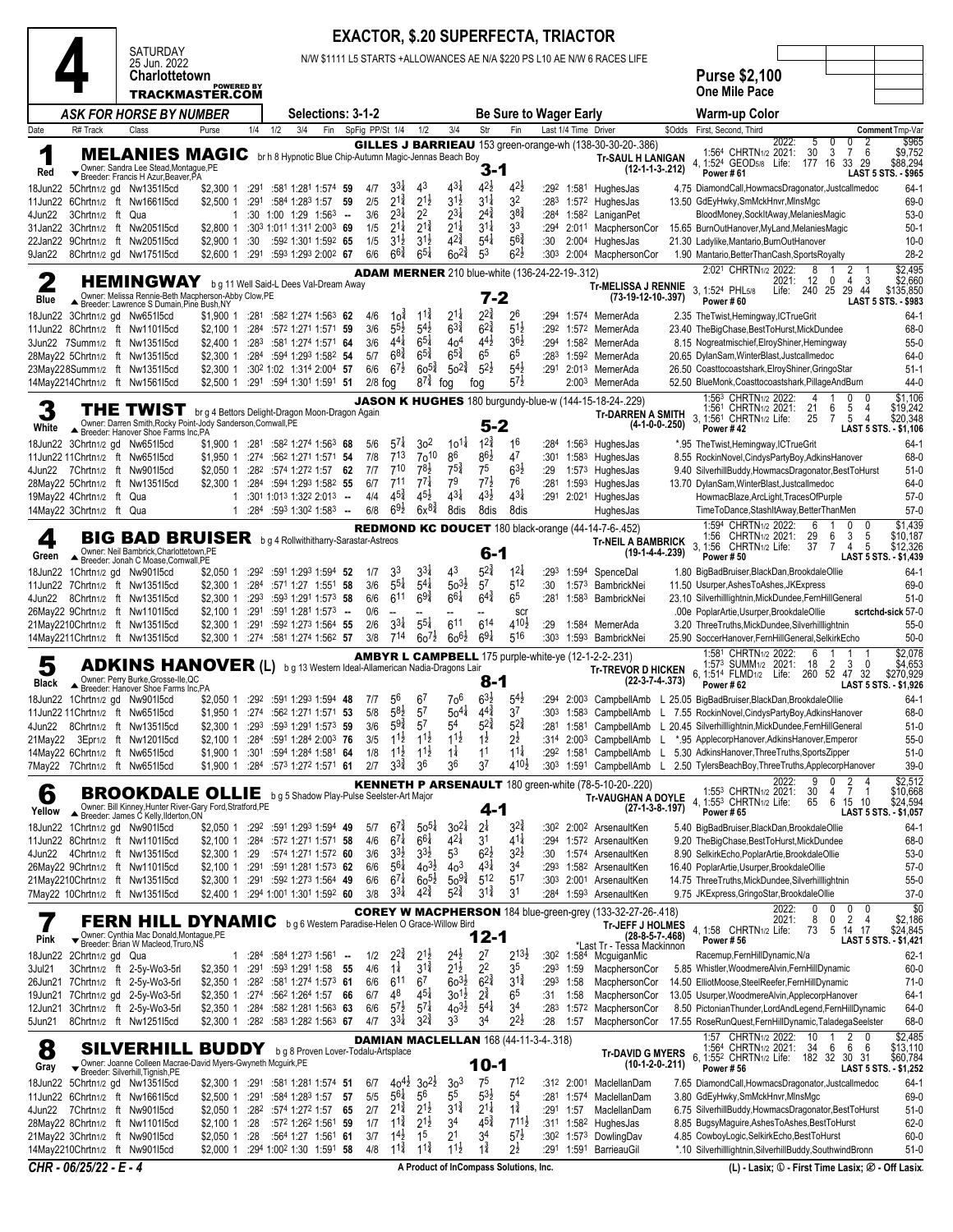|                     |                           |                                                                                                                      |                                                                           |              |     |                                                                                                  |                          |                 |                                          |                                           |                                          |                                             | <b>EXACTOR, \$.20 SUPER HI 5, TRIACTOR</b>            |                          |                            |                                                                                                  |                  |                                                                                                                       |                                         |
|---------------------|---------------------------|----------------------------------------------------------------------------------------------------------------------|---------------------------------------------------------------------------|--------------|-----|--------------------------------------------------------------------------------------------------|--------------------------|-----------------|------------------------------------------|-------------------------------------------|------------------------------------------|---------------------------------------------|-------------------------------------------------------|--------------------------|----------------------------|--------------------------------------------------------------------------------------------------|------------------|-----------------------------------------------------------------------------------------------------------------------|-----------------------------------------|
|                     |                           | <b>SATURDAY</b><br>25 Jun. 2022                                                                                      |                                                                           |              |     |                                                                                                  |                          |                 |                                          |                                           |                                          |                                             | OR 2022 & N/W 8 RACES LIFE DRAW INSIDE                |                          |                            | N/W \$1801 L5 STARTS & N/A \$360 PS IN 2021-22 OR L10 AE N/W \$1551 L5 & N/A \$310 PS IN 2021-22 |                  |                                                                                                                       |                                         |
|                     |                           | <b>Charlottetown</b>                                                                                                 | <b>POWERED BY</b>                                                         |              |     |                                                                                                  |                          |                 |                                          |                                           |                                          |                                             |                                                       |                          |                            |                                                                                                  |                  | <b>Purse \$2,600</b><br>One Mile Pace                                                                                 |                                         |
|                     |                           | TRACKMASTER.COM<br><b>ASK FOR HORSE BY NUMBER</b>                                                                    |                                                                           |              |     | Selections: 5-6-2                                                                                |                          |                 |                                          |                                           |                                          |                                             | <b>Be Sure to Wager Early</b>                         |                          |                            |                                                                                                  |                  | Warm-up Color                                                                                                         |                                         |
| Date                | R# Track                  | Class                                                                                                                | Purse                                                                     | 1/4          | 1/2 | 3/4<br>Fin                                                                                       |                          | SpFig PP/St 1/4 |                                          | 1/2                                       | 3/4                                      | Str                                         | Fin                                                   |                          | Last 1/4 Time Driver       |                                                                                                  | \$Odds           | First, Second, Third                                                                                                  | <b>Comment Tmp-Var</b>                  |
| 1                   |                           | <b>SELKIRK ECHO</b>                                                                                                  |                                                                           |              |     | b g 6 Westwardho Hanover-Pictonian Jewel-Western Paradise                                        |                          |                 |                                          |                                           |                                          |                                             |                                                       |                          |                            | <b>GILLES J BARRIEAU</b> 153 green-orange-wh (138-30-30-20-.386)                                 |                  | 1:572 CHRTN1/2 2022:<br>9<br>2<br>34<br>1:581 CHRTN <sub>1/2</sub> 2021:<br>2<br>11<br>7                              | \$2,902<br>\$11,257                     |
| Red                 |                           | Owner: Selkirk Stable, Belfast, PE<br>♦ Breeder: Selkirk Stable, Belfast, PE                                         |                                                                           |              |     |                                                                                                  |                          |                 |                                          |                                           |                                          | 4-1                                         |                                                       |                          |                            | <b>Tr-RONALD I MATHESON</b><br>(68-11-14-13-.339)                                                |                  | 23<br>4, 1:572 CHRTN1/2 Life:<br>97 11<br>18<br>Power #50                                                             | \$32,022<br>LAST 5 STS. - \$1,846       |
|                     |                           | 18Jun22 10Chrtn1/2 gd Nw1801l5cd                                                                                     | \$2,700 1                                                                 | :284         |     | :30 <sup>1</sup> 1:00 <sup>3</sup> 1:30 <sup>3</sup> 1:58 <sup>3</sup> 55<br>:573 1:261 1:544 66 |                          | 5/7<br>6/6      | $6^8$<br>$6^{10}$                        | 65<br>$6^{11}$                            | 75<br>$60^{84}$                          | 741<br>$6^{7\frac{3}{4}}$                   | $6^{24}$<br>$6^{7\frac{3}{4}}$                        | :282                     | $:273$ 1:591<br>1:562      | BarrieauGil<br>BarrieauGil                                                                       |                  | 19.35 BurnOutHanover,CowboyLogic,SamMckeeHanover                                                                      | $62-1$<br>69-0                          |
| 4Jun22              |                           | 11Jun22 4Chrtn1/2 ft Nw180115cd<br>4Chrtn1/2 ft Nw1351l5cd                                                           | \$2,700 1<br>\$2,300 1                                                    | :29          |     | :574 1:271 1:572 63                                                                              |                          | 1/6             | $2^{1\frac{3}{4}}$                       | $2^{1\frac{3}{4}}$                        | $31\frac{1}{2}$                          | $41\frac{1}{4}$                             | $11\frac{1}{2}$                                       | :30                      | 1:572                      | BarrieauGil                                                                                      |                  | 22.00 BlueMonk, Three Truths, Cowboy Logic<br>7.15 SelkirkEcho, PoplarArtie, BrookdaleOllie                           | $53-0$                                  |
|                     |                           | 28May22 5Chrtn1/2 ft Nw1351l5cd<br>21May22 3Chrtn1/2 ft Nw90115cd                                                    | $$2,300$ 1<br>\$2,050 1                                                   | :284<br>:28  |     | :594 1:293 1:582 57<br>:564 1:27 1:561 65                                                        |                          | 3/7<br>5/7      | $3^{31}$<br>$59\frac{1}{4}$              | $3^{3}$<br>$5^{7\frac{3}{4}}$             | $5^{31}$<br>$30^{21}$                    | $5^{2\frac{3}{4}}$<br>$2^{2^{\frac{3}{4}}}$ | $4^{2}\frac{1}{2}$<br>$2^{2^{\frac{3}{4}}}$           | :283<br>:292             | 1:584                      | BarrieauGil<br>1:564 BarrieauGil                                                                 |                  | 3.95 DylanSam, WinterBlast, Justcallmedoc<br>4.95 CowboyLogic, SelkirkEcho, BestToHurst                               | 64-0<br>60-0                            |
|                     |                           | 14May2211Chrtn1/2 ft Nw1351l5cd                                                                                      | $$2,300$ 1                                                                | :274         |     | :581 1:274 1:562 62                                                                              |                          | 8/8             | 815                                      | $89\frac{1}{4}$                           | $80^{9}$                                 | 710                                         | 313                                                   |                          | :292 1:59                  | BarrieauGil                                                                                      |                  | 11.95 SoccerHanover, FernHillGeneral, SelkirkEcho                                                                     | $50-0$                                  |
| 2                   |                           | SAM MCKEE                                                                                                            | <b>HANOVER (L)</b>                                                        |              |     |                                                                                                  |                          |                 |                                          |                                           |                                          |                                             | b g 5 Sportswriter-Sammys Magic Girl-Western Hanover  |                          |                            | COREY W MACPHERSON 184 blue-green-grey (133-32-27-26-.418)<br><b>Tr-TROY G MURRAY</b>            |                  | 2:001 CHRTN1/2 2022:<br>1:533 WBSB7/8 2021:<br>32<br>5<br>4<br>6                                                      | \$2,819<br>\$39,393                     |
| Blue                |                           | Owner: Troy Murray,Clyde River,PE<br>' Breeder: Hanover Shoe Farms Inc,PA                                            |                                                                           |              |     |                                                                                                  |                          |                 |                                          |                                           |                                          | 7-2                                         |                                                       |                          |                            |                                                                                                  | (2-0-1-1-.444)   | 4, 1:533 WBSB7/8 Life:<br>56<br>9<br>7<br>7<br><b>Power #62</b>                                                       | \$69,916<br>LAST 5 STS. - \$2,819       |
|                     |                           | 18Jun22 10Chrtn1/2 gd Nw1801l5cd<br>11Jun22 6Chrtn1/2 ft Nw166115cd                                                  | \$2,700 1<br>\$2,500 1                                                    | :291         |     | :301 1:003 1:303 1:583<br>:584 1:283 1:57                                                        | -57<br>59                | 1/7<br>4/5      | $2^{1\frac{1}{4}}$<br>$4^{4^{3}_{4}}$    | $3^{11}$<br>$4^{4}$                       | $3^{1\frac{1}{2}}$<br>43                 | $3^{11}$<br>42                              | 31<br>$2^{1}\frac{1}{2}$                              | :28<br>:28               | 1:584<br>1:571             | MacphersonCor L                                                                                  |                  | MacphersonCor L 3.10 BurnOutHanover, CowboyLogic, SamMckeeHanover<br>1.25 GdEyHwky,SmMckHnvr,MInsMgc                  | $62 - 1$<br>69-0                        |
| 2Jun22              | 1 Chrtn <sub>1/2</sub> ft | Qua                                                                                                                  | 1                                                                         | :30          |     | $1:00$ $1:311$ $2:001$ -                                                                         |                          | 3/3             | $12\frac{1}{4}$                          | $12\frac{1}{4}$                           | 1 <sup>2</sup>                           | $12\frac{1}{2}$                             | $11\frac{3}{4}$                                       | :29                      | 2:001                      | MacphersonCor                                                                                    |                  | SamMckeeHanover, PacificDelight, MissKabana                                                                           | $57-1$                                  |
| 26Jan22             |                           | 14Feb22 5Wbsb7/8 ft 8500clmhp-c<br>9Lon1/2 ft 8500clmcd-c                                                            | \$9,000 1<br>\$6,000 1                                                    | :283<br>:291 |     | :591 1:29 1:584 56<br>:583 1:282 1:591                                                           | -73                      | 1/10<br>2/7     | $7^{12}$<br>$2^{1\frac{1}{2}}$           | $50^{34}$<br>$2^{1\frac{1}{2}}$           | 50 <sup>3</sup><br>$2^{1\frac{1}{2}}$    | $6^{3\frac{1}{4}}$<br>$2^{1\frac{1}{4}}$    | $9^{51}$<br>$2^{3}$                                   | :301<br>:30 <sup>4</sup> | 1:592                      | 1:594 FilionSyl<br>KellyCol                                                                      |                  | L 31.40 MortgageMyVilla, OldBuck, TakeTheDeal<br>L 1.75 MisterX, SamMckeeHanover, EternalRuler                        | $8 - 0$<br>$10 - 0$                     |
| 20Jan22             |                           | 9Flmd <sub>1/2</sub> ft 15000clmcd                                                                                   | \$7,400 1                                                                 | :281         |     | :582 1:273 1:574 73                                                                              |                          | 4/6             | $11\frac{1}{2}$                          | $11\frac{1}{2}$                           | 1ns                                      | $3^{2}\frac{1}{4}$                          | 54                                                    | :31                      | 1:583                      |                                                                                                  |                  | MacdonaldBre L 10.80 PressTime, AirStrike, Journalistic                                                               | $1 - 1$                                 |
| 3                   |                           | <b>HOWMACS DRAGONATOR</b> brg 8 Articulator-Howmacs Dragon-Dragon Again                                              |                                                                           |              |     |                                                                                                  |                          |                 |                                          |                                           |                                          |                                             | <b>ADAM MERNER</b> 210 blue-white (136-24-22-19-.312) |                          |                            | <b>Tr-RONALD I MATHESON</b>                                                                      |                  | 1:583 CHRTN1/2 2022:<br>8<br>2<br>0<br>-1<br>28<br>6<br>1:574 CHRTN <sub>1/2</sub> 2021:<br>-7<br>4                   | \$2,387<br>\$8,810                      |
| White               |                           | Owner: Bobbi Jo Matheson, Charlottetown, PE<br>Breeder: Howmac Farms Ltd, PE                                         |                                                                           |              |     |                                                                                                  |                          |                 |                                          |                                           |                                          | 8-1                                         |                                                       |                          |                            | (68-11-14-13-.339)                                                                               |                  | 3, 1:572 TRURO1/2 Life: 153 24<br>19<br>25<br><b>Power #57</b>                                                        | \$47,957<br>LAST 5 STS. - \$2,037       |
|                     |                           | 18Jun22 5Chrtn1/2 gd Nw1351l5cd<br>11Jun22 9Chrtn1/2 ft Nw1351l5cd                                                   | \$2,300 1<br>\$2,300 1                                                    | :291<br>:301 |     | :581 1:281 1:574 61<br>:594 1:281 1:553                                                          | -58                      | 2/7<br>6/6      | $11\frac{3}{4}$<br>$5^{61}$              | $11\frac{1}{2}$<br>$5^{64}$               | $11\frac{3}{4}$<br>57                    | $1\frac{3}{4}$<br>$5^{8\frac{1}{4}}$        | $2^{1}\frac{1}{2}$<br>611                             | :294<br>:281             | 1:58<br>1:574              | BarrieauGil<br>BarrieauGil                                                                       |                  | 4.65 DiamondCall, HowmacsDragonator, Justcallmedoc<br>9.60 BloodMoney, HarbourliteJerry, Justcallmedoc                | $64-1$<br>68-0                          |
| 4Jun22              |                           | 7Chrtn1/2 ft Nw901l5cd                                                                                               | \$2,050 1                                                                 | :282         |     | :574 1:272 1:57 63                                                                               |                          | 5/7             | $1^{1\frac{3}{4}}$                       | $11\frac{1}{2}$                           | $11\frac{1}{2}$                          | $11\frac{1}{4}$                             | $2^{\frac{3}{4}}$                                     | :294                     | 1:571                      | BarrieauGil                                                                                      |                  | 6.40 SilverhillBuddy, HowmacsDragonator, BestToHurst                                                                  | $51-0$                                  |
|                     |                           | 28May22 1Chrtn1/2 ft Nw65115cd<br>19May22 7Chrtn1/2 ft Nw1101l5cd                                                    | \$1,900 1<br>\$2.1001                                                     | :282<br>:283 |     | :584 1:292 1:583 59<br>:582 1:273 1:571 67                                                       |                          | 3/5<br>3/6      | $11\frac{1}{4}$<br>$4^{4}$               | $11\frac{1}{4}$<br>$5^{4}$                | $11\frac{3}{4}$<br>$5^{31}$              | $14\frac{1}{4}$<br>$6^{2^{3}_{4}}$          | $16\frac{1}{2}$<br>$6^{3}\frac{1}{2}$                 | :291<br>:293             | 1:58 <sup>3</sup><br>1:574 | BarrieauGil<br>BarrieauGil                                                                       |                  | *1.30 HowmacsDragonator, WhimsDropOff, PromiseMeArt<br>18.65 DontAskLogan, PoplarArtie, TylersBeachBoy                | 64-0<br>$53-0$                          |
|                     | 14May22 2Chrtn1/2 ft Qua  |                                                                                                                      | 1                                                                         |              |     | :293 1:012 1:322 2:002 --                                                                        |                          | 1/8             | $2^{2\frac{1}{4}}$                       | 2 <sup>2</sup>                            | 2 <sup>2</sup>                           | $2^{2^{3}_{4}}$                             | $4^{8\frac{1}{4}}$                                    | :291                     | 2:02                       | MathesonRon                                                                                      |                  | DreamfairZenfire,JmSportsfan,WoodmereJazz                                                                             | $57-0$                                  |
| $\boldsymbol{\rho}$ |                           | SILVERHILLLIGHTNIN                                                                                                   |                                                                           |              |     | b g 6 Proven Lover-Todalu-Artsplace                                                              |                          |                 |                                          |                                           |                                          |                                             | MARC CAMPBELL green-black-whi (131-31-25-18-.388)     |                          |                            | <b>Tr-STACEY L LUND</b>                                                                          |                  | 1:573 CHRTN1/2 2022:<br>6<br>1:563 CHRTN1/2 2021:<br>33<br>2<br>8<br>3                                                | \$3,300<br>\$7,476                      |
| Green               |                           | Owner: Stacey Lund, Stratford, PE<br>▲ Breeder: Silverhill, Tignish, PE                                              |                                                                           |              |     |                                                                                                  |                          |                 |                                          |                                           |                                          | $6-1$                                       |                                                       |                          |                            |                                                                                                  | $(8-2-1-2-402)$  | 92<br>10 18<br>5, 1:56 <sup>3</sup> CHRTN <sub>1/2</sub> Life:<br>9<br><b>Power #65</b>                               | \$21,218<br>LAST 5 STS. - \$2,300       |
|                     |                           | 18Jun22 7Chrtn1/2 gd Nw1351l5cd                                                                                      | \$2,300 1                                                                 | :281         |     | :584 1:284 1:572 60                                                                              |                          | 5/7             | 56<br>$4^{4^{3}_{4}}$                    | 6o <sup>5</sup><br>4 <sup>5</sup>         | $300^{31}$<br>$40^{5\frac{1}{2}}$        | 2 <sup>4</sup><br>$46\frac{3}{4}$           | $2^{3}\frac{1}{2}$<br>$4^{7\frac{3}{4}}$              | :283                     | 1:58                       | CampbellMar                                                                                      |                  | 7.00 AshesToAshes, Silverhilllightnin, BestToHurst                                                                    | $62 - 1$                                |
| 4Jun22              |                           | 11Jun22 9Chrtn1/2 ft Nw1351l5cd<br>8Chrtn1/2 ft Nw135115cd                                                           | $$2,300$ 1<br>$$2,300$ 1                                                  | :301<br>:293 |     | :594 1:281 1:553 60<br>:593 1:291 1:573 62                                                       |                          | 5/6<br>2/6      | $2^{1\frac{1}{2}}$                       | $2^{1\frac{1}{2}}$                        | $3^{1\frac{1}{2}}$                       | $3^{11}$                                    | 1 <sub>ns</sub>                                       | :28<br>:281              | 1:571                      | Mac PheeBro<br>1:573 CampbellMar                                                                 |                  | 16.10 BloodMoney, HarbourliteJerry, Justcallmedoc<br>15.30 Silverhilllightnin, MickDundee, FernHillGeneral            | 68-0<br>$51-0$                          |
|                     |                           | 28May22 5Chrtn1/2 ft Nw1351l5cd<br>21May2210Chrtn1/2 ft Nw1351l5cd                                                   | \$2,300 1<br>$$2,300$ 1                                                   | :284<br>:291 |     | :594 1:293 1:582 58<br>:592 1:273 1:564 55                                                       |                          | 7/7<br>4/6      | 57<br>56                                 | 40 <sup>4</sup><br>$3^{3}\frac{1}{4}$     | $20^{11}$<br>$30^{7\frac{3}{4}}$         | $3^{11}$<br>310                             | 5 <sup>3</sup><br>$3^{9^{3}_{4}}$                     | :291<br>:293             | 1:59                       | CampbellMar<br>1:584 Mac PheeBro                                                                 |                  | 13.70 DylanSam, WinterBlast, Justcallmedoc<br>3.20 ThreeTruths, MickDundee, Silverhilllightnin                        | 64-0<br>$55-0$                          |
|                     |                           | 14May2210Chrtn1/2 ft Nw901l5cd                                                                                       | \$2,000 1                                                                 |              |     | :294 1:002 1:30 1:591 59                                                                         |                          | 1/8             | $4^{4^{3}_{4}}$                          | $30^{21}$                                 | $30^{21}$                                | $2^{3}$                                     | $1\frac{1}{2}$                                        | :284                     | 1:591                      | CampbellMar                                                                                      |                  | 6.35 Silverhilllightnin, Silverhill Buddy, Southwind Bronn                                                            | $51-0$                                  |
|                     |                           | <b>BOYS TURN</b> (L) b g 6 Shadow Play-Bunny Dance-Allamerican Native                                                |                                                                           |              |     |                                                                                                  |                          |                 |                                          |                                           |                                          |                                             |                                                       |                          |                            | <b>DAVID J DOWLING</b> 168 red-black-white (142-40-18-21-.401)                                   |                  | 2022:<br>5<br>39<br>7<br>5<br>5<br>2021:<br>1:52 <sup>1</sup> VD <sub>7/8</sub>                                       | \$966<br>\$23,634                       |
| <b>Black</b>        |                           | Owner: Brittany & Joel & Jeremy Watts, Springvale, PE<br>Breeder: Winbak Farm, Chesapeake City, MD                   |                                                                           |              |     |                                                                                                  |                          |                 |                                          |                                           |                                          | 5-2                                         |                                                       |                          |                            | <b>Tr-DAVID J DOWLING</b>                                                                        | (34-11-3-6-.431) | 4, 1:512 NFLD1/2<br>Life: 103 16<br>14 11<br>Power#60                                                                 | \$121,247<br><b>LAST 5 STS. - \$966</b> |
|                     |                           | 18Jun22 9Chrtn1/2 gd Nw2101l5cd                                                                                      | \$3,000 1                                                                 | :283         |     | :573 1:263 1:552 69                                                                              |                          | 5/5             | $5^{74}$<br>$2^{1\frac{3}{4}}$           | $5^{6}$<br>$2^{1}\frac{1}{2}$             | $5^{4}\frac{3}{4}$<br>$2^{1\frac{1}{2}}$ | $5^{4}$<br>$3^{1\frac{1}{2}}$               | 45<br>53                                              | :284                     |                            | 1:562 DowlingDav                                                                                 |                  | L 4.50 BlueMonk, The Big Chase, Good Eye Hawkeye                                                                      | $62 - 1$                                |
|                     |                           | 10Jun2211Summ1/2 ft Pref-2-Cd<br>4Jun22 9Chrtn1/2 ft Pref-2-Cd                                                       | \$3,300 1<br>\$3,300 1                                                    | :284<br>:27  |     | :584 1:282 1:573 68<br>:564 1:261 1:55                                                           | 65                       | 1/6<br>3/6      | $3^{3}\frac{3}{4}$                       |                                           | ρ.                                       | 5°4                                         | 610                                                   | :293<br>:30              | 1:57                       | 1:581 DowlingDav<br>DowlingDav                                                                   | L                | 7.00 Mantario, SoccerHanover, Moonwriter<br>L 26.30 ScreenTest, RoseRunQuest, BurnOutHanover                          | $62 - 1$<br>$51-0$                      |
|                     |                           | 23May220Summ1/2 ft Pref-2-Cd<br>14May2213Chrtn1/2 ft Op20000clm                                                      | \$3,300 1<br>\$3,300 1                                                    | :274<br>:274 |     | :584 1:284 1:58<br>:554 1:262 1:561 70                                                           | $\overline{\phantom{a}}$ | 0/4<br>2/8      | $4^{4}\frac{3}{4}$                       | $43\frac{1}{2}$                           | 200 <sup>3</sup>                         | 2 <sup>1</sup>                              | scr<br>$5^{3}\frac{1}{2}$                             | :301                     |                            | 1:564 DowlingDav                                                                                 | L                | .00 Moonwriter-, Mantario+, HungerPangs+<br>9.00 RoseRunQuest, BurnOutHanover, MyLand                                 | scrtchd-sick 51-1<br>46-0               |
|                     |                           | 7May22 13Chrtn1/2 ft Op20000clm                                                                                      | \$3,300 1 :284 :571 1:272 1:563 69                                        |              |     |                                                                                                  |                          | 4/8             | $1^{1\frac{3}{4}}$                       | $2^{1\frac{1}{2}}$                        | $4^{1\frac{1}{4}}$                       | $5^{1\frac{3}{4}}$                          | $3^{4^{3}_{4}}$                                       | :30                      |                            | 1:573 DowlingDav                                                                                 |                  | L 6.25 MikeyCamden, PremierJoyA, BoysTurn                                                                             | $33-0$                                  |
| 6                   |                           | <b>COWBOY LOGIC</b>                                                                                                  |                                                                           |              |     | b g 5 Western Ideal-Sara Sue-Art Major                                                           |                          |                 |                                          |                                           |                                          |                                             |                                                       |                          |                            | <b>STEVEN J SHEPHERD</b> 205 navy blue-yello (18-4-4-3-.401)<br>Tr-HAROLD G SHEPHERD             |                  | 1:561 CHRTN1/2 2022:<br>$\overline{2}$<br>5<br>30<br>7<br>1:532 CHRTN1/2 2021:<br>4<br>6                              | \$2,348<br>\$15,658                     |
| Yellow              |                           | ◆ Owner: Maurice Mccabe-Gerard Ellsworth-Angus Birt-George Burke, PE<br>◆ Breeder: Frederick W Hertrich, DE          |                                                                           |              |     |                                                                                                  |                          |                 |                                          |                                           |                                          | $3 - 1$                                     |                                                       |                          |                            |                                                                                                  | $(23-5-4-5-386)$ | 4, 1:532 CHRTN1/2 Life:<br>63<br>16<br>9<br>14<br>Power #78                                                           | \$38,409<br>LAST 5 STS. - \$2,348       |
|                     |                           | 18Jun22 10Chrtn1/2 gd Nw1801l5cd<br>11Jun22 4Chrtn1/2 ft Nw1801l5cd                                                  | \$2,700 1 :301 1:003 1:303 1:583 59<br>\$2,700 1 :284 :573 1:261 1:544 72 |              |     |                                                                                                  |                          | 7/7<br>3/6      | $5^{6}\frac{3}{4}$<br>$3^{3}\frac{3}{4}$ | $40^{2\frac{3}{4}}$<br>$3^{3}\frac{1}{2}$ | 40 <sup>2</sup><br>$20^{1\frac{1}{2}}$   | $2^{\frac{1}{2}}$<br>$1\frac{1}{4}$         | 2 <sup>nk</sup><br>$3\overline{2}$                    | :282                     |                            | :273 1:583 ShepherdSte<br>1:544 ShepherdSte                                                      |                  | 3.30 BurnOutHanover,CowboyLogic,SamMckeeHanover<br>2.20 BlueMonk, Three Truths, CowboyLogic                           | $62-1$<br>69-0                          |
|                     |                           | 4Jun22 10Chrtn1/2 ft Nw1801l5cd                                                                                      | \$2,800 1                                                                 | :283         |     | :592 1:291 1:574 56                                                                              |                          | 3/7             | $4^{5\frac{1}{2}}$                       | $40^{2}\frac{3}{4}$                       | $400^{3\frac{1}{2}}$ $4^{2\frac{1}{2}}$  |                                             | $6^{41}$                                              |                          | :284 1:583                 | ShepherdSte                                                                                      |                  | *1.35 WinterBlast, Windsong Quincy, SmartOfficial                                                                     | $51-0$                                  |
|                     |                           | 28May2210Chrtn1/2 ft Nw1801l5cd<br>21May22 3Chrtn1/2 ft Nw90115cd                                                    | \$2,700 1<br>\$2,050 1                                                    | :281<br>:28  |     | :571 1:263 1:554 70<br>:564 1:27 1:561 68                                                        |                          | 5/7<br>4/7      | $5^{6}\frac{3}{4}$<br>$4^{7\frac{1}{2}}$ | $50^{41}$<br>$40^{61}$                    | $300^{14}$<br>10 <sup>1</sup>            | $2^{\frac{1}{2}}$<br>$1^{2\frac{3}{4}}$     | $3^{2}\frac{3}{4}$<br>$1^{2^{3}_{4}}$                 |                          |                            | :292 1:562 ShepherdHar<br>:291 1:561 ShepherdSte                                                 |                  | *1.55 LegendaryRon,MyLand,CowboyLogic<br>*.40 CowboyLogic, SelkirkEcho, BestToHurst                                   | $62-0$<br>60-0                          |
|                     | 14May22 3Chrtn1/2 ft Qua  |                                                                                                                      | 1                                                                         | :284         |     | $:593$ 1:30 <sup>2</sup> 1:58 <sup>3</sup> -                                                     |                          | 7/8             | 711                                      | 710                                       | $50^{5\frac{3}{4}}$                      | $5^{5\frac{1}{2}}$                          | 48                                                    | :283                     | 2:001                      | ShepherdSte                                                                                      |                  | TimeToDance,StashItAway,BetterThanMen                                                                                 | $57-0$                                  |
|                     |                           | <b>EMPEROR</b>                                                                                                       | b g 9 Ponder-Northern Empress-Camluck                                     |              |     |                                                                                                  |                          |                 |                                          |                                           |                                          |                                             | JEFF C LEWIS 220 red-white-blue (6-1-2-2-.462)        |                          |                            | Tr-JEFF C LEWIS                                                                                  |                  | 2:01 EPR1/2 2022:<br>1:542 SUMM1/2 2021:<br>2<br>6<br>28<br>7<br>4<br>$\overline{4}$                                  | $\frac{$2,627}{$8,928}$                 |
| Pink                |                           | Owner: Jeff Lewis, Moncton, NB<br>▼ Breeder: Robert Mcintosh Stables Inc;Al Mcintosh Holdings Inc;Larry J Pollard,ON |                                                                           |              |     |                                                                                                  |                          |                 |                                          |                                           |                                          | $12 - 1$                                    |                                                       |                          |                            |                                                                                                  | $(6-1-2-2-462)$  | 1:53 GEOD <sub>5/8</sub> Life: 172 28<br>24 29<br>4.<br>Power #63                                                     | \$94,270<br>LAST 5 STS. - \$2,627       |
| 18Jun22<br>11Jun22  |                           | 3Epr1/2 ft Wo200115s<br>4Epr1/2 ft Nw3001l5s                                                                         | \$2,500 1 :284 :594 1:282 1:593 66<br>\$2,200 1                           |              |     | :291 :592 1:292 2:002 69                                                                         |                          | 2/5<br>2/5      | $2^{1\frac{1}{2}}$<br>$2^{1\frac{1}{2}}$ | $2^{1\frac{1}{2}}$<br>$2^{1\frac{1}{2}}$  | $3^{1\frac{3}{4}}$<br>$3^{1\frac{1}{2}}$ | $2^{1\frac{3}{4}}$<br>$2^{1\frac{1}{2}}$    | $3^{2}\frac{3}{4}$<br>$2^{2\frac{1}{4}}$              | :31 <sup>2</sup><br>:311 |                            | 2:001 LewisJef<br>2:004 LewisJef                                                                 |                  | 24.90 DontAskLogan, Three Truths, Emperor<br>2.95 DontAskLogan, Emperor, MontroseHope                                 | 64-0<br>69-0                            |
| 4Jun22              |                           | 3Epr1/2 ft Nw901l5cd                                                                                                 | \$2,100 1 :293 1:00 1:302 2:01 68                                         |              |     |                                                                                                  |                          | 2/3             | $2^{1\frac{1}{2}}$                       | $2^{1\frac{1}{2}}$                        | $10^{11}$                                | $1^{5\frac{1}{2}}$                          | $18\frac{3}{4}$                                       | :303                     |                            | 2:01 LewisJef                                                                                    |                  | *.40 Emperor, ThatsSomePlan, ElectricSyl                                                                              | $60 - 0$                                |
| 28May22<br>21May22  |                           | 2Epr1/2 gd Nw3rlftcd<br>3Epr1/2 ft Nw1201l5cd                                                                        | \$1,900 1<br>\$2,100 1                                                    |              |     | $:284$ $:581$ 1:283 2:02 67<br>:284 :591 1:284 2:003 74                                          |                          | 5/5<br>4/5      | $5^{9}\frac{1}{2}$<br>45                 | $40^{7\frac{1}{4}}$<br>45                 | $30^{11}$<br>304                         | 311<br>$3^{2}\frac{1}{2}$                   | 27<br>$3^{4}$                                         | :314                     |                            | :323 2:032 LewisJef<br>2:012 LewisJef                                                            |                  | 12.10 JJBreanne, Emperor, Rolandpeg<br>11.25 ApplecorpHanover, AdkinsHanover, Emperor                                 | $55-1$<br>$55-0$                        |
| 14May22             |                           | 4Epr1/2 ft Nw1701l5cd                                                                                                | \$2,200 1                                                                 |              |     | :301 1:012 1:322 2:031 60                                                                        |                          | 6/6             | 67                                       | $6^{4}\frac{3}{4}$                        | 6 <sup>3</sup>                           | $5^{24}$                                    | 6 <sup>3</sup>                                        |                          |                            | :304 2:034 LewisJef                                                                              |                  | 3.05 KDOverdrive, Brandons Glory, JJBreanne                                                                           | $71-0$                                  |
| 8                   |                           | USURPER <sub>‡</sub>                                                                                                 | b h 5 Sportswriter-Lu Lu Q-Mcardle                                        |              |     |                                                                                                  |                          |                 |                                          |                                           |                                          |                                             |                                                       |                          |                            | <b>BRODIE A MAC PHEE</b> 199 white-purple-ye $(48-8-8-314)$<br><b>Tr-ALLAN EARL SMITH</b>        |                  | 1:551 CHRTN1/2 2022:<br>$\frac{2}{5}$<br>0<br>$_4^2$<br>33<br>67<br>1:55 <sup>2</sup> CHRTN <sub>1/2</sub> 2021:<br>8 | \$2,710<br>\$14,722<br>\$67,264         |
| Gray                |                           | Owner: Next Generation Stable, Stratford, PE<br>Breeder: Steve H Stewart, Paris, KY                                  |                                                                           |              |     |                                                                                                  |                          |                 |                                          |                                           |                                          | $10 - 1$                                    |                                                       |                          |                            |                                                                                                  | $(39-5-6-4-247)$ | 2, 1:542 WBSB7/8 Life:<br>12<br>11<br><b>Power #56</b>                                                                | LAST 5 STS. - \$2,010                   |
|                     |                           | 18Jun22 10Chrtn1/2 gd‡Nw1801l5cd<br>11Jun22 7Chrtn1/2 ft # Nw135115cd                                                | \$2,700 1<br>\$2,300 1                                                    | :284         |     | :301 1:003 1:303 1:583 57<br>:571 1:27 1:551 69                                                  |                          | 6/7<br>4/6      | $79\frac{3}{4}$<br>$4^{3\frac{3}{4}}$    | 76}<br>$4^{2^{3}_{4}}$                    | $60^{3}\frac{3}{4}$<br>$4^{2^{3}_{4}}$   | $5^{3\frac{1}{4}}$<br>33                    | $5^{2}$<br>1 <sub>hd</sub>                            | :273                     | :273 1:59                  | BradleyMar<br>1:551 Mac PheeBro                                                                  |                  | 9.10 BurnOutHanover, CowboyLogic, SamMckeeHanover<br>5.65 Usurper, Ashes To Ashes, JKExpress                          | $62-1$<br>69-0                          |
|                     |                           | 4Jun22 4Chrtn1/2 ft # Nw135115cd                                                                                     | \$2,300 1                                                                 | :29          |     | :574 1:271 1:572 43                                                                              |                          | 6/6             | $5^{6\frac{3}{4}}$                       | $6^{7\frac{1}{2}}$                        | $60^{41}$                                | $5^{21}$                                    | x6 <sup>20}</sup>                                     |                          |                            | :332 2:012 Mac PheeBro                                                                           |                  | 12.00 SelkirkEcho, PoplarArtie, BrookdaleOllie                                                                        | 53-0                                    |
|                     |                           | 26May22 9Chrtn1/2 ft $\ddagger$ Nw110115cd<br>21May22 7Chrtn1/2 ft # Nw155115cd                                      | \$2,100 1<br>\$2,500 1                                                    | :291         |     | :591 1:281 1:573 64<br>:292 1:00 1:291 1:572 58                                                  |                          | 1/6<br>4/5      | 3 <sup>3</sup><br>33                     | $30^{12}$<br>$3^{3}\frac{1}{2}$           | 20 <sup>1</sup><br>3 <sup>3</sup>        | $2^{\frac{3}{4}}$<br>$3^{1\frac{3}{4}}$     | 21<br>$4^{3\frac{1}{4}}$                              |                          | $:281$ 1:58                | :293 1:574 Mac PheeBro<br>Mac PheeBro                                                            |                  | *.70 PoplarArtie, Usurper, BrookdaleOllie<br>2.30 PillageAndBurn, GoodEyeHawkeye, AshesToAshes                        | $57-0$<br>59-0                          |
|                     |                           | 14May2214Chrtn1/2 ft # Nw1561I5cd                                                                                    | \$2,500 1                                                                 |              |     | :291 :594 1:301 1:591 --                                                                         |                          | $3/8$ fog       |                                          | x2o‡                                      | fog                                      | fog                                         | 8dis                                                  |                          |                            | Mac PheeBro                                                                                      |                  | *.85 BlueMonk, Coasttocoastshark, PillageAndBurn                                                                      | 44-0                                    |
|                     | CHR - 06/25/22 - E - 5    |                                                                                                                      |                                                                           |              |     |                                                                                                  |                          |                 |                                          |                                           |                                          |                                             | A Product of InCompass Solutions, Inc.                |                          |                            |                                                                                                  |                  | (L) - Lasix; $\mathbb O$ - First Time Lasix; $\mathscr D$ - Off Lasix.                                                |                                         |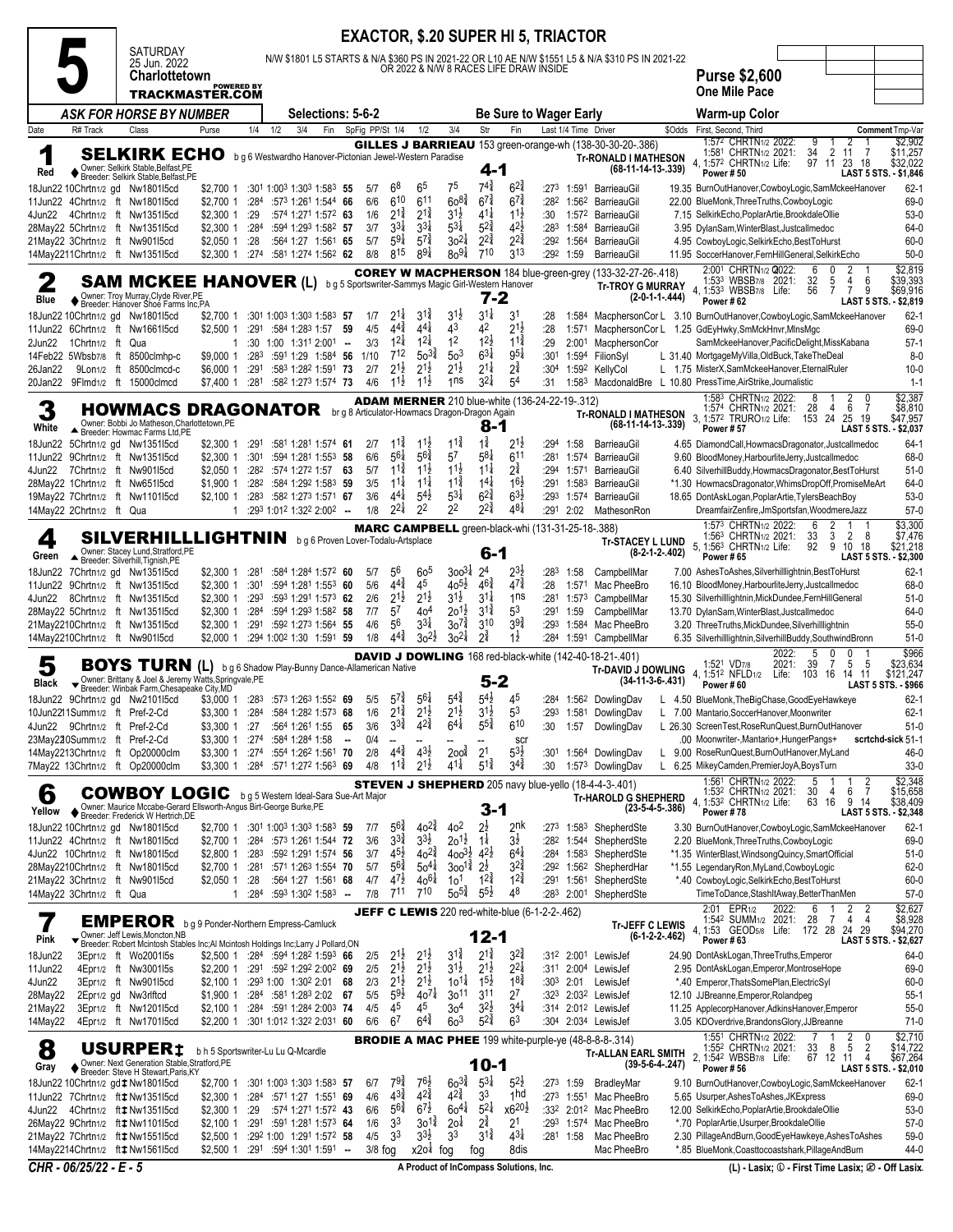| SATURDAY      |  |
|---------------|--|
| 25 Jun. 2022  |  |
| Charlottetown |  |

POWERED BY TRACKMASTER.COM

**6**

### **EXACTOR, \$.20 SUPERFECTA, TRIACTOR HOME HARDWARE**

**MARITIME BREEDERS 3 YEAR OLD COLTS**

**Purse \$14,200 One Mile Pace** *ASK FOR HORSE BY NUMBER* **Selections: 1-2-4 Be Sure to Wager Early Warm-up Color** Class Purse 1/4 1/2 3/4 Fin SpFig PP/St 1/4 1/2 3/4 Str Fin Last 1/4 Time Driver \$Odds First, Second, Third **Comment** Tmp-Var **Tr-ALLAN EARL SMITH (39-5-6-4-.247)** 1:561 TRURO1/2 1:551 TRURO1/2 2, 1:551 TRURO1/2 2022: 6 2 2 2 \$10,527 2021: 11 6 1 1 \$38,771 Life: 17 8 3 3 \$49,298

|         |                                                     | <b>FERN HILL GENERAL</b> bg3 Malicious-Noble Ellen-Artsplace                                                                    |                |      |                                                                                           |        |            |                                       |                                                          |                                      |                                      |                                       |                  |                   | <b>BRODIE A MAC PHEE</b> 199 white-purple-ye $(48-8-8-8-314)$                               | 1:56<br><b>IRURO1/2 2022:</b><br>b<br>\$10,527<br>2<br>Z<br>1:551<br>TRURO <sub>1/2</sub> 2021:<br>6<br>\$38,771<br>11<br>$\mathbf{1}$<br>-1           |
|---------|-----------------------------------------------------|---------------------------------------------------------------------------------------------------------------------------------|----------------|------|-------------------------------------------------------------------------------------------|--------|------------|---------------------------------------|----------------------------------------------------------|--------------------------------------|--------------------------------------|---------------------------------------|------------------|-------------------|---------------------------------------------------------------------------------------------|--------------------------------------------------------------------------------------------------------------------------------------------------------|
| Red     |                                                     | Owner: Peter Smith, Stratford-Gerald Morrissey, Charlottetown, PE                                                               |                |      |                                                                                           |        |            |                                       |                                                          |                                      | 5-2                                  |                                       |                  |                   | Tr-ALLAN EARL SMITH<br>$(39-5-6-4-247)$                                                     | 2, 1:551<br>\$49,298<br>TRURO <sub>1/2</sub> Life:<br>8<br>3<br>3<br>17<br>Power #82<br>LAST 5 STS. - \$9,952                                          |
|         |                                                     | ▼ Breeder: Brian W Macleod, Truro, NS<br>17Jun22 9Truro1/2 gd Phil Pinkney                                                      |                |      | \$5,960 1 :281 :591 1:29 1:572 67                                                         |        | 3/5        | $11\frac{1}{4}$                       | $1^{2}$                                                  | $11\frac{1}{4}$                      | 11                                   | $11\frac{1}{2}$                       |                  |                   | :28 <sup>2</sup> 1:57 <sup>2</sup> Mac PheeBro                                              | $60-1$<br>1.30 FernHillGeneral, FernHillGusto, ElmGroveQuail                                                                                           |
|         | 10Jun22 4Truro1/2 ft Turner                         |                                                                                                                                 | \$7,187 1 :274 |      | :582 1:273 1:561 69                                                                       |        | 3/7        | 1 <sub>o</sub> hd                     | $11\frac{1}{2}$                                          | $1\frac{1}{4}$                       | 1ż                                   | 1‡                                    | :283             |                   | 1:561 Mac PheeBro                                                                           | $71-0$<br>*.35 FernHillGeneral,Zendayacougarbeach,Brumby                                                                                               |
| 4Jun22  |                                                     | 8Chrtn1/2 ft Nw1351l5cd                                                                                                         | \$2,300 1      | :293 | :593 1:291 1:573 61                                                                       |        | 5/6        | $46\frac{1}{2}$                       | $40^{4}$                                                 | $40^{2\frac{3}{4}}$                  | $41\frac{1}{2}$                      | 3nk                                   | :274             |                   | 1:573 Mac PheeBro                                                                           | *.55 Silverhilllightnin, MickDundee, FernHillGeneral<br>$51-0$                                                                                         |
|         |                                                     | 29May220Summ1/2 ft Ib-Pei Colt                                                                                                  | \$11.200 1     | :284 | :592 1:281 1:562 72                                                                       |        | 5/5        | $1^{1\frac{1}{4}}$                    | $11\frac{1}{4}$                                          | 11                                   | $11\frac{1}{4}$                      | 2 <sub>ns</sub>                       | :281             |                   | 1:56 <sup>2</sup> Mac PheeBro                                                               | *.90 Alldawaytocardigan, FernHillGeneral, FernHillGusto<br>66-0                                                                                        |
|         |                                                     | 21May22 6Epr1/2 ft T&d Bremner                                                                                                  | \$8,000 1      |      | :284 1:011 1:31 2:001 76                                                                  |        | 2/5        | $3^{3}\frac{1}{2}$                    | $3^{3}\frac{1}{2}$                                       | 302                                  | $3^{2}$                              | $3^{1\frac{1}{2}}$                    | :29              |                   | 2:002 Mac PheeBro                                                                           | *.95 StashItAway, Rollwithhottytoddy, FernHillGeneral<br>$55-0$                                                                                        |
|         |                                                     | 14May2211Chrtn1/2 ft Nw1351l5cd                                                                                                 | \$2,300 1      |      | :274 :581 1:274 1:562 72                                                                  |        | 4/8        | $11\frac{3}{4}$<br>$11\frac{1}{4}$    | $11\frac{1}{2}$<br>$11\frac{1}{2}$                       | $12\frac{1}{2}$<br>$1^{21}$          | $11\frac{1}{4}$<br>$14\frac{1}{2}$   | 2nk<br>$19\frac{1}{4}$                | :283             |                   | 1:562 Mac PheeBro                                                                           | $50-0$<br>*.40 SoccerHanover.FernHillGeneral.SelkirkEcho                                                                                               |
|         | 3May22 7Chrtn1/2 ft Qua                             |                                                                                                                                 | $\mathbf{1}$   |      | $:30^3$ 1:01 <sup>1</sup> 1:31 <sup>2</sup> 1:58 <sup>4</sup> -                           |        | 3/5        |                                       |                                                          |                                      |                                      |                                       |                  |                   | :272 1:584 Mac PheeBro                                                                      | FernHillGeneral, WhimsDropOff, Mantario<br>$50-0$<br>\$6,068<br>1:561 SUMM <sub>1/2</sub> 2022:                                                        |
| 2       |                                                     | <b>MIDDLETON TERROR</b>                                                                                                         |                |      | b g 3 Stonebridge Terror-Miracleonthehudson-Mach Three                                    |        |            |                                       |                                                          |                                      |                                      |                                       |                  |                   | <b>DAVID J DOWLING</b> 168 red-black-white (142-40-18-21-.401)<br><b>Tr-DAVID J DOWLING</b> | 1:551 CHRTN1/2 2021:<br>0<br>2<br>10<br>\$17,640<br>4                                                                                                  |
| Blue    |                                                     | Vener: R Kingsley Walsh, PE-Frank Balcom, NS-Donald Walsh, PE<br>■ Breeder: Noonan Holdings Ltd; Russell P & Karen J Noonan, PE |                |      |                                                                                           |        |            |                                       |                                                          |                                      | 3-1                                  |                                       |                  |                   | $(34-11-3-6-.431)$                                                                          | 2, 1:551 CHRTN1/2 Life:<br>5<br>3<br>\$23,708<br>14<br>$\overline{1}$<br>Power #79<br>LAST 5 STS. - \$9,443                                            |
|         |                                                     | 18Jun22 8Chrtn1/2 gd 2-5y-Wo3-5rl                                                                                               | \$2,450 1 :284 |      | :582 1:274 1:562 67                                                                       |        | 2/8        | $2^{3\frac{1}{4}}$                    | $2^{2}$                                                  | $20\overline{2}$                     | $2^{1\frac{1}{4}}$                   | $3^{2}$                               | :29              |                   | 1:564 DowlingDav                                                                            | 5.15 MeritoHanover, MrRielly, Middleton Terror<br>$62 - 1$                                                                                             |
|         |                                                     | 29May222Summ1/2 ft Ib-Pei Colt                                                                                                  | \$11,200 1     | :28  | :582 1:274 1:561 73                                                                       |        | 3/7        | $4^{4^{3}_{4}}$                       | $44\frac{1}{2}$                                          | 2o‡                                  | 2hd                                  | 1 <sup>2</sup>                        | :282             | 1:561             | DowlingDav                                                                                  | 66-0<br>4.20 MiddletonTerror, StashItAway, Rollwithhottytoddy                                                                                          |
|         |                                                     | 21May22 4Chrtn1/2 ft 2-5y-Wo3-5rl                                                                                               | \$2,450 1      | :284 | :58 1:272 1:572 62                                                                        |        | 3/6        | $3^{3}\frac{3}{4}$                    | 34                                                       | 201#                                 | $3^{1\frac{3}{4}}$                   | $2^{\frac{1}{2}}$                     | :294             |                   | 1:572 Mac NeillDon                                                                          | 60-0<br>2.15 Justcallmedoc, Middleton Terror, Rockin Novel                                                                                             |
|         |                                                     | 14May2212Chrtn1/2 ft 2-5y-Wo2-5rl                                                                                               | \$2,450 1      | :284 | :584 1:28 1:573 65                                                                        |        | 6/8        | $79\frac{1}{2}$                       | $40^{3\frac{3}{4}}$                                      | $70^{51}$                            | $6^{3}\frac{3}{4}$                   | $5^{3}$                               | :291             | 1:581             | Mac NeillDon                                                                                | 2.90 Justcallmedoc, StCharlesfireball, Bludhaven<br>48-0                                                                                               |
|         | 7May22 2Chrtn1/2 ft                                 | Qua                                                                                                                             | 1              | :294 | :59 1:291 1:591                                                                           | $\sim$ | 6/8        | $12\frac{3}{4}$                       | $14\frac{1}{2}$                                          | 17                                   | $14\frac{1}{2}$                      | $16\frac{1}{2}$                       | :30              | 1:591             | Mac NeillDon                                                                                | $39-0$<br>MiddletonTerror,CheckYourSource,FernHillGusto                                                                                                |
| 90ct21  |                                                     | 7Chrtn1/2 ft Atss-Brcrown                                                                                                       | \$7,500 1      | :281 | :573 1:27 1:551 67                                                                        |        | 4/8<br>4/6 | $3^{3}\frac{3}{4}$<br>$59\frac{3}{4}$ | $30^{21}$<br>58                                          | 10 <sup>2</sup><br>40 <sup>2</sup>   | $11\frac{3}{4}$<br>3 <sup>1</sup>    | $1^{5^{3}_{4}}$<br>$3^{1\frac{1}{2}}$ | :281             | 1:551             | DowlingDav                                                                                  | $53-0$<br>*1.35 MiddletonTerror,HowmacMaximus,WoodmereDenver                                                                                           |
| 20ct21  | 9Chrtn <sub>1/2</sub> ft                            | Joeobrien-Go                                                                                                                    | \$21,700 1     | :281 | :571 1:273 1:57                                                                           | - 58   |            |                                       |                                                          |                                      |                                      |                                       | :291             |                   | 1:571 Mac NeillDon                                                                          | 8.85 WoodmereDenver, StashItAway, MiddletonTerror<br>$53-0$<br>\$1,053<br>2022:<br>5<br>$\Omega$                                                       |
| 3       |                                                     | JJ TOMMY                                                                                                                        |                |      | b c 3 Tobago Cays-Acton Normal-Toofunnyforwords                                           |        |            |                                       |                                                          |                                      |                                      |                                       |                  |                   | <b>KENNETH P ARSENAULT</b> 180 green-white (78-5-10-20-.220)                                | 1:594 CHRTN1/2 2021:<br>2<br>\$5,954<br>10<br>1<br>$\mathbf{1}$                                                                                        |
| White   |                                                     | Owner: James Perrot.Stratford.PE                                                                                                |                |      |                                                                                           |        |            |                                       |                                                          |                                      | 8-1                                  |                                       |                  |                   | <b>Tr-KENNETH P ARSENAULT</b><br>$(48-4-7-13-.254)$                                         | 2. 1:594 CHRTN1/2 Life:<br>- 3<br>\$7.007<br>15<br>3<br>-1<br><b>LAST 5 STS.</b><br>$- $1,053$<br><b>Power #50</b>                                     |
| 18Jun22 |                                                     | Breeder: Jamie J Mac Kinley, PE<br>4Chrtn1/2 gd 2-5y-Wo1-2rl                                                                    | \$2,150 1      |      | :291 :593 1:293 1:581 59                                                                  |        | 6/7        | 4 <sup>7</sup>                        | $4^{5}\frac{3}{4}$                                       | 44                                   | $3^{3}\frac{3}{4}$                   | $2^{2}\frac{1}{2}$                    |                  |                   | :281 1:583 ArsenaultKen                                                                     | $64-1$<br>11.05 BridgeToken, JjTommy, WoodmereSheldon                                                                                                  |
|         |                                                     | 11Jun22 1Chrtn1/2 ft 2-5y-Wo1-2rl                                                                                               | \$2,150 1      | :283 | :584 1:284 1:573 55                                                                       |        | 4/7        | 610                                   | $60^{7}$                                                 | $30^{4}$                             | 34                                   | 33                                    | :283             | 1:581             | ArsenaultKen                                                                                | 10.05 WoodmereSheldon, Starshipzodiac, JjTommy<br>$71-0$                                                                                               |
| 2Jun22  | 2Chrtn <sub>1/2</sub> ft                            | Qua                                                                                                                             | 1              |      | $:30^2$ 1:02 1:32 <sup>3</sup> 2:01 <sup>2</sup> -                                        |        | 3/4        | $3^{3}\frac{3}{4}$                    | $3^{3}\frac{1}{2}$                                       | $30^{24}$                            | $3^{3}\frac{1}{2}$                   | 35                                    |                  |                   | :291 2:022 ArsenaultKen                                                                     | Maggiesdelight, StLadsSkip, JjTommy<br>$57-1$                                                                                                          |
|         |                                                     | 29May226Summ1/2 ft Ib-Pei Colt                                                                                                  | \$5,600 1      |      | :281 :583 1:282 1:583 --                                                                  |        | 5x/7       |                                       | 7be <sup>15</sup> 7dis                                   | 7dis                                 | 7dis                                 | 7dis                                  |                  |                   | ArsenaultKen                                                                                | 3.75 Mitch, JjMaximus, WhatsUpDoc<br>66-0                                                                                                              |
|         |                                                     | 21May22 8Chrtn1/2 ft 2-5y-Wo1-2rl                                                                                               | \$2,150 1      |      | :281 :572 1:264 1:562 --                                                                  |        | 6/6        | $69\frac{3}{4}$                       | $66\frac{3}{4}$                                          | x6dis                                | 6dis                                 | 6dis                                  |                  |                   | ArsenaultKen                                                                                | 8.35 StCharlesfireball, Tradition, WoodmereAndrolli<br>$57-0$                                                                                          |
|         |                                                     | 14May22 8Chrtn1/2 ft 2-5y-Wo1-2rl                                                                                               | \$2,150 1      |      | :292 1:001 1:291 1:581 61<br>:302 1:011 1:314 2:01                                        |        | 6/7        | 57<br>$80^{12}$                       | 68<br>713                                                | 56†<br>711                           | 55<br>712                            | 34                                    | :283             | 1:59              | ArsenaultKen                                                                                | 27.10 WoodmereAndrolli, Rollwithhottytoddy, JjTommy<br>$51-0$                                                                                          |
|         | 7May22 3Chrtn1/2 ft Qua                             |                                                                                                                                 | $\mathbf{1}$   |      |                                                                                           | $\sim$ | 3/8        |                                       |                                                          |                                      |                                      | 6 <sup>11</sup>                       | :291             | 2:031             | ArsenaultKen                                                                                | $39-0$<br>PillageAndBurn,BlackDan,HarbourliteJerry<br>1:562 CHRTN1/2 2022:<br>\$4,139<br>2<br>6<br>$\mathbf{1}$<br>0                                   |
| 4       |                                                     | <b>ST CHARLESFIREBALL</b> bc3 Tobago Cays-Ovation Killean-Mach Three                                                            |                |      |                                                                                           |        |            |                                       | <b>MARC CAMPBELL</b> green-black-whi (131-31-25-18-.388) |                                      |                                      |                                       |                  |                   | <b>Tr-MARC CAMPBELL</b>                                                                     | $\overline{2}$<br>\$32,827<br>1:571 SUMM <sub>1/2</sub> 2021:<br>12<br>5<br>0                                                                          |
| Green   |                                                     | Owner: Ryan & Everett Macleod, Souris, PE<br>▲ Breeder: Jamie J Mac Kinley, PE                                                  |                |      |                                                                                           |        |            |                                       |                                                          |                                      | 7-2                                  |                                       |                  |                   | $(50-14-9-3-0.400)$                                                                         | 3, 1:56 <sup>2</sup> CHRTN <sub>1/2</sub> Life:<br>6<br>0<br>\$36,966<br>18<br>4<br><b>Power #58</b><br>LAST 5 STS. - \$4,032                          |
|         | 10Jun22 12Truro1/2 ft Turner                        |                                                                                                                                 | \$7,187 1      | :282 | :572 1:262 1:543 65                                                                       |        | 4/6        | $4^{3}\frac{1}{4}$                    | 406                                                      | $50^{51}$                            | $69\frac{3}{4}$                      | $612\frac{1}{4}$                      |                  | :293 1:57         | CampbellMar                                                                                 | 68-0<br>*1.15 Alldawaytocardigan,SouthsideEddy,ElmGroveQuail                                                                                           |
| 4Jun22  |                                                     | 5Chrtn1/2 ft 2-5y-Wo3-5rl                                                                                                       | \$2,450 1      | :291 | :583 1:281 1:563 67                                                                       |        | 1/8        | $2^{1\frac{3}{4}}$                    | $2^{1\frac{3}{4}}$                                       | $2^{1\frac{1}{4}}$                   | 2 <sup>1</sup>                       | 12불                                   |                  | :281 1:563        | CampbellMar                                                                                 | $53-0$<br>*.50 StCharlesfireball, JjXavier, RockinNovel                                                                                                |
|         |                                                     | 29May222Summ1/2 ft Ib-Pei Colt                                                                                                  | \$11,200 1     | : 28 | :582 1:274 1:561 69                                                                       |        | 1/7        | 33                                    | 33                                                       | 43‡                                  | $4^{4}$                              | $4^{4}\frac{3}{4}$                    | :284             | 1:571             | CampbellMar                                                                                 | 3.10 MiddletonTerror, StashItAway, Rollwithhottytoddy<br>66-0                                                                                          |
|         |                                                     | 21May22 8Chrtn1/2 ft 2-5y-Wo1-2rl                                                                                               | $$2,150$ 1     | :281 | :572 1:264 1:562 67                                                                       |        | 2/6        | $3^{41}$                              | $30^{11}$                                                | 201                                  | 2hd                                  | $1\frac{1}{2}$                        |                  |                   | :292 1:562 CampbellMar                                                                      | $57-0$<br>*1.15 StCharlesfireball, Tradition, WoodmereAndrolli                                                                                         |
|         |                                                     | 14May2212Chrtn1/2 ft 2-5y-Wo2-5rl                                                                                               | $$2,450$ 1     |      | $:284$ $:584$ 1:28 1:573 67                                                               |        | 1/8        | 33                                    | 55                                                       | $30^{21}$                            | $1\frac{1}{4}$                       | 2nk                                   | :291             |                   | 1:573 CampbellMar                                                                           | 48-0<br>4.45 Justcallmedoc, StCharlesfireball, Bludhaven                                                                                               |
|         |                                                     | 7May22 4Chrtn1/2 ft 2-5y-Wo1-2rl                                                                                                | $$2,150$ 1     |      | :291 1:001 1:304 1:591 55<br>$:302$ 1:013 1:331 2:014 -                                   |        | 7/8<br>4/5 | $6^{7\frac{3}{4}}$<br>$46\frac{3}{4}$ | $60^{7\frac{3}{4}}$<br>45                                | $70^{5\frac{3}{4}}$<br>$50^{4}$      | $5^{64}$<br>$5^{4}$                  | $5^{74}$<br>56                        | :284             | 2:00 <sup>4</sup> | CampbellMar                                                                                 | 7.85 Brumby, Rollwithhottytoddy, HereComesEmmett<br>$39-0$<br>$50-0$                                                                                   |
|         | 3May22 2Chrtn1/2 ft Qua                             |                                                                                                                                 |                |      |                                                                                           |        |            |                                       |                                                          |                                      |                                      |                                       | :29              | 2:03              | CampbellMar                                                                                 | SoulAssassin, SaulsbrookRaptor, TobinsBurke<br>\$3,788<br>1:591 SUMM <sub>1/2</sub> 2022:<br>5<br>2<br>2<br>0                                          |
| 5       |                                                     | TORY TIME                                                                                                                       |                |      | b g 3 Pang Shui-Willow Warrior-Western Terror                                             |        |            |                                       |                                                          |                                      |                                      |                                       |                  |                   | JASON K HUGHES 180 burgundy-blue-w (144-15-18-24-.229)<br><b>Tr-DANIEL J ROMO</b>           | 0<br>2021:<br>2<br>0<br>0<br>\$130                                                                                                                     |
| Black   |                                                     | Owner: Robert Sumarah, Halifax-Kevin Dorey, Middle Sackville, NS<br>▲ Breeder: Alby F Curran, Vernon Bridge, PE                 |                |      |                                                                                           |        |            |                                       |                                                          |                                      | 10-1                                 |                                       |                  |                   | $(18-5-3-2-.407)$                                                                           | 3<br>1:591 SUMM <sub>1/2</sub> Life:<br>$\overline{2}$<br>\$3,918<br>$\overline{2}$<br>0<br>7<br>Power #92<br>LAST 5 STS. - \$3,788                    |
|         |                                                     | 17Jun22 3Truro1/2 gd Nw2-3rl-Hcp                                                                                                | \$1,450 1 :291 |      | :592 1:274 1:572 62                                                                       |        | 5/7        | $2^{2}$                               | $2^{2}$                                                  | $2^{3}\frac{1}{4}$                   | $2^{2\frac{1}{4}}$                   | $2^{4}$                               |                  | :294 1:581        | CampbellMar                                                                                 | $60-1$<br>3.60 Divide, Tory Time, Bettor On Than Off                                                                                                   |
|         | 10Jun22 8Truro1/2 ft Turner                         |                                                                                                                                 | \$7.187 1      | :281 | $:574$ 1:26 <sup>3</sup> 1:551 $\ldots$                                                   |        | x1/7       | $5^{7\frac{3}{4}}$                    | $5^{7\frac{1}{2}}$                                       | 5 <sup>9</sup>                       | 6dis                                 | 6dis                                  |                  |                   | DoucetRed                                                                                   | 9.85 StashItAway, Rollwithhottytoddy, FernHillGusto<br>68-0                                                                                            |
| 3Jun22  |                                                     | 3Truro1/2 ft Nw2-3rl-Hcp                                                                                                        | \$1,450 1      | :284 | :593 1:291 1:591 59                                                                       |        | 6/7        | 47                                    | $30^{21}$                                                | $20^{11}$                            | 2 <sup>1</sup>                       | 2nk                                   | :294             | 1:591             | CampbellAnd                                                                                 | 1.70 WhatsUpDoc, ToryTime, RhojoMoe<br>66-0                                                                                                            |
|         | 29May221Summ1/2 ft                                  | Ib-Pei Colt                                                                                                                     | \$5,600 1      | :284 | :593 1:30 1:591 58                                                                        |        | 5/6        | 5 <sup>9</sup>                        | $50^5$                                                   | $20^{11}$                            | $2^{11}$                             | $11\frac{1}{4}$                       | :29              | 1:591             | CampbellMar                                                                                 | 3.10 ToryTime, BridgeToken, SilverSpirit<br>66-0                                                                                                       |
|         | 20May22 1Truro1/2 ft                                | Nw1r900l                                                                                                                        | \$1,400 1      | :29  | :59 1:29 1:594 60                                                                         |        | 2/6        | $2^{4}$                               | 2o‡                                                      | 1 <sup>2</sup>                       | $1^{3}\frac{1}{2}$                   | $18\frac{1}{2}$                       | :30 <sup>4</sup> | 1:594             | CroweDar                                                                                    | *1.00 ToryTime,Deolicious,TobinsRollin<br>64-0                                                                                                         |
|         | 17Mav22 1Truro1/2 ft<br>6May22 1Truro1/2 ft Nw1rlft | Qua                                                                                                                             | 1              |      | $:30^4$ 1:02 1:32 <sup>4</sup> 2:03 <sup>2</sup> -<br>$$1,400$ 1 :301 1:003 1:303 2:002 - |        | 1/3<br>0/5 | $2^7$<br>$\sim$                       | 27                                                       | 2 <sup>5</sup>                       | 25                                   | 27                                    | :31              |                   | 2:044 CroweDar                                                                              | $53-0$<br>CraftyXample,ToryTime,MaliceIntent<br>.00 TangoSeelster,CootCobbler,BettorDance scrtchd-sick 44-0                                            |
|         |                                                     |                                                                                                                                 |                |      |                                                                                           |        |            |                                       |                                                          |                                      |                                      | scr                                   |                  |                   |                                                                                             | EPR <sub>1/2</sub><br>2<br>$\overline{2}$<br>\$8,148<br>1:59<br>2022:<br>5                                                                             |
| 6       |                                                     | <b>BRUMBY</b> bg 3 Pang Shui-Anatevka-Twin B Champ                                                                              |                |      |                                                                                           |        |            |                                       | <b>ADAM MERNER</b> 210 blue-white (136-24-22-19-.312)    |                                      |                                      |                                       |                  |                   | <b>Tr-JAMIE E SMITH</b>                                                                     | 2:00 <sup>2</sup> EPR <sub>1/2</sub><br>2021:<br>\$21,895<br>\$30,043<br>11<br>$\mathbf{1}$<br>$\overline{1}$<br>$\begin{array}{c} 5 \\ 6 \end{array}$ |
| Yellow  |                                                     | Owner: Five Guys Horses N Lies, Charlottetown, PE                                                                               |                |      |                                                                                           |        |            |                                       |                                                          |                                      | $6-1$                                |                                       |                  |                   | $(7-4-2-1-.777)$                                                                            | 3<br>3, 1:59 EPR1/2<br>3<br>Life:<br>16<br>Power #86<br>LAST 5 STS. - \$8,148                                                                          |
|         | 10Jun22 4Truro1/2 ft Turner                         | Breeder: Belinda J Gray, Maxwell, NB                                                                                            | \$7,187 1 :274 |      | :582 1:273 1:561 70                                                                       |        | 7/7        | 2hd                                   | $2^{1\frac{1}{2}}$                                       | $3^{11}$                             | $3^{1}\frac{1}{2}$                   | $3^{1\frac{3}{4}}$                    | :284             |                   | 1:56 <sup>3</sup> MernerAda                                                                 | 14.25 FernHillGeneral, Zendayacougarbeach, Brumby<br>71-0                                                                                              |
| 4Jun22  |                                                     | 2Epr1/2 ft Nb Breeders                                                                                                          | \$5,200 1      |      | :293 :592 1:291 2:00                                                                      | - 73   | 1/4        | $1^{1\frac{1}{2}}$                    | $1^{1\frac{1}{2}}$                                       | $1^{1\frac{3}{4}}$                   | $1^{2^{3}_{4}}$                      | $2^{3}$                               | :31              |                   | 2:001 MernerAda                                                                             | *.50 FrivolousAppeal, Brumby, BigTimeBrawler<br>$57-0$                                                                                                 |
|         |                                                     | 29May220Summ1/2 ft Ib-Pei Colt                                                                                                  | \$11,200 1     |      | :284 :592 1:281 1:562                                                                     | $\sim$ | 0/5        | $\overline{\phantom{a}}$              | $\overline{\phantom{a}}$                                 |                                      |                                      | <b>SCI</b>                            |                  |                   |                                                                                             | .00 Alldwytcrdgn, FrnHllGnrl, FrnHllGst<br>scrtchd-sick 66-0                                                                                           |
|         |                                                     | 21May22 2Epr1/2 ft T&d Bremner                                                                                                  | \$8,000 1      |      | :31 1:04 1:342 2:04 57                                                                    |        | 2/5        | $2^{1\frac{1}{2}}$                    | $2^{1\frac{1}{2}}$                                       | $3^{1\frac{3}{4}}$                   | $2^{1\frac{1}{2}}$                   | 2 <sup>2</sup>                        |                  |                   | :293 2:042 MernerAda                                                                        | 1.45 Alldawaytocardigan, Brumby, SoulAssassin<br>$55-0$                                                                                                |
|         |                                                     | 14May22 1Epr1/2 ft Nb Breeders                                                                                                  | \$4,900 1      |      | :292 1:00 1:291 1:59 62                                                                   |        | 2/3        | $1^{1\frac{3}{4}}$                    | $1^{12}$                                                 | $11\frac{1}{2}$                      | 1 <sup>2</sup>                       | 1 <sup>5</sup>                        | :294             | 1:59              | BradleyMar                                                                                  | *.05 Brumby, Big Time Brawler, TheodoreJDown<br>$71-0$                                                                                                 |
|         |                                                     | 7May22 4Chrtn1/2 ft 2-5y-Wo1-2rl                                                                                                | \$2,150 1      |      | :291 1:001 1:304 1:591 63                                                                 |        | 6/8        | $2^{1\frac{1}{2}}$                    | $2^{1\frac{1}{2}}$                                       | $2^{1\frac{1}{4}}$                   | $2^{1\frac{1}{4}}$                   | 1 <sup>1</sup>                        |                  |                   | :281 1:591 DowlingDav                                                                       | 4.10 Brumby, Rollwithhottytoddy, HereComesEmmett<br>$39-0$                                                                                             |
|         | 30Apr22 1Chrtn1/2 sy Qua                            |                                                                                                                                 |                |      | $1:304$ 1:01 <sup>3</sup> 1:31 <sup>2</sup> 2:01 <sup>1</sup> -                           |        | 1/6        | $1^{2\frac{1}{4}}$                    | 1 <sup>2</sup>                                           | $11\frac{1}{2}$                      | $11\frac{1}{4}$                      | 11                                    | :294             |                   | 2:011 MernerAda                                                                             | $35-3$<br>Brumby, Rollwithhottytoddy, Tradition                                                                                                        |
|         |                                                     | <b>ELM GROVE QWIGGLY</b>                                                                                                        |                |      | b c 3 Rollwithitharry-Elm Grove Camlady-Camluck                                           |        |            |                                       |                                                          |                                      |                                      |                                       |                  |                   | <b>GILLES J BARRIEAU</b> 153 green-orange-wh (138-30-30-20-.386)                            | 1:58 <sup>2</sup> SUMM <sub>1/2</sub> 2022:<br>$$5,044$<br>$$1,226$<br>6<br>$\frac{2}{0}$<br>$\frac{2}{0}$<br>8<br>2021:<br>1                          |
| Pink    |                                                     | Owner: Henry Poswiata, Sydney-Lawrence Snow, Glace Bay, NS<br>▼ Breeder: Bobby J Gordon, Elmsdale, PE                           |                |      |                                                                                           |        |            |                                       |                                                          |                                      | $4 - 1$                              |                                       |                  |                   | <b>Tr-LAWRENCE M SNOW</b><br>$(12-3-5-1-.509)$                                              | 3, 1:582 SUMM1/2 Life:<br>$\overline{2}$<br>2<br>$\overline{2}$<br>14<br>\$6,270                                                                       |
|         |                                                     | 17Jun22 7Truro1/2 gd Phil Pinkney                                                                                               | \$5,960 1      |      | :274 :582 1:274 1:554 68                                                                  |        | 3/5        | $4^{7\frac{3}{4}}$                    | $4^{5\frac{3}{4}}$                                       | 5 <sup>4</sup>                       | $4^{5}$                              | $3^{64}$                              |                  |                   | :283 1:571 CampbellMar                                                                      | Power #63<br>LAST 5 STS. - \$4,802<br>5.85 Alldwytcrdgn, Rllwthhttytddy, Elm Grv Qwggly<br>$60-1$                                                      |
|         | 10Jun22 12Truro1/2 ft Turner                        |                                                                                                                                 | \$7,187 1      |      | :28 <sup>2</sup> :57 <sup>2</sup> 1:26 <sup>2</sup> 1:54 <sup>3</sup> 73                  |        | 2/6        | $2^{\frac{1}{2}}$                     | 2 <sup>3</sup>                                           | 33                                   | 34                                   | $4^{4^{3}_{4}}$                       |                  |                   | :283 1:553 BarrieauGil                                                                      | 4.50 Alldawaytocardigan, Southside Eddy, Elm Grove Quail<br>68-0                                                                                       |
| 4Jun22  |                                                     | 1Ntsd1/2 ft Nw1&2rlcd                                                                                                           | \$1,000 1      |      | :314 1:034 1:322 2:04 54                                                                  |        | $[7/8]$    | $6^{8\frac{1}{2}}$                    | 10 <sup>1</sup>                                          | 1 <sup>2</sup>                       | $12\frac{1}{2}$                      | $1^{4}$                               |                  | :313 2:04         | SnowLaw                                                                                     | *1.10 ElmGrvQwggly,HwmcImpccbl,ChnTwn<br>2nd tier 51-1                                                                                                 |
|         |                                                     | 29May223Summ1/2 ft Ib-Pei Colt                                                                                                  | \$5,600 1      |      | :29 1:00 <sup>2</sup> 1:29 <sup>3</sup> 1:58 <sup>2</sup> 62                              |        | 1/6        | $2^{1\frac{1}{2}}$                    | $2^{1\frac{1}{2}}$                                       | $2^{1\frac{1}{2}}$                   | $2^{1\frac{1}{2}}$                   | 1 <sup>1</sup>                        | :283             |                   | 1:58 <sup>2</sup> CampbellMar                                                               | 3.70 ElmGroveQwiggly,WoodmereSheldon,SouthsideEddy<br>66-0                                                                                             |
|         |                                                     | 21May22 1Ntsd1/2 ft Nw1-2rl-Hcp                                                                                                 | \$1,000 1      |      | :292 1:012 1:324 2:022 61                                                                 |        | 3/6        | $1^{1}\frac{1}{2}$                    | $1^{1}\frac{1}{2}$                                       | 1 <sup>2</sup>                       | 11                                   | $2^{1/2}$                             | :293             |                   | 2:02 <sup>2</sup> SnowLaw                                                                   | *.85 PayLine, ElmGrove Qwiggly, Lofty Shadow<br>64-0                                                                                                   |
|         |                                                     | 14May22 1Ntsd1/2 ft Nw1-2rlcd                                                                                                   | $$1,100$ 1     |      | :30 1:012 1:322 2:021 60                                                                  |        | 1/6        | $2^{1}\frac{1}{2}$                    | 2 <sup>3</sup>                                           | 2 <sup>2</sup><br>$2^{4}\frac{1}{2}$ | $2^{3\frac{1}{4}}$<br>2 <sup>2</sup> | $2^{3\frac{1}{4}}$                    | :30              | 2:024             | SnowLaw                                                                                     | 4.50 Whosyourfather, ElmGroveQwiggly, TheFascinator<br>$59-0$                                                                                          |
|         | 30Apr22 1Ntsd1/2 sy Qua<br>CHR - 06/25/22 - E - 6   |                                                                                                                                 | 1              |      | :293 1:023 1:341 2:054 --                                                                 |        | 1/4        | 25                                    | 24                                                       |                                      |                                      | 22                                    | :311             | 2:061             | SparlingGre                                                                                 | CheekiePlay, ElmGroveQwiggly, Whosyourfather<br>$37-3$                                                                                                 |
|         |                                                     |                                                                                                                                 |                |      |                                                                                           |        |            |                                       | A Product of InCompass Solutions, Inc.                   |                                      |                                      |                                       |                  |                   |                                                                                             | (L) - Lasix; ① - First Time Lasix; ② - Off Lasix.                                                                                                      |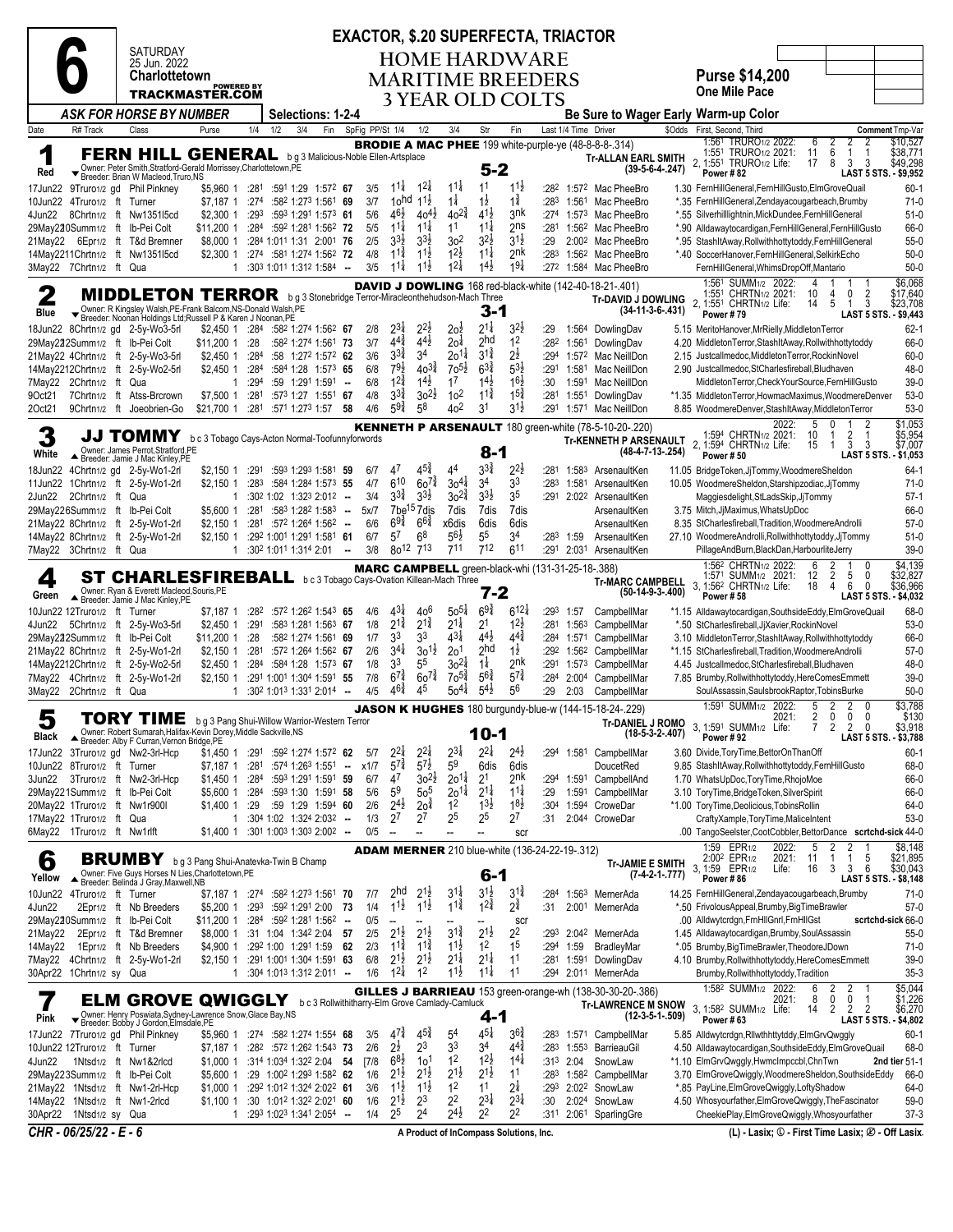|                                                                  |                                                                                                                                                                                                                                                                                                                                                                                                                                                                                                                                                                                                                                                                                                                                                                                                                                                                                                                                                                                                                                                                                                                                                                                                                                                                                                                                                                                                                                                                                                                                                |                                               |              |     |                                                                        |                          |                 |                                          |                                          |                                        |                                          | <b>EXACTOR, \$.20 SUPERFECTA, TRIACTOR</b>                    |                          |                      |                                                                                            |        |                                                                                                                                                                            |
|------------------------------------------------------------------|------------------------------------------------------------------------------------------------------------------------------------------------------------------------------------------------------------------------------------------------------------------------------------------------------------------------------------------------------------------------------------------------------------------------------------------------------------------------------------------------------------------------------------------------------------------------------------------------------------------------------------------------------------------------------------------------------------------------------------------------------------------------------------------------------------------------------------------------------------------------------------------------------------------------------------------------------------------------------------------------------------------------------------------------------------------------------------------------------------------------------------------------------------------------------------------------------------------------------------------------------------------------------------------------------------------------------------------------------------------------------------------------------------------------------------------------------------------------------------------------------------------------------------------------|-----------------------------------------------|--------------|-----|------------------------------------------------------------------------|--------------------------|-----------------|------------------------------------------|------------------------------------------|----------------------------------------|------------------------------------------|---------------------------------------------------------------|--------------------------|----------------------|--------------------------------------------------------------------------------------------|--------|----------------------------------------------------------------------------------------------------------------------------------------------------------------------------|
|                                                                  | <b>SATURDAY</b><br>25 Jun. 2022                                                                                                                                                                                                                                                                                                                                                                                                                                                                                                                                                                                                                                                                                                                                                                                                                                                                                                                                                                                                                                                                                                                                                                                                                                                                                                                                                                                                                                                                                                                |                                               |              |     |                                                                        |                          |                 |                                          |                                          |                                        |                                          |                                                               |                          |                      | PREFERRED 2 N/W \$2601 L5 STARTS AE N/A \$500 PS IN 2021-22 OR L10 AE N/W 11 RACES LIFE AE |        |                                                                                                                                                                            |
|                                                                  | Charlottetown                                                                                                                                                                                                                                                                                                                                                                                                                                                                                                                                                                                                                                                                                                                                                                                                                                                                                                                                                                                                                                                                                                                                                                                                                                                                                                                                                                                                                                                                                                                                  | <b>POWERED BY</b>                             |              |     |                                                                        |                          |                 |                                          |                                          |                                        |                                          | N/W \$1480 L3 & NON STARTER IN 2021                           |                          |                      |                                                                                            |        | <b>Purse \$3,150</b>                                                                                                                                                       |
|                                                                  |                                                                                                                                                                                                                                                                                                                                                                                                                                                                                                                                                                                                                                                                                                                                                                                                                                                                                                                                                                                                                                                                                                                                                                                                                                                                                                                                                                                                                                                                                                                                                | TRACKMASTER.COM                               |              |     |                                                                        |                          |                 |                                          |                                          |                                        |                                          |                                                               |                          |                      |                                                                                            |        | <b>One Mile Pace</b>                                                                                                                                                       |
|                                                                  | <b>ASK FOR HORSE BY NUMBER</b>                                                                                                                                                                                                                                                                                                                                                                                                                                                                                                                                                                                                                                                                                                                                                                                                                                                                                                                                                                                                                                                                                                                                                                                                                                                                                                                                                                                                                                                                                                                 |                                               |              |     | Selections: 5-2-1                                                      |                          |                 |                                          |                                          |                                        |                                          | <b>Be Sure to Wager Early</b>                                 |                          |                      |                                                                                            |        | Warm-up Color                                                                                                                                                              |
| R# Track<br>Date                                                 | Class                                                                                                                                                                                                                                                                                                                                                                                                                                                                                                                                                                                                                                                                                                                                                                                                                                                                                                                                                                                                                                                                                                                                                                                                                                                                                                                                                                                                                                                                                                                                          | Purse                                         | 1/4          | 1/2 | Fin<br>3/4                                                             |                          | SpFig PP/St 1/4 |                                          | 1/2                                      | 3/4                                    | Str                                      | Fin                                                           |                          | Last 1/4 Time Driver | GILLES J BARRIEAU 153 green-orange-wh (138-30-30-20-.386)                                  | \$Odds | First, Second, Third<br>Comment Tmp-Var<br>1:57 CHRTN <sub>1/2</sub> Q022<br>0<br>\$768<br>2<br>0<br>2                                                                     |
| 1                                                                | MC PAT                                                                                                                                                                                                                                                                                                                                                                                                                                                                                                                                                                                                                                                                                                                                                                                                                                                                                                                                                                                                                                                                                                                                                                                                                                                                                                                                                                                                                                                                                                                                         | b g 6 Delmarvalous-Winbak Patty-Shotgun Scott |              |     |                                                                        |                          |                 |                                          |                                          |                                        |                                          |                                                               |                          |                      | <b>Tr-GILLES J BARRIEAU</b>                                                                |        | 32<br>$\overline{7}$<br>$\overline{7}$<br>\$20,024<br>1:534 CHRTN <sub>1/2</sub> 2021:<br>$\overline{4}$<br>4, 1:51 <sup>2</sup> WBSB7/8 Life:<br>99 13 17 13<br>\$135,957 |
| Red                                                              | Owner: Donald Stevenson, Fredericton, NB<br>▼ Breeder: Winbak Farm, Chesapeake City, MD                                                                                                                                                                                                                                                                                                                                                                                                                                                                                                                                                                                                                                                                                                                                                                                                                                                                                                                                                                                                                                                                                                                                                                                                                                                                                                                                                                                                                                                        |                                               |              |     |                                                                        |                          |                 |                                          |                                          |                                        | $7 - 2$                                  |                                                               |                          |                      | $(16-4-3-4-437)$                                                                           |        | Power #54<br>LAST 5 STS. - \$2,712                                                                                                                                         |
| 16Jun22 2Chrtn1/2 ft Qua<br>31Jan22 11Chrtn1/2 ft Pref-2-Cd      |                                                                                                                                                                                                                                                                                                                                                                                                                                                                                                                                                                                                                                                                                                                                                                                                                                                                                                                                                                                                                                                                                                                                                                                                                                                                                                                                                                                                                                                                                                                                                | 1<br>\$3,200 1                                | :29<br>:282  |     | :592 1:29 1:57<br>:574 1:282 1:581 83                                  | - -                      | 4/4<br>2/5      | $1^{2}$<br>$3^{2^{3}_{4}}$               | $1^{1\frac{3}{4}}$<br>$3^{24}$           | $1^{2\frac{1}{4}}$<br>20 <sup>3</sup>  | $11\frac{1}{2}$<br>21                    | 1 <sup>2</sup><br>31                                          | :28<br>:294              | 1:57                 | BarrieauGil<br>1:582 MernerAda                                                             |        | McPat, ForceNFury, JordiesHope<br>$77-0$<br>$50-1$<br>7.70 MikeyCamden, TheRev, McPat                                                                                      |
| 22Jan22 11Chrtn1/2 ft Pref-2-Cd                                  |                                                                                                                                                                                                                                                                                                                                                                                                                                                                                                                                                                                                                                                                                                                                                                                                                                                                                                                                                                                                                                                                                                                                                                                                                                                                                                                                                                                                                                                                                                                                                | \$3,200 1                                     | :283         |     | :573 1:272 1:563 83                                                    |                          | 3/5             | $46\frac{1}{4}$                          | 46                                       | $40^{3}\frac{1}{2}$                    | $42\frac{3}{4}$                          | $3^{21}$                                                      | :29                      | 1:57                 | BarrieauGil                                                                                |        | 6.85 SockItAway, MikeyCamden, McPat<br>$10-0$                                                                                                                              |
| 31Dec2112Chrtn1/2 sy Pref-1-Cd<br>26Dec2112Chrtn1/2 ft Pref-1-Cd |                                                                                                                                                                                                                                                                                                                                                                                                                                                                                                                                                                                                                                                                                                                                                                                                                                                                                                                                                                                                                                                                                                                                                                                                                                                                                                                                                                                                                                                                                                                                                | \$3,400 1<br>\$3,400 1                        | : 28<br>:272 |     | :573 1:264 1:56 74<br>:554 1:252 1:544 77                              |                          | 2/5<br>5/6      | $20^{11}$<br>43                          | $3^{2}\frac{3}{4}$<br>$4^{2^{3}_{4}}$    | $3^{3}\frac{3}{4}$<br>43               | $3^{4^{3}_{4}}$<br>33                    | $4^{3\frac{3}{4}}$<br>42                                      | :291<br>:291             |                      | 1:564 MernerAda<br>1:551 MernerAda                                                         |        | 5.75 TheRev, DreamfairZenfire, Ladylike<br>$32 - 2$<br>$32-0$<br>6.60 SockItAway, The Rev, Ladylike                                                                        |
|                                                                  | 19Dec21 8Chrtn1/2 ft Nw2051l5cd                                                                                                                                                                                                                                                                                                                                                                                                                                                                                                                                                                                                                                                                                                                                                                                                                                                                                                                                                                                                                                                                                                                                                                                                                                                                                                                                                                                                                                                                                                                | $$2,800$ 1                                    | :291         |     | :582 1:272 1:553 72                                                    |                          | 5/5             | $11\frac{3}{4}$                          | $11\frac{3}{4}$                          | $11\frac{3}{4}$                        | 1 <sup>2</sup>                           | $13\frac{1}{4}$                                               | :281                     |                      | 1:553 MernerAda                                                                            |        | $30-0$<br>*.40 McPat,DocDarryl,BetterThanCash                                                                                                                              |
| 12Dec21 7Chrtn1/2 hy Pref-2-Cd                                   |                                                                                                                                                                                                                                                                                                                                                                                                                                                                                                                                                                                                                                                                                                                                                                                                                                                                                                                                                                                                                                                                                                                                                                                                                                                                                                                                                                                                                                                                                                                                                | \$3,200 1                                     | :284         |     | :592 1:284 1:583 75                                                    |                          | 6/6             | $2^{1\frac{3}{4}}$                       | $2^{1\frac{1}{4}}$                       | $4^{1\frac{3}{4}}$                     | $3^{31}$                                 | $2^{6\frac{1}{4}}$                                            | :30 <sup>3</sup>         |                      | 1:594 MernerAda                                                                            |        | 4.40 SockItAway, McPat, BoysTurn<br>$39-4$                                                                                                                                 |
| 5Dec21 11Chrtn1/2 ft Pref-1-Cd<br>28Nov2111Chrtn1/2 ft Pref-1-Cd |                                                                                                                                                                                                                                                                                                                                                                                                                                                                                                                                                                                                                                                                                                                                                                                                                                                                                                                                                                                                                                                                                                                                                                                                                                                                                                                                                                                                                                                                                                                                                | \$3,400 1<br>\$3,400 1                        | :282<br>:274 |     | :584 1:281 1:562 71<br>:561 1:252 1:561 72                             |                          | 3/5<br>4/5      | 33<br>$3^{4}$                            | 33<br>$3^{4}\frac{3}{4}$                 | 5 <sup>3</sup><br>$4^{3}\frac{1}{4}$   | $5^{2}$<br>$41\frac{1}{2}$               | $4^{2}\frac{1}{2}$<br>$3^{2^{3}}_{4}$                         | :28<br>:30 <sup>4</sup>  | 1:564<br>1:564       | MernerAda<br>MernerAda                                                                     |        | $30-1$<br>9.25 BugsyMaguire, ScreenTest, TheRev<br>9.85 TheRev, ScreenTest, McPat<br>$32 - 1$                                                                              |
| 13Nov2114Chrtn1/2 hy Pref-1-Cd                                   |                                                                                                                                                                                                                                                                                                                                                                                                                                                                                                                                                                                                                                                                                                                                                                                                                                                                                                                                                                                                                                                                                                                                                                                                                                                                                                                                                                                                                                                                                                                                                | \$3,400 1                                     | :282         |     | $:58^3$ 1:28 <sup>1</sup> 1:57 72                                      |                          | 3/5             | 56                                       | $5^{5}_{4}$                              | 56                                     | $5^{6}$                                  | $5^{7}$                                                       | :29                      |                      | 1:58 <sup>2</sup> MernerAda                                                                |        | 15.95 BugsyMaguire, Time To Dance, Moonwriter<br>$51 - 4$                                                                                                                  |
|                                                                  |                                                                                                                                                                                                                                                                                                                                                                                                                                                                                                                                                                                                                                                                                                                                                                                                                                                                                                                                                                                                                                                                                                                                                                                                                                                                                                                                                                                                                                                                                                                                                |                                               |              |     |                                                                        |                          |                 |                                          |                                          | <b>BRADY C SWEET</b> (20-2-1-8-.261)   |                                          |                                                               |                          |                      |                                                                                            |        | \$5,580<br>1:583 CHRTN1/2 2022:<br>2<br>2<br>9<br>3<br>-3<br>1:532 CHRTN1/2 2021:<br>- 8<br>$\overline{4}$<br>\$14,944<br>35                                               |
| 2                                                                |                                                                                                                                                                                                                                                                                                                                                                                                                                                                                                                                                                                                                                                                                                                                                                                                                                                                                                                                                                                                                                                                                                                                                                                                                                                                                                                                                                                                                                                                                                                                                |                                               |              |     |                                                                        |                          |                 |                                          |                                          |                                        |                                          |                                                               |                          |                      |                                                                                            |        | \$115,638<br>13 21                                                                                                                                                         |
|                                                                  | <b>BURN OUT HANOVER</b> bg 7 Well Said-Burning Point-Camluck<br><b>Tr-JEFF J HOLMES</b><br>2, 1:524 MOH7/8 Life: 124 30<br>Owner: Orwell Bay Stable.Orwell.PE<br>3-1<br>$(28-8-5-7-.468)$<br>Blue<br>Power #82<br>LAST 5 STS. - \$3,132<br>Breeder: Hanover Shoe Farms Inc, PA<br>$1\frac{1}{2}$<br>$10^{11}$ 12<br>$1\frac{3}{4}$<br>1nk<br>:301 1:003 1:303 1:583 58<br>$62 - 1$<br>18Jun22 10Chrtn1/2 gd Nw1801l5cd<br>2/7<br>:28<br>1:583<br>SweetBra<br>*1.65 BurnOutHanover,CowboyLogic,SamMckeeHanover<br>\$2,700 1<br>$1\frac{3}{4}$<br>1hd<br>$3^{31}$<br>2/6<br>10 <sup>hd</sup><br>$11\frac{1}{4}$<br>:292 1:553 SweetBra<br>4Jun22 9Chrtn1/2 ft Pref-2-Cd<br>:27<br>:564 1:261 1:55 71<br>7.05 ScreenTest, RoseRunQuest, BurnOutHanover<br>$51-0$<br>\$3,300 1<br>$2^2$<br>2 <sup>2</sup><br>$5^{14}$<br>$2ex^{1\frac{3}{4}}$<br>1/5<br>5dis<br>$62 - 0$<br>28May22 9Chrtn1/2 ft Pref-2-Cd<br>:281<br>$:57$ 1:26 <sup>2</sup> 1:55 <sup>2</sup> -<br>9.50 TimeToDance.ScreenTest.Moonwriter<br>\$3,300 1<br>SweetBra<br>$2^{1\frac{3}{4}}$<br>$2^{1\frac{3}{4}}$<br>$3^{4^{3}_{4}}$<br>$3^{5}\frac{1}{2}$<br>$3^{5\frac{3}{4}}$<br>:274<br>:583 1:273 1:551 67<br>1/5<br>:274 1:562 SweetBra<br>$57-0$<br>21May22 9Chrtn1/2 ft Pref-2-Cd<br>\$3,300 1<br>13.35 TimeToDance.RoseRunQuest.BurnOutHanover<br>$1\frac{1}{2}$<br>$1\frac{3}{4}$<br>2hd<br>23<br>1/8<br>11<br>14May2213Chrtn1/2 ft Pref-2-Cd<br>:274<br>:554 1:262 1:561 71<br>:302<br>1:564 SweetBra<br>11.95 RoseRunQuest, BurnOutHanover, MyLand<br>46-0<br>\$3,300 1 |                                               |              |     |                                                                        |                          |                 |                                          |                                          |                                        |                                          |                                                               |                          |                      |                                                                                            |        |                                                                                                                                                                            |
|                                                                  |                                                                                                                                                                                                                                                                                                                                                                                                                                                                                                                                                                                                                                                                                                                                                                                                                                                                                                                                                                                                                                                                                                                                                                                                                                                                                                                                                                                                                                                                                                                                                |                                               |              |     |                                                                        |                          |                 |                                          |                                          |                                        |                                          |                                                               |                          |                      |                                                                                            |        |                                                                                                                                                                            |
|                                                                  |                                                                                                                                                                                                                                                                                                                                                                                                                                                                                                                                                                                                                                                                                                                                                                                                                                                                                                                                                                                                                                                                                                                                                                                                                                                                                                                                                                                                                                                                                                                                                |                                               |              |     |                                                                        |                          |                 |                                          |                                          |                                        |                                          |                                                               |                          |                      |                                                                                            |        |                                                                                                                                                                            |
|                                                                  |                                                                                                                                                                                                                                                                                                                                                                                                                                                                                                                                                                                                                                                                                                                                                                                                                                                                                                                                                                                                                                                                                                                                                                                                                                                                                                                                                                                                                                                                                                                                                |                                               |              |     |                                                                        |                          |                 |                                          |                                          |                                        |                                          |                                                               |                          |                      |                                                                                            |        |                                                                                                                                                                            |
| 7May22 13Chrtn1/2 ft Pref-2-Cd                                   |                                                                                                                                                                                                                                                                                                                                                                                                                                                                                                                                                                                                                                                                                                                                                                                                                                                                                                                                                                                                                                                                                                                                                                                                                                                                                                                                                                                                                                                                                                                                                | \$3,300 1                                     |              |     | :284 :571 1:272 1:563 69                                               |                          | 1/8             | $2^{1\frac{3}{4}}$                       | $30^{21}$                                | 20 <sup>1</sup>                        | $4^{1}\frac{1}{2}$                       | $6^{51}$                                                      |                          |                      | :301 1:573 SweetBra                                                                        |        | $33-0$<br>11.60 MikeyCamden, PremierJoyA, BoysTurn                                                                                                                         |
| 3May22 1Chrtn1/2 ft Qua                                          |                                                                                                                                                                                                                                                                                                                                                                                                                                                                                                                                                                                                                                                                                                                                                                                                                                                                                                                                                                                                                                                                                                                                                                                                                                                                                                                                                                                                                                                                                                                                                | 1                                             |              |     | :302 1:004 1:301 1:594                                                 | $\sim$                   | 2/5             | $2^{1}\frac{1}{2}$<br>$55\frac{3}{4}$    | 2 <sup>2</sup><br>$5^{81}$               | 2 <sup>2</sup>                         | $3^{1}\frac{1}{2}$                       | $3^{11}$<br>1 <sup>2</sup>                                    | :292                     | 2:00                 | SweetBra                                                                                   |        | $50-0$<br>Kataparka, ScreenTest, BurnOutHanover                                                                                                                            |
|                                                                  | 31Jan22 3Chrtn1/2 ft Nw2051l5cd<br>22Jan22 9Chrtn1/2 ft Nw2051l5cd                                                                                                                                                                                                                                                                                                                                                                                                                                                                                                                                                                                                                                                                                                                                                                                                                                                                                                                                                                                                                                                                                                                                                                                                                                                                                                                                                                                                                                                                             | \$2,800 1<br>\$2,900 1                        | :30          |     | :303 1:011 1:311 2:003 71<br>:592 1:301 1:592 70                       |                          | 5/5<br>3/5      | $20^{11}$                                | 20 <sup>1</sup>                          | 5 <sup>4</sup><br>2o <sup>1</sup>      | $2\frac{1}{2}$<br>$2^{1\frac{1}{4}}$     | 32                                                            |                          | :292 1:594           | :283 2:003 SweetBra<br>SweetBra                                                            |        | $50-1$<br>1.00 BurnOutHanover, MyLand, Melanies Magic<br>11.60 Ladylike, Mantario, BurnOutHanover<br>$10 - 0$                                                              |
|                                                                  | 9Jan22 10Chrtn1/2 gd Nw2051l5cd                                                                                                                                                                                                                                                                                                                                                                                                                                                                                                                                                                                                                                                                                                                                                                                                                                                                                                                                                                                                                                                                                                                                                                                                                                                                                                                                                                                                                                                                                                                | \$2,800 1                                     |              |     | :301 1:001 1:303 1:594 71                                              |                          | 1/5             | $11\frac{1}{4}$                          | $1\frac{1}{2}$                           | $1\frac{3}{4}$                         | $11\frac{1}{4}$                          | 2 <sup>ns</sup>                                               | :291                     |                      | 1:594 MacphersonCor                                                                        |        | $30 - 2$<br>1.45 DocDarryl, BurnOutHanover, Nogreatmischief                                                                                                                |
| 3                                                                | <b>HUNGER PANGS</b> bg 7 Pang Shui-R Es Miss Jen-N Xample                                                                                                                                                                                                                                                                                                                                                                                                                                                                                                                                                                                                                                                                                                                                                                                                                                                                                                                                                                                                                                                                                                                                                                                                                                                                                                                                                                                                                                                                                      |                                               |              |     |                                                                        |                          |                 |                                          |                                          |                                        |                                          |                                                               |                          |                      | <b>DALE PR SPENCE</b> 150 white-orange-gr (66-10-13-10-.311)                               |        | \$1,475<br>2022<br>2<br>3<br>0<br>25<br>6<br>6<br>\$14,239<br>1:542 CHRTN1/2 2021:<br>-1                                                                                   |
| White                                                            | Owner: J Susanne Mac Keigan, Albert Bridge, NS<br>Breeder: Jay L & Mary Jean Noye; Ryan Darrell Neill, PE                                                                                                                                                                                                                                                                                                                                                                                                                                                                                                                                                                                                                                                                                                                                                                                                                                                                                                                                                                                                                                                                                                                                                                                                                                                                                                                                                                                                                                      |                                               |              |     |                                                                        |                          |                 |                                          |                                          |                                        | 4-1                                      |                                                               |                          |                      | <b>Tr-BLAINE R MCKENNA</b><br>$(13-3-6-1-.512)$                                            |        | 6, 1:542 CHRTN1/2 Life:<br>95 16 22 11<br>\$59,731<br>Power #75<br>LAST 5 STS. - \$3,637                                                                                   |
| 10Jun2211Summ1/2 ft Pref-2-Cd                                    |                                                                                                                                                                                                                                                                                                                                                                                                                                                                                                                                                                                                                                                                                                                                                                                                                                                                                                                                                                                                                                                                                                                                                                                                                                                                                                                                                                                                                                                                                                                                                | \$3,300 1                                     | :284         |     | :584 1:282 1:573 68                                                    |                          | 6/6             | $68\frac{1}{2}$                          | $6^{7}\frac{1}{2}$                       | $50^{4}$                               | $5^{31}$                                 | $6^{4^{\frac{3}{4}}}$                                         | :292                     |                      | 1:583 SpenceDal                                                                            |        | $62 - 1$<br>11.70 Mantario, SoccerHanover, Moonwriter                                                                                                                      |
| 4Jun22                                                           | 6Epr1/2 ft Wo2700l5s                                                                                                                                                                                                                                                                                                                                                                                                                                                                                                                                                                                                                                                                                                                                                                                                                                                                                                                                                                                                                                                                                                                                                                                                                                                                                                                                                                                                                                                                                                                           | \$2,600 1                                     | :28          |     | :562 1:282 1:582 82                                                    |                          | 4/6             | $68\frac{1}{2}$                          | $67\frac{1}{2}$                          | 50 <sup>8</sup>                        | $3^{3}\frac{1}{2}$                       | 2 <sup>1</sup>                                                | :283                     |                      | 1:583 SpenceDal                                                                            |        | $60 - 0$<br>3.65 AmericanRisk, HungerPangs, FatherOftheYear                                                                                                                |
| 23May220Summ1/2 ft Pref-2-Cd<br>15May227Summ1/2 ft Qua           |                                                                                                                                                                                                                                                                                                                                                                                                                                                                                                                                                                                                                                                                                                                                                                                                                                                                                                                                                                                                                                                                                                                                                                                                                                                                                                                                                                                                                                                                                                                                                | \$3,300 1<br>1                                | :274<br>:30  |     | $:584$ 1:284 1:58 66<br>$1:01^4$ 1:32 <sup>3</sup> 2:01 <sup>2</sup> - |                          | 4/4<br>3/5      | 44<br>$2^{1\frac{1}{4}}$                 | $4^{3}\frac{1}{4}$<br>$2^{1\frac{1}{4}}$ | 10 <sup>ns</sup><br>$2^{1\frac{1}{2}}$ | $3^{1\frac{1}{2}}$<br>$2^{1\frac{1}{2}}$ | $*38$ pl2<br>$2^{\frac{1}{2}}$                                | :30 <sup>4</sup><br>:283 |                      | 1:593 SpenceDal<br>2:012 SpenceDal                                                         |        | 4.70 Moonwriter-, Mantario+, HungerPangs+<br>pl2 51-1<br>HeartAndSoul, HungerPangs, BugsyMaguire<br>$51-0$                                                                 |
| 21Nov2112Chrtn1/2 ft Pref-1-Cd                                   |                                                                                                                                                                                                                                                                                                                                                                                                                                                                                                                                                                                                                                                                                                                                                                                                                                                                                                                                                                                                                                                                                                                                                                                                                                                                                                                                                                                                                                                                                                                                                | \$3,400 1                                     | :273         |     | :572 1:271 1:55                                                        | $\sim$                   | 0/5             | --                                       |                                          |                                        |                                          | <b>SCI</b>                                                    |                          |                      |                                                                                            |        | .00e TimeToDance,ScreenTest,BugsyMaguire scrtchd-sick 42-0                                                                                                                 |
| 14Nov2112Chrtn1/2 gd Pref-2-Cd                                   |                                                                                                                                                                                                                                                                                                                                                                                                                                                                                                                                                                                                                                                                                                                                                                                                                                                                                                                                                                                                                                                                                                                                                                                                                                                                                                                                                                                                                                                                                                                                                | \$3,050 1                                     | :282         |     | :582 1:284 1:564 70                                                    |                          | 3/5             | $3^{3}\frac{3}{4}$                       | $3^{3}\frac{1}{4}$                       | $20^{\frac{3}{4}}$                     | $3^{1}\frac{1}{2}$                       | $2^{3\frac{1}{4}}$                                            | :282                     |                      | 1:572 CampbellMar                                                                          |        | 2.55 ScreenTest, HungerPangs, ChocolateSwirl<br>42-2                                                                                                                       |
|                                                                  | 7Nov21 12Chrtn1/2 ft Nw2051l5cd<br>1Nov21 11Summ1/2 ft Nw175115cd                                                                                                                                                                                                                                                                                                                                                                                                                                                                                                                                                                                                                                                                                                                                                                                                                                                                                                                                                                                                                                                                                                                                                                                                                                                                                                                                                                                                                                                                              | \$2,800 1<br>\$2,700 1                        | :271<br>:273 |     | :56 1:25 <sup>2</sup> 1:544 75<br>:562 1:261 1:561 74                  |                          | 3/8<br>6/6      | $3^{4}$<br>10 <sup>3</sup>               | $3^{3}\frac{3}{4}$<br>$11\frac{3}{4}$    | $20^{14}$<br>$11\frac{3}{4}$           | $2^{\frac{1}{4}}$<br>$11\frac{1}{2}$     | $\frac{1}{1}$ <sup>2</sup> <sup>1</sup><br>$2^{1\frac{1}{2}}$ | :29<br>:301              |                      | 1:544 CampbellMar<br>1:562 SpenceDal                                                       |        | 1.50 HungerPangs, SpackJarrow, TheRev<br>$51-0$<br>$55-0$<br>5.60 RaiseYouTwenty,HungerPangs,BetterThanCash                                                                |
|                                                                  | 18Oct2110Summ1/2 ft Nw2051l5cd                                                                                                                                                                                                                                                                                                                                                                                                                                                                                                                                                                                                                                                                                                                                                                                                                                                                                                                                                                                                                                                                                                                                                                                                                                                                                                                                                                                                                                                                                                                 | $$3,100$ 1                                    | :274         |     | :573 1:254 1:544 76                                                    |                          | 5/5             | $5^{7\frac{1}{4}}$                       | $5^{4}$                                  | $40^{3\frac{1}{4}}$                    | $4^{4\frac{3}{4}}$                       | $4^{3}\frac{3}{4}$                                            | :291                     |                      | 1:553 CampbellMar                                                                          |        | 13.60 BugsyMaguire, Chocolate Swirl, HeartAnd Soul<br>$55-0$                                                                                                               |
|                                                                  | 11Oct2111Summ1/2 ft Nw2051l5cd                                                                                                                                                                                                                                                                                                                                                                                                                                                                                                                                                                                                                                                                                                                                                                                                                                                                                                                                                                                                                                                                                                                                                                                                                                                                                                                                                                                                                                                                                                                 | \$2,800 1                                     |              |     | :274 :57 1:261 1:56 69                                                 |                          | 5/5             | $30^{1\frac{3}{4}}$                      | 2o‡                                      | $20$ ns                                | $2^{1\frac{1}{2}}$                       | $2^{21}$                                                      | :301                     |                      | 1:56 <sup>2</sup> MacphersonCor                                                            |        | 2.70 HeartAndSoul, HungerPangs, WinterBlast<br>$55-0$                                                                                                                      |
| 4                                                                | <b>FATHER OFTHE YEAR (L)</b> bg9 Royal Mattjesty-Shes Determined-The Panderosa                                                                                                                                                                                                                                                                                                                                                                                                                                                                                                                                                                                                                                                                                                                                                                                                                                                                                                                                                                                                                                                                                                                                                                                                                                                                                                                                                                                                                                                                 |                                               |              |     |                                                                        |                          |                 |                                          |                                          |                                        |                                          | <b>MITCHELL M DOWNEY (7-0-0-2-.095)</b>                       |                          |                      |                                                                                            |        | 2:00 EPR <sub>1/2</sub><br>\$3,312<br>2022:<br>$\overline{2}$<br>ĥ<br>0<br>2<br>0<br>0<br>\$0<br>2021:<br>0<br>0                                                           |
| Green                                                            | Owner: Dr Mitchell Downey, Saint John, NB<br>Breeder: Winbak Farm, Chesapeake City, MD                                                                                                                                                                                                                                                                                                                                                                                                                                                                                                                                                                                                                                                                                                                                                                                                                                                                                                                                                                                                                                                                                                                                                                                                                                                                                                                                                                                                                                                         |                                               |              |     |                                                                        |                          |                 |                                          |                                          |                                        | 6-1                                      |                                                               |                          |                      | <b>Tr-ELLEN E STEVENSON</b><br>$(17-2-4-3-.307)$                                           |        | 3.1:56 BANG1/2 Life:<br>5<br>\$44,562<br>53 19<br>16<br>Power # 67<br>LAST 5 STS. - \$3,112                                                                                |
| 18Jun22                                                          | 5Epr1/2 ft Walter Dale                                                                                                                                                                                                                                                                                                                                                                                                                                                                                                                                                                                                                                                                                                                                                                                                                                                                                                                                                                                                                                                                                                                                                                                                                                                                                                                                                                                                                                                                                                                         | \$6,000 1                                     |              |     | :272 :573 1:253 1:554 78                                               |                          | 6/7             | 6 <sup>9</sup>                           | $6^{51}$                                 | $6^{6}\frac{3}{4}$                     | 6 <sup>6</sup>                           | $6^{10\frac{3}{4}}$                                           | :31                      | 1:58                 | DowneyMic                                                                                  |        | 64-0<br>L 12.55 TimeToDance, American Risk, Batterup Hanover                                                                                                               |
| 11Jun22                                                          | 5Epr1/2 ft Wo3001l5s                                                                                                                                                                                                                                                                                                                                                                                                                                                                                                                                                                                                                                                                                                                                                                                                                                                                                                                                                                                                                                                                                                                                                                                                                                                                                                                                                                                                                                                                                                                           | $$2,500$ 1                                    | :281         |     | :582 1:282 2:00 73                                                     |                          | 2/5             | 34                                       | $30^{21}$                                | 10 <sup>1</sup>                        | 1 <sup>2</sup>                           | $15\frac{3}{4}$                                               | :313                     | 2:00                 | DowneyMic                                                                                  |        | L *.15 FatherOftheYear, WoodmereIdealArt, FrontierCruise<br>69-0                                                                                                           |
| 4Jun22<br>28May22                                                | 6Epr1/2 ft Wo2700l5s<br>5Epr1/2 gd Wo1901l5s                                                                                                                                                                                                                                                                                                                                                                                                                                                                                                                                                                                                                                                                                                                                                                                                                                                                                                                                                                                                                                                                                                                                                                                                                                                                                                                                                                                                                                                                                                   | $$2,600$ 1<br>\$2,500 1                       | :28          |     | :562 1:282 1:582 78<br>:301 1:002 1:303 2:013 77                       |                          | 3/6<br>1/5      | $4^{3\frac{1}{4}}$<br>$11\frac{1}{2}$    | $4^{41}$<br>$11\frac{1}{2}$              | $20^{3}\frac{3}{4}$<br>1 <sup>1</sup>  | $2^{2\frac{3}{4}}$<br>$11\frac{1}{2}$    | $3^{4}$<br>$1^{\frac{3}{4}}$                                  | :30<br>:31               | 1:591                | DowneyMit<br>2:013 DowneyMic                                                               |        | L 22.45 AmericanRisk, HungerPangs, FatherOftheYear<br>60-0<br>$55-1$<br>L 1.20 FatherOftheYear, MontroseHope, FrontierCruise                                               |
| 21May22                                                          | 7Epr1/2 ft Wo175115s                                                                                                                                                                                                                                                                                                                                                                                                                                                                                                                                                                                                                                                                                                                                                                                                                                                                                                                                                                                                                                                                                                                                                                                                                                                                                                                                                                                                                                                                                                                           | \$2,500 1                                     |              |     | :282 1:001 1:31 2:014 67                                               |                          | 3/5             | $45\frac{1}{2}$                          | 5 <sup>0</sup>                           | $400^{1\frac{3}{4}}$                   | 3 <sup>1</sup>                           | $3^{34}$                                                      | :311                     |                      | 2:023 DowneyMit                                                                            |        | L 12.65 FrontierCruise, MontroseHope, FatherOftheYear<br>$55-0$                                                                                                            |
| 14May22                                                          | 5Epr1/2 ft Wo1701l5s                                                                                                                                                                                                                                                                                                                                                                                                                                                                                                                                                                                                                                                                                                                                                                                                                                                                                                                                                                                                                                                                                                                                                                                                                                                                                                                                                                                                                                                                                                                           | \$2.5001                                      |              |     | :291:5831:291:59374                                                    |                          | 5/6             | 50 <sup>6</sup>                          | 66                                       | $6^{51}$                               | $5ip^{5}\frac{3}{4}$                     | $4^{5\frac{1}{2}}$                                            | :30 <sup>3</sup>         |                      | 2:003 DowneyMit                                                                            |        | L 2.50 FrontierCruise, GASpeedSammy, ThatsSomePlan<br>$71-0$                                                                                                               |
| 7May22<br>5Sep20                                                 | 4Epr1/2 ft Qua<br>10Epr1/2 ft Wo2001I5s                                                                                                                                                                                                                                                                                                                                                                                                                                                                                                                                                                                                                                                                                                                                                                                                                                                                                                                                                                                                                                                                                                                                                                                                                                                                                                                                                                                                                                                                                                        | 1<br>\$2,000 1                                |              |     | :294 1:013 1:322 2:024 -<br>:291 :591 1:283 1:57 69                    |                          | 1/5<br>3/6      | $2^{1}\frac{1}{2}$<br>$1^{2}\frac{1}{2}$ | 2 <sup>2</sup><br>1 <sup>2</sup>         | $20^{11/2}$<br>$12\frac{1}{2}$         | $1\overline{2}$<br>1 <sup>3</sup>        | $1\overline{2}$<br>1 <sup>5</sup>                             | :301<br>:282             | 1:57                 | 2:024 DowneyMit<br>DowneyMic                                                               |        | 48-0<br>FatherOftheYear,KDOverdrive,JJBreanne<br>69-0<br>1.50 FatherOftheYear, ParisBeau, Legendary Ron                                                                    |
|                                                                  | 22Aug2014Chrtn1/2 ft Cup & Saucer                                                                                                                                                                                                                                                                                                                                                                                                                                                                                                                                                                                                                                                                                                                                                                                                                                                                                                                                                                                                                                                                                                                                                                                                                                                                                                                                                                                                                                                                                                              | \$60,000 1                                    |              |     | $:26^2$ $:54^1$ 1:23 <sup>3</sup> 1:514 <b>78</b>                      |                          | 4/8             | $6^{5*}$                                 | 50 <sup>3</sup>                          | 400 <sup>4</sup>                       | $6^{4}\frac{3}{4}$                       | 6 <sup>7</sup>                                                | :284                     |                      | 1:531 DowneyMic                                                                            |        | L 18.75 TimeToDance, Lisburn, Woodmereldeal Art<br>60-0                                                                                                                    |
|                                                                  | 15Aug2010Chrtn1/2 ft Cup & Saucer                                                                                                                                                                                                                                                                                                                                                                                                                                                                                                                                                                                                                                                                                                                                                                                                                                                                                                                                                                                                                                                                                                                                                                                                                                                                                                                                                                                                                                                                                                              | \$12,500 1                                    |              |     | :272 :543 1:231 1:524 79                                               |                          | 1/8             | $2^{\frac{1}{2}}$                        | $3^{1\frac{3}{4}}$                       | $40^{11}$                              | $4^{1\frac{3}{4}}$                       | $4^{2}\frac{3}{4}$                                            | :30                      |                      | 1:532 DowneyMic                                                                            |        | L 30.30 TimeToDance, ScreenTest, SimpleKindaMan<br>64-0                                                                                                                    |
| 5                                                                | <b>BLUE MONK</b>                                                                                                                                                                                                                                                                                                                                                                                                                                                                                                                                                                                                                                                                                                                                                                                                                                                                                                                                                                                                                                                                                                                                                                                                                                                                                                                                                                                                                                                                                                                               | b g 4 Up the Credit-Real Heart-Real Desire    |              |     |                                                                        |                          |                 |                                          |                                          |                                        |                                          | <b>MARC CAMPBELL</b> green-black-whi (131-31-25-18-.388)      |                          |                      | Tr-JAY L NOYE                                                                              |        | 1:544 CHRTN1/2 2022:<br>\$23,502<br>5<br>2<br>16<br>6<br>5<br>\$38,783<br>5<br>1:542 GEOD <sub>5/8</sub> 2021:<br>29                                                       |
| Black                                                            | Owner: Mary Jean Noye, Clyde River, PE-Denise Andrew, Calgary, AB<br>Breeder: Pedigree Farm, Rockwood, ON                                                                                                                                                                                                                                                                                                                                                                                                                                                                                                                                                                                                                                                                                                                                                                                                                                                                                                                                                                                                                                                                                                                                                                                                                                                                                                                                                                                                                                      |                                               |              |     |                                                                        |                          |                 |                                          |                                          |                                        | $5 - 2$                                  |                                                               |                          |                      | $(25-4-2-5-.271)$                                                                          |        | 3, 1:54 <sup>2</sup> GEOD <sub>5/8</sub> Life:<br>6<br>\$62,285<br>48 10<br>-8<br>Power #65<br>LAST 5 STS. - \$4,800                                                       |
|                                                                  | 18Jun22 9Chrtn1/2 gd Nw210115cd                                                                                                                                                                                                                                                                                                                                                                                                                                                                                                                                                                                                                                                                                                                                                                                                                                                                                                                                                                                                                                                                                                                                                                                                                                                                                                                                                                                                                                                                                                                | \$3,000 1                                     |              |     | :283 :573 1:263 1:552 74                                               |                          | 2/5             | $1^{2}$                                  | $11\frac{1}{2}$                          | $11\frac{3}{4}$                        | $11\frac{1}{2}$                          | $12\frac{1}{2}$                                               |                          |                      | :284 1:552 CampbellMar                                                                     |        | *.50 BlueMonk, The Big Chase, Good Eye Hawkeye<br>$62-1$                                                                                                                   |
|                                                                  | 11Jun22 4Chrtn1/2 ft Nw1801I5cd<br>28May2210Chrtn1/2 ft Nw1801l5cd                                                                                                                                                                                                                                                                                                                                                                                                                                                                                                                                                                                                                                                                                                                                                                                                                                                                                                                                                                                                                                                                                                                                                                                                                                                                                                                                                                                                                                                                             | \$2,700 1<br>\$2,700 1                        | :284<br>:281 |     | :573 1:261 1:544 72<br>:571 1:263 1:554 62                             |                          | 2/6<br>7/7      | $2^{2}\frac{1}{2}$<br>$4^{5\frac{1}{4}}$ | 2 <sup>2</sup><br>$30^{2\frac{3}{4}}$    | $3^{1\frac{3}{4}}$<br>40 <sup>2</sup>  | $3^{1}\frac{1}{2}$<br>$6^{51}$           | $1\frac{1}{4}$<br>$7^{12}$                                    | :281                     | 1:544<br>:311 1:581  | Mac PheeBro<br>CampbellMar                                                                 |        | 17.55 BlueMonk, Three Truths, CowboyLogic<br>69-0<br>7.15 LegendaryRon, MyLand, CowboyLogic<br>62-0                                                                        |
|                                                                  | 21May22 5Chrtn1/2 ft Nw1801l5cd                                                                                                                                                                                                                                                                                                                                                                                                                                                                                                                                                                                                                                                                                                                                                                                                                                                                                                                                                                                                                                                                                                                                                                                                                                                                                                                                                                                                                                                                                                                | \$2,800 1                                     | :283         |     | $:583$ 1:283 1:563 65                                                  |                          | 2/6             | 3 <sup>3</sup>                           | $3^{3}\frac{1}{2}$                       | $3^{2}\frac{3}{4}$                     | $3^{31}$                                 | $2^{1\frac{1}{4}}$                                            |                          |                      | :273 1:564 CampbellMar                                                                     |        | 59-0<br>3.80 ScreenTest, BlueMonk, MyLand                                                                                                                                  |
|                                                                  | 14May2214Chrtn1/2 ft Nw1561I5cd                                                                                                                                                                                                                                                                                                                                                                                                                                                                                                                                                                                                                                                                                                                                                                                                                                                                                                                                                                                                                                                                                                                                                                                                                                                                                                                                                                                                                                                                                                                | \$2,500 1                                     | :291         |     | :594 1:301 1:591 58                                                    |                          | 4/8 fog         |                                          | $3^{1}\frac{1}{2}$                       | fog                                    | fog                                      | $11\frac{3}{4}$                                               |                          | 1:591                | MacphersonCor                                                                              |        | 2.35 BlueMonk, Coasttocoastshark, PillageAndBurn<br>44-0                                                                                                                   |
|                                                                  | 7May22 10Chrtn1/2 ft Nw1351l5cd<br>1Apr22 5Wbsb7/8 ft 18000clmcd                                                                                                                                                                                                                                                                                                                                                                                                                                                                                                                                                                                                                                                                                                                                                                                                                                                                                                                                                                                                                                                                                                                                                                                                                                                                                                                                                                                                                                                                               | $$2,400$ 1<br>\$12,000 1                      | :293         |     | :294 1:001 1:301 1:592 60<br>:583 1:272 1:571 72                       |                          | 8/8<br>6/9      | $8^{9\frac{3}{4}}$<br>$2^{1}\frac{1}{2}$ | $50^{3\frac{3}{4}}$<br>3 <sup>3</sup>    | $40^{21}$<br>$4^{3}\frac{1}{2}$        | 4 <sup>2</sup><br>$3^{31}$               | 42<br>$4^{1\frac{3}{4}}$                                      |                          |                      | :291 1:594 CampbellMar<br>:293 1:573 FilionSyl                                             |        | 4.00 JKExpress, GringoStar, BrookdaleOllie<br>$37-0$<br>L 4.85 TahuyaBrew, Finklels Einhorn, Skylar<br>28-0                                                                |
|                                                                  | 25Mar22 3Wbsb7/8 ft 17500clmcd                                                                                                                                                                                                                                                                                                                                                                                                                                                                                                                                                                                                                                                                                                                                                                                                                                                                                                                                                                                                                                                                                                                                                                                                                                                                                                                                                                                                                                                                                                                 | \$12,000 1                                    | :272         |     | :561 1:251 1:542 71                                                    |                          | 7/7             | $2^{1\frac{1}{2}}$                       | 44                                       | $6^{61}$                               | $6^{7\frac{1}{4}}$                       | $3^{64}$                                                      |                          | :292 1:554           | RoyLou                                                                                     |        | L 12.10 TahuyaBrew, Finklels Einhorn, BlueMonk<br>$37-0$                                                                                                                   |
| 19Mar22 1Flmd1/2 gd Qua                                          |                                                                                                                                                                                                                                                                                                                                                                                                                                                                                                                                                                                                                                                                                                                                                                                                                                                                                                                                                                                                                                                                                                                                                                                                                                                                                                                                                                                                                                                                                                                                                | 1                                             | :292         |     | :591 1:292 2:00                                                        | $\overline{\phantom{a}}$ | 4/5             | $2^{4}$                                  | $2^{2}\frac{1}{2}$                       | $2^{1\frac{1}{2}}$                     | 2 <sup>nk</sup>                          | $1^{7\frac{1}{2}}$                                            |                          | $:30^2$ 2:00         | GirardCla                                                                                  |        | BlueMonk, Starsaboveallerage, IslaSeelster<br>46-1                                                                                                                         |
|                                                                  | 11Mar22 1Wbsb7/8 ft 17500clmcd                                                                                                                                                                                                                                                                                                                                                                                                                                                                                                                                                                                                                                                                                                                                                                                                                                                                                                                                                                                                                                                                                                                                                                                                                                                                                                                                                                                                                                                                                                                 | \$12,000 1                                    |              |     | :271 :571 1:251 1:543 - 7/10                                           |                          |                 | g18                                      | 1019                                     | 10dis                                  | 10dis                                    | 10dis                                                         |                          |                      | SorrieAus                                                                                  |        | L 12.65 HighFlyinJamie,DavidLloydGeorge,FinklelsEinhorn<br>$26-0$                                                                                                          |
| CHR - 06/25/22 - E - 7                                           |                                                                                                                                                                                                                                                                                                                                                                                                                                                                                                                                                                                                                                                                                                                                                                                                                                                                                                                                                                                                                                                                                                                                                                                                                                                                                                                                                                                                                                                                                                                                                |                                               |              |     |                                                                        |                          |                 |                                          |                                          |                                        |                                          | A Product of InCompass Solutions, Inc.                        |                          |                      |                                                                                            |        | (L) - Lasix; ① - First Time Lasix; ② - Off Lasix.                                                                                                                          |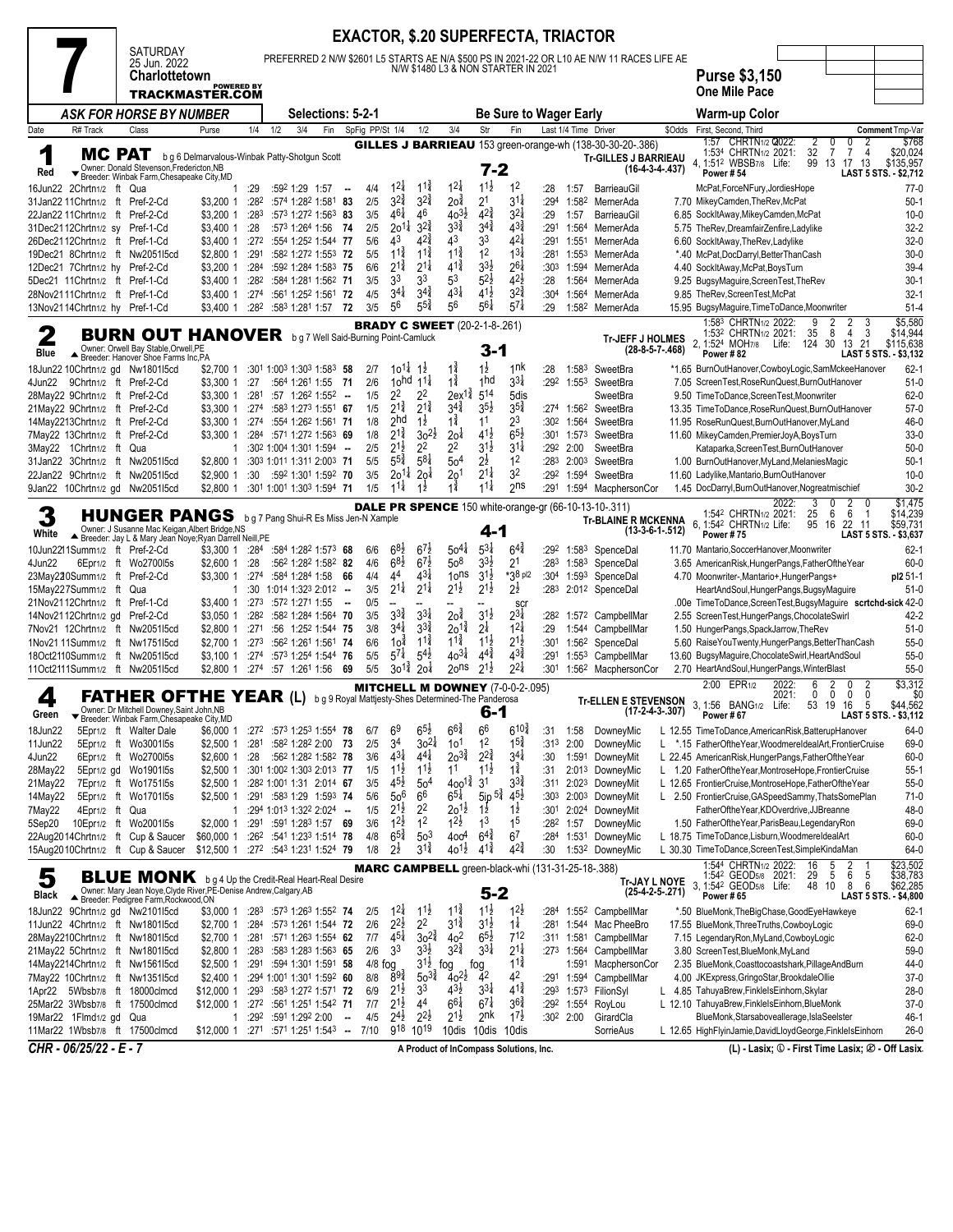|            |                                                          |                                                                                                                                                                                         |                        |                   |     |                                                                                                                                                                               |        |                 |                                             |                                          | <b>EXACTOR, \$.20 SUPERFECTA, TRIACTOR</b>               |                                                    |                                           |              |                      |                                                                                            |                    |                                                                                                                                |                                            |                                                        |
|------------|----------------------------------------------------------|-----------------------------------------------------------------------------------------------------------------------------------------------------------------------------------------|------------------------|-------------------|-----|-------------------------------------------------------------------------------------------------------------------------------------------------------------------------------|--------|-----------------|---------------------------------------------|------------------------------------------|----------------------------------------------------------|----------------------------------------------------|-------------------------------------------|--------------|----------------------|--------------------------------------------------------------------------------------------|--------------------|--------------------------------------------------------------------------------------------------------------------------------|--------------------------------------------|--------------------------------------------------------|
|            |                                                          | SATURDAY<br>25 Jun. 2022                                                                                                                                                                |                        |                   |     |                                                                                                                                                                               |        |                 |                                             |                                          |                                                          |                                                    |                                           |              |                      | N/W \$651 L5 STARTS +ALLOWANCES AE N/W 4 RACES LIFE AE N/W \$4000 IN 2021 (17 STARTS)      |                    |                                                                                                                                |                                            |                                                        |
|            |                                                          | <b>Charlottetown</b>                                                                                                                                                                    |                        | <b>POWERED BY</b> |     |                                                                                                                                                                               |        |                 |                                             |                                          |                                                          |                                                    |                                           |              |                      |                                                                                            |                    | <b>Purse \$1,900</b>                                                                                                           |                                            |                                                        |
|            |                                                          | TRACKMASTER.COM                                                                                                                                                                         |                        |                   |     |                                                                                                                                                                               |        |                 |                                             |                                          |                                                          |                                                    |                                           |              |                      |                                                                                            |                    | <b>One Mile Pace</b>                                                                                                           |                                            |                                                        |
|            |                                                          | ASK FOR HORSE BY NUMBER                                                                                                                                                                 |                        |                   |     | Selections: 5-6-2                                                                                                                                                             |        |                 |                                             |                                          |                                                          |                                                    | <b>Be Sure to Wager Early</b>             |              |                      |                                                                                            |                    | Warm-up Color                                                                                                                  |                                            |                                                        |
| Date       | R# Track                                                 | Class                                                                                                                                                                                   | Purse                  | 1/4               | 1/2 | Fin<br>3/4                                                                                                                                                                    |        | SpFig PP/St 1/4 |                                             | 1/2                                      | 3/4                                                      | Str                                                | Fin                                       |              | Last 1/4 Time Driver | <b>JASON K HUGHES</b> 180 burgundy-blue-w (144-15-18-24-.229)                              | \$Odds             | First, Second, Third<br>2:024 CUMB <sub>1/2</sub><br>2022:                                                                     | 14                                         | Comment Tmp-Var<br>\$4,505                             |
| 1<br>Red   | ▼                                                        | <b>DANISHDUJOUR (L)</b><br>Owner: Tyler & Shelly Wilkie, Stratford, PE<br>Breeder: Lake To Sky Farms Llc, OR                                                                            |                        |                   |     | b g 12 Western Ideal-Letsgobacktobed-Artsplace                                                                                                                                |        |                 |                                             |                                          |                                                          | 10-1                                               |                                           |              |                      | (13-3-5-2-495)<br>Last Tr - Karl Butterfield*                                              | Tr-KYLE D WILKIE   | 2021:<br>1:55 <sup>2</sup> MR <sub>1/2</sub><br>7, 1:514 PPK5/8<br>Life:<br><b>Power #50</b>                                   | 48<br>8<br>7<br>344 43<br>52 41            | \$26,426<br>8<br>\$329,466<br>LAST 5 STS. - \$304      |
|            | 29May22 6Bang1/2 ft Trk<60                               |                                                                                                                                                                                         | \$3,800 1              | :27 $3$           |     | $:584$ 1:28 <sup>2</sup> 2:00 45                                                                                                                                              |        | 2/6             | $2^2$                                       | $2^{1\frac{3}{4}}$                       | 32½                                                      | $6^{3\frac{1}{4}}$                                 | $6^{13}$                                  |              |                      | :334 2:023 DeslandesDan                                                                    |                    | 5.90 RockinLisa, ParisBeau, ItsJustNumbers                                                                                     |                                            | 76-0                                                   |
|            | 23May22 2Bang1/2 ft Trk<60<br>15May22 7Bang1/2 ft Trk<64 |                                                                                                                                                                                         | \$3,800 1<br>\$3,600 1 | :29               |     | :593 1:284 1:593 58<br>:29 1:001 1:292 1:593 45                                                                                                                               |        | 4/7<br>3/7      | $11\frac{1}{2}$<br>45                       | $11\frac{1}{2}$<br>54                    | $1\frac{1}{4}$<br>64                                     | $2^{11}$<br>$76\frac{3}{4}$                        | $4^{1\frac{3}{4}}$<br>$7^{17}\frac{3}{4}$ | :311<br>:33  | 2:00<br>2:031        | CaseJrWal<br>CaseJrWal                                                                     |                    | 12.20 ISawRed, ParisBeau, Celebrate YourBet<br>5.30 Shesallfinn, BestBrew, Baywood Shadow                                      |                                            | 60-0<br>64-0                                           |
|            | 4May22 1Bang1/2 gd Qua                                   |                                                                                                                                                                                         | 1                      |                   |     | $:31$ 1:01 <sup>2</sup> 1:31 2:00 <sup>4</sup> -                                                                                                                              |        | 2/3             | $2^{1\frac{3}{4}}$                          | $2^{1\frac{3}{4}}$                       | $3^{2^{3}_{4}}$                                          | $3^{5\frac{3}{4}}$                                 | $3^{15\frac{3}{4}}$                       |              | $:32^2$ 2:04         | CaseJrWal                                                                                  |                    | TheSpy, SkywayBallistic, Danishdujour                                                                                          |                                            | 49-1                                                   |
|            |                                                          |                                                                                                                                                                                         |                        |                   |     |                                                                                                                                                                               |        |                 |                                             |                                          |                                                          |                                                    |                                           |              |                      | <b>STEVEN C MURPHY</b> 200 orange-black-wh (5-0-0-0-.000)                                  |                    | 2022:<br>1:573 CHRTN1/2 2021:                                                                                                  | 5<br>0<br>23<br>$\overline{2}$<br>4        | \$503<br>3<br>\$6,195                                  |
| 2<br>Blue  |                                                          | LUIGI BIZACKO<br>Owner: Amanda Mactavish, Harrington, PE                                                                                                                                |                        |                   |     | b g 5 Rock N Roll Heaven-Sportn Cami-Sportsmaster                                                                                                                             |        |                 |                                             |                                          |                                                          | 7-2                                                |                                           |              |                      | <b>Tr-STEVEN C MURPHY</b>                                                                  | $(5-0-0-0-000)$    | 4, 1:573 CHRTN1/2 Life:<br>Power #57                                                                                           | 34<br>3<br>5                               | \$10,047<br>4<br>LAST 5 STS. - \$503                   |
|            |                                                          | Breeder: Joseph P Skowyra, Binghamton, NY<br>18Jun22 3Chrtn1/2 gd Nw651l5cd                                                                                                             | \$1,900 1              | :281              |     | :582 1:274 1:563 54                                                                                                                                                           |        | 2/6             | $4^{5}\frac{1}{2}$                          | $6^{5\frac{1}{4}}$                       | 6 <sup>9</sup>                                           | 611                                                | $5^{14}$                                  | :294         |                      | 1:592 MurphySte                                                                            |                    | 8.70 The Twist, Hemingway, ICTrueGrit                                                                                          |                                            | $64-1$                                                 |
|            |                                                          | 28May22 1Chrtn1/2 ft Nw651l5cd                                                                                                                                                          | \$1,900 1<br>\$2,450 1 | :282<br>:284      |     | :584 1:292 1:583<br>:58 1:272 1:572 56                                                                                                                                        | $\sim$ | 0/5<br>1/6      | $\overline{\phantom{a}}$<br>$69\frac{1}{4}$ | $50^{6}$                                 | 50 <sup>6</sup>                                          | $6^{64}$                                           | <b>SCI</b><br>$5^{6}\frac{1}{2}$          | :30          |                      |                                                                                            |                    | .00e HwmcsDrgntr, WhmsDrpOff, PrmsMArt<br>7.35 Justcallmedoc, Middleton Terror, Rockin Novel                                   |                                            | scrtchd-sick 64-0<br>60-0                              |
|            |                                                          | 21May22 4Chrtn1/2 ft 2-5y-Wo3-5rl<br>14May22 4Chrtn1/2 ft Wo1-3rl-Hcp                                                                                                                   | \$2,200 1              | :282              |     | :571 1:274 1:571 -                                                                                                                                                            |        | 5/8             | 712                                         | 79                                       |                                                          | $700^{3}\frac{1}{2}$ 4x <sup>2</sup> $\frac{1}{2}$ | 8dis                                      |              |                      | 1:583 MurphySte<br>MurphySte                                                               |                    | 18.20 FernHillGusto, Tradition, WoodmereGaelic                                                                                 |                                            | $53-0$                                                 |
|            |                                                          |                                                                                                                                                                                         |                        |                   |     |                                                                                                                                                                               |        |                 |                                             |                                          |                                                          |                                                    |                                           |              |                      | DAVID J DOWLING 168 red-black-white (142-40-18-21-.401)                                    |                    | 1:594 CHRTN1/2 2022:<br>1:564 CHRTN1/2 2021:                                                                                   | 0<br>20<br>3<br>-1                         | \$925<br>\$3,965<br>4                                  |
| 3<br>White |                                                          | <b>SLIDE GUITAR (L)</b><br>Owner: David Dowling-Brittany Watts, Springvale, PE<br>Breeder: William E Andrew, Calgary, AB                                                                |                        |                   |     | b h 8 Brandons Cowboy-Serious Camotion-Camotion                                                                                                                               |        |                 |                                             |                                          |                                                          | 6-1                                                |                                           |              |                      | <b>Tr-DAVID J DOWLING</b>                                                                  | $(34-11-3-6-.431)$ | 4, 1:56 <sup>2</sup> SUMM <sub>1/2</sub> Life:<br>Power #51                                                                    | 134 14<br>18                               | \$32,177<br>17<br>LAST 5 STS. - \$925                  |
|            |                                                          | 18Jun22 6Chrtn1/2 gd Nw45115cd                                                                                                                                                          | \$1,800 1              | :283              |     | :582 1:283 1:59                                                                                                                                                               | - 49   | 6/7             | $6^{6}\frac{1}{4}$<br>812                   | $40^{2\frac{3}{4}}$                      | $50^{5\frac{3}{4}}$                                      | 66<br>711                                          | 6 <sup>8</sup>                            | :304         |                      | 2:003 DowlingDav                                                                           |                    | 4.40 LikelyToWin,DividendDay,StonebridgeSting                                                                                  |                                            | $64-1$                                                 |
|            |                                                          | 10Jun2212Summ1/2 ft Nw651l5cd<br>4Jun22 6Chrtn1/2 ft Nw401l5cd                                                                                                                          | \$1,950 1<br>\$1,850 1 | :282<br>:281      |     | :591 1:292 2:003 45<br>:582 1:283 1:594 50                                                                                                                                    |        | 6/8<br>5/6      | 610                                         | $70^{7}$<br>$6^{5}\frac{1}{2}$           | 7 <sub>0</sub> 10<br>50 <sup>3</sup>                     | $4^{2^{3}_{4}}$                                    | 713<br>$1\frac{1}{2}$                     | :314<br>:303 | 1:594                | 2:031 DowlingDav<br>DowlingDav                                                             |                    | *.75 BoldNBad, GringoStar, ArrivedLate<br>L 2.25 SlideGuitar, Tobinator, Arnold the paperboy                                   |                                            | $62 - 1$<br>$51-0$                                     |
|            |                                                          | 23May227Summ1/2 ft Nw901l5cd                                                                                                                                                            | \$2.050 1              | :283              |     | :571 1:27 1:584 -                                                                                                                                                             |        | 0/5             |                                             |                                          |                                                          |                                                    | scr                                       |              |                      |                                                                                            |                    | .00e SthwndBrnn, TylrsBchBy, DbITrrr                                                                                           |                                            | scrtchd-sick 51-1                                      |
| 4          |                                                          | <b>STONEBRIDGE STING</b>                                                                                                                                                                |                        |                   |     | b g 9 Badlands Hanover-Stonebridge Gift-Artsplace                                                                                                                             |        |                 |                                             |                                          |                                                          |                                                    |                                           |              |                      | <b>GILLES J BARRIEAU</b> 153 green-orange-wh (138-30-30-20-.386)<br>Tr-L DARRELL NEILL     |                    | 2022:<br>2:034 CHRTN1/2 Q021:                                                                                                  | 0<br>8<br>17<br>0<br>$\mathbf{1}$          | \$1,067<br>$\overline{2}$<br>$\overline{2}$<br>\$2,540 |
| Green      |                                                          | Owner: L Darrell & Tyler & Ryan Darrell Neill, Winsloe, PE<br>▲ Breeder: Angie M Stiller, Arva, ON                                                                                      |                        |                   |     |                                                                                                                                                                               |        |                 |                                             |                                          |                                                          | 8-1                                                |                                           |              |                      |                                                                                            | $(8-0-1-2-152)$    | 5, 1:57 LON <sub>1/2</sub><br>Life: 127 19<br>Power #45                                                                        | 19                                         | \$92,757<br>20<br><b>LAST 5 STS. - \$580</b>           |
|            |                                                          | 18Jun22 6Chrtn1/2 gd Nw45115cd                                                                                                                                                          | \$1,800 1              |                   |     | :283 :582 1:283 1:59 53                                                                                                                                                       |        | 5/7             | $50^{51}$                                   | 20 <sup>1</sup>                          | $20^{21}$                                                | $2^{3\frac{1}{4}}$                                 | $3^{2}$                                   |              |                      | :302 1:592 SpenceDal                                                                       |                    | 8.40 LikelyToWin,DividendDay,StonebridgeSting                                                                                  |                                            | $64-1$                                                 |
| 3Jun22     |                                                          | 11Jun22 3Chrtn1/2 ft Nw411l5cd<br>3Summ1/2 ft Nw301l5cd                                                                                                                                 | \$1,800 1<br>\$1,800 1 | :281              |     | :561 1:261 1:563 51<br>:292 1:01 1:312 2:021 35                                                                                                                               |        | 2/7<br>2/7      | $1\frac{1}{2}$<br>$3^{2^{3}}$               | $2^{2}\frac{1}{2}$<br>$4^{3\frac{1}{4}}$ | 26<br>$5^{5\frac{1}{2}}$                                 | 28<br>$76\frac{1}{4}$                              | 3 <sup>12</sup><br>$7^{10\frac{3}{4}}$    | :313<br>:32  | 1:59                 | SpenceDal<br>2:042 NeillL                                                                  |                    | 32.25 BlackDan, Jeb, Stonebridge Sting<br>7.75 HeartAndGuts,SouthfieldSandy,ShiftingViews                                      |                                            | $71-0$<br>$55-0$                                       |
|            |                                                          | 28May22 4Chrtn1/2 ft Nw401l5cd                                                                                                                                                          | \$1,800 1              |                   |     | :291 :593 1:294 1:591 35                                                                                                                                                      |        | 5/6             | $56\frac{1}{4}$                             | 40 <sup>4</sup>                          | $66\frac{3}{4}$                                          | $69\frac{1}{4}$                                    | 621                                       |              |                      | :321 2:032 NeillL                                                                          |                    | 29.30 Tradition, Egamer, Tobinator                                                                                             |                                            | 64-0                                                   |
| 5          |                                                          | <b>BRIDGE TOKEN</b>                                                                                                                                                                     |                        |                   |     | b c 3 Stonebridge Terror-Sestina-Modern Art                                                                                                                                   |        |                 |                                             |                                          | <b>ADAM MERNER</b> 210 blue-white (136-24-22-19-.312)    |                                                    |                                           |              |                      |                                                                                            |                    | 1:581 CHRTN1/2 2022:<br>1:56 <sup>2</sup> CHRTN <sub>1/2</sub> 2021:                                                           | 5<br>1<br>10<br>$\overline{2}$<br>0        | \$3,307<br>2<br>\$3,665                                |
| Black      |                                                          | Owner: Gerald Kennedy, Whitbourne, NL<br>Breeder: Jeffrey R W Hennigar, NS                                                                                                              |                        |                   |     |                                                                                                                                                                               |        |                 |                                             |                                          |                                                          | $5 - 2$                                            |                                           |              |                      | <b>Tr-MELISSA J RENNIE</b>                                                                 | (73-19-12-10-.397) | 2, 1:56 <sup>2</sup> CHRTN <sub>1/2</sub> Life:<br><b>Power #65</b>                                                            | 3<br>15<br>$\overline{1}$                  | 3<br>\$6,972<br>LAST 5 STS. - \$3,307                  |
|            |                                                          | 18Jun22 4Chrtn1/2 gd 2-5y-Wo1-2rl                                                                                                                                                       | \$2,150 1              | :291              |     | :593 1:293 1:581 60                                                                                                                                                           |        | 4/7             | $11\frac{1}{2}$                             | $11\frac{1}{2}$                          | $11\frac{1}{2}$                                          | $11\frac{3}{4}$                                    | $12\frac{1}{2}$                           | :283         |                      | 1:581 MernerAda                                                                            |                    | 1.20 BridgeToken, JjTommy, WoodmereSheldon                                                                                     |                                            | $64-1$                                                 |
| 4Jun22     | 10Jun22 8Truro1/2 ft Turner                              | 3Chrtn1/2 ft 2-5y-Wo1-2rl                                                                                                                                                               | \$7,187 1<br>\$2,150 1 | :281<br>:274      |     | :574 1:26 <sup>3</sup> 1:551 60<br>:571 1:254 1:534 75                                                                                                                        |        | x2/7<br>3/5     | $6^{12}$<br>$3^{3}\frac{3}{4}$              | 6 <sup>9</sup><br>$3^{2^{3}_{4}}$        | $60^{91}$<br>$3^{5}\frac{1}{2}$                          | 5 <sup>8</sup><br>$3^{5\frac{3}{4}}$               | $5^{14}$<br>36                            | :293<br>:281 | 1:58<br>1:55         | MernerAda<br>MernerAda                                                                     |                    | 35.15 StashItAway, Rollwithhottytoddy, FernHillGusto<br>21.85 Rollwithhottytoddy, FernHillGusto, BridgeToken                   |                                            | 68-0<br>$53-0$                                         |
|            |                                                          | 29May221Summ1/2 ft Ib-Pei Colt                                                                                                                                                          | \$5,600 1              |                   |     | $:284$ :593 1:30 1:591 57                                                                                                                                                     |        | 3/6             | $3^{3}\frac{1}{2}$                          | 33                                       | $5^{41}$                                                 | $5^{31}$                                           | $2^{1\frac{1}{4}}$                        | :283         |                      | 1:592 MernerAda                                                                            |                    | 7.75 ToryTime, Bridge Token, Silver Spirit                                                                                     |                                            | 66-0                                                   |
| 6          |                                                          | BILLY BAYAMA                                                                                                                                                                            |                        |                   |     | b g 5 Artspeak-Joyce Bayama-Run the Table                                                                                                                                     |        |                 |                                             |                                          |                                                          |                                                    |                                           |              |                      | <b>DALE PR SPENCE</b> 150 white-orange-gr (66-10-13-10-.311)<br><b>Tr-BLAINE R MCKENNA</b> |                    | :59 <sup>2</sup> SUMM <sub>1/2</sub> 2022:<br>1:544 GEOD5/8 2021:                                                              | 29<br>$\overline{2}$<br>6                  | \$2,130<br>\$23,600<br>4                               |
| Yellow     |                                                          | Owner: J Susanne Mac Keigan, NS-Jack Desroches, PE<br>Breeder: Bayama Farms Inc, QC                                                                                                     |                        |                   |     |                                                                                                                                                                               |        |                 |                                             |                                          |                                                          | 3-1                                                |                                           |              |                      |                                                                                            | $(13-3-6-1-.512)$  | 4, 1:544 GEOD5/8 Life:<br><b>Power #52</b>                                                                                     | 34<br>3<br>7                               | $\overline{4}$<br>\$25,730<br>LAST 5 STS. - \$2,130    |
|            |                                                          | 17Jun22 6Summ1/2 ft 2-5y-Wo3-5rl<br>10Jun22 6Summ1/2 ft Wo2-5rlcd                                                                                                                       | \$2,450 1              | :291              |     | :59 1:281 1:57 64<br>\$2,450 1 :282 :58 1:29 1:592 62                                                                                                                         |        | 1/6<br>1/7      | $2^{1\frac{3}{4}}$<br>2 <sub>ns</sub>       | $2^{3}\frac{1}{2}$<br>$2^{1\frac{1}{2}}$ | $ip3^{2}\frac{1}{2}$<br>$2^{1\frac{1}{2}}$               | $3^{2}\frac{1}{2}$<br>$3^{1\frac{1}{2}}$           | $*33$ dq4<br>$1\frac{1}{4}$               | :29<br>:301  |                      | 1:573 CheverieC<br>1:592 SpenceDal                                                         |                    | 9.35 RockinNovel, Manlicious, Billy Bayama-<br>*1.80 BillyBayama,CatchmelfLouCan,SilverJake                                    |                                            | dq4 64-0<br>$62-1$                                     |
|            |                                                          | 3Jun22 8Summ1/2 ft 2-5y-Wo1-2rl                                                                                                                                                         |                        |                   |     | \$2,150 1 :301 1:012 1:303 1:593 55                                                                                                                                           |        | 1/8             | $2^{1\frac{3}{4}}$                          | $2^{1\frac{3}{4}}$                       | $32\frac{3}{4}$                                          | $4^{3\frac{1}{4}}$                                 | $43\frac{1}{2}$                           | :29          |                      | 2:001 SpenceDal                                                                            |                    | 2.20 IronsideSeelster,Starshipzodiac,JafarDuLac                                                                                |                                            | $50-0$                                                 |
|            |                                                          | 23May226Summ1/2 ft Wo1-2rl-Cd                                                                                                                                                           |                        |                   |     | \$2,150 1 :30 <sup>1</sup> 1:00 <sup>4</sup> 1:31 <sup>4</sup> 2:02 <sup>1</sup> 53 4/5 1 <sup>1</sup> <sup>1</sup> / <sub>2</sub> 2 <sup>1</sup> <sup>1</sup> / <sub>4</sub> |        |                 |                                             |                                          | $3^{1\frac{1}{2}}$                                       | $3^{1\frac{3}{4}}$                                 | 2 <sup>nk</sup>                           |              |                      | :301 2:021 SpenceDal                                                                       |                    | *.95 Watchhimtreasure, Billy Bayama, Silver Spirit<br>2022:                                                                    | 0<br>0                                     | $51-1$<br>\$138                                        |
|            |                                                          | WELL LETS SEE (L) bg 9 Well Said-Lionness Hanover-Western Ideal                                                                                                                         |                        |                   |     |                                                                                                                                                                               |        |                 |                                             |                                          | <b>MARC CAMPBELL</b> green-black-whi (131-31-25-18-.388) |                                                    |                                           |              |                      |                                                                                            | Tr-TODD G HARDY    | 2021:<br>7, 1:533 VD7/8                                                                                                        | 2<br>21<br>0<br>0<br>Life: 172 31 15 24    | \$3,341<br>4<br>\$112,414                              |
| Pink       |                                                          | Owner: Trish Hardy, Windsor, NS<br>▼ Breeder: Carter Racing Stable Llc, DE; Steve M Elliott; Martha Frank, NJ; John A Fodera, NY                                                        |                        |                   |     |                                                                                                                                                                               |        |                 |                                             |                                          |                                                          | 12-1                                               |                                           |              |                      | *Last Tr - Trèvor D Hicken                                                                 | $(1-0-0-0-000)$    | Power # 51                                                                                                                     |                                            | <b>LAST 5 STS. - \$474</b>                             |
|            |                                                          | 10Jun22 1Truro1/2 ft Qua-H&d<br>31Jan22 9Chrtn1/2 ft Nw75115cd                                                                                                                          |                        | $\mathbf{1}$      |     | :284 :583 1:293 1:58<br>\$1,850 1 :301 1:004 1:314 2:021 56                                                                                                                   | $\sim$ | 4/7<br>4/6      | $5^{9\frac{1}{4}}$<br>$4^{4^{3}_{4}}$       | 616<br>$30^{1\frac{3}{4}}$               | 610<br>$30^{11}$                                         | $6^{13}$<br>$5^{3}\frac{1}{2}$                     | $6^{24}$<br>6 <sup>7</sup>                |              |                      | :312 2:03 HardyTod<br>:313 2:033 HughesJas                                                 |                    | BettimAgain, Ridinlikeyastoleit, TobinsNative<br>L 27.30 Hemingway, Bonitas Sunshine, Bludhaven                                |                                            | 71-0<br>$50-1$                                         |
| 12Jan22    |                                                          | 3Lon1/2 ft 7000clmcd                                                                                                                                                                    |                        |                   |     | \$4,200 1 :291 :591 1:283 1:593 -                                                                                                                                             |        | 0/7             | $\overline{\phantom{a}}$                    | $\overline{\phantom{a}}$                 |                                                          |                                                    | <b>SCI</b>                                |              |                      |                                                                                            |                    | .00 HlyChp, TwnshpWlly, EtmsSprtsbby                                                                                           |                                            | scrtchd-sick 30-0                                      |
| 5Jan22     |                                                          | 11Lon1/2 ft 7000clmcd                                                                                                                                                                   | \$4,600 1‰ :291        |                   |     | :593 1:302 2:062 60                                                                                                                                                           |        | [9/9]           | 810                                         | $80^{9\frac{3}{4}}$                      | 70 <sup>6}</sup>                                         | $7^{7}$                                            | $6^{10\frac{3}{4}}$                       | :37          |                      | 2:08 <sup>3</sup> CullenTra                                                                |                    | L 39.35 DellasBoy, MackTheKnife, Oldfriendskentucky<br>2:001 CHRTN1/2 2022:                                                    | 3<br>0                                     | 2nd tier 21-1                                          |
| 8          |                                                          | <b>TEMPO SEELSTER</b> bg 12 Santanna Blue Chip-The Patriot-Albert Albert                                                                                                                |                        |                   |     |                                                                                                                                                                               |        |                 |                                             |                                          |                                                          |                                                    |                                           |              |                      | <b>KEN C MURPHY</b> 150 orange-black-wh (115-19-17-15-.290)<br><b>Tr-GARY J POULTON</b>    |                    | 1:581 CHRTN <sub>1/2</sub> 2021:                                                                                               | 0<br>5<br>-31<br>2                         | \$380<br>\$7,469<br>7                                  |
| Gray       |                                                          | Owner: Gary Poulton-Dewar Burhoe, Charlottetown, PE<br>Breeder: 2086729 Ontario Inc;Seelster Farms Inc,ON                                                                               |                        |                   |     |                                                                                                                                                                               |        |                 |                                             |                                          |                                                          | 4-1                                                |                                           |              |                      |                                                                                            | $(6-1-1-1-314)$    | 2, 1:543 MOH7/8 Life:<br><b>Power #55</b>                                                                                      | 301 39<br>46                               | \$115,300<br>49<br><b>LAST 5 STS. - \$602</b>          |
|            |                                                          | 18Jun22 3Chrtn1/2 gd Nw651l5cd<br>11Jun22 11Chrtn1/2 ft Nw651l5cd                                                                                                                       | \$1,900 1<br>\$1,950 1 | :281<br>:274      |     | :582 1:274 1:563 56<br>:562 1:271 1:571 50                                                                                                                                    |        | 1/6<br>2/8      | $3^{2}$<br>$3^{3}\frac{1}{2}$               | $4^{3}\frac{1}{2}$<br>$3^{34}$           | 50 <sup>6</sup><br>$20^{21}$                             | $47\frac{1}{2}$<br>34                              | 412<br>610                                | :30          | 1:59                 | MurphyKen<br>:313 1:591 MurphyKen                                                          |                    | 2.80 TheTwist, Hemingway, ICTrueGrit<br>6.05 RockinNovel, CindysPartyBoy, AdkinsHanover                                        |                                            | 64-1<br>68-0                                           |
|            |                                                          | 4Jun22 1Chrtn1/2 ft Nw70115cd                                                                                                                                                           | \$1,900 1              | :282              |     | :572 1:271 1:571 62                                                                                                                                                           |        | 5/7             | $4^{5\frac{1}{4}}$                          | 6 <sup>5</sup>                           | $4^{3\frac{1}{4}}$                                       | $3^{3}\frac{1}{4}$                                 | 31                                        |              |                      | :293 1:572 MurphyKen                                                                       |                    | 4.40 HarbourliteJerry, UncleBill, TempoSeelster                                                                                |                                            | $53-0$                                                 |
|            | 28May22 1Chrtn1/2 ft Qua                                 |                                                                                                                                                                                         | 1                      |                   |     | $:30$ 1:00 <sup>2</sup> 1:31 2:00 <sup>1</sup> --                                                                                                                             |        | 3/5             | $10^{11/2}$ $1^{11/2}$                      |                                          | $1^{2^{3}_{4}}$                                          | $1^{3}\frac{1}{2}$                                 | $1^{4\frac{1}{4}}$                        |              |                      | :291 2:001 HughesJas                                                                       |                    | TempoSeelster, StLadsSkip, Freddie                                                                                             |                                            | 69-0                                                   |
| <b>Ag</b>  |                                                          | <b>TOBINATOR (L)</b>                                                                                                                                                                    |                        |                   |     | b g 8 Coastocoast Yankee-Southern Blue-Nuclear High                                                                                                                           |        |                 |                                             |                                          |                                                          |                                                    |                                           |              |                      | <b>KEN C MURPHY</b> 150 orange-black-wh (115-19-17-15-.290)<br><b>Tr-TREVOR D HICKEN</b>   |                    | 2022:<br>1:591 CHRTN <sub>1/2</sub> 2021:                                                                                      | 6<br>0<br>1<br>0<br>- 11<br>$\overline{1}$ | \$678<br>$\overline{2}$<br>\$1,534                     |
| Purple     |                                                          | Owner: William Hicken, Vernon Bridge, PE<br>Breeder: Wendell Williams, Ellerslie, PE                                                                                                    |                        |                   |     |                                                                                                                                                                               |        |                 |                                             |                                          |                                                          | 0-1                                                |                                           |              |                      |                                                                                            | $(22-3-7-4-373)$   | 4, 1:544 CHRTN1/2 Life: 113 20 23 21<br><b>Power #52</b>                                                                       |                                            | \$97,604<br><b>LAST 5 STS. - \$678</b>                 |
|            |                                                          | 18Jun22 3Chrtn1/2 gd Nw651l5cd                                                                                                                                                          | \$1,900 1              | :281              |     | :582 1:274 1:563 54                                                                                                                                                           |        | 3/6             | $2^{\frac{3}{4}}$                           | $2^{1\frac{3}{4}}$<br>$2^{2}\frac{1}{2}$ | $4^{51}$<br>$42\frac{3}{4}$                              | $5^{8\frac{3}{4}}$<br>$65\frac{1}{2}$              | $6^{14}$                                  |              |                      | :303 1:592 SpenceDal                                                                       |                    | L 13.90 The Twist, Hemingway, ICTrueGrit                                                                                       |                                            | $64-1$                                                 |
|            |                                                          | 11Jun22 11Chrtn1/2 ft Nw65115cd<br>4Jun22 6Chrtn1/2 ft Nw40115cd                                                                                                                        | \$1,950 1<br>\$1,850 1 | :274<br>:281      |     | :562 1:271 1:571 49<br>:582 1:283 1:594 50                                                                                                                                    |        | 1/8<br>1/6      | 2 <sup>1</sup><br>$1^{1\frac{1}{4}}$        | $1\frac{3}{4}$                           | $11\frac{1}{4}$                                          | $1^{2\frac{1}{4}}$                                 | $8^{11}\frac{1}{2}$<br>$2^{\frac{1}{2}}$  |              |                      | :311 1:594 MurphyKen                                                                       |                    | :313 1:592 MacphersonCor L 6.10 RockinNovel, CindysPartyBoy, AdkinsHanover<br>3.50 SlideGuitar, Tobinator, Arnold the paperboy |                                            | 68-0<br>$51-0$                                         |
|            |                                                          | 28May22 4Chrtn1/2 ft Nw40115cd                                                                                                                                                          |                        |                   |     | \$1,800 1 :291 :593 1:294 1:591 50                                                                                                                                            |        | 3/6             | $2^{1\frac{1}{2}}$                          | $3^{24}$                                 | $3^{3}\frac{3}{4}$                                       | 34                                                 | $3^{6}\frac{1}{4}$                        |              |                      | :294 2:002 HughesJas                                                                       |                    | L 15.35 Tradition, Egamer, Tobinator                                                                                           |                                            | 64-0                                                   |
| E          |                                                          | <b>ARNOLDTHEPAPERBOY</b>                                                                                                                                                                |                        |                   |     |                                                                                                                                                                               |        |                 |                                             |                                          | br g 6 Mach Three-St Lads Moxie-Camotion                 |                                                    |                                           |              |                      | <b>KENNETH P ARSENAULT</b> 180 green-white (78-5-10-20-.220)<br>Tr-VAUGHAN A DOYLE         |                    | 2:032 CHRTN1/2 2022:<br>2021:                                                                                                  | 10<br>0<br>21<br>4                         | \$2,003<br>\$3,126<br>3                                |
|            |                                                          | Owner: Bill Kinney, Hunter River-Gary Ford, Stratford, PE<br>Blue-Red ▲ Breeder: Bill Kinney, Hunuer River-Service (1970)<br>Blue-Red ▲ Breeder: Denarben Stables, Auciello Stables, ON |                        |                   |     |                                                                                                                                                                               |        |                 |                                             |                                          |                                                          | 0-1                                                |                                           |              |                      |                                                                                            | (27-1-3-8-.197)    | 4, 1:57 <sup>1</sup> CHRTN1/2 Life:<br>Power #49                                                                               | 101 13<br>18                               | \$51,339<br>10<br><b>LAST 5 STS. - \$864</b>           |
|            |                                                          | 18Jun22 6Chrtn1/2 gd Nw45115cd                                                                                                                                                          | \$1,800 1              | :283              |     | :582 1:283 1:59                                                                                                                                                               | - 50   | 3/7             | $4^{44}_{4}$                                | $74\frac{1}{2}$                          | 66                                                       | $55\frac{3}{4}$                                    | 56                                        |              |                      | :302 2:001 ArsenaultKen                                                                    |                    | 6.35 LikelyToWin,DividendDay,StonebridgeSting                                                                                  |                                            | 64-1                                                   |
|            |                                                          | 11 Jun 22 3 Chrtn1/2 ft Nw 411 5 cd<br>4Jun22 6Chrtn1/2 ft Nw401l5cd                                                                                                                    | \$1,800 1<br>\$1,850 1 | :281<br>:281      |     | :561 1:261 1:563 39<br>:582 1:283 1:594 47                                                                                                                                    |        | 6/7<br>4/6      | $7^{10}$<br>$5^{8\frac{1}{2}}$              | 714<br>44                                | $7^{14}$<br>$200^{11}$                                   | $6^{14}$<br>$2^{2}\frac{1}{4}$                     | $6^{24}$<br>$3^{3}\frac{1}{4}$            |              |                      | :322 2:012 ArsenaultKen<br>:313 2:002 ArsenaultKen                                         |                    | 17.50 BlackDan, Jeb, Stonebridge Sting<br>12.15 SlideGuitar, Tobinator, Arnold the paperboy                                    |                                            | $71-0$<br>$51-0$                                       |
|            |                                                          | 28May22 4Chrtn1/2 ft Nw40115cd                                                                                                                                                          | \$1,800 1              | :291              |     | :593 1:294 1:591 46                                                                                                                                                           |        | 4/6             | $4^{4}\frac{1}{2}$                          | $6^{5}\frac{1}{2}$                       | $40^{4}$                                                 | 45                                                 | $5^{9\frac{1}{4}}$                        |              |                      | :302 2:01 ArsenaultKen                                                                     |                    | 2.80 Tradition, Egamer, Tobinator                                                                                              |                                            | 64-0                                                   |
|            | CHR - 06/25/22 - E - 8                                   |                                                                                                                                                                                         |                        |                   |     |                                                                                                                                                                               |        |                 |                                             |                                          | A Product of InCompass Solutions, Inc.                   |                                                    |                                           |              |                      |                                                                                            |                    | (L) - Lasix; ① - First Time Lasix; ② - Off Lasix.                                                                              |                                            |                                                        |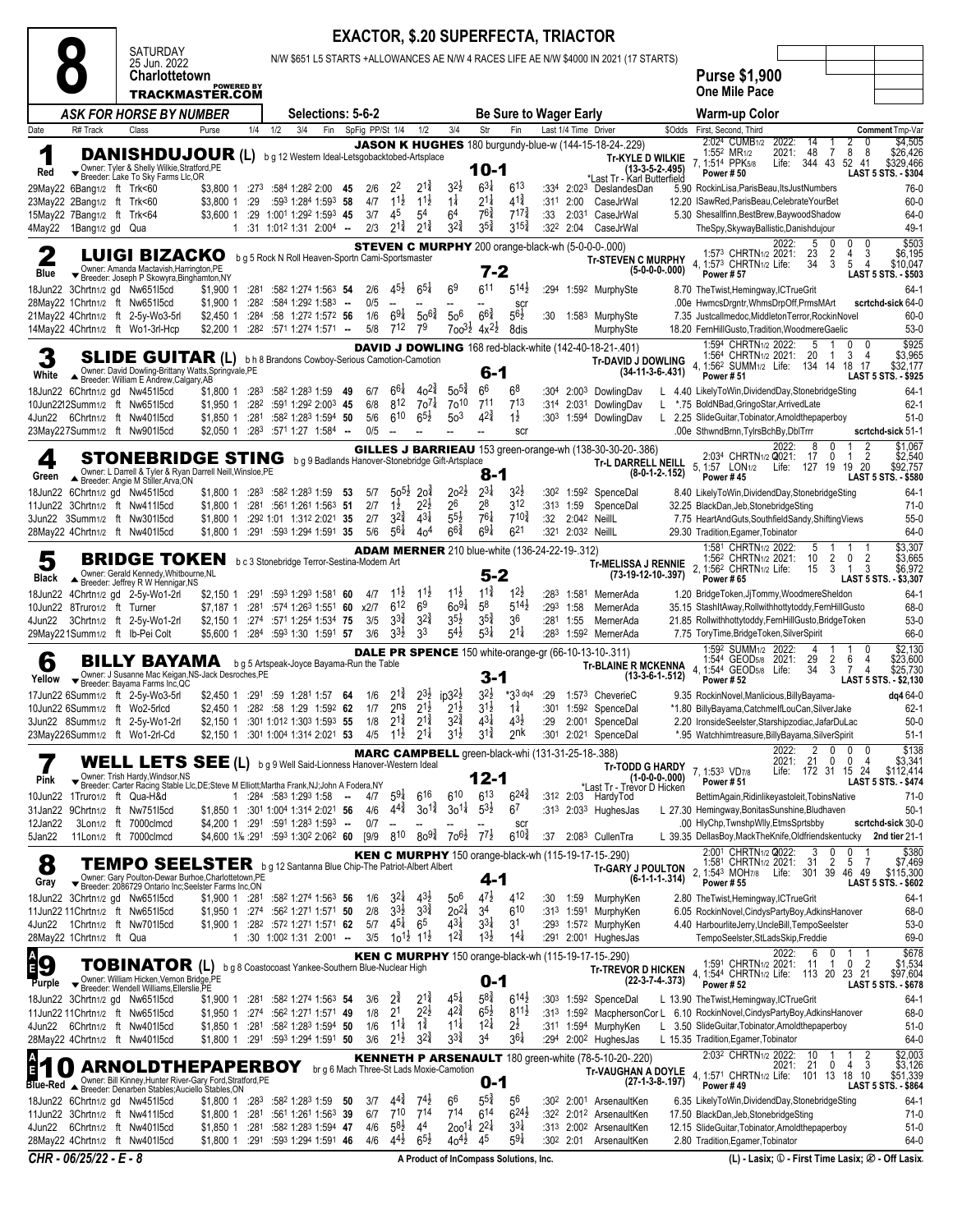| SATURDAY      |
|---------------|
| 25 Jun 2022   |
| Charlottetown |

**9**

### **EXACTOR, \$.20 SUPERFECTA, TRIACTOR HOME HARDWARE**

**MARITIME BREEDERS 3 YEAR OLD FILLIES**

**Purse \$34,000 One Mile Pace**

|                                                                                                                                                                                                                                                                        |                | TRACKMASTER.COM                                                                                                                        | <b>POWERED BY</b>                   |      |     |                                                                         |        |                 |                                          |                                         |                                        |                                       | 3 YEAR OLD FILLIES                                |                         |                      |                                                                   | <b>One Mile Pace</b>                                                                                     |                                  |
|------------------------------------------------------------------------------------------------------------------------------------------------------------------------------------------------------------------------------------------------------------------------|----------------|----------------------------------------------------------------------------------------------------------------------------------------|-------------------------------------|------|-----|-------------------------------------------------------------------------|--------|-----------------|------------------------------------------|-----------------------------------------|----------------------------------------|---------------------------------------|---------------------------------------------------|-------------------------|----------------------|-------------------------------------------------------------------|----------------------------------------------------------------------------------------------------------|----------------------------------|
|                                                                                                                                                                                                                                                                        |                | <b>ASK FOR HORSE BY NUMBER</b>                                                                                                         |                                     |      |     | <b>Selections: 4-8-1</b>                                                |        |                 |                                          |                                         |                                        |                                       |                                                   |                         |                      |                                                                   | Be Sure to Wager Early Warm-up Color                                                                     |                                  |
| R# Track<br>Date                                                                                                                                                                                                                                                       |                | Class                                                                                                                                  | Purse                               | 1/4  | 1/2 | 3/4<br>Fin                                                              |        | SpFig PP/St 1/4 |                                          | 1/2                                     | 3/4                                    | Str                                   | Fin                                               |                         | Last 1/4 Time Driver |                                                                   | \$Odds First, Second, Third                                                                              | Comment Tmp-Var                  |
| 1                                                                                                                                                                                                                                                                      |                | <b>MALICE INTENT</b> br f 3 Malicious-Rocks R Us-Rocknroll Hanover                                                                     |                                     |      |     |                                                                         |        |                 |                                          |                                         |                                        |                                       |                                                   |                         |                      | <b>JASON K HUGHES</b> 180 burgundy-blue-w (144-15-18-24-.229)     | 2022:<br>0<br>5<br>2:023 TRURO1/2 2021:<br>11<br>$\mathbf{1}$<br>$\frac{2}{3}$                           | \$2,816<br>\$4,688               |
| Red                                                                                                                                                                                                                                                                    |                | Owner: Ian Banks-Ernest Gilhen-Thomas Hawco Jr-Daniel Romo.NS                                                                          |                                     |      |     |                                                                         |        |                 |                                          |                                         |                                        | 7-2                                   |                                                   |                         |                      | <b>Tr-DANIEL J ROMO</b><br>$(18-5-3-2-.407)$                      | 2, 2:023 TRURO1/2 Life:<br>$\overline{2}$<br>16<br>$\mathbf{1}$<br>Power #56                             | \$7,504<br>LAST 5 STS. - \$2,816 |
| 17Jun22 11Truro1/2 gd Atss-A                                                                                                                                                                                                                                           |                | ▼ Breeder: Jeffrey R W Hennigar, NS                                                                                                    | \$15.020 1 :281 :583 1:282 1:563 66 |      |     |                                                                         |        | 6/7             | $6^{13}$                                 | $69\frac{1}{2}$                         | $66\frac{1}{4}$                        | $6^{5}\frac{1}{2}$                    | $6^{7}$                                           | :282                    | 1:58                 | CroweDar                                                          | 64.95 Therealprincess, Orrsterror, Mystical Gal                                                          | $60-1$                           |
| 10Jun22 6Truro1/2 ft Turner                                                                                                                                                                                                                                            |                |                                                                                                                                        |                                     |      |     | \$7,645 1 :273 :561 1:253 1:543 70                                      |        | [9/9]           | $3^{41}$                                 | 35                                      | $3^{2^{3}_{4}}$                        | 33‡                                   | $3^{7}$                                           |                         | :294 1:56            | CroweDar                                                          | 57.35 Therealprincess, KcsStarlite, MaliceIntent                                                         | 2nd tier 68-0                    |
| 3Jun22 3Truro1/2 ft Nw2-3rl-Hcp                                                                                                                                                                                                                                        |                |                                                                                                                                        | \$1,450 1                           |      |     | $:284$ $:593$ 1:291 1:591 55                                            |        | 4/7             | 610                                      | $60^{5\frac{3}{4}}$                     | $40^{31}$                              | 43                                    | $42\frac{1}{4}$                                   |                         |                      | :294 1:593 RomoDan                                                | 7.70 WhatsUpDoc, ToryTime, RhojoMoe                                                                      | 66-0                             |
| 29May224Summ1/2 ft Ib-Pei Colt<br>20May22 3Truro1/2 ft Nw1-2rl-Hcp                                                                                                                                                                                                     |                |                                                                                                                                        |                                     |      |     | \$6,100 1 :30 1:01 1:304 1:583 57<br>\$1,425 1 :30 1:021 1:324 2:022 43 |        | 2/7<br>3/6      | $2^{1\frac{1}{2}}$<br>$5^{5\frac{3}{4}}$ | $3^{12}$<br>$40^{3}\frac{3}{4}$         | $2^{1\frac{1}{2}}$<br>$30^{11}$        | 33<br>4 <sup>3</sup>                  | $2^{4^3}$<br>$6^{3}\frac{3}{4}$                   | :301                    |                      | :283 1:593 CampbellMar<br>2:031 RomoDan                           | 6.15 Cantstopthelovin, MaliceIntent, TLsBetty<br>4.45 Mitch, RhojoMoe, Maximumlovin                      | 66-0<br>64-0                     |
| 17May22 1Truro1/2 ft Qua                                                                                                                                                                                                                                               |                |                                                                                                                                        |                                     |      |     | $1:30^4$ 1:02 1:32 <sup>4</sup> 2:03 <sup>2</sup> -                     |        | 3/3             | 310                                      | 310                                     | 37                                     | 37                                    | $3^{7}\frac{1}{2}$                                | :30 <sup>3</sup>        |                      | 2:044 RomoDan                                                     | CraftyXample,ToryTime,MaliceIntent                                                                       | $53-0$                           |
|                                                                                                                                                                                                                                                                        |                |                                                                                                                                        |                                     |      |     |                                                                         |        |                 |                                          |                                         |                                        |                                       |                                                   |                         |                      | <b>DALE PR SPENCE</b> 150 white-orange-gr (66-10-13-10-.311)      | 2:003 CHRTN1/2 2022:<br>2:011 SUMM1/2 2021:<br>3<br>3<br>6                                               | \$6,203                          |
| 2                                                                                                                                                                                                                                                                      |                | MYSTICAL GAL bf3 Pang Shui-Warden Woodie-Allies Western                                                                                |                                     |      |     |                                                                         |        |                 |                                          |                                         |                                        |                                       |                                                   |                         |                      | <b>Tr-NICHOLAS OAKES</b>                                          | 2<br>12<br>3, 2:003 CHRTN1/2 Life:<br>3<br>6<br>$\overline{2}$<br>18                                     | \$13,326<br>\$19,529             |
| Blue                                                                                                                                                                                                                                                                   |                | Owner: Douglas Matheson-Janet Sanderson, Cornwall, PE<br>▼ Breeder: Elmer James Folland, PE                                            |                                     |      |     |                                                                         |        |                 |                                          |                                         |                                        | $4 - 1$                               |                                                   |                         |                      | $(23-5-4-4-371)$                                                  | Power #75                                                                                                | LAST 5 STS. - \$5,778            |
| 17Jun22 11Truro1/2 gd Atss-A                                                                                                                                                                                                                                           |                |                                                                                                                                        | \$15,020 1 :281                     |      |     | :583 1:282 1:563 64                                                     |        | 1/7<br>1/7      | $2^{1\frac{3}{4}}$<br>$1^{1\frac{3}{4}}$ | $2^{1\frac{3}{4}}$<br>$11\frac{1}{4}$   | $2^{11}$<br>$11\frac{1}{2}$            | 22<br>$1^{1\frac{1}{2}}$              | $3^{6}$<br>$2^{\frac{3}{4}}$                      | :291                    |                      | 1:574 SpenceDal                                                   | 33.05 Therealprincess, Orrsterror, MysticalGal                                                           | $60-1$                           |
| 9Jun22<br>29May221Summ1/2 ft Ib-Pei Colt                                                                                                                                                                                                                               |                | 1Chrtn1/2 ft F-Nw601l5cd                                                                                                               | \$1,800 1<br>\$12,200 1             | :284 |     | :584 1:293 1:591 58<br>:292 :592 1:281 1:554 67                         |        | 6/6             | $67\frac{3}{4}$                          | $68\frac{1}{2}$                         | $6^{7\frac{3}{4}}$                     | 610                                   | $69\frac{3}{4}$                                   | :294<br>:28             |                      | 1:59 <sup>2</sup> SpenceDal<br>1:574 SpenceDal                    | *.25 PacificDelight, MysticalGal, ThatsMiaBad<br>14.90 Therealprincess, JjScarlett, SaltwaterStorm       | 64-0<br>66-0                     |
| 21May22 4Epr1/2 ft T&d Bremner                                                                                                                                                                                                                                         |                |                                                                                                                                        | \$8,000 1                           |      |     | :284 1:004 1:312 2:00 78                                                |        | 2/6             | 33                                       | 33                                      | $3^{1\frac{1}{2}}$                     | $3^{11}$                              | $2n$ K                                            | :282                    | 2:00                 | SpenceDal                                                         | 3.10 UltimateLongShot,MysticalGal,WoodmereJazz                                                           | $55-0$                           |
| 14May22 3Chrtn1/2 ft 2-5f-Wo1-2rl                                                                                                                                                                                                                                      |                |                                                                                                                                        | $$2,150$ 1                          |      |     | :302 1:012 1:322 2:003 51                                               |        | 4/7             | $1^{1\frac{1}{2}}$                       | $11\frac{1}{2}$                         | 1 <sup>1</sup>                         | $11\frac{1}{2}$                       | $1^{3\frac{1}{4}}$                                | :281                    |                      | $2:003$ HughesJas                                                 | *.55 MysticalGal, TheGeneralsPride, RedDirtLovenlife                                                     | $55-0$                           |
| 7May22 3Chrtn1/2 ft F-Nw401l5cd                                                                                                                                                                                                                                        |                |                                                                                                                                        | \$1,700 1                           |      |     | :293 1:004 1:304 2:002 56                                               |        | 8/8             | 810                                      | $70^{61}$                               | $50^{4}$                               | $43\frac{1}{2}$                       | $2^{11}$                                          | :29                     |                      | 2:003 HughesJas                                                   | 18.00 SaulsbrookOcean, MysticalGal, ICanDolt                                                             | $39-0$                           |
| \$4,272<br>1:583 SUMM <sub>1/2</sub> 2022:<br>2<br>4<br><b>DAVID J DOWLING</b> 168 red-black-white (142-40-18-21-.401)<br>3<br><b>CANTSTOPTHELOVIN</b><br>2021:<br>0<br>0<br>0<br>0<br>\$4,272<br>b f 3 Malicious-Deliver Me-Shady Character<br><b>Tr-EARL E WATTS</b> |                |                                                                                                                                        |                                     |      |     |                                                                         |        |                 |                                          |                                         |                                        |                                       |                                                   |                         |                      |                                                                   |                                                                                                          |                                  |
| White                                                                                                                                                                                                                                                                  |                | Owner: Windemere Farms, PE-River Valley Management-Clive Balderston, NB<br>▲ Breeder: River Valley Management, NB; Windemere Farms, PE |                                     |      |     |                                                                         |        |                 |                                          |                                         |                                        | 6-1                                   |                                                   |                         |                      | $(40-11-6-6-0.408)$                                               | 3, 1:583 SUMM1/2 Life:<br>2<br>4<br>$\mathbf{1}$<br>$\overline{1}$<br>Power #91<br>LAST 5 STS.           | \$4,272                          |
| 17Jun22 2Truro1/2 gd Atss-B                                                                                                                                                                                                                                            |                |                                                                                                                                        | \$3,000 1 :28                       |      |     | :59 1:28 <sup>2</sup> 1:59 59                                           |        | 3/5             | $13\frac{1}{2}$                          | $12\frac{1}{2}$                         | 1‡                                     | $11\frac{3}{4}$                       | 2ż                                                |                         | $:30^3$ 1:59         | DowlingDav                                                        | *.60 KindaLikeRoyalty,Cantstopthelovin,CandyAppleRed                                                     | $60-1$                           |
| 10Jun22 2Summ1/2 ft 2-5f-Wo1-2rl                                                                                                                                                                                                                                       |                |                                                                                                                                        | \$2.150 1                           |      |     | :292 1:00 1:29 1:584 64                                                 |        | 5/5             | $5^{9\frac{1}{4}}$                       | $30^{14}$                               | 20 <sup>1</sup>                        | 2‡                                    | $2^{1\frac{1}{4}}$                                |                         | :294 1:59            | DowlingDav                                                        | *.10 Betterthanglamor, Cantstopthelovin, Pleasing Pink                                                   | $68-1$                           |
| 29May224Summ1/2 ft Ib-Pei Colt                                                                                                                                                                                                                                         |                |                                                                                                                                        |                                     |      |     | \$6,100 1 :30 1:01 1:304 1:583 61                                       |        | 1/7             | $11\frac{1}{2}$                          | 1 <sup>1</sup>                          | $11\frac{1}{2}$                        | $1^{2}\frac{1}{2}$                    | $1^{4}$                                           |                         |                      | :274 1:583 DowlingDav                                             | 2.35 Cantstopthelovin, MaliceIntent, TLsBetty                                                            | 66-0                             |
| 23May225Summ1/2 ft 2-5y-Nw1rlft<br>15May221Summ1/2 ft Qua                                                                                                                                                                                                              |                |                                                                                                                                        |                                     |      |     | \$2,000 1 :294 1:01 1:304 2:012 58<br>$1:30^4 1:02^1 1:32^3 2:02^4$ -   |        | 7/8<br>2/7      | $40^{51}$<br>$6^{8\frac{3}{4}}$          | 3 <sup>3</sup><br>$69\frac{1}{2}$       | 20 <sup>1</sup><br>$60^{6}\frac{3}{4}$ | $2^{3}_{4}$<br>$5^{4}$                | $3\frac{1}{4}$<br>43                              | :303                    |                      | 2:01 <sup>2</sup> DowlingDav<br>:292 2:032 DowlingDav             | 6.00 MorienBay, HeadOfState, Cantstopthelovin<br>RubyRaeCrow, IHearThunder, SaulsbrookRipper             | $51-1$<br>$51-0$                 |
|                                                                                                                                                                                                                                                                        |                |                                                                                                                                        |                                     |      |     |                                                                         |        |                 |                                          |                                         |                                        |                                       |                                                   |                         |                      | <b>COREY W MACPHERSON</b> 184 blue-green-grey (133-32-27-26-.418) | 1:543 TRURO1/2 2022:<br>3                                                                                | \$15,689                         |
| 4                                                                                                                                                                                                                                                                      |                | <b>THEREALPRINCESS</b> b f 3 Source of Pride-Deviliciously Good-Art Major                                                              |                                     |      |     |                                                                         |        |                 |                                          |                                         |                                        |                                       |                                                   |                         |                      | <b>Tr-EDDY A DOUCETTE</b>                                         | 5<br>1:57 CHRTN1/2 2021:<br>12<br>2<br>3, 1:543 TRURO1/2 Life:<br>8<br>2<br>15<br>-1                     | \$35,748<br>\$51,437             |
| Green                                                                                                                                                                                                                                                                  |                | Owner: Eddy Doucette-Blaine Thibeau-Gordon Macleod-Grant Mann, PE<br>Breeder: Blaine F Thibeau, Kensington, PE                         |                                     |      |     |                                                                         |        |                 |                                          |                                         |                                        | $5 - 2$                               |                                                   |                         |                      | $(6-3-0-1-.555)$                                                  | Power #108                                                                                               | LAST 5 STS. - \$19,819           |
| 17Jun22 11Truro1/2 gd Atss-A                                                                                                                                                                                                                                           |                |                                                                                                                                        | \$15,020 1 :281                     |      |     | :583 1:282 1:563 72                                                     |        | 2/7             | $1^{1\frac{3}{4}}$                       | $11\frac{3}{4}$                         | $11\frac{1}{4}$                        | 1 <sup>2</sup>                        | 1 <sup>5</sup>                                    | :281                    |                      | 1:563 MacphersonCor                                               | *.05 Therealprincess, Orrsterror, MysticalGal                                                            | $60-1$                           |
| 10Jun22 6Truro1/2 ft Turner                                                                                                                                                                                                                                            |                |                                                                                                                                        |                                     |      |     | \$7,645 1 :273 :561 1:253 1:543 76                                      |        | 1/9             | $11\frac{1}{4}$<br>$2^{1\frac{1}{2}}$    | $12\frac{1}{4}$<br>$2^{1\frac{1}{2}}$   | $11\frac{1}{4}$<br>$2^{1\frac{1}{2}}$  | $11\frac{1}{4}$                       | $13\frac{1}{2}$                                   | :29                     |                      | 1:543 MacphersonCor                                               | *.10 Therealprincess, KcsStarlite, MaliceIntent                                                          | 68-0                             |
| 29May221Summ1/2 ft Ib-Pei Colt<br>23May223Summ1/2 ft Qua                                                                                                                                                                                                               |                |                                                                                                                                        | \$12,200 1 :292<br>$\mathbf{1}$     | :293 |     | :592 1:281 1:554 75<br>:591 1:292 1:583 -                               |        | 1/6<br>2/5      | $3^{21}$                                 | $3^{3}\frac{1}{2}$                      | $3^{31}$                               | $2^{11}$<br>$3^{14}$                  | $11\frac{3}{4}$<br>$1^{2\frac{1}{4}}$             | :283                    |                      | :272 1:554 MacphersonCor<br>1:583 MacphersonCor                   | 1.50 Therealprincess, JjScarlett, SaltwaterStorm<br>Therealprincess, Southfield Skye, Pineapple Express  | 66-0<br>$51-1$                   |
| 23Oct21                                                                                                                                                                                                                                                                |                | 4Epr1/2 ft Milt Downey                                                                                                                 | \$9,000 1 :273                      |      |     | :564 1:273 1:593 59                                                     |        | 4/6             | 10 <sub>ns</sub>                         | 20 <sup>1</sup>                         | 2o <sup>1</sup>                        | $2^{1\frac{1}{2}}$                    | $43\frac{1}{2}$                                   |                         | :322 2:001           | MacphersonCor                                                     | 2.20 GirllnATavern, UltimateLongShot, WoodmereJazz                                                       | $55-0$                           |
| 17Oct21 6Truro1/2 ft Maritimebrdr                                                                                                                                                                                                                                      |                |                                                                                                                                        | \$34,100 1                          |      |     | :272 :562 1:252 1:553 57                                                |        | 5/9             | 34                                       | $3^{3}$                                 | $3^{3}\frac{1}{2}$                     | 36}                                   | 411                                               |                         |                      | :314 1:574 MacphersonCor                                          | 3.00 JjScarlett, UltimateLongShot, CutterLoose                                                           | 64-0                             |
|                                                                                                                                                                                                                                                                        |                |                                                                                                                                        |                                     |      |     |                                                                         |        |                 |                                          |                                         |                                        |                                       |                                                   |                         |                      | DARREN R CROWE 178 blue-black-gold (48-12-5-10-.377)              | 2:02 TRURO1/2 2022:<br>2<br>0<br>0<br>$\overline{2}$<br>1:594 SUMM1/2 2021:<br>8<br>$\overline{1}$<br>-1 | \$1,214<br>\$8,704               |
| 5                                                                                                                                                                                                                                                                      |                | JJ LINDA bf3 Tobago Cays-Canaco Quickset-Artiscape                                                                                     |                                     |      |     |                                                                         |        |                 |                                          |                                         |                                        | 12-1                                  |                                                   |                         |                      | <b>Tr-JOSEPH BAXTER</b><br>$(3-1-0-1-.444)$                       | 2, 1:594 SUMM1/2 Life:<br>2<br>$\overline{2}$<br>10<br>-1                                                | \$9,918                          |
| Black                                                                                                                                                                                                                                                                  |                | Owner: Joseph Baxter, Falmouth-Matthew Williams, Newport Station, NS<br>▲ Breeder: Jamie J Mac Kinley, PE                              |                                     |      |     |                                                                         |        |                 | $3^{3\frac{1}{4}}$                       | $3^{24}$                                | $5^{31}$                               | $5^{3\frac{1}{4}}$                    | 34                                                |                         |                      |                                                                   | Power #61<br>*.15 CutterLoose, Heatherspet, JjLinda                                                      | LAST 5 STS. - \$4,009            |
| 17Jun22 5Truro1/2 gd Atss-B<br>10Jun22 10Truro1/2 ft Turner                                                                                                                                                                                                            |                |                                                                                                                                        | $$3,000$ 1 :28 <sup>3</sup>         |      |     | :581 1:284 1:591 55<br>\$7,645 1 :274 :58 1:273 1:562 65                |        | 2/5<br>2/8      | $3^{3}\frac{1}{2}$                       | 3 <sup>4</sup>                          | 33                                     | 34                                    | $4^{3}\frac{1}{2}$                                | :303<br>:284            | 2:00<br>1:57         | CroweDar<br>CroweDar                                              | 11.75 WoodmereJazz, JjScarlett, Orrsterror                                                               | $60-1$<br>68-0                   |
| 3Jun22<br>2Truro1/2 ft Qua                                                                                                                                                                                                                                             |                |                                                                                                                                        |                                     |      |     | 1 :313 1:023 1:33 2:02                                                  | $\sim$ | 1/3             | $1^{2\frac{1}{4}}$                       | $1^{31}$                                | $15\frac{1}{2}$                        | 1 <sup>5</sup>                        | $111\frac{1}{2}$                                  | :29                     | 2:02                 | BaxterJos                                                         | JjLinda,Artsleek,JackflashIsAGas                                                                         | 66-0                             |
| 9Oct21                                                                                                                                                                                                                                                                 |                | 5Chrtn1/2 ft Atss-Brcrown                                                                                                              | \$7,500 1 :291                      |      |     | :582 1:284 1:581 44                                                     |        | 4/8             | 201#                                     | 2 <sup>2</sup>                          | $4^{3\frac{1}{4}}$<br>$4^{4^{3}_{4}}$  | $5^{4}$                               | $6^{7\frac{1}{2}}$                                | :301                    |                      | 1:593 CheverieC                                                   | 6.15 UltimateLongShot,CutterLoose,MysticalGal                                                            | $53-0$                           |
| 18Sep21 3Chrtn1/2 ft Ib-Pei Colt<br>6Sep21 4Summ1/2 gd Ldyslippr-Go                                                                                                                                                                                                    |                |                                                                                                                                        | \$13,000 1<br>\$17,550 1 :29        | :29  |     | :583 1:273 1:554 48<br>:59 1:284 1:58 56                                |        | 2/5<br>2/5      | $3^{3}\frac{3}{4}$<br>$3^{4}\frac{1}{2}$ | 3be <sup>31</sup><br>$3^{5}\frac{1}{2}$ | 44}                                    | $5^{8\frac{1}{4}}$<br>46‡             | $5^{17\frac{3}{4}}$<br>48                         | :30 <sup>4</sup><br>:30 |                      | 1:592 CheverieC<br>1:593 CheverieC                                | 24.45 MermaidMagic, JjScarlett, TobinsDiva<br>14.90 JjScarlett, Mermaid Magic, WoodmereJazz              | $73-0$<br>$64-1$                 |
|                                                                                                                                                                                                                                                                        |                |                                                                                                                                        |                                     |      |     |                                                                         |        |                 |                                          |                                         |                                        |                                       |                                                   |                         |                      | <b>C WALTER CHEVERIE</b> 152 blue-orange-whi (35-6-12-4-.400)     | 1:59 TRURO1/2 2022:<br>0                                                                                 | \$1,350                          |
| 6                                                                                                                                                                                                                                                                      |                | KINDA LIKE ROYALTY                                                                                                                     |                                     |      |     | b f 3 Westwardho Hanover-Lady Kelleigh Anne-Royal Mattjesty             |        |                 |                                          |                                         |                                        |                                       |                                                   |                         |                      | <b>Tr-JOSEPH BAXTER</b>                                           | 2:05 TRURO1/2 0021:<br>2<br>0<br>0<br>4<br>3, 1:59 TRURO1/2 Life:<br>0<br>5<br>$\overline{1}$<br>2       | \$7,510<br>\$8,860               |
| Yellow                                                                                                                                                                                                                                                                 |                | Owner: Joseph Baxter, Falmouth-Karen Williams, Hants County, NS<br>Breeder: Gary L Macpherson, PE                                      |                                     |      |     |                                                                         |        |                 |                                          |                                         |                                        | $8 - 1$                               |                                                   |                         |                      | $(3-1-0-1-.444)$                                                  | Power #79                                                                                                | LAST 5 STS. - \$8,860            |
| 17Jun22 2Truro1/2 gd Atss-B                                                                                                                                                                                                                                            |                |                                                                                                                                        | \$3,000 1 :28                       |      |     | :59 1:28 <sup>2</sup> 1:59 59                                           |        | 4/5             | 410                                      | 3 <sup>3</sup>                          | 20 <sup>1</sup>                        | $2^{1\frac{3}{4}}$                    | $1\frac{1}{2}$                                    |                         | $:30^3$ 1:59         | CroweDar                                                          | 1.50 KindaLikeRoyalty,Cantstopthelovin,CandyAppleRed                                                     | $60-1$                           |
| 3Jun22<br>1Truro1/2 ft Qua                                                                                                                                                                                                                                             |                |                                                                                                                                        | 1                                   |      |     | :294 1:01 1:313 1:583                                                   | $\sim$ | 1/4             | 49<br>$4^{8}\frac{3}{4}$                 | 34<br>$4^{7\frac{1}{4}}$                | 3 <sup>3</sup><br>$40^{5\frac{3}{4}}$  | $3^{5\frac{1}{2}}$<br>$46\frac{3}{4}$ | $3^{14}$<br>$6^{23}$                              | :291                    |                      | 2:01 <sup>2</sup> BaxterJos                                       | BatterupHanover, GoodFridayThree, KindaLikeRoyalty                                                       | 66-0                             |
| 6Aug21<br>25Jul21 9Summ1/2 ft Ib-Pei Colt                                                                                                                                                                                                                              |                | 5Truro1/2 ft Nova Scotia                                                                                                               | \$6,594 1<br>\$12,000 1             | :29  |     | :594 1:293 1:594 30<br>:291 1:00 1:293 1:591 54                         |        | 1x/6<br>4/5     |                                          | $1be^{1\frac{1}{2}}11\frac{3}{4}$       | $11\frac{3}{4}$                        | $11\frac{1}{2}$                       | $43\frac{1}{4}$                                   |                         |                      | :333 2:042 CheverieC<br>:301 1:594 CheverieC                      | *.50 CougarOnATerr, Whosyourfather, WestRiverGlo<br>*.50 RhojoMoe, WindemereMiagrace, WoodmereJazz       | $77-0$<br>73-0                   |
| 13Jul21                                                                                                                                                                                                                                                                |                | 7Truro1/2 ft Atss-A                                                                                                                    | \$9,220 1                           |      |     | :291 :582 1:28 1:572 65                                                 |        | 5/6             | $2^{\frac{1}{2}}$                        | $1^{2}\frac{1}{2}$                      | $1^{1\frac{1}{2}}$                     | $11\frac{1}{2}$                       | 2 <sup>ns</sup>                                   | :292                    |                      | 1:572 CheverieC                                                   | 3.55 BooYaya, KindaLikeRoyalty, SaltwaterStorm                                                           | 78-0                             |
| 7Jul21<br>6Summ1/2 ft Atss-A                                                                                                                                                                                                                                           |                |                                                                                                                                        | \$16,020 1 :301 1:004 1:30 1:592 61 |      |     |                                                                         |        | 4/7             | $5^{8\frac{1}{4}}$                       | 2 <sup>o</sup>                          | $20^{1\frac{3}{4}}$                    | $3^{1\frac{3}{4}}$                    | $2^{\frac{1}{2}}$                                 | :29                     |                      | 1:592 CheverieC                                                   | 2.90 WoodmereJazz, KindaLikeRoyalty, JjScarlett                                                          | $71-0$                           |
|                                                                                                                                                                                                                                                                        |                |                                                                                                                                        |                                     |      |     |                                                                         |        |                 |                                          |                                         |                                        |                                       | MARC CAMPBELL green-black-whi (131-31-25-18-.388) |                         |                      |                                                                   | 1:591 TRURO1/2 2022:<br>3<br>0<br>0<br>-1<br>3<br>3<br>2:014 SUMM <sub>1/2</sub> 2021:<br>11<br>1        | \$1,960<br>\$14,644              |
|                                                                                                                                                                                                                                                                        |                | <b>CUTTER LOOSE</b> b f 3 Stonebridge Terror-Beckys Filly-Paris Dexter<br>Owner: Mcr Cutter Loose Group, Charlottetown, PE             |                                     |      |     |                                                                         |        |                 |                                          |                                         |                                        | 10-1                                  |                                                   |                         |                      | <b>Tr-MARC CAMPBELL</b><br>$(50-14-9-3-.400)$                     | 3, 1:591 TRURO1/2 Life:<br>3<br>3<br>2<br>14                                                             | \$16,604                         |
| Pink<br>17Jun22 5Truro1/2 gd Atss-B                                                                                                                                                                                                                                    |                | Breeder: Kyle C Gardiner; Joseph P Gardiner, PE                                                                                        | \$3,000 1 :283                      |      |     | :581 1:284 1:591 58                                                     |        | 3/5             | 1o <sup>1</sup>                          | $11\frac{1}{4}$                         | $11\frac{1}{2}$                        | $11\frac{1}{4}$                       | $12\frac{1}{4}$                                   |                         | :302 1:591           | CampbellMar                                                       | Power #61                                                                                                | LAST 5 STS. - \$8,950<br>$60-1$  |
| 10Jun22 6Truro1/2 ft Turner                                                                                                                                                                                                                                            |                |                                                                                                                                        | \$7,645 1 :273                      |      |     | :561 1:253 1:543 67                                                     |        | 6/9             | 814                                      | 8016                                    | 810                                    | $89\frac{1}{4}$                       | $7^{12\frac{1}{4}}$                               | :292                    | 1:57                 | CampbellMar                                                       | 2.55 CutterLoose, Heatherspet, JjLinda<br>6.50 Therealprincess, KcsStarlite, MaliceIntent                | 68-0                             |
| 29May227Summ1/2 ft Ib-Pei Colt                                                                                                                                                                                                                                         |                |                                                                                                                                        | \$12,200 1                          | :29  |     | :593 1:284 1:574 59                                                     |        | 2/6             | $5^{7\frac{3}{4}}$                       | $5^{5\frac{1}{2}}$                      | $6^{61}$                               | 6 <sup>7</sup>                        | $5^{6}\frac{1}{2}$                                | :29                     | 1:59                 | CampbellMar                                                       | 2.90 WoodmereJazz, CougarOnATerr, MermaidMagic                                                           | 66-0                             |
| 19May22 1Chrtn1/2 ft Qua                                                                                                                                                                                                                                               |                |                                                                                                                                        | 1                                   |      |     | :301 1:014 1:323 2:022 --                                               |        | 1/6             | $45\frac{1}{4}$                          | $45\frac{1}{4}$                         | $30^{2}\frac{3}{4}$                    | $3^{2^{3}}_{4}$<br>$4^{6\frac{3}{4}}$ | $2^{1\frac{1}{4}}$                                |                         |                      | :292 2:023 CampbellMar                                            | PrivateDancer.CutterLoose.MsPatriciaBea                                                                  | $57-0$                           |
| 17Oct21 6Truro1/2 ft Maritimebrdr<br>9Oct21                                                                                                                                                                                                                            |                | 5Chrtn1/2 ft Atss-Brcrown                                                                                                              | \$34,100 1 :272<br>\$7,500 1 :291   |      |     | :562 1:252 1:553 64<br>:582 1:284 1:581 50                              |        | 6/9<br>5/8      | 815<br>6 <sup>9</sup>                    | 812<br>$60^{8\frac{1}{4}}$              | $600^{8}$ <sub>2</sub><br>$30^{21}$    | $3^{12}$                              | $3^{5}\frac{3}{4}$<br>$2^{1\frac{1}{2}}$          | :294<br>:291            |                      | 1:564 CampbellMar<br>1:582 CampbellMar                            | 17.65 JjScarlett, UltimateLongShot, CutterLoose<br>*.90 UltimateLongShot,CutterLoose,MysticalGal         | 64-0<br>$53-0$                   |
|                                                                                                                                                                                                                                                                        |                |                                                                                                                                        |                                     |      |     |                                                                         |        |                 |                                          |                                         |                                        |                                       |                                                   |                         |                      | <b>GILLES J BARRIEAU</b> 153 green-orange-wh (138-30-30-20-.386)  | 1:591 SUMM <sub>1/2</sub> 2022:<br>5<br>2                                                                | \$8,946                          |
| 8                                                                                                                                                                                                                                                                      |                | <b>ORRSTERROR</b> b f 3 Stonebridge Terror-Kaylas Sophia-Apaches Fame                                                                  |                                     |      |     |                                                                         |        |                 |                                          |                                         |                                        |                                       |                                                   |                         |                      | <b>Tr-GILLES J BARRIEAU</b>                                       | 0<br>2021:<br>0<br>0<br>1<br>$\overline{2}$<br>6<br>$\overline{1}$<br>$\overline{1}$                     | \$300                            |
| Gray                                                                                                                                                                                                                                                                   |                | Owner: Dale Orr, Saint John-Robert Orr, Oak Bay, NB<br>▼ Breeder: Dale E Orr, St John, NB                                              |                                     |      |     |                                                                         |        |                 |                                          |                                         |                                        | 3-1                                   |                                                   |                         |                      | $(16-4-3-4-437)$                                                  | 3, 1:591 SUMM1/2 Life:<br>Power #67                                                                      | \$9,246<br>LAST 5 STS. - \$8,946 |
| 17Jun22 11Truro1/2 gd Atss-A                                                                                                                                                                                                                                           |                |                                                                                                                                        | \$15,020 1                          | :281 |     | :583 1:282 1:563 66                                                     |        | 5/7             | $5^{9\frac{1}{4}}$                       | 50 <sup>7</sup>                         | 500 <sup>3</sup>                       | $4^{2}\frac{1}{2}$                    | 2 <sup>5</sup>                                    | :283                    |                      | 1:573 BarrieauGil                                                 | 17.90 Therealprincess, Orrsterror, MysticalGal                                                           | $60-1$                           |
| 10Jun22 10Truro1/2 ft Turner                                                                                                                                                                                                                                           |                |                                                                                                                                        |                                     |      |     | \$7,645 1 :274 :58 1:273 1:562 65                                       |        | 1/8             | $45\frac{3}{4}$                          | 46                                      | $5^{4}$                                | $4^{5}\frac{1}{2}$                    | 32                                                | :282                    |                      | 1:564 BarrieauGil                                                 | 13.25 WoodmereJazz, JjScarlett, Orrsterror                                                               | 68-0                             |
| 29May222Summ1/2 ft Ib-Pei Colt<br>21May22 4Epr1/2 ft T&d Bremner                                                                                                                                                                                                       |                |                                                                                                                                        | \$8,000 1                           |      |     | \$6,100 1 :292 1:00 1:294 1:591 59<br>:284 1:004 1:312 2:00 74          |        | 7/8<br>6/6      | $69\frac{3}{4}$<br>$6^8$                 | $50^{41}$<br>$6^{7\frac{1}{2}}$         | 20 <sup>1</sup><br>50 <sup>5</sup>     | $1^{1\frac{3}{4}}$<br>$5^{4}$         | $1^{3\frac{1}{4}}$<br>$5^{61}$                    | :291<br>:284            | 1:591                | BarrieauGil<br>2:011 MasonSte                                     | 1.05 Orrsterror, Heatherspet, MdsGirl<br>14.30 UltimateLongShot,MysticalGal,WoodmereJazz                 | 66-0<br>$55-0$                   |
| 14May22                                                                                                                                                                                                                                                                |                | 2Epr1/2 ft Nw1rlftcd                                                                                                                   |                                     |      |     | \$1,800 1 :293 1:01 <sup>1</sup> 1:32 2:04 <b>58</b>                    |        | 2/6             | $1\frac{1}{4}$                           | $1\frac{1}{4}$                          | 11                                     | 1 <sup>2</sup>                        | $1^{4\frac{1}{4}}$                                | :32                     | 2:04                 | MasonSte                                                          | *1.35 Orrsterror, ParisBeau, Rolandpeg                                                                   | 71-0                             |
| 7May22                                                                                                                                                                                                                                                                 | 2Epr1/2 ft Qua |                                                                                                                                        |                                     |      |     | $1:3011:0141:3212:032 -$                                                |        | 4/6             | $5^{4}$                                  | $5^{5}_{4}$                             | $5^{1\frac{3}{4}}$                     | 5 <sup>3</sup>                        | 2 <sup>2</sup>                                    | :311                    |                      | 2:034 MasonSte                                                    | FrontierCruise, Orrsterror, Emperor                                                                      | 48-0                             |

*CHR - 06/25/22 - E - 9* **A Product of InCompass Solutions, Inc. (L) - Lasix; v - First Time Lasix; x - Off Lasix<sup>a</sup>**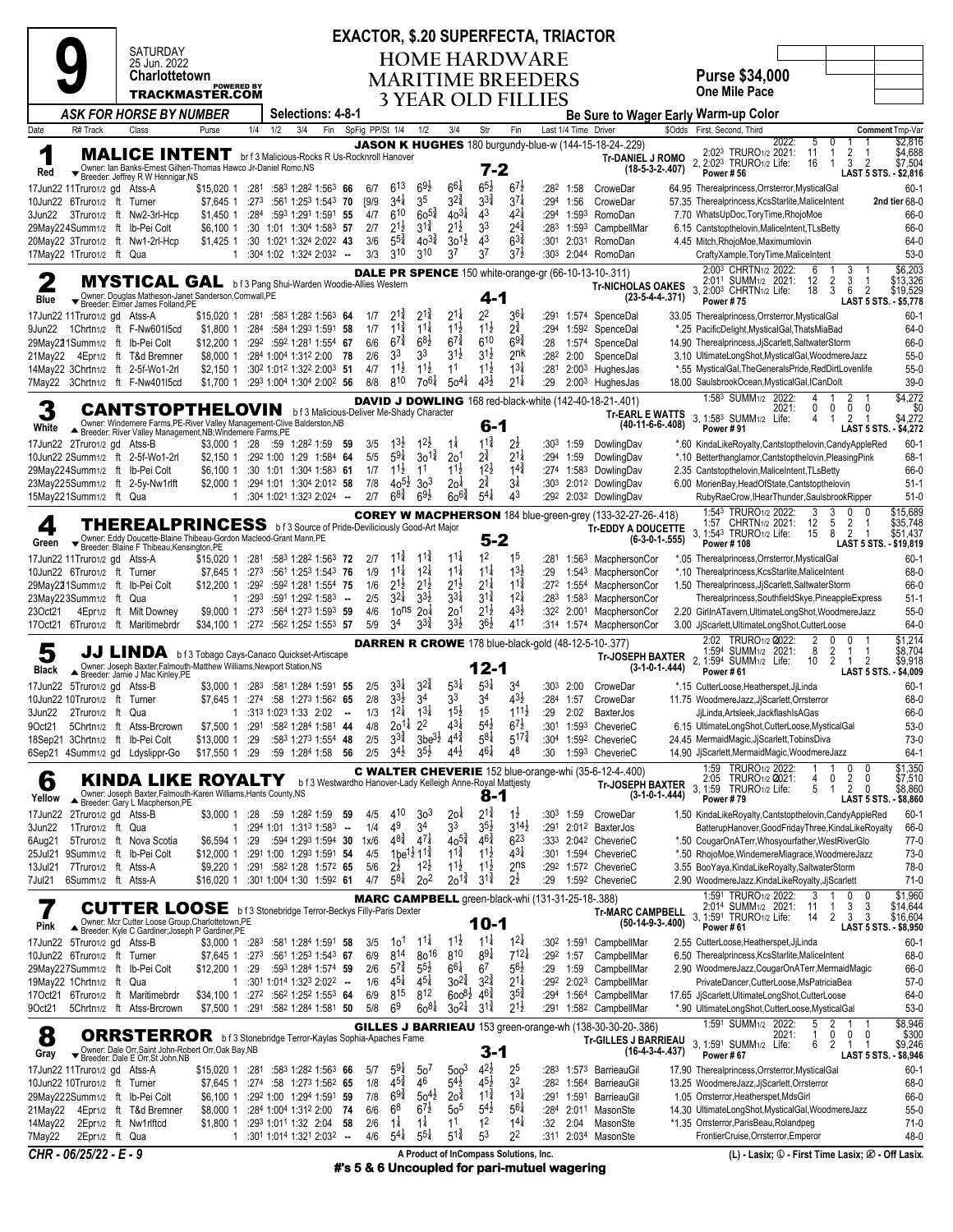|                                                                    |                                                                                                                                                                                                                                                                                                                                                                                                                                                           | <b>EXACTOR, \$.20 SUPERFECTA, TRIACTOR</b><br><b>SATURDAY</b>                                                                    |                                            |                  |                                                                                        |        |                 |                                          |                                                                      |                                          |                                          |                                                  |                         |                                        |                                                                                                              |                                                                                                                                                                                                                     |
|--------------------------------------------------------------------|-----------------------------------------------------------------------------------------------------------------------------------------------------------------------------------------------------------------------------------------------------------------------------------------------------------------------------------------------------------------------------------------------------------------------------------------------------------|----------------------------------------------------------------------------------------------------------------------------------|--------------------------------------------|------------------|----------------------------------------------------------------------------------------|--------|-----------------|------------------------------------------|----------------------------------------------------------------------|------------------------------------------|------------------------------------------|--------------------------------------------------|-------------------------|----------------------------------------|--------------------------------------------------------------------------------------------------------------|---------------------------------------------------------------------------------------------------------------------------------------------------------------------------------------------------------------------|
|                                                                    |                                                                                                                                                                                                                                                                                                                                                                                                                                                           | 25 Jun. 2022<br><b>Charlottetown</b>                                                                                             |                                            |                  |                                                                                        |        |                 |                                          |                                                                      |                                          |                                          |                                                  |                         | CECIL LADNER MEMORIAL                  | <b>Purse \$6,000</b>                                                                                         |                                                                                                                                                                                                                     |
|                                                                    |                                                                                                                                                                                                                                                                                                                                                                                                                                                           | <b>TRACKMASTER.COM</b>                                                                                                           | <b>POWERED BY</b>                          |                  |                                                                                        |        |                 |                                          |                                                                      |                                          |                                          |                                                  |                         |                                        |                                                                                                              | <b>One Mile Pace</b>                                                                                                                                                                                                |
|                                                                    |                                                                                                                                                                                                                                                                                                                                                                                                                                                           | ASK FOR HORSE BY NUMBER                                                                                                          |                                            |                  | <b>Selections: 1-6-4</b>                                                               |        |                 |                                          |                                                                      |                                          |                                          | <b>Be Sure to Wager Early</b>                    |                         |                                        |                                                                                                              | Warm-up Color                                                                                                                                                                                                       |
| Date                                                               | R# Track                                                                                                                                                                                                                                                                                                                                                                                                                                                  | Class                                                                                                                            | Purse                                      | 1/4              | 3/4<br>1/2                                                                             | Fin    | SpFig PP/St 1/4 |                                          | 1/2                                                                  | 3/4                                      | Str                                      | Fin                                              |                         | Last 1/4 Time Driver                   | REDMOND KC DOUCET 180 black-orange (44-14-7-6-.452)                                                          | \$Odds First, Second, Third<br>Comment Tmp-Var<br>1:552 INVRN1/2<br>\$1,530<br>2022:<br>2<br>2<br>0<br>0                                                                                                            |
| 1<br>Red                                                           |                                                                                                                                                                                                                                                                                                                                                                                                                                                           | <b>ROTTEN RONNIE</b><br>Owner: Redmond Doucet-Andy Stewart, Inverness, NS<br>Breeder: Shryl Dodington, NS                        |                                            |                  | br h 4 Malicious-Victory Cry-Brandons Cowboy                                           |        |                 |                                          |                                                                      |                                          | $5 - 2$                                  |                                                  |                         |                                        | <b>Tr-LENNAN A MACISAAC</b><br>$(3-2-0-0-666)$                                                               | 15<br>5<br>$\overline{2}$<br>\$43,960<br>6<br>1:533 NTSD <sub>1/2</sub><br>2021:<br>3, 1:533 NTSD <sub>1/2</sub> Life:<br>30<br>8<br>$\overline{4}$<br>\$66,297<br>-11<br>Power #96<br>LAST 5 STS. - \$14,109       |
| 12Jun22<br>5Jun22                                                  |                                                                                                                                                                                                                                                                                                                                                                                                                                                           | 6Invrn1/2 ft Wo1100I5s<br>6Invrn1/2 ft Wo1000I5s                                                                                 | \$1,700 1<br>\$1,700 1                     | :271<br>:283     | :554 1:26 1:552 88<br>:583 1:281 1:571 85                                              |        | 6/6<br>1/5      | 36<br>$1^{1\frac{1}{2}}$                 | $3^{3}$<br>$11\frac{3}{4}$                                           | $20^{\frac{3}{4}}$<br>1 <sup>4</sup>     | $1^{2}\frac{1}{2}$<br>1 <sup>7</sup>     | 1 <sup>7</sup><br>$18\frac{3}{4}$                | :291<br>:29             |                                        | 1:55 <sup>2</sup> DoucetRed<br>1:571 DoucetRed                                                               | *.35 RottenRonnie, Hippyjohn, Thunder Alley<br>$71-0$<br>48-0<br>*.35 RottenRonnie,IntendedRoyalty,ThunderAlley                                                                                                     |
| 29May22 2Invrn1/2 ft<br>14Nov21 9Truro1/2 ft                       |                                                                                                                                                                                                                                                                                                                                                                                                                                                           | Qua<br>Turner                                                                                                                    | 1<br>\$7,806 1                             | :29              | $:30^4$ 1:02 <sup>2</sup> 1:32 <sup>2</sup> 2:01 <sup>1</sup> -<br>:59 1:274 1:57 71   |        | 2/2<br>3/5      | $1^{2\frac{1}{2}}$<br>$3^{61}$           | $12\frac{1}{4}$<br>$3^{4}$                                           | 14<br>$20^{41}$                          | 17<br>25                                 | 113<br>$2^{1\frac{3}{4}}$                        | :284<br>:284            |                                        | 2:011 DoucetRed<br>1:572 DoucetRed                                                                           | $55-0$<br>RottenRonnie, ABsFuture, N/a<br>*.80 Jadensmagicsteel, Rotten Ronnie, Elliot Moose<br>44-1                                                                                                                |
| 7Nov21                                                             |                                                                                                                                                                                                                                                                                                                                                                                                                                                           | 2Truro1/2 ft Nova Scotia<br>30Oct21 7Chrtn1/2 ft Maritimebrdr                                                                    | \$9,778 1                                  | :28<br>:273      | :573 1:281 1:563 80<br>:563 1:254 1:544 73                                             |        | 2/3<br>5/5      | $2^{1\frac{1}{4}}$<br>$3^{5\frac{1}{4}}$ | $2^{1\frac{1}{4}}$<br>$34\frac{1}{2}$                                | 32<br>$30^{24}$                          | $2^2$<br>2 <sup>1</sup>                  | 2 <sup>1</sup><br>$1\frac{1}{4}$                 | :281<br>:282            |                                        | 1:564 DoucetRed                                                                                              | 48-0<br>*.30 BettimAgain, RottenRonnie, PictonianIAm<br>$50-0$                                                                                                                                                      |
|                                                                    |                                                                                                                                                                                                                                                                                                                                                                                                                                                           |                                                                                                                                  | \$17,100 1                                 |                  |                                                                                        |        |                 |                                          |                                                                      |                                          |                                          | <b>DAMIAN MACLELLAN 168 (44-11-3-4-.318)</b>     |                         |                                        | 1:544 DoucetRed                                                                                              | *.15 RottenRonnie,Justcallmedoc,PictonianIAm<br>\$8,081<br>1:57 <sup>3</sup> SUMM <sub>1/2</sub> 2022:<br>8<br>3<br>4                                                                                               |
| $\mathbf 2$<br>Blue                                                |                                                                                                                                                                                                                                                                                                                                                                                                                                                           | <b>MANTARIO</b><br>Owner: Jennifer Doyle-Danny Birt, Vernon Bridge, PE<br>Breeder: Winbak Farm, Chesapeake City, MD              |                                            |                  | b g 6 Sportswriter-Rocknroll Wishes-Rocknroll Hanover                                  |        |                 |                                          |                                                                      |                                          | $10 - 1$                                 |                                                  |                         |                                        | <b>Tr-JENNIFER D DOYLE</b><br>(65-9-11-11-.288)                                                              | 3<br>37<br>5<br>9<br>\$16,395<br>1:553 HNVR <sub>1/2</sub> 2021:<br>3, 1:531 STGA1/2 Life:<br>20<br>22 14<br>\$110,312<br>106<br><b>Power #52</b><br><b>LAST 5 STS. - \$5,896</b>                                   |
| 10Jun2211Summ1/2 ft Pref-2-Cd                                      |                                                                                                                                                                                                                                                                                                                                                                                                                                                           |                                                                                                                                  | \$3,300 1                                  | :284             | :584 1:282 1:573 72                                                                    |        | 4/6             | $4^{4^{3}_{4}}$                          | $4^{4}$                                                              | $6^{41}$                                 | $6^{3}\frac{3}{4}$                       | $1\frac{3}{4}$                                   | :282                    |                                        | 1:573 MaclellanDam                                                                                           | 2.15 Mantario, SoccerHanover, Moonwriter<br>$62 - 1$                                                                                                                                                                |
| 3Jun22 10Summ1/2 ft Nw2101l5cd                                     |                                                                                                                                                                                                                                                                                                                                                                                                                                                           | 28May22 3Chrtn1/2 ft Op16000clm                                                                                                  | \$3,100 1<br>\$2,900 1                     | :274<br>:274     | :563 1:264 1:554<br>:571 1:273 1:553 68                                                | 76     | 3/5<br>3/5      | $4^{4}$<br>$46\frac{3}{4}$               | 5 <sup>4</sup><br>$4^{4}$                                            | $50^{24}$<br>53}                         | $4^{2}\frac{1}{2}$<br>$5^{4}$            | $2^{2}\frac{1}{4}$<br>$2^{5}\frac{3}{4}$         | :284<br>:283            | 1:561                                  | MaclellanDam<br>1:564 Mac PheeBro                                                                            | $50-0$<br>14.15 SoccerHanover, Mantario, Moonwriter<br>64-0<br>3.85 SoccerHanover, Mantario, Kataparka                                                                                                              |
| 23May220Summ1/2 ft Pref-2-Cd                                       |                                                                                                                                                                                                                                                                                                                                                                                                                                                           | 14May22 7Chrtn1/2 ft Op16000clm                                                                                                  | \$3,300 1<br>\$2,800 1                     | :274<br>:283     | :584 1:284 1:58<br>:573 1:273 1:564 70                                                 | - 73   | 2/4<br>7/8      | $i3^{2}\frac{1}{2}$<br>610               | $3^{1\frac{3}{4}}$<br>$6^{8}\frac{1}{2}$                             | $30^{11}$<br>$6^{7\frac{1}{4}}$          | $2^{1\frac{1}{4}}$<br>$5^{4\frac{1}{2}}$ | $*2\frac{3}{4}$ pl1<br>$2^{2\frac{1}{4}}$        | :291<br>:281            | 1:581                                  | Mac PheeBro<br>1:571 Mac PheeBro                                                                             | 3.50 Moonwriter-, Mantario+, HungerPangs+<br>pl1 51-1<br>22.50 Moonwriter, Mantario, WinterBlast<br>$51-0$                                                                                                          |
| 3May22 7Chrtn1/2 ft Qua-H&d                                        |                                                                                                                                                                                                                                                                                                                                                                                                                                                           |                                                                                                                                  | $\mathbf{1}$                               |                  | :303 1:011 1:312 1:584 --                                                              |        | 5/5             | $57\frac{1}{4}$                          | $5^{7\frac{1}{4}}$                                                   | 58                                       | 510                                      | 310                                              | :274                    |                                        | 2:004 MaclellanDam                                                                                           | $50-0$<br>FernHillGeneral, WhimsDropOff, Mantario                                                                                                                                                                   |
|                                                                    |                                                                                                                                                                                                                                                                                                                                                                                                                                                           | <b>MERITO HANOVER</b>                                                                                                            |                                            |                  | br g 4 Bettors Delight-Maremma Hanover-Western Hanover                                 |        |                 |                                          |                                                                      |                                          |                                          |                                                  |                         |                                        | <b>JASON K HUGHES</b> 180 burgundy-blue-w (144-15-18-24-.229)<br><b>Tr-TREVOR D HICKEN</b>                   | \$42,775<br>1:523 FLMD1/2<br>15<br>2022:<br>3<br>1:534 WBSB7/8<br>4, 1:523 FLMD1/2<br>2021:<br>\$15,140<br>4<br>-1<br>20<br>5<br>Life:<br>\$57,915<br>4                                                             |
| White<br>18Jun22                                                   |                                                                                                                                                                                                                                                                                                                                                                                                                                                           | Owner: Perry Burke, Grosse-Ile, QC<br>Breeder: Hanover Shoe Farms Inc,PA<br>8Chrtn1/2 gd 2-5y-Wo3-5rl                            | \$2,450 1                                  | :284             | :582 1:274 1:562 69                                                                    |        | 1/8             | $13\frac{1}{4}$                          | $12\frac{1}{2}$                                                      | $1\frac{1}{2}$                           | 12-1<br>$11\frac{1}{4}$                  | $11\frac{3}{4}$                                  | :283                    |                                        | $(22-3-7-4-373)$<br>1:56 <sup>2</sup> BarrieauGil                                                            | Power #76<br>LAST 5 STS. - \$8,155<br>$62 - 1$<br>*.15 MeritoHanover,MrRielly,MiddletonTerror                                                                                                                       |
|                                                                    |                                                                                                                                                                                                                                                                                                                                                                                                                                                           | 11Jun22 1Wbsb7/8 ft Nw5r60000lcd                                                                                                 | \$21,000 1                                 | :274             | :56 1:241 1:512                                                                        | $\sim$ | 0/8             |                                          |                                                                      |                                          |                                          | SCI                                              |                         |                                        |                                                                                                              | .00 MachoPhil, TwinBHeartThrob, NochTen<br>scrtchd-sick 62-0                                                                                                                                                        |
| 4Jun22 11Wbsb7/8 ft Cond                                           |                                                                                                                                                                                                                                                                                                                                                                                                                                                           | 26May22 12Flmd1/2 ft Nw60000lcd                                                                                                  | \$16,000 1<br>\$10,500 1                   | :264<br>:272     | :551 1:231 1:512 80<br>:552 1:232 1:523 88                                             |        | 1/10<br>4/9     | $5^7$<br>$11\frac{3}{4}$                 | $6^{61}$<br>$11\frac{1}{2}$                                          | $6^{5}\frac{1}{2}$<br>12                 | $8^{6}\frac{1}{2}$<br>$12\frac{1}{2}$    | 74<br>$12\frac{1}{2}$                            | :28<br>:291             |                                        | 1:521 MacdonaldJam<br>1:523 MackenziePau                                                                     | 59-0<br>7.20 NoPlanIntended, YachtSeelster, Outlawgrabbingears<br>68-0<br>3.45 MeritoHanover, Nosportpunintended, TwainSeelster                                                                                     |
|                                                                    |                                                                                                                                                                                                                                                                                                                                                                                                                                                           | 14May22 4Wbsb7/8 ft Nw6r83000lcd                                                                                                 | \$23,000 1                                 | :264             | :56 1:234 1:512                                                                        | $\sim$ | 0/9             |                                          |                                                                      |                                          |                                          | SCI                                              |                         |                                        |                                                                                                              | .00 Somewhereinverona, Noch Ten, Texas Miki scrtchd-lame 64-0                                                                                                                                                       |
|                                                                    | 761<br>$4^{4}$<br>713<br>76<br>30Apr22 4Wbsb7/8 ft Nw4r55000lcd<br>\$21,000 1<br>:27<br>:552 1:24 1:51 85 6/10<br>710<br>44-0<br>:263 1:514 HenryTre<br>17.95 TexasMiki, TwinBHeartThrob, ItsInTheStars<br>\$1,450<br>1:553 CHRTN1/2 2022:<br>2<br>0<br>0<br><b>MARC CAMPBELL</b> green-black-whi (131-31-25-18-.388)<br>20<br>1:563 EPR1/2<br>2021:<br>6<br>4<br>3<br>\$10,505<br><b>BLOOD MONEY (L)</b><br>br h 6 Sweet Lou-Blood Diamond-Western Ideal |                                                                                                                                  |                                            |                  |                                                                                        |        |                 |                                          |                                                                      |                                          |                                          |                                                  |                         |                                        |                                                                                                              |                                                                                                                                                                                                                     |
| 4<br>Green                                                         |                                                                                                                                                                                                                                                                                                                                                                                                                                                           | Owner: Dr Mitchell Downey, Saint John, NB                                                                                        |                                            |                  |                                                                                        |        |                 |                                          |                                                                      |                                          | $7 - 2$                                  |                                                  |                         |                                        | <b>Tr-MARC CAMPBELL</b><br>$(50-14-9-3-0.400)$                                                               | 3, 1:50<br>55<br>16 12 10<br>PCD <sub>5/8</sub><br>Life:<br>\$442,708<br><b>Power #75</b><br>LAST 5 STS. - \$2,504                                                                                                  |
| 18Jun22                                                            |                                                                                                                                                                                                                                                                                                                                                                                                                                                           | Breeder: Diamond Creek Farm Llc,PA<br>5Epr1/2 ft Walter Dale                                                                     | \$6,000 1                                  | :272             | :573 1:253 1:554 80                                                                    |        | 2/7             | $45\frac{1}{2}$                          | $40^{37}$                                                            | $5^{4}$                                  | $5^{4}$                                  | $57\frac{3}{4}$                                  | :304                    |                                        | 1:572 DowneyMit                                                                                              | 64-0<br>L 9.55 TimeToDance, American Risk, Batterup Hanover                                                                                                                                                         |
| 11Jun22<br>4Jun22                                                  | 3Chrtn1/2 ft Qua                                                                                                                                                                                                                                                                                                                                                                                                                                          | 9Chrtn1/2 ft Nw135115cd                                                                                                          | \$2,300 1<br>1                             | :301<br>:30      | :594 1:281 1:553 68<br>1:00 1:29 1:563                                                 | $\sim$ | 2/6<br>4/6      | $11\frac{1}{2}$<br>$1^{3\frac{1}{4}}$    | $11\frac{3}{4}$<br>1 <sup>2</sup>                                    | $1^{3}\frac{1}{2}$<br>$1^{31}$           | 1 <sup>5</sup><br>$1^{4^{3}_{4}}$        | $16\frac{3}{4}$<br>$1^{4}$                       | :272<br>:273            | 1:55 <sup>3</sup><br>1:56 <sup>3</sup> | CampbellMar<br>L<br>CampbellMar                                                                              | 68-0<br>*.05 BloodMoney, HarbourliteJerry, Justcallmedoc<br>BloodMoney, SockItAway, MelaniesMagic<br>53-0                                                                                                           |
| 7Nov21 12Chrtn1/2 ft Nw2051I5cd                                    |                                                                                                                                                                                                                                                                                                                                                                                                                                                           | 14Nov21 7Chrtn1/2 gd Nw1751l5cd                                                                                                  | \$2,600 1<br>\$2,800 1                     | :283<br>:271     | :592 1:291 1:584 61<br>:56 1:252 1:544 71                                              |        | 3/6<br>5/8      | 33<br>511                                | $20^{12}$<br>$5^{7\frac{3}{4}}$                                      | 20 <sup>1</sup><br>40 <sup>5</sup>       | 2 <sup>1</sup><br>$4^{3}\frac{1}{2}$     | $5^{2^{3}_{4}}$<br>$4^{3\frac{3}{4}}$            | :301<br>:291            |                                        | 1:592 DowneyMit<br>L.<br>1:553 DownevMit                                                                     | $42 - 2$<br>*.80 PillageAndBurn,Coasttocoastshark,Mantario<br>L 11.85 HungerPangs, SpackJarrow, TheRev<br>$51-0$                                                                                                    |
| 23Oct21                                                            |                                                                                                                                                                                                                                                                                                                                                                                                                                                           | 6Epr1/2 ft Autumn Gold                                                                                                           | \$4,000 1                                  | :26 <sup>4</sup> | :564 1:26 1:561 --                                                                     |        | 0/4             |                                          |                                                                      |                                          |                                          | scr                                              |                         |                                        |                                                                                                              | .00 WdmrldlArt,LttlMnny,KDOvrdrv<br>scrtchd-sick 55-0                                                                                                                                                               |
| 5<br>Black                                                         |                                                                                                                                                                                                                                                                                                                                                                                                                                                           | BEACHIN LINDY ±<br>Owner: Stephen Charlton, Dundas, ON                                                                           |                                            |                  | b g 7 Somebeachsomewhere-Real Appealing-Real Desire                                    |        |                 |                                          |                                                                      |                                          | 4-1                                      |                                                  |                         |                                        | <b>STEPHEN CHARLTON</b> 190 red-yellow-blac (7-0-4-0-.317)<br><b>Tr-STEPHEN CHARLTON</b><br>$(46-7-7-5-272)$ | \$42,910<br>1:542 WBSB7/8<br>2022:<br>3<br>2<br>3<br>18<br>1:52 <sup>2</sup> WBSB7/8<br>28<br>3<br>\$40,932<br>2021:<br>4<br>3<br>4.1:512 WBSB7/8 Life: 138<br>22 16<br>16<br>\$243,411                             |
| 11Jun2210Wbsb7/8 fttCond                                           |                                                                                                                                                                                                                                                                                                                                                                                                                                                           | Breeder: Lindy Farms Of Conn, Enfield, CT                                                                                        | \$16,000 1                                 | :261             | :551 1:224 1:511 89                                                                    |        | 1/9             | 712                                      | $80^{9}$ <sub>2</sub>                                                | $80^{7}$                                 | 4 <sup>3</sup>                           | 31                                               |                         |                                        | :271  1:512  SorrieAus                                                                                       | Power #48<br>LAST 5 STS. - \$7,080<br>$62 - 0$<br>5.60 NoPlanIntended, Century Fury, BeachinLindy                                                                                                                   |
| 4Jun22 11Wbsb7/8 fttCond<br>22May22 4Flmd1/2 ft : Preferred        |                                                                                                                                                                                                                                                                                                                                                                                                                                                           |                                                                                                                                  | \$16,000 1                                 | :264<br>:28      | :551 1:231 1:512 82 9/10<br>$:573$ 1:254 1:533 79                                      |        | 1/8             | 915<br>$3^{3}\frac{3}{4}$                | 9 <sup>12</sup> 10 <sub>0</sub> 9 <sup>+</sup><br>$3^{3}\frac{1}{4}$ | 2oż                                      | $65\frac{3}{4}$<br>32                    | $4^{21}$<br>32                                   | :281                    | 1:54                                   | :264 1:514 SorrieAus<br>SorrieAus                                                                            | 59-0<br>48.90 NoPlanIntended, YachtSeelster, Outlawgrabbingears<br>53-0<br>3.90 NoPlanIntended, LegalBettor, BeachinLindy                                                                                           |
| 17May22 11Lon1/2 ft # Preferred-2                                  |                                                                                                                                                                                                                                                                                                                                                                                                                                                           |                                                                                                                                  | \$15,000 1<br>\$13,000 1                   | :271             | :56 1:241 1:533 87                                                                     |        | 7/8             | $8^{13}$                                 | 80 <sup>9</sup>                                                      | $800^{5\frac{3}{4}}$                     | $5^{5\frac{1}{2}}$                       | 43                                               | :284                    | 1:541                                  | SorrieAus                                                                                                    | 53-0<br>3.50 PembrookLegacyN, YachtSeelster, CleverCharacter                                                                                                                                                        |
| 10May22<br>19Apr22                                                 |                                                                                                                                                                                                                                                                                                                                                                                                                                                           | 6Lon1/2 ft # Pref-2-Hcp<br>9Lon1/2 gd # Pref-2-Hcp                                                                               | \$13,000 1<br>$$13,000$ 1 :28 <sup>3</sup> | :273             | :564 1:244 1:533 90<br>:583 1:264 1:554 87                                             |        | 6/6<br>6/6      | $6^{8\frac{1}{4}}$<br>6 <sup>9</sup>     | $6^{7\frac{1}{2}}$<br>$60^{61}$                                      | $600^{5\frac{3}{4}}$<br>500 <sup>3</sup> | $66\frac{3}{4}$<br>$3^{1}\frac{1}{2}$    | $41\frac{1}{2}$<br>2 <sub>hd</sub>               | :274<br>:282            |                                        | 1:534 SorrieAus<br>1:554 SorrieAus                                                                           | 3.75 ChampagnePhil, OhareHanover, RockinInHeaven<br>71-0<br>$35-1$<br>2.25 Outlawgrabbingears, BeachinLindy, AlexHavingFun                                                                                          |
| 6                                                                  |                                                                                                                                                                                                                                                                                                                                                                                                                                                           | AMERICAN RISK bg 6 American Ideal-Kissing Bandit-Art Major                                                                       |                                            |                  |                                                                                        |        |                 |                                          |                                                                      |                                          |                                          | <b>TODD G TRITES</b> red-black $(29-12-5-3-544)$ |                         |                                        | <b>Tr-GEORGE E RENNISON</b>                                                                                  | 1:56 <sup>2</sup> TRURO1/2 2022:<br>\$7,675<br>5<br>1:534 CHRTN1/2 2021:<br>26<br>\$14,173<br>10<br>4<br>5                                                                                                          |
| Yellow                                                             |                                                                                                                                                                                                                                                                                                                                                                                                                                                           | Owner: Risky Bizz Group, Truro, NS<br>Breeder: Deo Volente Farms Lic,NJ                                                          |                                            |                  |                                                                                        |        |                 |                                          |                                                                      |                                          | 3-1                                      |                                                  |                         |                                        | $(52-19-8-5-.482)$                                                                                           | 72 22 11 12<br>\$85,402<br>4, 1:532 WBSB7/8 Life:<br>Power #108<br>LAST 5 STS. - \$5,425                                                                                                                            |
| 18Jun22<br>10Jun22 13Truro1/2 ft Wo130015s                         |                                                                                                                                                                                                                                                                                                                                                                                                                                                           | 5Epr1/2 ft Walter Dale                                                                                                           | \$2,500 1                                  | :281             | \$6,000 1 :272 :573 1:253 1:554 86<br>:581 1:27 1:542 74                               |        | 3/7<br>4/5      | $2^{1\frac{1}{2}}$<br>$4^{5\frac{1}{2}}$ | $3^{1\frac{3}{4}}$<br>$4^{5\frac{3}{4}}$                             | $30^{21}$<br>$40^{21}$                   | 2 <sup>1</sup><br>$3^{2}\frac{1}{2}$     | $2^{2\frac{3}{4}}$<br>34                         | :302<br>:274            |                                        | 1:56 <sup>2</sup> HaigMar<br>1:551 TritesTod                                                                 | 4.05 TimeToDance,AmericanRisk,BatterupHanover<br>64-0<br>68-0<br>1.45 SockItAway, BatterupHanover, American Risk                                                                                                    |
| 4Jun22<br>27May22 5Truro1/2 gd Wo1000l5s                           |                                                                                                                                                                                                                                                                                                                                                                                                                                                           | 6Epr1/2 ft Wo270015s                                                                                                             | \$2,600 1                                  | :28              | :562 1:282 1:582 82<br>\$2,500 1 :27 <sup>2</sup> :57 1:26 <sup>1</sup> 1:57 <b>74</b> |        | 6/6<br>6/6      | 1 <sup>2</sup><br>$1^{1\frac{1}{4}}$     | $12\frac{3}{4}$<br>1 <sup>1</sup>                                    | $13\frac{3}{4}$<br>1 <sub>ns</sub>       | $12\frac{3}{4}$<br>11                    | 11<br>$1^{1\frac{1}{2}}$                         | :30<br>:30 <sup>4</sup> | 1:57                                   | 1:582 TritesTod<br>CampbellAnd                                                                               | $60 - 0$<br>*.60 AmericanRisk, HungerPangs, FatherOftheYear<br>*1.50 AmericanRisk, Johnnywalkerdelux, VinesToHeaven<br>$62 - 1$                                                                                     |
| 20May22 6Truro1/2 ft Wo1000l5s                                     |                                                                                                                                                                                                                                                                                                                                                                                                                                                           |                                                                                                                                  |                                            |                  | \$2,500 1 :272 :564 1:264 1:571 75                                                     |        | 6/6             | $2^{1\frac{1}{2}}$                       | 3 <sup>2</sup>                                                       | $2^{1\frac{1}{4}}$                       | $2^{1\frac{1}{4}}$                       | $1^{1\frac{3}{4}}$                               | :301                    |                                        | 1:571 CampbellAnd                                                                                            | *.60 AmericanRisk, RustyRiley, Johnnywalkerdelux<br>64-0                                                                                                                                                            |
| 13May22 6Truro1/2 ft Wo1000l5s                                     |                                                                                                                                                                                                                                                                                                                                                                                                                                                           |                                                                                                                                  | \$2,500 1 :273                             |                  | :581 1:273 1:562 77                                                                    |        | 4/4             | 1 <sup>5</sup>                           | $11\frac{3}{4}$                                                      | $11\frac{1}{4}$                          | $11\frac{1}{2}$                          | $11\frac{3}{4}$                                  | :284                    |                                        | 1:56 <sup>2</sup> DoucetRed<br><b>KEN C MURPHY</b> 150 orange-black-wh (115-19-17-15-.290)                   | $75-0$<br>*.15 AmericanRisk, RustyRiley, Johnnywalkerdelux<br>\$46,030<br>1:55 <sup>2</sup> LON <sub>1/2</sub><br>2022:<br>4                                                                                        |
| 1<br>Pink                                                          |                                                                                                                                                                                                                                                                                                                                                                                                                                                           | <b>RACEMUP (L)</b><br>Owner: Gordon Mc Donald, Ottawa, ON-Christopher Boland, St Johns, NL<br>Breeder: Arthur Rey, St Claude, MB |                                            |                  | br g 7 Whatayasay-Logicallyinclined-Shark Gesture                                      |        |                 |                                          |                                                                      |                                          | $6 - 1$                                  |                                                  |                         |                                        | <b>Tr-VICTOR C PUDDY</b><br>$(361 - 53 - 59 - 47 - 281)$                                                     | $\frac{5}{5}$<br>$\frac{21}{32}$<br>$\frac{3}{9}$<br>\$53,635<br>5<br>2021:<br>1:52 <sup>3</sup> RIDC <sub>5/8</sub><br>25<br>4, 1:51 WBSB7/8 Life: 143 30<br>33<br>\$316,280<br>Power #72<br>LAST 5 STS. - \$7,650 |
| 18Jun22 2Chrtn1/2 gd Qua                                           |                                                                                                                                                                                                                                                                                                                                                                                                                                                           | 10Jun22 10Grvr1/2 ft Pref-2&3-Hcp                                                                                                | 1<br>\$11,000 1                            | :284<br>:264     | :584 1:273 1:561 -<br>:552 1:25 1:542 76                                               |        | 2/2<br>5/9      | $1^{2\frac{3}{4}}$<br>40 <sup>3</sup>    | $1^{1}\frac{1}{2}$<br>$5^{5}\frac{1}{2}$                             | $1^{4}$<br>$8^{6}\frac{1}{4}$            | 1 <sup>7</sup><br>$8^{7\frac{1}{2}}$     | $1^{13}$<br>$7^{4\frac{1}{4}}$                   | :283<br>:29             |                                        | 1:561 MurphyKen<br>1:551 HenryTra                                                                            | Racemup, FernHillDynamic, N/a<br>$62-1$<br>L 7.10 YachtSeelster, LetsGetPickled, ChampagnePhil<br>66-0                                                                                                              |
|                                                                    |                                                                                                                                                                                                                                                                                                                                                                                                                                                           | 30May22 10Lon1/2 ft Pref-2&3-Hcp                                                                                                 | \$15,000 1                                 | :272             | :572 1:251 1:543 77                                                                    |        | 3/8             | $2^{1\frac{3}{4}}$                       | $2^{1}\frac{1}{2}$                                                   | $3^{1\frac{1}{2}}$                       | $2^{1\frac{3}{4}}$                       | $2^{3}_{4}$                                      | :292                    |                                        | 1:544 KellyCol<br>L                                                                                          | 75-0<br>5.75 PembrookLegacyN, Racemup, HomeyJoe                                                                                                                                                                     |
| 17May22 11Lon1/2 ft Preferred-2<br>10May22 6Lon1/2 ft Pref-2-Hcp   |                                                                                                                                                                                                                                                                                                                                                                                                                                                           |                                                                                                                                  | \$13,000 1 :271<br>\$13,000 1              | :27 <sup>3</sup> | :56 1:241 1:533 85<br>:564 1:244 1:533 88                                              |        | 2/8<br>3/6      | $3^{3}\frac{1}{2}$<br>$3^{3}\frac{1}{4}$ | $4^{3}\frac{1}{4}$<br>3 <sup>3</sup>                                 | 4 <sup>3</sup><br>$20^{11}$              | $4^{4}$<br>$3^{2^{3}_{4}}$               | $6^{5}\frac{1}{2}$<br>$5^{1\frac{3}{4}}$         | :294<br>:29             | 1:543<br>1:54                          | HenryTra<br>L.<br>HenryTra<br>L.                                                                             | 9.50 PembrookLegacyN, YachtSeelster, CleverCharacter<br>53-0<br>4.65 ChampagnePhil, OhareHanover, RockinInHeaven<br>$71-0$                                                                                          |
| 3May22                                                             |                                                                                                                                                                                                                                                                                                                                                                                                                                                           | 7Lon1/2 sy Pref-2&3-Hcp                                                                                                          |                                            |                  | \$13,000 1 :273 :562 1:244 1:55 81                                                     |        | 7/8             | 2 <sup>1</sup>                           | $2^{1\frac{3}{4}}$                                                   | $2^{1\frac{3}{4}}$                       | $2^{1\frac{3}{4}}$                       | 2 <sup>2</sup>                                   | :301                    |                                        | 1:552 HenryTra                                                                                               | $51-1$<br>L 6.50 CleverCharacter, Racemup, OhareHanover<br>\$1,856<br>1:56 <sup>4</sup> CHRTN1/2 <b>Q</b> 022:<br>3<br>0<br>0                                                                                       |
| 8<br>Gray                                                          |                                                                                                                                                                                                                                                                                                                                                                                                                                                           | THE REV(L)<br>Owner: Jeffrey Skinner, Hammonds Plains-Robert Skinner, Truro, NS<br>Breeder: Arnold Wj Fitzgerald, NS             |                                            |                  | br h 12 Western Paradise-Red Sea-Beach Towel                                           |        |                 |                                          |                                                                      |                                          | $8 - 1$                                  |                                                  |                         |                                        | GILLES J BARRIEAU 153 green-orange-wh (138-30-30-20-.386)<br><b>Tr-GILLES J BARRIEAU</b><br>$(16-4-3-4-437)$ | $\frac{2}{7}$<br>29<br>6<br>\$25,850<br>\$650,283<br>1:55 <sup>2</sup> CHRTN <sub>1/2</sub> Q021:<br>5<br>44 32<br>241 50<br>, 1:50º WDB⁊/8 Life:<br>Power #66<br>LAST 5 STS. - \$4,406                             |
| 9Jun22                                                             | 2Chrtn1/2 ft Qua                                                                                                                                                                                                                                                                                                                                                                                                                                          |                                                                                                                                  | $\mathbf{1}$                               | :293             | $:59^2$ 1:29 <sup>2</sup> 1:56 <sup>4</sup> -                                          |        | 2/2             | $11\frac{1}{4}$                          | $11\frac{1}{2}$                                                      | $1^{24}$                                 | 16                                       | $19\frac{3}{4}$                                  | :272                    |                                        | 1:564 BarrieauGil                                                                                            | TheRev, Fluentocity, N/a<br>64-0                                                                                                                                                                                    |
| 31Jan22 11Chrtn1/2 ft Pref-2-Cd<br>22Jan22 11Chrtn1/2 ft Pref-2-Cd |                                                                                                                                                                                                                                                                                                                                                                                                                                                           |                                                                                                                                  | \$3,200 1<br>\$3,200 1                     |                  | $:28^2$ $:57^4$ 1:28 <sup>2</sup> 1:58 <sup>1</sup> 83<br>:283 :573 1:272 1:563 81     |        | 3/5<br>2/5      | $2^{1\frac{1}{4}}$<br>$2^{1\frac{1}{4}}$ | $2^{1\frac{1}{4}}$<br>$2^{1\frac{1}{4}}$                             | $3^{11}$<br>$3^{11}$                     | $3^{11}$<br>$3^{1\frac{1}{2}}$           | $2^{3}$<br>$4^{44}$                              | :294<br>:30             |                                        | 1:58 <sup>2</sup> BarrieauGil<br>1:573 MernerAda                                                             | L 2.10 MikeyCamden, The Rev, McPat<br>$50-1$<br>$10 - 0$<br>L 6.40 SockItAway, Mikey Camden, McPat                                                                                                                  |
| 9Jan22 12Chrtn1/2 gd Pref-1-Cd<br>31Dec2112Chrtn1/2 sy Pref-1-Cd   |                                                                                                                                                                                                                                                                                                                                                                                                                                                           |                                                                                                                                  | \$3,200 1<br>\$3,400 1                     | :28              | :291 1:004 1:293 1:573 80<br>:573 1:264 1:56 77                                        |        | 3/5<br>4/5      | $11\frac{1}{4}$<br>$11\frac{1}{4}$       | $11\frac{1}{4}$<br>$11\frac{1}{2}$                                   | $12\frac{1}{4}$<br>$1^{1\frac{1}{2}}$    | $11\frac{1}{2}$<br>$1^{1\frac{1}{4}}$    | $2^{2^{3}_{4}}$<br>$1^{3}\frac{1}{2}$            | :283<br>:291            | 1:581<br>1:56                          | BarrieauGil<br>L.<br>BarrieauGil                                                                             | 5.40 SockItAway, TheRev, MikeyCamden<br>$30 - 2$<br>$32 - 2$<br>L 1.20 TheRev, Dreamfair Zenfire, Ladylike                                                                                                          |
| 26Dec2112Chrtn1/2 ft Pref-1-Cd                                     |                                                                                                                                                                                                                                                                                                                                                                                                                                                           |                                                                                                                                  |                                            |                  | \$3,400 1 :272 :554 1:252 1:544 79                                                     |        | 2/6             | $2^{1\frac{1}{4}}$                       | $2^{1\frac{1}{2}}$                                                   | $2^{1\frac{1}{4}}$                       | $2^{1\frac{1}{4}}$                       | $2^{\frac{1}{2}}$                                | :291                    |                                        | 1:544 BarrieauGil                                                                                            | L 5.15 SockItAway, The Rev, Ladylike<br>$32 - 0$                                                                                                                                                                    |
| CHR - 06/25/22 - E - 10                                            |                                                                                                                                                                                                                                                                                                                                                                                                                                                           |                                                                                                                                  |                                            |                  |                                                                                        |        |                 |                                          |                                                                      |                                          |                                          | A Product of InCompass Solutions, Inc.           |                         |                                        |                                                                                                              | (L) - Lasix; $\mathbb O$ - First Time Lasix; $\mathscr D$ - Off Lasix.                                                                                                                                              |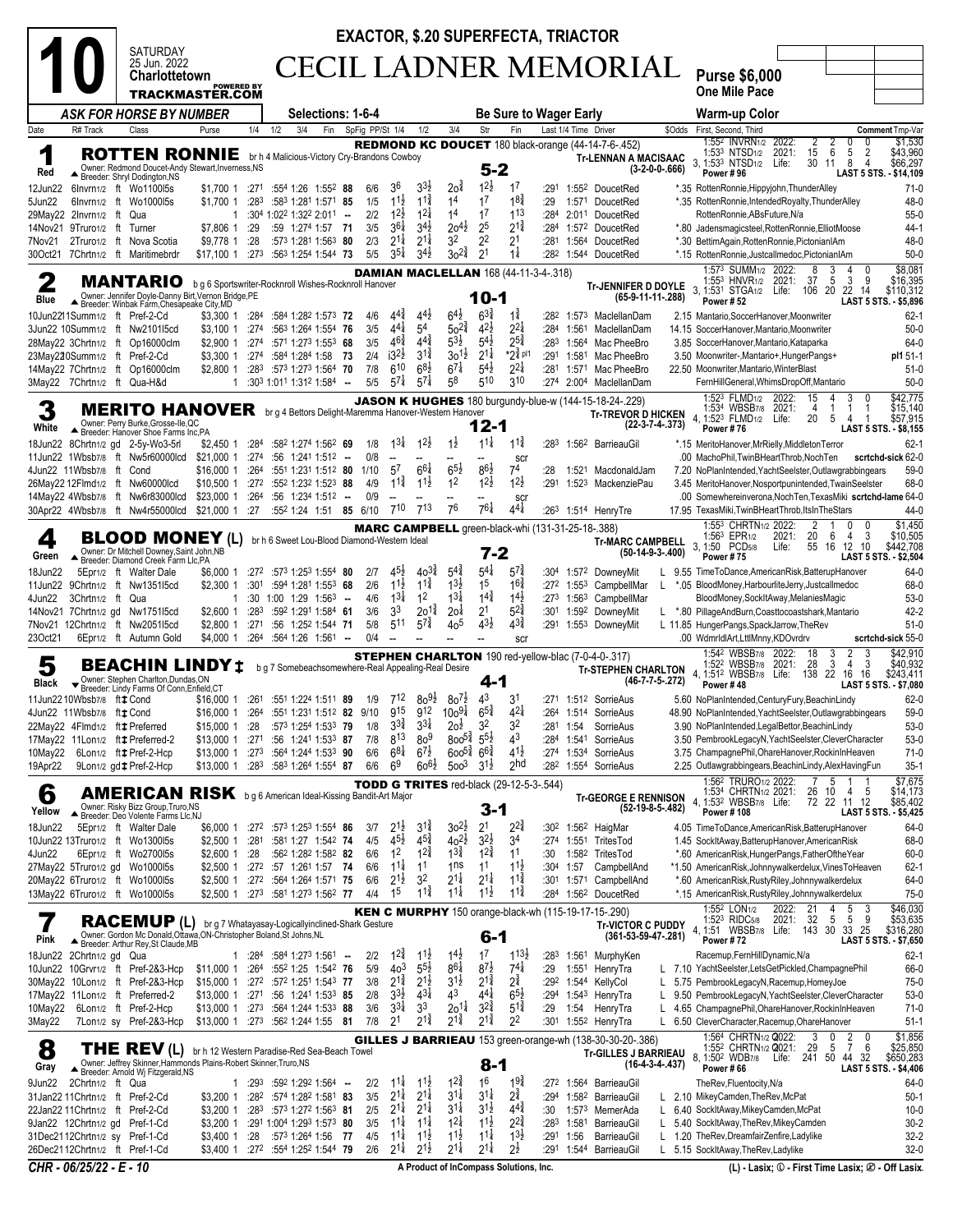|            |                                                      |                                                                                                                                                                                                       |                                     |                          |                      |                                                                                              |                 |                |                                          |                                    |                                          |                                       |                                                          |              |                      | <b>EXACTOR, \$.20 SUPERFECTA, TRIACTOR, \$.20 PICK 4</b>                                                          |        |                                                                                                                                                                                          |
|------------|------------------------------------------------------|-------------------------------------------------------------------------------------------------------------------------------------------------------------------------------------------------------|-------------------------------------|--------------------------|----------------------|----------------------------------------------------------------------------------------------|-----------------|----------------|------------------------------------------|------------------------------------|------------------------------------------|---------------------------------------|----------------------------------------------------------|--------------|----------------------|-------------------------------------------------------------------------------------------------------------------|--------|------------------------------------------------------------------------------------------------------------------------------------------------------------------------------------------|
|            |                                                      | <b>SATURDAY</b><br>25 Jun. 2022<br>Charlottetown                                                                                                                                                      |                                     |                          |                      |                                                                                              |                 |                |                                          |                                    |                                          | LIFETIME                              |                                                          |              |                      | N/W \$2101 L5 STARTS + ALLOWANCES AE N/A \$420 PS IN 2021-22 OR L10 AE N/W 9 & 10 RACES                           |        |                                                                                                                                                                                          |
|            |                                                      | TRACKMASTER.COM                                                                                                                                                                                       | <b>POWERED BY</b>                   |                          |                      |                                                                                              |                 |                |                                          |                                    |                                          |                                       |                                                          |              |                      |                                                                                                                   |        | <b>Purse \$2,900</b><br><b>One Mile Pace</b>                                                                                                                                             |
|            |                                                      | ASK FOR HORSE BY NUMBER                                                                                                                                                                               |                                     |                          |                      | <b>Selections: 2-3-4</b>                                                                     |                 |                |                                          |                                    |                                          |                                       | <b>Be Sure to Wager Early</b>                            |              |                      |                                                                                                                   |        | Warm-up Color                                                                                                                                                                            |
| Date       | R# Track                                             | Class                                                                                                                                                                                                 | Purse                               | 1/4                      | 1/2                  | 3/4<br>Fin                                                                                   | SpFig PP/St 1/4 |                |                                          | 1/2                                | 3/4                                      | Str                                   | Fin<br>MARC CAMPBELL green-black-whi (131-31-25-18-.388) |              | Last 1/4 Time Driver |                                                                                                                   | \$Odds | First, Second, Third<br>Comment Tmp-Var<br>\$0<br>2022:<br>0<br>0                                                                                                                        |
| 1<br>Red   |                                                      | WELL ELL (L) bg 5 Well Said-Sectionline Yankee-Yankee Cruiser<br>Owner: Ryan & Everett Macleod, Souris-Stacey Lund, Stratford, PE<br>A Breeder: Harold L Bauder; Michael G Dixon; Harold L Bauder, OH |                                     |                          |                      |                                                                                              |                 |                |                                          |                                    |                                          | $10-1$                                |                                                          |              |                      | <b>Tr-STACEY L LUND</b><br>(8-2-1-2-.402)                                                                         |        | 1:541 CHRTN1/2 2021:<br>9<br>5<br>$\frac{2}{7}$<br>$\overline{2}$<br>\$8,029<br>8<br>2, 1:533 WBSB7/8 Life:<br>37<br>$\overline{4}$<br>\$43,997<br>Power #123                            |
|            |                                                      | 18Jun22 10Chrtn1/2 gd Nw1801l5cd                                                                                                                                                                      | \$2,700 1 :301 1:003 1:303 1:583 54 |                          |                      |                                                                                              |                 | 3/7            | 33                                       | 2oż                                | 2o‡                                      | $4^{1\frac{3}{4}}$                    | 74                                                       | :283         | 1:592                | CampbellMar                                                                                                       |        | LAST 5 STS.<br>$- $3,622$<br>$62 - 1$<br>L 7.80 BurnOutHanover,CowboyLogic,SamMckeeHanover                                                                                               |
|            | 11Jun22 2Chrtn1/2 ft Qua<br>13Nov21 2Chrtn1/2 hy Qua |                                                                                                                                                                                                       | -1<br>1                             |                          | :304 1:023 1:34 2:05 | :293 1:001 1:303 1:591 --                                                                    | - 11            | 3/4<br>3/3     | 1 <sup>2</sup><br>1 <sup>2</sup>         | $11\frac{1}{2}$<br>$11\frac{1}{2}$ | $1\frac{1}{4}$<br>$11\frac{3}{4}$        | 1nk<br>$2\frac{1}{4}$                 | 33<br>$1\frac{1}{2}$                                     | :291<br>:31  | 1:594<br>2:05        | CampbellMar<br>HughesJas                                                                                          |        | $75-0$<br>ShareTheMoment, WestCoastKid, WellEll<br>$55 - 4$<br>WellEll.DoUMind.N/a                                                                                                       |
|            |                                                      | 31Jul21 12Chrtn1/2 ft Nw2001l5cd<br>24Jul21 13Chrtn1/2 ft Nw2001l5cd                                                                                                                                  | \$2,900 1<br>$$2,800$ 1             | :273<br>:281             |                      | :562 1:261 1:541<br>:552 1:244 1:551 72                                                      | $\sim$          | 0/7<br>5/6     | $1^{1\frac{3}{4}}$                       | $12\frac{1}{4}$                    | $1^{2\frac{1}{4}}$                       | $1\frac{3}{4}$                        | scr<br>$2^{\frac{1}{2}}$                                 | :302         |                      | 1:551 BradleyMar                                                                                                  |        | scrtchd-sick 62-0<br>.00e CowboyLogic, McPat, American Risk<br>64-0<br>*.60 Disneyman, Well Ell, Legendary Ron                                                                           |
|            |                                                      | 10Jul2112Summ1/2 ft Pref-2-Cd                                                                                                                                                                         | \$3,100 1                           | :281                     |                      | :572 1:27 1:552 67                                                                           |                 | 2/7            | $11\frac{1}{2}$                          | $11\frac{1}{2}$                    | $11\frac{1}{2}$<br>$1^{1\frac{1}{4}}$    | $1\frac{1}{4}$                        | $3^{11}$<br><sub>1</sub> hd                              | :284         |                      | 1:554 CampbellMar<br>L                                                                                            |        | *.20 Moonwriter, BestToHurst, WellEll<br>68-0                                                                                                                                            |
|            |                                                      | 3Jul21 11Chrtn1/2 ft Nw1701l5cd                                                                                                                                                                       | \$2,700 1                           | :273                     |                      | :562 1:262 1:544 79                                                                          |                 | 6/8            | $15\frac{1}{2}$                          | $14\frac{1}{2}$                    |                                          | $2\frac{1}{2}$                        |                                                          | :282         | 1:544                | CampbellMar<br>L.<br><b>DALE PR SPENCE</b> 150 white-orange-gr (66-10-13-10-.311)                                 |        | 2.80 WellEll, Dustylanegoliath, SilverhillBuddy<br>$55-0$<br>1:554 CHRTN1/2 2022:<br>\$4,300<br>3<br>0<br>6                                                                              |
| 2          |                                                      | <b>LEGENDARY RON</b><br>Owner: Douglas Matheson, Cornwall, PE                                                                                                                                         |                                     |                          |                      | b g 7 A Rocknroll Dance-Safe From Harm-Western Terror                                        |                 |                |                                          |                                    |                                          | $5 - 2$                               |                                                          |              |                      | <b>Tr-NICHOLAS OAKES</b><br>$(23-5-4-4-371)$                                                                      |        | 3<br>$\overline{7}$<br>1:561 CHRTN1/2 2021:<br>-7<br>\$10,754<br>32<br>3, 1:53 <sup>2</sup> MEA <sub>5/8</sub><br>147 26 21 29<br>\$120,639<br>Life:                                     |
| Blue       |                                                      | Breeder: Paymaq Racing; Ronald C Michelon, IL<br>17Jun22 12Truro1/2 gd Wo1250l5s                                                                                                                      | $$2,500$ 1                          | :28                      |                      | :58 1:274 1:554 76                                                                           |                 | 2/6            | $11\frac{1}{4}$                          | $11\frac{1}{2}$                    | $11\frac{1}{2}$                          | $1^{21}$                              | 1 <sup>4</sup>                                           | :28          |                      | 1:554 SpenceDal                                                                                                   |        | Power #64<br>LAST 5 STS. - \$4,195<br>*1.10 LegendaryRon, WellDid, RisinHorizon<br>$60-1$                                                                                                |
|            |                                                      | 11Jun22 10Chrtn1/2 ft Nw2101l5cd                                                                                                                                                                      | \$3,300 1                           | :271                     |                      | :561 1:26 1:551 69                                                                           |                 | 1/5            | $3^{1}\frac{1}{2}$<br>$7^{13}$           | $3^{2}\frac{1}{2}$                 | $5^{3}\frac{1}{2}$                       | 45                                    | $3^{1}\frac{1}{2}$                                       | :284         |                      | 1:552 SpenceDal                                                                                                   |        | 68-0<br>19.85 RoseRunQuest, ScreenTest, LegendaryRon                                                                                                                                     |
|            |                                                      | 4Jun22 10Chrtn1/2 ft Nw1801l5cd<br>28May2210Chrtn1/2 ft Nw1801l5cd                                                                                                                                    | \$2,800 1<br>\$2,700 1              | :283<br>:281             |                      | :592 1:291 1:574 59<br>:571 1:263 1:554 73                                                   |                 | 7/7<br>3/7     | 1 <sup>2</sup>                           | $60^{4}$<br>$11\frac{1}{2}$        | 60 <sup>5</sup><br>$11\frac{1}{2}$       | $6^{3}\frac{3}{4}$<br>$1\frac{1}{2}$  | $4^{24}$<br>1 <sup>2</sup>                               | :281<br>:291 |                      | 1:582 SpenceDal<br>1:554 SpenceDal                                                                                |        | 10.85 WinterBlast, Windsong Quincy, SmartOfficial<br>$51-0$<br>9.05 LegendaryRon,MyLand,CowboyLogic<br>$62-0$                                                                            |
| 21May22    |                                                      | 5Epr1/2 ft Nw1751l5s                                                                                                                                                                                  | $$2,200$ 1                          |                          |                      | :283 :593 1:284 1:592 83                                                                     |                 | 1/5            | $11\frac{3}{4}$                          | $11\frac{3}{4}$                    | $12\frac{1}{2}$                          | 16                                    | $1^{13\frac{3}{4}}$                                      | :303         |                      | 1:592 SpenceDal                                                                                                   |        | $55-0$<br>*.30 LegendaryRon,Pickpocketprincess,JJBreanne                                                                                                                                 |
|            | 30Apr22 6Chrtn1/2 sy Qua                             | 7May22 9Chrtn1/2 ft Nw901l5cd                                                                                                                                                                         | $$2,100$ 1<br>1                     |                          |                      | :301 1:011 1:312 2:002 52<br>:294 1:011 1:322 2:023 --                                       |                 | 8/8<br>4/7     | 810<br>$1^{1\frac{3}{4}}$                | $60^{31/2}$<br>$11\frac{1}{2}$     | $400^{1\frac{3}{4}}$<br>$11\frac{1}{2}$  | $5^{2^{3}_{4}}$<br>$11\frac{1}{4}$    | $5^{4^{3}_{4}}$<br>1 <sup>2</sup>                        | :293<br>:301 |                      | 2:01 <sup>2</sup> OakesNic<br>2:023 OakesNic                                                                      |        | 19.25 PoplarArtie, SilverhillBuddy, SouthwindBronn<br>$37-0$<br>LegendaryRon,Moonwriter,BrookdaleOllie<br>$35 - 4$                                                                       |
| 3          |                                                      | KATAPARKA                                                                                                                                                                                             |                                     |                          |                      | b g 5 Well Said-Cammys Heart-Cams Card Shark                                                 |                 |                |                                          |                                    |                                          |                                       | <b>ADAM MERNER</b> 210 blue-white (136-24-22-19-.312)    |              |                      | <b>Tr-MELISSA J RENNIE</b>                                                                                        |        | \$2,572<br>1:572 SUMM <sub>1/2</sub> 2022:<br>5<br>13<br>5<br>\$9,121<br>1:562 CHRTN1/2 2021:<br>0<br>-1                                                                                 |
| White      |                                                      | Vomer: Jeremy Hoffmann-Lynn Livingstone, PE-Jeffrey Campbell, NS-Kevin Teasdale, AB<br>▼ Breeder: Mark A Silva, Little Ferry, NJ                                                                      |                                     |                          |                      |                                                                                              |                 |                |                                          |                                    |                                          | 3-1                                   |                                                          |              |                      | (73-19-12-10-.397)                                                                                                |        | 3, 1:552 GRVR1/2 Life:<br>9<br>2<br>5<br>39<br>\$26,178<br>Power #65<br><b>LAST 5 STS. - \$2,572</b>                                                                                     |
|            |                                                      | 17Jun2210Summ1/2 ft Nw210115cd                                                                                                                                                                        | \$3,000 1                           | :273                     |                      | :554 1:25 1:544 74                                                                           |                 | 1/6<br>3/6     | $2^2$<br>$3^{1\frac{1}{2}}$              | $2^{2}$<br>$3^{1\frac{3}{4}}$      | $2^{2^{3}_{4}}$<br>$4^{2}\frac{3}{4}$    | 23<br>$3^{3}\frac{1}{4}$              | $6^{3}\frac{1}{4}$<br>$11\frac{1}{4}$                    | :294<br>:292 |                      | 1:552 MernerAda                                                                                                   |        | 64-0<br>7.30 BugsyMaguire, Nogreatmischief, MyLand                                                                                                                                       |
|            |                                                      | 3Jun22 11Summ1/2 ft Nw1801l5cd<br>28May22 3Chrtn1/2 ft Nw2101l5cd                                                                                                                                     | \$2,700 1<br>$$2,900$ 1             | :291<br>:274             |                      | :574 1:272 1:572 70<br>:571 1:273 1:553 66                                                   |                 | 1/5            | $2^{1\frac{3}{4}}$                       | $2^{1\frac{1}{2}}$                 | $3^{11}$                                 | $4^{3\frac{3}{4}}$                    | $3^{7}\frac{1}{2}$                                       |              | :291 1:57            | 1:572 MernerAda<br>MernerAda                                                                                      |        | $50-0$<br>2.45 Kataparka, Theycallmedude, Flowersonthebeach<br>5.80 SoccerHanover, Mantario, Kataparka<br>64-0                                                                           |
|            |                                                      | 23May221Summ1/2 ft Nw1551l5cd                                                                                                                                                                         | $$2,600$ 1                          | :292                     |                      | :593 1:282 1:571 74                                                                          |                 | 4/6            | 45                                       | 20 <sup>1</sup>                    | 20 <sup>1</sup>                          | $2^{1\frac{3}{4}}$                    | $2^{3\frac{3}{4}}$                                       | :293         | 1:58                 | MernerAda                                                                                                         |        | 10.45 SoccerHanover, Kataparka, WinterBlast<br>$51-1$                                                                                                                                    |
|            | 3May22 1Chrtn1/2 ft Qua                              | 14May22 7Chrtn1/2 ft Nw1801I5cd                                                                                                                                                                       | $$2,800$ 1<br>1                     |                          |                      | :283 :573 1:273 1:564 68<br>$:30^2$ 1:00 <sup>4</sup> 1:30 <sup>1</sup> 1:59 <sup>4</sup> -- |                 | 1/8<br>1/5     | $2^{2}\frac{1}{2}$<br>$11\frac{1}{2}$    | 2 <sup>2</sup><br>1 <sup>2</sup>   | $2^{1\frac{1}{2}}$<br>1 <sup>2</sup>     | $2^{1\frac{3}{4}}$<br>$11\frac{1}{4}$ | $42\frac{1}{2}$<br>$1\frac{3}{4}$                        | :293         | 1:594                | :292 1:571 MernerAda<br>MernerAda                                                                                 |        | $51-0$<br>4.90 Moonwriter, Mantario, WinterBlast<br>Kataparka, ScreenTest, BurnOutHanover<br>$50-0$                                                                                      |
|            |                                                      | 31Dec21 5Chrtn1/2 sy Nw1551l5cd                                                                                                                                                                       | \$2,500 1                           |                          |                      | :291 :593 1:294 1:591 54                                                                     |                 | 8/8            | 810                                      | $70^{41}$                          | x8o <sup>12</sup>                        | 810                                   | 713                                                      |              |                      | :293 2:014 MernerAda                                                                                              |        | $32 - 2$<br>3.50 MelaniesMagic, JKExpress, SelkirkEcho                                                                                                                                   |
| 4          |                                                      | THE BIG CHASE bg 5 Western Paradise-April Dawns Star-Articulator                                                                                                                                      |                                     |                          |                      |                                                                                              |                 |                |                                          |                                    |                                          |                                       |                                                          |              |                      | <b>COREY W MACPHERSON</b> 184 blue-green-grey (133-32-27-26-.418)<br><b>Tr-COREY W MACPHERSON</b>                 |        | \$3,203<br>1:571 CHRTN1/2 2022:<br>6<br>0<br>$\overline{2}$<br>\$9,631<br>1:561 CHRTN1/2 2021:<br>27<br>10<br>3<br>9<br>4, 1:56 <sup>1</sup> CHRTN1/2 Life:<br>9<br>21<br>\$61,366<br>65 |
| Green      |                                                      | $\begin{array}{c}\n\textbf{Owner:}\n\text{ Ian McKinnon-Kenneth Mc Kinnon-Sonny Macdougall, NS} \\ \textbf{F Breeder: Michael P Collins, PE}\n\end{array}$<br>18Jun22 9Chrtn1/2 gd Nw210115cd         | \$3,000 1                           | :283                     |                      | :573 1:263 1:552 72                                                                          |                 | 1/5            | $2^{2}$                                  | $2^{1}\frac{1}{2}$                 | $2^{1\frac{3}{4}}$                       | $7 - 2$<br>$2^{1\frac{1}{2}}$         | $2^{2}$ ż                                                |              |                      | $(21-3-6-2-.333)$<br>:284 1:554 MacphersonCor                                                                     |        | LAST 5 STS. - \$3,035<br><b>Power #71</b><br>$62 - 1$<br>4.50 BlueMonk, The Big Chase, Good Eye Hawkeye                                                                                  |
|            |                                                      | 11Jun22 8Chrtn1/2 ft Nw110115cd                                                                                                                                                                       | $$2,100$ 1                          | :284                     |                      | :572 1:271 1:571 60                                                                          |                 | 5/6            | $2^{1\frac{1}{2}}$                       | $3^{11}$                           | $3^{11}$                                 | $4^{1\frac{1}{4}}$                    | $1\frac{1}{4}$                                           | :294         | 1:571                | MacphersonCor                                                                                                     |        | 68-0<br>5.70 TheBigChase, BestToHurst, MickDundee                                                                                                                                        |
|            |                                                      | 3Jun22 9Summ1/2 ft Nw901l5cd                                                                                                                                                                          | $$2,050$ 1                          | :28                      |                      | :59 1:294 1:594 58<br>:572 1:262 1:561 61                                                    |                 | 2/8            | $20$ <sup>nk</sup><br>$2^{1\frac{3}{4}}$ | $11\frac{1}{2}$<br>43              | $11\frac{1}{2}$<br>$5^{51}$              | 1 <sup>2</sup>                        | $11\frac{3}{4}$<br>$5^{9\frac{3}{4}}$                    | :30          | 1:594                | MacphersonCor                                                                                                     |        | *.15 TheBigChase, HisBoyElroy, DoubleTerror<br>$50-0$                                                                                                                                    |
|            |                                                      | 28May22 8Chrtn1/2 ft Nw1101l5cd<br>19May22 7Chrtn1/2 ft Nw1101l5cd                                                                                                                                    | \$2,100 1<br>$$2,100$ 1             | :28<br>:283              |                      | :582 1:273 1:571 69                                                                          |                 | 2/7<br>5/6     | $2^{1}\frac{1}{2}$                       | $2^{1\frac{1}{2}}$                 | $3^{11}$                                 | 6 <sup>7</sup><br>$3^{11}$            | $5^{1}\frac{1}{2}$                                       | :304<br>:292 | 1:581                | MacphersonCor<br>1:572 MacphersonCor                                                                              |        | 5.30 BugsyMaguire, Ashes ToAshes, BestToHurst<br>$62-0$<br>4.05 DontAskLogan, PoplarArtie, TylersBeachBoy<br>$53-0$                                                                      |
|            |                                                      | 7May22 9Chrtn1/2 ft Nw901l5cd                                                                                                                                                                         | \$2.1001                            |                          |                      | :301 1:011 1:312 2:002 55                                                                    |                 | 6/8            | $11\frac{1}{2}$                          | $1\frac{1}{4}$                     | 1 <sub>hd</sub>                          | $11\frac{1}{4}$                       | 4 <sup>2</sup>                                           | :292         | 2:004                | MacphersonCor                                                                                                     |        | 4.50 PoplarArtie, SilverhillBuddy, SouthwindBronn<br>$37-0$                                                                                                                              |
|            | 30Apr22 6Chrtn1/2 sy Qua                             |                                                                                                                                                                                                       | 1                                   |                          |                      | $:294$ 1:011 1:322 2:023 -                                                                   |                 | 6/7            | $46\frac{1}{4}$                          | $5^{5\frac{3}{4}}$                 | $76\frac{1}{4}$                          | $6^{5}\frac{1}{2}$                    | $6^{8\frac{1}{2}}$                                       |              | :303 2:041           | MacphersonCor                                                                                                     |        | $35 - 4$<br>LegendaryRon,Moonwriter,BrookdaleOllie<br>1:572 CHRTN1/2 2022:<br>\$2,690<br>6<br>2<br>$\overline{1}$                                                                        |
| J<br>Black |                                                      | <b>ASHES TO ASHES</b> bg 8 Driven to Win-Red Star Ashlee-The Panderosa<br>Owner: Linda Somers-Tracy Conway-Lynn Livingstone, PE<br>▲ Breeder: William E Andrew, Calgary, AB                           |                                     |                          |                      |                                                                                              |                 |                |                                          |                                    |                                          | $6-1$                                 |                                                          |              |                      | GILLES J BARRIEAU 153 green-orange-wh (138-30-30-20-.386)<br><b>Tr-RONALD I MATHESON</b><br>$(68-11-14-13-0.339)$ |        | 1:54 GHRTN1/2 2021:<br>- 29<br>ಾ<br>-3<br>\$10,571<br>7, 1:54 <sup>1</sup> CHRTN <sub>1/2</sub> Life: 106 24<br>18 15<br>\$75,045<br>Power#60<br>LAST 5 STS. - \$2,690                   |
|            |                                                      | 18Jun22 7Chrtn1/2 gd Nw135115cd                                                                                                                                                                       | \$2,300 1                           | :281                     |                      | :584 1:284 1:572 64                                                                          |                 | 4/7            | $11\frac{1}{2}$                          | $11\frac{1}{2}$                    | $12\frac{3}{4}$                          | 1 <sup>4</sup>                        | $1^{3}\frac{1}{2}$                                       | :283         |                      | 1:572 BarrieauGil                                                                                                 |        | *.40 AshesToAshes, Silverhilllightnin, BestToHurst<br>$62-1$                                                                                                                             |
|            |                                                      | 11Jun22 7Chrtn1/2 ft Nw135115cd<br>4Jun22 10Chrtn1/2 ft Nw1801l5cd                                                                                                                                    | \$2,300 1<br>\$2,800 1              | :284<br>:283             |                      | :571 1:27 1:551 70<br>:592 1:291 1:574 57                                                    |                 | 2/6<br>5/7     | 1 <sup>1</sup><br>$6^{12}$               | $1\frac{1}{4}$<br>$76\frac{1}{2}$  | $11\frac{1}{4}$<br>$76\frac{1}{4}$       | $11\frac{1}{4}$<br>$7^{51}$           | 2 <sub>hd</sub><br>$5^3$                                 | :281<br>:28  |                      | 1:551 BarrieauGil<br>1:58 <sup>2</sup> BarrieauGil                                                                |        | *1.10 Usurper, Ashes To Ashes, JKExpress<br>69-0<br>9.30 WinterBlast, Windsong Quincy, SmartOfficial<br>$51-0$                                                                           |
|            |                                                      | 28May22 8Chrtn1/2 ft Nw1101l5cd                                                                                                                                                                       | $$2,100$ 1                          | :28                      |                      | :572 1:262 1:561 67                                                                          |                 | 7/7            | $68\frac{1}{2}$                          | $60^{44}$                          | $200^{3}\frac{3}{4}$                     | $2^{2}\frac{3}{4}$                    | $2^{4\frac{1}{2}}$                                       | :294         | 1:57                 | BarrieauGil                                                                                                       |        | 4.50 BugsyMaguire, Ashes ToAshes, BestToHurst<br>$62-0$                                                                                                                                  |
|            |                                                      | 21May22 7Chrtn1/2 ft Nw1551l5cd                                                                                                                                                                       | $$2,500$ 1                          |                          |                      | :292 1:00 1:291 1:572 60                                                                     |                 | 2/5            | $4^{4^{3}_{4}}$                          | $4^{51}$                           | $4^{4^{3}_{4}}$                          | $4^{3}\frac{1}{2}$                    | $3^{21}$                                                 |              |                      | :273 1:574 BarrieauGil                                                                                            |        | 2.35 PillageAndBurn,GoodEyeHawkeye,AshesToAshes<br>59-0                                                                                                                                  |
|            | 10May22 5Chrtn1/2 ft Qua                             | 14May22 7Chrtn1/2 ft Nw1801I5cd                                                                                                                                                                       | \$2,800 1<br>1                      |                          |                      | :283 :573 1:273 1:564 65<br>:312 1:012 1:31 1:594 --                                         |                 | 4/8<br>3/3     | $5^{8}$<br>$3^{4}$                       | $5^{6}\frac{3}{4}$<br>34           | $5^{5\frac{3}{4}}$<br>3 <sub>0</sub> 5   | $6^{4}\frac{3}{4}$<br>25              | $7^{5\frac{3}{4}}$<br>$39\frac{1}{4}$                    | :291<br>:293 | 1:58                 | BarrieauGil<br>2:013 MathesonRon                                                                                  |        | 4.70 Moonwriter, Mantario, WinterBlast<br>$51-0$<br>59-0<br>ShesInTheMoment, Silverhilllightnin, AshesToAshes                                                                            |
| 6          |                                                      | <b>GOOD EYE HAWKEYE</b> bg 7 Whatayasay-Dragonali Outofbed-Dragon Again                                                                                                                               |                                     |                          |                      |                                                                                              |                 |                |                                          |                                    |                                          |                                       |                                                          |              |                      | <b>JASON K HUGHES</b> 180 burgundy-blue-w (144-15-18-24-.229)<br>Tr-KYLE D WILKIE                                 |        | \$3,003<br>1:57 CHRTN1/2 2022:<br>6<br>2<br>29<br>$\overline{2}$<br>6<br>\$14,090<br>1:534 CHRTN <sub>1/2</sub> 2021:<br>4<br>5, 1:532 WBSB7/8 QLife:<br>117 13 18<br>16<br>\$76,476     |
| Yellow     |                                                      | Viner: Kyle Wilkie, Sherwood-Shelly Wilkie, Stratford, PE<br>▼ Breeder: Lorraine Rey, St Claude, MB                                                                                                   |                                     |                          |                      |                                                                                              |                 |                |                                          | $43\frac{3}{4}$                    | $4^{3}\frac{1}{4}$                       | 4-1                                   |                                                          |              |                      | $(13-3-5-2-495)$                                                                                                  |        | Power #61<br>LAST 5 STS. - \$2,667                                                                                                                                                       |
|            |                                                      | 18Jun22 9Chrtn1/2 gd Nw2101l5cd<br>11Jun22 6Chrtn1/2 ft Nw1661I5cd                                                                                                                                    | \$3,000 1<br>$$2,500$ 1             | :28 <sup>3</sup><br>:291 |                      | :573 1:263 1:552 70<br>:584 1:283 1:57 61                                                    |                 | 4/5<br>3/5     | $4^{5}_{4}$<br>$3^{31}$                  | $3^{2^{3}_{4}}$                    | $20^{\frac{1}{2}}$                       | 33<br>$2^{\frac{3}{4}}$               | $3^{31}$<br>$11\frac{1}{2}$                              | :284<br>:282 | 1:56<br>1:57         | HughesJas<br>CampbellMar                                                                                          |        | 6.35 BlueMonk, The Big Chase, Good Eye Hawkeye<br>$62-1$<br>69-0<br>*1.10 GdEyHwky,SmMckHnvr,MlnsMgc                                                                                     |
|            |                                                      | 28May22 3Chrtn1/2 ft Nw2101l5cd                                                                                                                                                                       | \$2,900 1                           |                          |                      | :274 :571 1:273 1:553 66                                                                     |                 | 2/5            | $3^{4}$                                  | $3^{3}\frac{1}{4}$                 | $40^{21}$                                | $3^{3}\frac{1}{4}$                    | 48                                                       | :291         | 1:571                | CampbellMar                                                                                                       |        | 64-0<br>5.85 SoccerHanover, Mantario, Kataparka                                                                                                                                          |
|            |                                                      | 21May22 7Chrtn1/2 ft Nw1551l5cd                                                                                                                                                                       | \$2,500 1                           |                          |                      | :292 1:00 1:291 1:572 62                                                                     |                 | 1/5            | $2^{1\frac{1}{2}}$                       | $2^{1\frac{3}{4}}$                 | $2^{1\frac{1}{2}}$                       | $2^{1\frac{1}{2}}$                    | $2^{\frac{1}{2}}$<br>$4^{6}\frac{1}{2}$                  | :28          |                      | 1:572 CampbellMar                                                                                                 |        | 59-0<br>4.70 PillageAndBurn,GoodEyeHawkeye,AshesToAshes                                                                                                                                  |
|            |                                                      | 14May2214Chrtn1/2 ft Nw1561I5cd<br>7May22 11Chrtn1/2 ft Nw1801I5cd                                                                                                                                    | $$2,500$ 1<br>$$2,800$ 1            | :291                     |                      | :594 1:301 1:591 53<br>:284 :593 1:291 1:57 66                                               |                 | 7/8 fog<br>4/7 | $3^{34}$                                 | $50^{3}$<br>$3^{31}$               | fog<br>$4^{3}\frac{1}{4}$                | fog<br>$3^{4}$                        | 36                                                       |              | :282 1:581           | 2:00 <sup>2</sup> CampbellMar<br>CampbellMar                                                                      |        | 5.20 BlueMonk, Coasttocoastshark, PillageAndBurn<br>44-0<br>5.35 RoseRunQuest, Usurper, GoodEyeHawkeye<br>$35-0$                                                                         |
|            | 30Apr22 6Chrtn1/2 sy Qua                             |                                                                                                                                                                                                       | $\mathbf{1}$                        |                          |                      | :294 1:011 1:322 2:023 --                                                                    |                 | $3/7$          | $3^{3}\frac{3}{4}$                       | 33                                 | $50^{4}$                                 | $4^{3}\frac{1}{4}$                    | $42\frac{1}{2}$                                          |              | $:29^3$ 2:03         | CampbellMar                                                                                                       |        | LegendaryRon,Moonwriter,BrookdaleOllie<br>$35 - 4$                                                                                                                                       |
| 7          |                                                      | WINTER BLAST gr g 10 Sand Shooter-Blizzard Babe-Admirals Galley<br>Owner: Jennifer Doyle-Danny Birt, Vernon Bridge, PE                                                                                |                                     |                          |                      |                                                                                              |                 |                |                                          |                                    |                                          | $8 - 1$                               | <b>DAMIAN MACLELLAN 168 (44-11-3-4-.318)</b>             |              |                      | <b>Tr-JENNIFER D DOYLE</b><br>(65-9-11-11-.288)                                                                   |        | \$4,536<br>1:574 CHRTN1/2 2022:<br>$\overline{2}$<br>10<br>2<br>6<br>1:563 SUMM <sub>1/2</sub> 2021:<br>5<br>11<br>\$14,686<br>41<br>5, 1:533 FLMD1/2 Life: 260 41 48<br>36<br>\$167,998 |
| Pink       |                                                      | ▼ Breeder: Pebble Creek Farms Inc, MI<br>18Jun22 9Chrtn1/2 gd Nw2101l5cd                                                                                                                              | \$3,000 1                           | :283                     |                      | :573 1:263 1:552 67                                                                          |                 | 3/5            | 34                                       | $30^{1\frac{3}{4}}$                | $30^{24}$                                | $4^{3\frac{1}{4}}$                    | $5^{7\frac{1}{4}}$                                       | :293         |                      | 1:564 MaclellanDam                                                                                                |        | <b>Power #58</b><br>LAST 5 STS. - \$2,602<br>4.30 BlueMonk, The BigChase, Good Eye Hawkeye<br>$62 - 1$                                                                                   |
|            |                                                      | 11Jun22 10Chrtn1/2 ft Nw2101l5cd                                                                                                                                                                      | \$3,300 1                           | :271                     |                      | :561 1:26 1:551 64                                                                           |                 | 2/5            | $5^{5\frac{1}{2}}$                       | $5^{4}\frac{3}{4}$                 | $40^{21}$                                | $5^{5\frac{1}{4}}$                    | 56                                                       | :30          |                      | 1:56 <sup>2</sup> MaclellanDam                                                                                    |        | 13.55 RoseRunQuest, ScreenTest, LegendaryRon<br>68-0                                                                                                                                     |
|            |                                                      | 4Jun22 10Chrtn1/2 ft Nw1801l5cd                                                                                                                                                                       | \$2,800 1                           | :283                     |                      | :592 1:291 1:574 61                                                                          |                 | 2/7            | $20^{11}$                                | $3^{1\frac{3}{4}}$                 | $2^{1\frac{3}{4}}$<br>$3^{1\frac{3}{4}}$ | 24<br>$2^{1\frac{1}{2}}$              | $1\frac{1}{4}$                                           | :281         | 1:574                | DowlingDav                                                                                                        |        | 11.40 WinterBlast, Windsong Quincy, SmartOfficial<br>$51-0$                                                                                                                              |
|            |                                                      | 28May22 5Chrtn1/2 ft Nw1351I5cd<br>23May221Summ1/2 ft Nw1551l5cd                                                                                                                                      | \$2,300 1<br>$$2,600$ 1             | :284<br>:292             |                      | :594 1:293 1:582 59<br>:593 1:282 1:571 76                                                   |                 | 2/7<br>6/6     | $2^{1}\frac{1}{2}$<br>$5^{6}\frac{3}{4}$ | $2^{1\frac{3}{4}}$<br>$40^{24}$    | 3 <sup>2</sup>                           | 3 <sup>3</sup>                        | $2\frac{1}{2}$<br>$3^{4}$                                | :282<br>:291 | 1:58                 | 1:58 <sup>2</sup> MaclellanDam<br>HughesJas                                                                       |        | 2.50 DylanSam, WinterBlast, Justcallmedoc<br>64-0<br>9.85 SoccerHanover, Kataparka, WinterBlast<br>$51-1$                                                                                |
|            |                                                      | 14May22 7Chrtn1/2 ft Nw180115cd                                                                                                                                                                       | \$2,800 1                           | :283                     |                      | :573 1:273 1:564 70                                                                          |                 | 6/8            | $46\frac{3}{4}$                          | $45\frac{1}{2}$                    | $44\frac{1}{2}$                          | $32\frac{3}{4}$                       | $32\frac{1}{4}$                                          | :284         |                      | 1:571 HughesJas                                                                                                   |        | $51-0$<br>9.20 Moonwriter, Mantario, WinterBlast                                                                                                                                         |
|            |                                                      | 7May22 11Chrtn1/2 ft Nw1801I5cd                                                                                                                                                                       | \$2,800 1                           | :284                     |                      | :593 1:291 1:57 65                                                                           |                 | 5/7            | $69\frac{1}{4}$                          | $6^{6}\frac{3}{4}$                 | $50^{3\frac{3}{4}}$                      | $6^{6}\frac{3}{4}$                    | $4^{7\frac{1}{2}}$                                       | :282         |                      | 1:582 MurphyKen                                                                                                   |        | 4.00 RoseRunQuest, Usurper, GoodEyeHawkeye<br>$35-0$                                                                                                                                     |
|            | CHR - 06/25/22 - E - 11                              |                                                                                                                                                                                                       |                                     |                          |                      |                                                                                              |                 |                |                                          |                                    |                                          |                                       | A Product of InCompass Solutions, Inc.                   |              |                      |                                                                                                                   |        | (L) - Lasix; ① - First Time Lasix; ② - Off Lasix.                                                                                                                                        |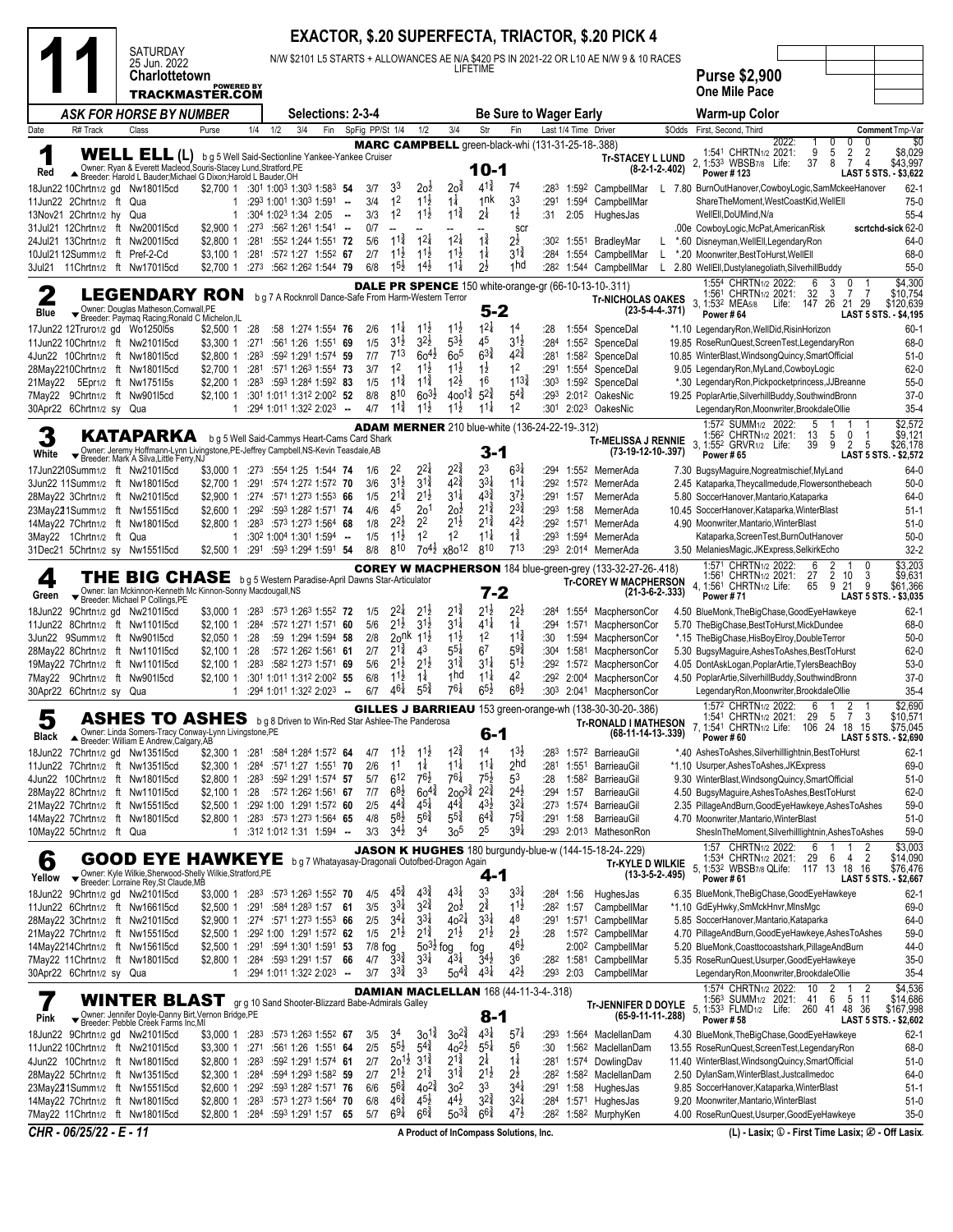|            |                                                                                                                                                                                                                                                                                                                                                                                                                                                                                                                                                                                                                                                                                   |  |                                                                                                                                                                  |                                                 |                                  |     |                        |                                                                 |        |            |                                             |                                           |                                             |                                                             | <b>EXACTOR, \$.20 SUPERFECTA, TRIACTOR</b>                 |              |                      |                                                                                                   |                    |                                                                                                                                                                                                                                          |
|------------|-----------------------------------------------------------------------------------------------------------------------------------------------------------------------------------------------------------------------------------------------------------------------------------------------------------------------------------------------------------------------------------------------------------------------------------------------------------------------------------------------------------------------------------------------------------------------------------------------------------------------------------------------------------------------------------|--|------------------------------------------------------------------------------------------------------------------------------------------------------------------|-------------------------------------------------|----------------------------------|-----|------------------------|-----------------------------------------------------------------|--------|------------|---------------------------------------------|-------------------------------------------|---------------------------------------------|-------------------------------------------------------------|------------------------------------------------------------|--------------|----------------------|---------------------------------------------------------------------------------------------------|--------------------|------------------------------------------------------------------------------------------------------------------------------------------------------------------------------------------------------------------------------------------|
|            |                                                                                                                                                                                                                                                                                                                                                                                                                                                                                                                                                                                                                                                                                   |  | SATURDAY<br>25 Jun. 2022                                                                                                                                         |                                                 |                                  |     |                        |                                                                 |        |            |                                             |                                           |                                             |                                                             | <b>HOME HARDWARE</b>                                       |              |                      |                                                                                                   |                    |                                                                                                                                                                                                                                          |
|            |                                                                                                                                                                                                                                                                                                                                                                                                                                                                                                                                                                                                                                                                                   |  | Charlottetown                                                                                                                                                    | <b>POWERED BY</b>                               |                                  |     |                        |                                                                 |        |            |                                             |                                           |                                             |                                                             | <b>MARITIME BREEDERS</b>                                   |              |                      |                                                                                                   |                    | <b>Purse \$14,200</b>                                                                                                                                                                                                                    |
|            |                                                                                                                                                                                                                                                                                                                                                                                                                                                                                                                                                                                                                                                                                   |  | TRACKMASTER.COM                                                                                                                                                  |                                                 |                                  |     |                        |                                                                 |        |            |                                             |                                           |                                             |                                                             | <b>3 YEAR OLD COLTS</b>                                    |              |                      |                                                                                                   |                    | <b>One Mile Pace</b>                                                                                                                                                                                                                     |
|            |                                                                                                                                                                                                                                                                                                                                                                                                                                                                                                                                                                                                                                                                                   |  | ASK FOR HORSE BY NUMBER                                                                                                                                          |                                                 |                                  |     |                        | Selections: 7-2-5                                               |        |            |                                             |                                           |                                             |                                                             |                                                            |              |                      |                                                                                                   |                    | Be Sure to Wager Early Warm-up Color                                                                                                                                                                                                     |
| Date       | R# Track                                                                                                                                                                                                                                                                                                                                                                                                                                                                                                                                                                                                                                                                          |  | Class                                                                                                                                                            | Purse                                           | 1/4                              | 1/2 | 3/4                    | Fin                                                             |        |            | SpFig PP/St 1/4                             | 1/2                                       | 3/4                                         | Str                                                         | Fin                                                        |              | Last 1/4 Time Driver |                                                                                                   |                    | \$Odds First, Second, Third<br>Comment Tmp-Var<br>\$451<br>2022:<br>4<br>0<br>0                                                                                                                                                          |
| 1<br>Red   |                                                                                                                                                                                                                                                                                                                                                                                                                                                                                                                                                                                                                                                                                   |  | <b>CHECK YOUR SOURCE</b> (L) bg3 Source of Pride-Internal Check-Western Hanover<br>Owner: James Whalen Jr, Vernon Bridge-Glen Dunn, Summerville, PE              |                                                 |                                  |     |                        |                                                                 |        |            |                                             |                                           |                                             | 10-1                                                        |                                                            |              |                      | <b>COREY W MACPHERSON</b> 184 blue-green-grey (133-32-27-26-.418)<br><b>Tr-MICHAEL D MCGUIGAN</b> | $(15-2-3-1-.266)$  | 1:58 CHRTN1/2 2021:<br>13<br>\$25,462<br>4<br>-1<br>-1<br>2, 1:58 CHRTN1/2 Life:<br>\$25,913<br>17<br>-1<br>4<br><b>LAST 5 STS. - \$451</b><br><b>Power #65</b>                                                                          |
|            |                                                                                                                                                                                                                                                                                                                                                                                                                                                                                                                                                                                                                                                                                   |  | Breeder: James Whalen, Vernon Bridge, PE<br>18Jun22 4Chrtn1/2 gd 2-5y-Wo1-2rl                                                                                    | \$2,150 1                                       | :291                             |     |                        | :593 1:293 1:581 51                                             |        | 7/7        | $3^{4}$                                     | 33                                        | $30^{1\frac{3}{4}}$                         | 44                                                          | 410                                                        | :301         |                      | 2:00 <sup>1</sup> McguiganMic                                                                     |                    | L 23.10 BridgeToken,JjTommy,WoodmereSheldon<br>$64-1$                                                                                                                                                                                    |
|            |                                                                                                                                                                                                                                                                                                                                                                                                                                                                                                                                                                                                                                                                                   |  | 10Jun2210Summ1/2 ft 2-5y-Wo1-2rl<br>29May222Summ1/2 ft Ib-Pei Colt                                                                                               | \$2,150 1<br>\$11,200 1                         | :284<br>: 28                     |     | :584 1:284 1:581       | :582 1:274 1:561 66                                             | $\sim$ | 0/7<br>5/7 | $\overline{\phantom{a}}$<br>$56\frac{1}{2}$ | $56\frac{1}{4}$                           | $50^{31}$                                   | $5^{4}$                                                     | <b>SCI</b><br>$66\frac{3}{4}$                              | :291         | 1:573                | McguiganMic                                                                                       |                    | .00 Manlicious, IronsideSeelster, MorienBay<br>scrtchd-sick 62-1<br>L 24.65 MiddletonTerror, StashItAway, Rollwithhottytoddy<br>66-0                                                                                                     |
|            |                                                                                                                                                                                                                                                                                                                                                                                                                                                                                                                                                                                                                                                                                   |  | 21May22 8Chrtn1/2 ft 2-5y-Wo1-2rl                                                                                                                                | \$2,150 1                                       | :281                             |     |                        | :572 1:264 1:562 60                                             |        | 1/6        | $2^{1\frac{3}{4}}$                          | $2^{1\frac{1}{4}}$                        | 32                                          | $4^{1\frac{1}{2}}$                                          | $5^{7\frac{1}{4}}$                                         | :303         | 1:574                | McquiganMic                                                                                       |                    | L 10.50 StCharlesfireball, Tradition, WoodmereAndrolli<br>$57-0$                                                                                                                                                                         |
|            |                                                                                                                                                                                                                                                                                                                                                                                                                                                                                                                                                                                                                                                                                   |  | 14May22 8Chrtn1/2 ft 2-5y-Wo1-2rl                                                                                                                                | $$2,150$ 1                                      |                                  |     |                        | :292 1:001 1:291 1:581 59                                       |        | 4/7        | 33                                          | 45                                        | $40^{21}$                                   | $3^{1}\frac{1}{2}$                                          | $4^{4}$                                                    | :292         | 1:59                 | McguiganMic                                                                                       |                    | $51-0$<br>L 6.45 WoodmereAndrolli, Rollwithhottytoddy, JjTommy                                                                                                                                                                           |
| 23Oct21    | 7May22 2Chrtn1/2 ft Qua                                                                                                                                                                                                                                                                                                                                                                                                                                                                                                                                                                                                                                                           |  | 7Epr1/2 ft Milt Downey                                                                                                                                           | $\mathbf{1}$<br>\$9,000 1                       |                                  |     |                        | $:294$ $:59$ 1:291 1:591 -<br>:283 1:00 1:291 1:584 60          |        | 2/8<br>3/7 | $2^{2\frac{3}{4}}$<br>$5^{4}$               | $2^{4}\frac{1}{2}$<br>$50^{34}$           | 2 <sup>7</sup><br>$40^{21}$                 | $2^{4}$<br>$5^{3\frac{1}{4}}$                               | $2^{6}\frac{1}{2}$<br>$6^{5}\frac{1}{2}$                   | :294<br>:301 |                      | 2:00 <sup>2</sup> McguiganMic<br>1:594 HaigMar                                                    |                    | $39-0$<br>MiddletonTerror,CheckYourSource,FernHillGusto<br>$55-0$<br>18.40 StashItAway, SoulAssassin, FernHillGeneral                                                                                                                    |
|            |                                                                                                                                                                                                                                                                                                                                                                                                                                                                                                                                                                                                                                                                                   |  |                                                                                                                                                                  |                                                 |                                  |     |                        |                                                                 |        |            |                                             |                                           |                                             |                                                             | MARC CAMPBELL green-black-whi (131-31-25-18-.388)          |              |                      |                                                                                                   |                    | \$6,346<br>1:571 CHRTN1/2 2022:<br>6<br>2<br>2                                                                                                                                                                                           |
| Blue       | 3<br>\$18,320<br>1:571 CHRTN <sub>1/2</sub> 2021:<br>6<br>0<br><b>FERN HILL GUSTO</b> b c 3 Stonebridge Terror-Helen O Grace-Willow Bird<br>-1<br><b>Tr-MARC CAMPBELL</b><br>\$24,666<br>2, 1:571 CHRTN1/2 Life:<br>12<br>2<br>5<br>$\overline{2}$<br>Owner: Grayland Farm, Gulf Shore, NS<br>3-1<br>$(50-14-9-3-0.400)$<br>Power #81<br>LAST 5 STS. - \$5,246<br>Breeder: Brian W Macleod, Truro, NS<br>$3^{1\frac{1}{2}}$<br>$2^{1\frac{1}{4}}$<br>$2^{2}$<br>$3^{11}$<br>$2^{1\frac{1}{2}}$<br>17Jun22 9Truro1/2 gd Phil Pinkney<br>\$5,960 1<br>:281<br>:591 1:29 1:572 66<br>4/5<br>:282<br>1:573 CampbellMar<br>*1.00 FernHillGeneral,FernHillGusto,ElmGroveQuail<br>$60-1$ |  |                                                                                                                                                                  |                                                 |                                  |     |                        |                                                                 |        |            |                                             |                                           |                                             |                                                             |                                                            |              |                      |                                                                                                   |                    |                                                                                                                                                                                                                                          |
|            | 10Jun22 8Truro1/2 ft Turner                                                                                                                                                                                                                                                                                                                                                                                                                                                                                                                                                                                                                                                       |  |                                                                                                                                                                  |                                                 | :281                             |     |                        | :574 1:263 1:551 72                                             |        | 5/7        | $3^{2}\frac{3}{4}$                          | $3^{3}\frac{1}{2}$                        | 3 <sup>2</sup>                              | 2 <sup>1</sup>                                              | $3^{1}\frac{1}{2}$                                         | :282         |                      | 1:552 CampbellMar                                                                                 |                    | 68-0<br>1.65 StashItAway, Rollwithhottytoddy, FernHillGusto                                                                                                                                                                              |
|            |                                                                                                                                                                                                                                                                                                                                                                                                                                                                                                                                                                                                                                                                                   |  | 4Jun22 3Chrtn1/2 ft 2-5y-Wo1-2rl                                                                                                                                 | \$7,187 1<br>$$2,150$ 1                         | :274                             |     |                        | :571 1:254 1:534 76                                             |        | 4/5        | $2^{1\frac{1}{2}}$                          | $2^{11}$                                  | $2^{3}\frac{1}{2}$                          | $2^{3\frac{3}{4}}$                                          | $2^{3}\frac{3}{4}$                                         | :281         |                      | 1:543 CampbellMar                                                                                 |                    | $53-0$<br>2.25 Rollwithhottytoddy, FernHillGusto, Bridge Token                                                                                                                                                                           |
|            |                                                                                                                                                                                                                                                                                                                                                                                                                                                                                                                                                                                                                                                                                   |  | 29May220Summ1/2 ft Ib-Pei Colt                                                                                                                                   | \$11,200 1                                      |                                  |     |                        | :284 :592 1:281 1:562 71                                        |        | 4/5        | 56                                          | 56                                        | $4^{2^{3}_{4}}$                             | $3^{2}$                                                     | $3^{11}$                                                   | :274         |                      | 1:563 CampbellMar                                                                                 |                    | 1.15 Alldawaytocardigan, Fern Hill General, Fern Hill Gusto<br>66-0                                                                                                                                                                      |
| 21May22    |                                                                                                                                                                                                                                                                                                                                                                                                                                                                                                                                                                                                                                                                                   |  | 6Epr1/2 ft T&d Bremner<br>14May22 4Chrtn1/2 ft Wo1-3rl-Hcp                                                                                                       | \$8,000 1<br>\$2,200 1                          |                                  |     |                        | :284 1:011 1:31 2:001 74<br>:282 :571 1:274 1:571 69            |        | 5/5<br>1/8 | $56\frac{1}{2}$<br>2 <sup>0</sup>           | $56\frac{1}{2}$<br>$11\frac{1}{2}$        | $50^{4}$<br>$11\frac{1}{4}$                 | $5^{4}$<br>$1\frac{1}{2}$                                   | $44\frac{1}{4}$<br>11                                      | :291<br>:292 | 2:01                 | CampbellMar<br>1:571 CampbellMar                                                                  |                    | $55-0$<br>3.60 StashItAway, Rollwithhottytoddy, FernHillGeneral<br>$53-0$<br>*.30 FernHillGusto, Tradition, WoodmereGaelic                                                                                                               |
|            | 7May22 2Chrtn1/2 ft Qua                                                                                                                                                                                                                                                                                                                                                                                                                                                                                                                                                                                                                                                           |  |                                                                                                                                                                  |                                                 | :294                             |     |                        | $:59$ 1:291 1:591 -                                             |        | 7/8        | 712                                         | 617                                       | $30^{15}$                                   | 3 <sup>12</sup>                                             | $3^{8}\frac{3}{4}$                                         | :284         | 2:01                 | CampbellMar                                                                                       |                    | $39-0$<br>MiddletonTerror,CheckYourSource,FernHillGusto                                                                                                                                                                                  |
|            |                                                                                                                                                                                                                                                                                                                                                                                                                                                                                                                                                                                                                                                                                   |  |                                                                                                                                                                  |                                                 |                                  |     |                        |                                                                 |        |            |                                             |                                           |                                             |                                                             |                                                            |              |                      | <b>DAVID J DOWLING</b> 168 red-black-white (142-40-18-21-.401)                                    |                    | \$4,011<br>1:572 CHRTN1/2 2022:<br>5<br>0<br>1:573 SUMM1/2 2021:<br>10<br>3<br>\$24,771<br>3<br>3                                                                                                                                        |
| 3<br>White |                                                                                                                                                                                                                                                                                                                                                                                                                                                                                                                                                                                                                                                                                   |  | <b>SOUL ASSASSIN</b> bg 3 Malicious-Mystic Eyes-Camluck<br>Owner: Windemere Farms-Hollis Newson-Roger Burns, PE                                                  |                                                 |                                  |     |                        |                                                                 |        |            |                                             |                                           |                                             | $4 - 1$                                                     |                                                            |              |                      | <b>Tr-EARL E WATTS</b>                                                                            | $(40-11-6-6-.408)$ | \$28,782<br>3, 1:572 CHRTN1/2 Life:<br>3<br>15<br>4<br>$\overline{4}$                                                                                                                                                                    |
|            |                                                                                                                                                                                                                                                                                                                                                                                                                                                                                                                                                                                                                                                                                   |  | Breeder: J Gregory Mackenzie, NS<br>17Jun22 9Truro1/2 gd Phil Pinkney                                                                                            | \$5,960 1                                       | :281                             |     |                        | :591 1:29 1:572 63                                              |        | 5/5        | $5^{7}$                                     | $56\frac{1}{2}$                           | 40 <sup>3</sup>                             | 43                                                          | $4^{4}$                                                    | :283         |                      | 1:581 DowlingDav                                                                                  |                    | <b>Power #71</b><br>LAST 5 STS. - \$4,011<br>$60-1$<br>7.35 FernHillGeneral.FernHillGusto.ElmGroveQuail                                                                                                                                  |
|            |                                                                                                                                                                                                                                                                                                                                                                                                                                                                                                                                                                                                                                                                                   |  | 11Jun22 5Chrtn1/2 ft 2-5y-Wo3-5rl                                                                                                                                | \$2,450 1                                       | :283                             |     |                        | :581 1:28 1:572 59                                              |        | 3/8        | $12\frac{1}{2}$                             | $11\frac{3}{4}$                           | $11\frac{1}{2}$                             | $11\frac{1}{2}$                                             | $1\frac{3}{4}$                                             | :292         |                      | 1:572 BarrieauGil                                                                                 |                    | 69-0<br>*1.35 SoulAssassin, MrRielly, Tradition                                                                                                                                                                                          |
|            |                                                                                                                                                                                                                                                                                                                                                                                                                                                                                                                                                                                                                                                                                   |  | 29May220Summ1/2 ft Ib-Pei Colt                                                                                                                                   | \$11,200 1<br>\$8,000 1                         | :284                             |     |                        | :592 1:281 1:562 66<br>:31 1:04 1:342 2:04 56                   |        | 3/5<br>4/5 | $4^{4}$<br>$4^{4}$                          | $4^{4}$<br>$4^{4}$                        | 50 <sup>3</sup><br>$5^{3\frac{1}{4}}$       | $5^{4}$<br>43                                               | 46<br>$3^{4^{3}_{4}}$                                      | :284<br>:30  | 1:573                | DowlingDav                                                                                        |                    | 66-0<br>5.85 Alldawaytocardigan, FernHillGeneral, FernHillGusto<br>$55-0$                                                                                                                                                                |
| 21May22    |                                                                                                                                                                                                                                                                                                                                                                                                                                                                                                                                                                                                                                                                                   |  | 2Epr1/2 ft T&d Bremner<br>14May22 4Chrtn1/2 ft Wo1-3rl-Hcp                                                                                                       | \$2,200 1                                       |                                  |     |                        | :282 :571 1:274 1:571 67                                        |        | 8/8        | $5^{7\frac{1}{2}}$                          | 56                                        | $60^{31}$                                   | $74\frac{3}{4}$                                             | 54                                                         | :293         | 2:05<br>1:58         | DowlingDav<br>DowlingDav                                                                          |                    | *.10 Alldawaytocardigan, Brumby, SoulAssassin<br>$53-0$<br>3.25 FernHillGusto, Tradition, WoodmereGaelic                                                                                                                                 |
|            | 3May22 2Chrtn1/2 ft Qua                                                                                                                                                                                                                                                                                                                                                                                                                                                                                                                                                                                                                                                           |  |                                                                                                                                                                  | $\mathbf{1}$                                    |                                  |     |                        | $:30^2$ 1:01 <sup>3</sup> 1:33 <sup>1</sup> 2:01 <sup>4</sup> - |        | 5/5        | $3^{4^{3}_{4}}$                             | $3^{3\frac{1}{4}}$                        | 10 <sup>1</sup>                             | $1\frac{3}{4}$                                              | $1\frac{1}{2}$                                             | :283         |                      | 2:014 DowlingDav                                                                                  |                    | SoulAssassin, SaulsbrookRaptor, TobinsBurke<br>$50-0$                                                                                                                                                                                    |
| 23Oct21    |                                                                                                                                                                                                                                                                                                                                                                                                                                                                                                                                                                                                                                                                                   |  | 7Epr1/2 ft Milt Downey                                                                                                                                           | \$9,000 1                                       |                                  |     |                        | :283 1:00 1:291 1:584 63                                        |        | 5/7        | $40^{4}$ <sub>2</sub>                       | $30^{2\frac{3}{4}}$                       | 20 <sup>1</sup>                             | $2^{1\frac{3}{4}}$                                          | $2^{1\frac{3}{4}}$                                         | :294         | 1:591                | DowlingDav                                                                                        |                    | $55-0$<br>15.95 StashItAway, SoulAssassin, FernHillGeneral                                                                                                                                                                               |
| 4<br>Green |                                                                                                                                                                                                                                                                                                                                                                                                                                                                                                                                                                                                                                                                                   |  | WOODMERE DENVER bg3 Pang Shui-Alittleeastermagic-Modern Art<br>Owner: Jeffrey Skinner-Robert Skinner-Daniel Hiltz, NS<br>Breeder: Woodmere Farms, Marshfield, PE |                                                 |                                  |     |                        |                                                                 |        |            |                                             |                                           |                                             | 8-1                                                         |                                                            |              |                      | <b>JASON K HUGHES</b> 180 burgundy-blue-w (144-15-18-24-.229)<br><b>Tr-DANIEL J ROMO</b>          | $(18-5-3-2-.407)$  | \$2,785<br>1:581 TRURO1/2 2022:<br>2<br>0<br>4<br>9<br>3<br>3<br>1:57 CHRTN1/2 2021:<br>$\overline{2}$<br>\$18,692<br>5<br>3<br>$\overline{2}$<br>2, 1:57 CHRTN1/2 Life:<br>13<br>\$21,477<br><b>Power #134</b><br>LAST 5 STS. - \$3,910 |
|            |                                                                                                                                                                                                                                                                                                                                                                                                                                                                                                                                                                                                                                                                                   |  | 17Jun22 4Truro1/2 gd Nw75115cd                                                                                                                                   | \$1,800 1                                       | :284                             |     |                        | :59 1:291 1:581 63                                              |        | 1/7        | $1^{3\frac{1}{4}}$                          | $11\frac{1}{2}$                           | $1\overline{2}$                             | 11                                                          | 11                                                         | :29          | 1:581                | BarrieauGil                                                                                       |                    | $60-1$<br>*.25 WoodmereDenver,Dustylanesebastian,ArizonaBucks                                                                                                                                                                            |
|            | 10Jun22 4Truro1/2 ft Turner                                                                                                                                                                                                                                                                                                                                                                                                                                                                                                                                                                                                                                                       |  |                                                                                                                                                                  | \$7,187 1                                       | :274                             |     |                        | :582 1:273 1:561 67<br>:592 1:281 1:562 65                      |        | 6/7<br>2/5 | $5^{7\frac{1}{4}}$<br>3 <sup>3</sup>        | $30^{2\frac{3}{4}}$<br>$3^{2}\frac{3}{4}$ | 20 <sup>1</sup>                             | $2^{\frac{1}{2}}$<br>$4^{2}$                                | $4^{3}\frac{3}{4}$<br>$5^{7}$                              | :292<br>:292 | 1:57<br>1:574        | BarrieauGil<br>BarrieauGil                                                                        |                    | $71-0$<br>3.65 FernHillGeneral, Zendayacougarbeach, Brumby<br>66-0                                                                                                                                                                       |
|            |                                                                                                                                                                                                                                                                                                                                                                                                                                                                                                                                                                                                                                                                                   |  | 29May220Summ1/2 ft Ib-Pei Colt<br>20May22 5Truro1/2 ft Nw451l5cd                                                                                                 | \$11,200 1<br>\$1,550 1                         | :284                             |     |                        | :303 1:00 1:292 2:003 56                                        |        | 4/8        | 40 <sup>4</sup>                             | $10\frac{1}{2}$                           | 2 <sup>0</sup><br>$11\frac{1}{4}$           | 1 <sup>3</sup>                                              | $16\frac{1}{4}$                                            | :311         | 2:003                | RomoDan                                                                                           |                    | 6.20 Alldawaytocardigan, Fern HillGeneral, Fern HillGusto<br>*1.20 WoodmereDenver, ErQuinn, HardyMillJoe<br>64-0                                                                                                                         |
|            | 17May22 2Truro1/2 ft Qua                                                                                                                                                                                                                                                                                                                                                                                                                                                                                                                                                                                                                                                          |  |                                                                                                                                                                  |                                                 |                                  |     | :313 1:032 1:352 2:043 |                                                                 | $\sim$ | 3/4        | 10 <sup>1</sup>                             | $11\frac{1}{2}$                           | 1 <sup>2</sup>                              | 11                                                          | 11                                                         | :291         |                      | 2:043 RomoDan                                                                                     |                    | $53-0$<br>WoodmereDenver,Deolicious,AmericanSister                                                                                                                                                                                       |
|            | 1May22 7Truro1/2 ft Qua                                                                                                                                                                                                                                                                                                                                                                                                                                                                                                                                                                                                                                                           |  | 6May22 5Truro1/2 ft Nw4-5rl-Hcp                                                                                                                                  | \$1,800 1                                       | :283<br>$1:2911:00$ 1:31 2:011 - |     | :573 1:274 1:593       |                                                                 | $\sim$ | 0/7<br>3/6 | 411                                         | $20^{51}$                                 | $2^{11}$                                    | $2\frac{1}{2}$                                              | SCI<br>$11\frac{1}{4}$                                     | :30          |                      | 2:011 RomoDan                                                                                     |                    | .00 SpclFx, DstyInsbstn, ChkMgr<br>scrtchd-sick 44-0<br>$41-0$<br>WoodmereDenver,LobelBruiser,WhatCanYouSay                                                                                                                              |
|            |                                                                                                                                                                                                                                                                                                                                                                                                                                                                                                                                                                                                                                                                                   |  |                                                                                                                                                                  |                                                 |                                  |     |                        |                                                                 |        |            |                                             |                                           |                                             |                                                             | <b>MYLES HEFFERNAN (19-4-2-1-.286)</b>                     |              |                      |                                                                                                   |                    | 1:543 TRURO1/2 2022:<br>\$14,956<br>4<br>4<br>0<br>0                                                                                                                                                                                     |
| Black      |                                                                                                                                                                                                                                                                                                                                                                                                                                                                                                                                                                                                                                                                                   |  | ALLDAWAYTOCARDIGAN<br>Owner: Jackie Heffernan, Glace Bay, NS<br>▲ Breeder: Burkie By The Bay Stables, PE                                                         |                                                 |                                  |     |                        |                                                                 |        |            |                                             |                                           | b g 3 Tobago Cays-Undine Hanover-Mister Big | $7-2$                                                       |                                                            |              |                      | <b>Tr-MYLES W HEFFERNAN</b>                                                                       | $(12-4-0-0-.333)$  | 13<br>\$11,883<br>1:591 TRURO1/2 2021:<br>-1<br>1<br>-1<br>3, 1:54 <sup>3</sup> TRURO <sub>1/2</sub> Life:<br>17<br>5<br>\$26,839<br>Power #69<br>LAST 5 STS. - \$14,956                                                                 |
|            |                                                                                                                                                                                                                                                                                                                                                                                                                                                                                                                                                                                                                                                                                   |  | 17Jun22 7Truro1/2 gd Phil Pinkney                                                                                                                                | \$5,960 1                                       | :274                             |     |                        | :582 1:274 1:554 74                                             |        | 1/5<br>3/6 | $11\frac{3}{4}$<br>10 <sup>1</sup>          | $11\frac{1}{2}$<br>1 <sup>3</sup>         | $11\frac{1}{4}$<br>$11\frac{1}{4}$          | $11\frac{1}{2}$<br>$1^{2\frac{1}{4}}$                       | $11\frac{1}{4}$<br>$1^{21}$                                | :28          |                      | 1:554 HeffernanMyl                                                                                |                    | $60-1$<br>*1.10 Alldwytcrdgn, Rllwthhttytddy, Elm Grv Qwggly                                                                                                                                                                             |
|            | 10Jun22 12Truro1/2 ft Turner                                                                                                                                                                                                                                                                                                                                                                                                                                                                                                                                                                                                                                                      |  | 29May220Summ1/2 ft Ib-Pei Colt                                                                                                                                   | \$7,187 1<br>\$11,200 1                         | :282<br>:284                     |     |                        | :572 1:262 1:543 77<br>:592 1:281 1:562 72                      |        | 1/5        | $2^{1\frac{1}{4}}$                          | $2^{11}$                                  | $3^{11}$                                    | $2^{1\frac{1}{4}}$                                          | 1 <sub>ns</sub>                                            | :281<br>:28  | 1:562                | 1:543 HeffernanMyl<br>MacphersonCor                                                               |                    | 2.00 Alldawaytocardigan, Southside Eddy, Elm Grove Quail<br>68-0<br>13.90 Alldawaytocardigan, FernHillGeneral, FernHillGusto<br>66-0                                                                                                     |
|            |                                                                                                                                                                                                                                                                                                                                                                                                                                                                                                                                                                                                                                                                                   |  | 21May22 2Epr1/2 ft T&d Bremner                                                                                                                                   | \$8,000 1 :31 1:04 1:342 2:04 60                |                                  |     |                        |                                                                 |        | 1/5        | $11\frac{1}{2}$                             | $11\frac{1}{2}$                           | $11\frac{1}{2}$                             | $11\frac{1}{2}$                                             | 1 <sup>2</sup>                                             | :293         | 2:04                 | HeffernanMvl                                                                                      |                    | $55-0$<br>5.65 Alldawaytocardigan, Brumby, SoulAssassin                                                                                                                                                                                  |
| 23Oct21    | 15May223Summ1/2 ft Qua                                                                                                                                                                                                                                                                                                                                                                                                                                                                                                                                                                                                                                                            |  |                                                                                                                                                                  | $\mathbf{1}$                                    | :29                              |     |                        | $:593$ 1:292 1:583 $-$<br>:283 1:00 1:291 1:584 58              |        | 4/6<br>7/7 | 3 <sup>2</sup><br>66                        | 101ء<br>$6^{4}\frac{3}{4}$                | 1 <sup>2</sup><br>$6^{41}$                  | 1 <sup>2</sup><br>75                                        | $1^{3}\frac{1}{2}$<br>77                                   | :291<br>:301 |                      | 1:583 HeffernanMyl<br>2:001 DavidsonSrJoh                                                         |                    | Alldawaytocardigan, SilverSpirit, ArrivedLate<br>$51-0$<br>26.15 StashItAway, SoulAssassin, FernHillGeneral<br>$55-0$                                                                                                                    |
|            |                                                                                                                                                                                                                                                                                                                                                                                                                                                                                                                                                                                                                                                                                   |  | 7Epr1/2 ft Milt Downey<br>17Oct21 8Truro1/2 ft Maritimebrdr                                                                                                      | \$9,000 1<br>\$18,650 1 :274 :584 1:274 1:57 58 |                                  |     |                        |                                                                 |        | 3/6        | $3^{7}\frac{1}{2}$                          | $4^{3}\frac{3}{4}$                        | $5^{3}\frac{1}{2}$                          | $5^{4}$                                                     | $6^{2\frac{3}{4}}$                                         | :291         |                      | 1:573 DoucetRed                                                                                   |                    | 4.25 Rollwithhottytoddy, Check Your Source, Soul Assassin<br>64-0                                                                                                                                                                        |
| 6          |                                                                                                                                                                                                                                                                                                                                                                                                                                                                                                                                                                                                                                                                                   |  | JJ XAVIER bg 3 Tobago Cays-J J Mistress-Ameripan Gigolo<br>Owner: David Lund.Moncton.NB                                                                          |                                                 |                                  |     |                        |                                                                 |        |            |                                             |                                           |                                             | $6 - 1$                                                     | <b>MARK A BRADLEY</b> 156 black-white-red (58-5-13-4-.233) |              |                      | Tr-ALLAN EARL SMITH                                                                               | $(39-5-6-4-.247)$  | \$2,268<br>0<br>6<br>0<br>2022:<br>1:564 CHRTN1/2 2021:<br>13<br>$\begin{array}{c} 5 \\ 5 \end{array}$<br>$\frac{2}{2}$<br>\$31,613<br>-1<br>$\overline{2}$<br>2, 1:564 CHRTN1/2 Life:<br>19<br>\$33,881                                 |
| Yellow     |                                                                                                                                                                                                                                                                                                                                                                                                                                                                                                                                                                                                                                                                                   |  | ▲ Breeder: Jamie J Mac Kinley; Windemere Farms, PE<br>18Jun22 8Chrtn1/2 gd 2-5y-Wo3-5rl                                                                          | \$2,450 1 :284                                  |                                  |     |                        | :582 1:274 1:562 64                                             |        | 7/8        | 610                                         | $50^{7}$                                  | $50^{31}$                                   | 5 <sup>3</sup>                                              | $56\frac{1}{2}$                                            |              |                      | :291 1:573 BradleyMar                                                                             |                    | Power #54<br>LAST 5 STS. - \$2,268<br>59.30 MeritoHanover, MrRielly, MiddletonTerror<br>$62-1$                                                                                                                                           |
|            | 10Jun22 12Truro1/2 ft Turner                                                                                                                                                                                                                                                                                                                                                                                                                                                                                                                                                                                                                                                      |  |                                                                                                                                                                  | \$7,187 1                                       | :282                             |     |                        | :572 1:262 1:543 72                                             |        | 6/6        | $5^{4}$                                     | $60^{7}$                                  | $66\frac{1}{2}$                             | $5^{7}$                                                     | $5^{7}$                                                    | :282         | 1:56                 | BradleyMar                                                                                        |                    | 8.00 Alldawaytocardigan, Southside Eddy, Elm Grove Quail<br>68-0                                                                                                                                                                         |
|            |                                                                                                                                                                                                                                                                                                                                                                                                                                                                                                                                                                                                                                                                                   |  | 4Jun22 5Chrtn1/2 ft 2-5y-Wo3-5rl                                                                                                                                 | \$2,450 1                                       | :291                             |     |                        | :583 1:281 1:563 64                                             |        | 2/8        | $1^{1\frac{3}{4}}$                          | $11\frac{3}{4}$                           | $11\frac{1}{4}$                             | 1 <sup>1</sup>                                              | $2^{2}\frac{1}{2}$                                         | :284         | 1:57                 | <b>BradlevMar</b>                                                                                 |                    | 4.80 StCharlesfireball.JiXavier.RockinNovel<br>53-0                                                                                                                                                                                      |
|            |                                                                                                                                                                                                                                                                                                                                                                                                                                                                                                                                                                                                                                                                                   |  | 29May222Summ1/2 ft Ib-Pei Colt<br>21May22 6Epr1/2 ft T&d Bremner                                                                                                 | \$11,200 1<br>\$8,000 1                         | :28                              |     |                        | :582 1:274 1:561 68<br>:284 1:011 1:31 2:001 74                 |        | 7/7<br>3/5 | $79\frac{3}{4}$<br>45                       | $79\frac{1}{4}$<br>45                     | 6o <sup>5</sup><br>4 <sup>3</sup>           | $66\frac{1}{4}$<br>444                                      | $56\frac{1}{4}$<br>55                                      | :283<br>:293 |                      | 1:572 BradleyMar<br>2:011 BradleyMar                                                              |                    | 88.45 MiddletonTerror, StashItAway, Rollwithhottytoddy<br>66-0<br>16.50 StashItAway, Rollwithhottytoddy, FernHillGeneral<br>$55-0$                                                                                                       |
|            |                                                                                                                                                                                                                                                                                                                                                                                                                                                                                                                                                                                                                                                                                   |  | 14May2212Chrtn1/2 ft 2-5y-Wo2-5rl                                                                                                                                | \$2,450 1                                       |                                  |     |                        | :284 :584 1:28 1:573 61                                         |        | 3/8        | $1^{1\frac{1}{2}}$                          | $2^{\frac{1}{4}}$                         | 2 <sup>2</sup>                              | $4^{21}$                                                    | 76                                                         |              | :302 1:584           | BradleyMar                                                                                        |                    | 3.50 Justcallmedoc, StCharlesfireball, Bludhaven<br>48-0                                                                                                                                                                                 |
|            | 3May22 4Chrtn1/2 ft Qua                                                                                                                                                                                                                                                                                                                                                                                                                                                                                                                                                                                                                                                           |  |                                                                                                                                                                  | $\mathbf{1}$                                    |                                  |     |                        | :301 1:004 1:302 1:594 --                                       |        | 5/6        | $45\frac{3}{4}$                             | $55\frac{1}{2}$                           | $4^{4}\frac{1}{2}$                          | $4^{2}\frac{1}{2}$                                          | 31                                                         |              | :284 2:00            | BradleyMar                                                                                        |                    | $50-0$<br>MagicalCowgirl, UltimateLongShot, JjXavier                                                                                                                                                                                     |
| Pink       |                                                                                                                                                                                                                                                                                                                                                                                                                                                                                                                                                                                                                                                                                   |  | <b>ROLLWITHHOTTYTODDY</b><br>Owner: Trevor Hicken, Montague, PE-Todd & Trish Hardy, Windsor, NS                                                                  |                                                 |                                  |     |                        |                                                                 |        |            |                                             |                                           |                                             | b g 3 Rollwithitharry-Western Queen-Western Paradise<br>5-2 |                                                            |              |                      | GILLES J BARRIEAU 153 green-orange-wh (138-30-30-20-.386)<br><b>Tr-TREVOR D HICKEN</b>            | $(22-3-7-4-373)$   | \$8,721<br>1:534 CHRTN1/2 2022<br>5<br>1:57 TRURO1/2 2021:<br>2<br>\$22,054<br>11<br>$\mathbf{1}$<br>5<br>$\mathbf{3}$<br>3, 1:534 CHRTN1/2 Life:<br>6<br>18<br>\$30,775<br>6<br>Power #102<br>LAST 5 STS. - \$7,647                     |
|            |                                                                                                                                                                                                                                                                                                                                                                                                                                                                                                                                                                                                                                                                                   |  | Breeder: Todd G & Trish A Hardy, NS<br>17Jun22 7Truro1/2 gd Phil Pinkney                                                                                         | \$5,960 1 :274 :582 1:274 1:554 74              |                                  |     |                        |                                                                 |        | 4/5        | $2^{1\frac{3}{4}}$                          | $2^{1\frac{1}{2}}$                        | $2^{1\frac{1}{4}}$                          | $2^{1\frac{1}{2}}$                                          | $2^{1\frac{1}{4}}$                                         | :28          | 1:56                 | BarrieauGil                                                                                       |                    | 2.00 Alldwytcrdgn, Rllwthhttytddy, Elm Grv Qwggly<br>60-1                                                                                                                                                                                |
|            | 10Jun22 8Truro1/2 ft Turner                                                                                                                                                                                                                                                                                                                                                                                                                                                                                                                                                                                                                                                       |  |                                                                                                                                                                  | \$7,187 1                                       | :281                             |     |                        | :574 1:263 1:551 76                                             |        | 6/7        | $11\frac{1}{4}$                             | $1^{1\frac{3}{4}}$                        | $1^{1\frac{1}{2}}$                          | 1 <sup>1</sup>                                              | 2 <sup>ns</sup>                                            | :283         | 1:551                | BarrieauGil                                                                                       |                    | 2.15 StashItAway, Rollwithhottytoddy, FernHillGusto<br>68-0                                                                                                                                                                              |
|            |                                                                                                                                                                                                                                                                                                                                                                                                                                                                                                                                                                                                                                                                                   |  | 4Jun22 3Chrtn1/2 ft 2-5y-Wo1-2rl<br>29May222Summ1/2 ft Ib-Pei Colt                                                                                               | \$2,150 1<br>\$11,200 1                         | :28                              |     |                        | :274 :571 1:254 1:534 81<br>:582 1:274 1:561 71                 |        | 2/5<br>2/7 | $11\frac{1}{2}$<br>$2^{1\frac{1}{4}}$       | $11\frac{1}{4}$<br>$2^{1\frac{1}{2}}$     | $1^{3}\frac{1}{2}$<br>$3^{1}\frac{1}{2}$    | $1^{3}\frac{3}{4}$<br>$3^{1\frac{1}{2}}$                    | $1^{3}\frac{3}{4}$<br>$3^{2}\frac{1}{4}$                   | :28<br>:283  | 1:56 <sup>3</sup>    | 1:534 BarrieauGil<br>BarrieauGil                                                                  |                    | 53-0<br>*.05 Rollwithhottytoddy,FernHillGusto,BridgeToken<br>5.35 MiddletonTerror, StashItAway, Rollwithhottytoddy<br>66-0                                                                                                               |
|            |                                                                                                                                                                                                                                                                                                                                                                                                                                                                                                                                                                                                                                                                                   |  | 21May22 6Epr1/2 ft T&d Bremner                                                                                                                                   | \$8,000 1                                       |                                  |     |                        | :284 1:011 1:31 2:001 79                                        |        | 4/5        | $2^{1}\frac{1}{2}$                          | $2^{1\frac{1}{2}}$                        | 20 <sup>1</sup>                             | 2 <sup>1</sup>                                              | $2^{\frac{1}{2}}$                                          | :291         |                      | 2:001 HeffernanMyl                                                                                |                    | 1.90 StashItAway, Rollwithhottytoddy, FernHillGeneral<br>$55-0$                                                                                                                                                                          |
|            |                                                                                                                                                                                                                                                                                                                                                                                                                                                                                                                                                                                                                                                                                   |  | 14May22 8Chrtn1/2 ft 2-5y-Wo1-2rl                                                                                                                                | \$2,150 1                                       |                                  |     |                        | :292 1:001 1:291 1:581 63                                       |        | 1/7        | $11\frac{1}{2}$                             | $1\frac{3}{4}$                            | 1hd                                         | $1\frac{1}{4}$                                              | 2 <sup>1</sup>                                             | :291         |                      | 1:582 MernerAda                                                                                   |                    | *.35 WoodmereAndrolli,Rollwithhottytoddy,JjTommy<br>$51-0$                                                                                                                                                                               |
|            | CHR - 06/25/22 - E - 12                                                                                                                                                                                                                                                                                                                                                                                                                                                                                                                                                                                                                                                           |  | 7May22 4Chrtn1/2 ft 2-5y-Wo1-2rl                                                                                                                                 | \$2,150 1                                       |                                  |     |                        | :291 1:001 1:304 1:591 61                                       |        | 1/8        | $1^{1\frac{1}{2}}$                          | $11\frac{1}{2}$                           | $11\frac{1}{4}$                             | $11\frac{1}{4}$                                             | 2 <sup>1</sup>                                             | :283         |                      | 1:592 BarrieauGil                                                                                 |                    | *.25 Brumby, Rollwithhottytoddy, HereComesEmmett<br>39-0                                                                                                                                                                                 |
|            |                                                                                                                                                                                                                                                                                                                                                                                                                                                                                                                                                                                                                                                                                   |  |                                                                                                                                                                  |                                                 |                                  |     |                        |                                                                 |        |            |                                             |                                           |                                             |                                                             | A Product of InCompass Solutions, Inc.                     |              |                      |                                                                                                   |                    | (L) - Lasix; ① - First Time Lasix; ② - Off Lasix.                                                                                                                                                                                        |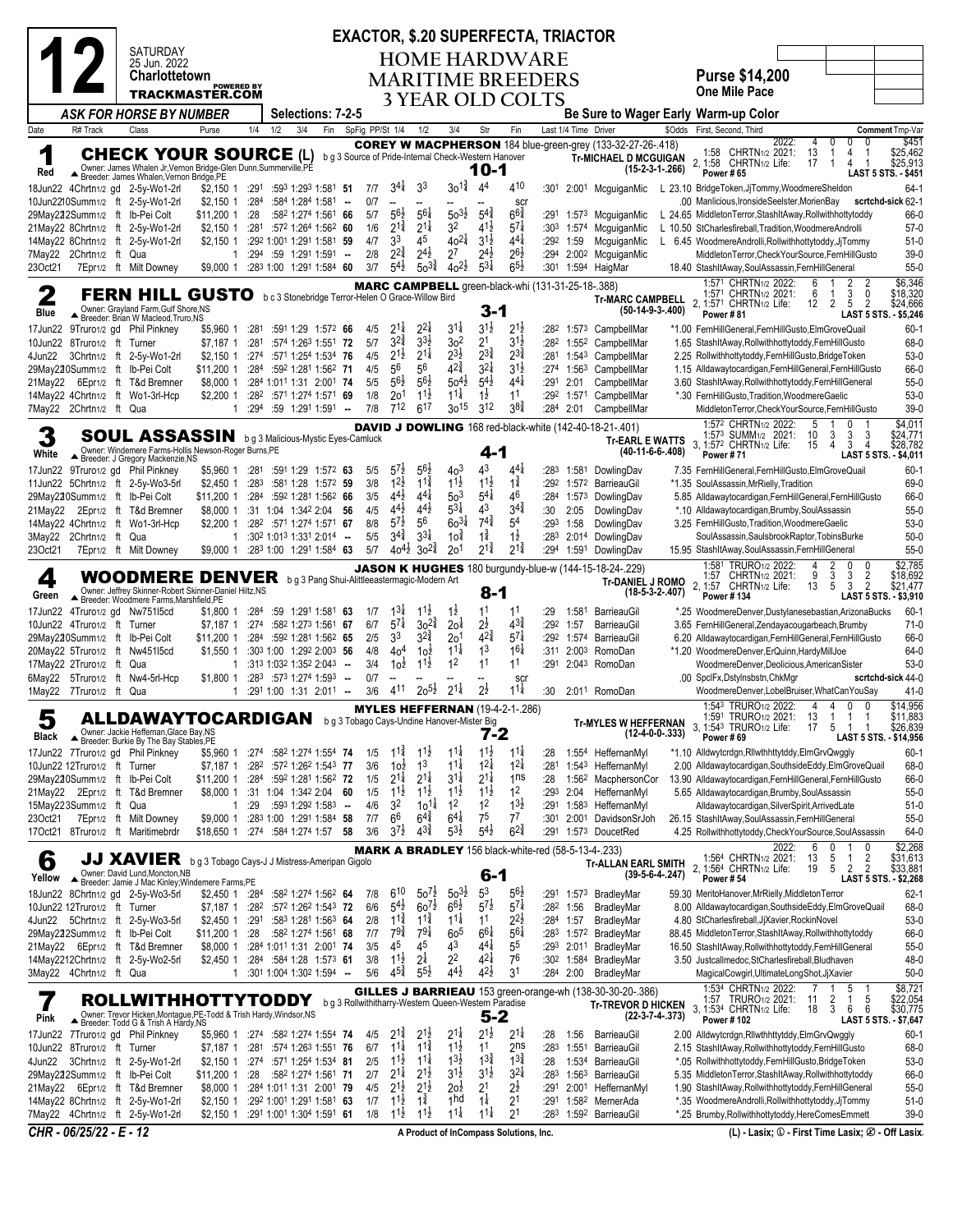|                                                                          |                                                                                                                                                                                                                                                                                                                                                                                                                                                                                                                                                                                                                                                                                                                                                                    | DAILY DOUBLE (Races 13 & 14), EXACTOR, \$.20 SUPERFECTA,<br><b>SATURDAY</b><br><b>TRIACTOR</b>                                                                                                  |                                                                                     |                          |     |                                                                                      |                |                   |                                                                |                                                         |                                                   |                                                          |                                                                             |                     |                           |                                                                                                                                             |                     |                                                                                                                                                                                                                                                                    |
|--------------------------------------------------------------------------|--------------------------------------------------------------------------------------------------------------------------------------------------------------------------------------------------------------------------------------------------------------------------------------------------------------------------------------------------------------------------------------------------------------------------------------------------------------------------------------------------------------------------------------------------------------------------------------------------------------------------------------------------------------------------------------------------------------------------------------------------------------------|-------------------------------------------------------------------------------------------------------------------------------------------------------------------------------------------------|-------------------------------------------------------------------------------------|--------------------------|-----|--------------------------------------------------------------------------------------|----------------|-------------------|----------------------------------------------------------------|---------------------------------------------------------|---------------------------------------------------|----------------------------------------------------------|-----------------------------------------------------------------------------|---------------------|---------------------------|---------------------------------------------------------------------------------------------------------------------------------------------|---------------------|--------------------------------------------------------------------------------------------------------------------------------------------------------------------------------------------------------------------------------------------------------------------|
|                                                                          |                                                                                                                                                                                                                                                                                                                                                                                                                                                                                                                                                                                                                                                                                                                                                                    | 25 Jun. 2022<br>Charlottetown                                                                                                                                                                   | <b>POWERED BY</b>                                                                   |                          |     |                                                                                      |                |                   |                                                                |                                                         |                                                   |                                                          |                                                                             |                     |                           | <b>ECIL LADNER MEMORIAL</b>                                                                                                                 |                     | <b>Purse \$6,000</b>                                                                                                                                                                                                                                               |
|                                                                          |                                                                                                                                                                                                                                                                                                                                                                                                                                                                                                                                                                                                                                                                                                                                                                    | <b>TRACKMASTER.COM</b>                                                                                                                                                                          |                                                                                     |                          |     |                                                                                      |                |                   |                                                                |                                                         |                                                   |                                                          |                                                                             |                     |                           |                                                                                                                                             |                     | <b>One Mile Pace</b>                                                                                                                                                                                                                                               |
| Date<br>R# Track                                                         |                                                                                                                                                                                                                                                                                                                                                                                                                                                                                                                                                                                                                                                                                                                                                                    | <b>ASK FOR HORSE BY NUMBER</b><br>Class                                                                                                                                                         | Purse                                                                               | 1/4                      | 1/2 | <b>Selections: 4-5-8</b><br>3/4<br>Fin                                               |                | SpFig PP/St 1/4   |                                                                | 1/2                                                     | 3/4                                               | Str                                                      | Be Sure to Wager Early<br>Fin                                               |                     | Last 1/4 Time Driver      |                                                                                                                                             | \$Odds              | <b>Warm-up Color</b><br>First, Second, Third<br>Comment Tmp-Var                                                                                                                                                                                                    |
| 1<br>Red                                                                 |                                                                                                                                                                                                                                                                                                                                                                                                                                                                                                                                                                                                                                                                                                                                                                    | <b>SCREEN TEST</b> b g 7 Vertical Horizon-Starring Role-Cams Card Shark<br>Owner: Kickin Horse Stable, York, PE-William Andrew, Calgary, AB<br>▲ Breeder: William E Andrew; Dan F Sifert, AB    |                                                                                     |                          |     |                                                                                      |                |                   |                                                                |                                                         |                                                   | 4-1                                                      |                                                                             |                     |                           | <b>COREY W MACPHERSON</b> 184 blue-green-grey (133-32-27-26-.418)<br><b>Tr-RONNIE GASS</b>                                                  | $(23-5-3-9-.420)$   | 1:55 CHRTN <sub>1/2</sub> 2022:<br>\$4,865<br>2<br>5<br>\$22,938<br>1:521 CHRTN1/2 2021:<br>30<br>6<br>9<br>25<br>6, 1:521 CHRTN1/2 Life:<br>124 34<br>14<br>\$144,954<br>Power #67<br>LAST 5 STS. - \$4,700                                                       |
| 18Jun22<br>11Jun22 10Chrtn1/2 ft Nw2101l5cd<br>4Jun22                    |                                                                                                                                                                                                                                                                                                                                                                                                                                                                                                                                                                                                                                                                                                                                                                    | 5Epr1/2 ft Walter Dale<br>9Chrtn1/2 ft Pref-2-Cd                                                                                                                                                | \$6,000 1<br>\$3,300 1<br>\$3,300 1 :27                                             | :271                     |     | :272 :573 1:253 1:554 76<br>:561 1:26 1:551 69<br>:564 1:261 1:55 74                 |                | 7/7<br>3/5<br>5/6 | 711<br>$11\frac{1}{4}$<br>510                                  | 7 <sup>1</sup><br>$2^{1\frac{1}{4}}$<br>50 <sup>4</sup> | 78½<br>32<br>$30^{21}$                            | 77}<br>$3^{3}\frac{1}{2}$<br>$3^{11}$                    | 713<br>21<br>11                                                             | :311<br>:29<br>:282 | 1:552<br>1:55             | 1:58 <sup>2</sup> MacphersonCor<br>MacphersonCor<br>MacphersonCor                                                                           |                     | 64-0<br>2.60 TimeToDance,AmericanRisk,BatterupHanover<br>68-0<br>11.10 RoseRunQuest, ScreenTest, LegendaryRon<br>1.30 ScreenTest, RoseRunQuest, BurnOutHanover<br>$51-0$                                                                                           |
| 28May22 9Chrtn1/2 ft Pref-2-Cd<br>21May22 5Chrtn1/2 ft Nw1801I5cd        |                                                                                                                                                                                                                                                                                                                                                                                                                                                                                                                                                                                                                                                                                                                                                                    |                                                                                                                                                                                                 | \$3,300 1<br>\$2,800 1                                                              | :281<br>:283             |     | :57 1:26 <sup>2</sup> 1:55 <sup>2</sup> 72<br>:583 1:283 1:563 68                    |                | 4/5<br>6/6        | 5 <sup>8</sup><br>$1^{1\frac{1}{2}}$                           | $5^{7}$<br>$1^{1\frac{3}{4}}$<br>813                    | $3i0$ 2<br>$11\frac{1}{2}$                        | $2^{2\frac{1}{2}}$<br>1 <sup>2</sup><br>6 <sup>3</sup>   | $2^{2}\frac{1}{4}$<br>$11\frac{1}{4}$                                       | :29<br>:28          | 1:554<br>1:563            | MacphersonCor<br>MacphersonCor                                                                                                              |                     | $62 - 0$<br>4.90 TimeToDance,ScreenTest,Moonwriter<br>$59-0$<br>1.40 ScreenTest.BlueMonk.MvLand                                                                                                                                                                    |
| 14May2213Chrtn1/2 ft Pref-2-Cd<br>2                                      |                                                                                                                                                                                                                                                                                                                                                                                                                                                                                                                                                                                                                                                                                                                                                                    | <b>BATTERUP HANOVER</b> bg 4 Betting Line-Beachbunny Hanover-Somebeachsomewhere                                                                                                                 | \$3,300 1                                                                           | :274                     |     | :554 1:262 1:561 71                                                                  |                | 7/8               | 813                                                            |                                                         | 7oo <sup>4</sup>                                  |                                                          | $6^{41}$                                                                    | :294                | 1:57                      | MacphersonCor<br><b>PAUL W LANGILLE</b> 140 red-black-silve (47-7-11-12-.364)                                                               |                     | 5.70 RoseRunQuest, BurnOutHanover, MyLand<br>46-0<br>\$1,270<br>1:563 TRURO1/2 2022:<br>2<br>0<br>1:514 CHRTN1/2 2021:<br>18<br>\$15,093<br>6<br>6                                                                                                                 |
| Blue                                                                     |                                                                                                                                                                                                                                                                                                                                                                                                                                                                                                                                                                                                                                                                                                                                                                    | Owner: Debbie Francis-Rosanne Langille-Douglas Lowthers-Chantel Langille, NS<br>▲ Breeder: Hanover Shoe Farms Inc, PA                                                                           |                                                                                     |                          |     |                                                                                      |                |                   |                                                                |                                                         |                                                   | 10-1                                                     |                                                                             |                     |                           | <b>Tr-PAUL W LANGILLE</b>                                                                                                                   | $(41-4-9-10-.300)$  | 3. 1:514 CHRTN1/2 Life:<br>3<br>\$42,563<br>26<br>8<br>7<br>Power #105<br>LAST 5 STS. - \$4,280                                                                                                                                                                    |
| 18Jun22<br>10Jun22 13Truro1/2 ft Wo1300l5s<br>3Jun22<br>1Truro1/2 ft Qua |                                                                                                                                                                                                                                                                                                                                                                                                                                                                                                                                                                                                                                                                                                                                                                    | 5Epr1/2 ft Walter Dale                                                                                                                                                                          | \$2,500 1<br>1                                                                      | :281                     |     | \$6,000 1 :272 :573 1:253 1:554 87<br>:581 1:27 1:542 78<br>:294 1:01 1:313 1:583 -- |                | 4/7<br>3/5<br>4/4 | $5^{7\frac{1}{4}}$<br>$1^{2\frac{1}{2}}$<br>$2^{2}\frac{1}{2}$ | $50^{51}$<br>$1^{2\frac{1}{2}}$<br>$2^{2}\frac{1}{2}$   | $400^{2}$<br>1 <sup>1</sup><br>$2^{1\frac{1}{2}}$ | $3^{11}$<br>1ż<br>11                                     | $3^{2*}$<br>$2\frac{1}{4}$<br>$15\frac{1}{4}$                               | :272<br>:264        |                           | :301 1:562 LangillePau<br>1:542 LangillePau<br>1:583 LangillePau                                                                            |                     | 5.05 TimeToDance,AmericanRisk,BatterupHanover<br>64-0<br>*.90 SockItAway, BatterupHanover, AmericanRisk<br>68-0<br>66-0<br>BatterupHanover, GoodFridayThree, KindaLikeRoyalty                                                                                      |
| 13Mav22 2Truro1/2 ft Qua<br>30Oct21 8Chrtn1/2 ft Nw1501l5cd              |                                                                                                                                                                                                                                                                                                                                                                                                                                                                                                                                                                                                                                                                                                                                                                    |                                                                                                                                                                                                 | $\mathbf{1}$<br>\$2,500 1                                                           | :301<br>:283             |     | :593 1:284 1:563 $-$<br>:574 1:262 1:542 75                                          |                | 4/4<br>4/8        | 1 <sup>1</sup><br>$1^{1\frac{3}{4}}$                           | 1 <sup>2</sup><br>$1^{1\frac{3}{4}}$                    | $11\frac{1}{2}$<br>$1^{21}$                       | $1^{1}\frac{1}{2}$<br>$1^{3}\frac{3}{4}$                 | $1^{21}$<br>$16\frac{1}{2}$                                                 | :274<br>:28         |                           | 1:563 LangillePau<br>1:542 LangillePau                                                                                                      |                     | $75-0$<br>BatterupHanover, Ridinlikeyastoleit, TobinsRollin<br>*.15 BatterupHanover, SpackJarrow, BankShotHanover<br>$50-0$                                                                                                                                        |
| 24Oct21 11Truro1/2 ft Johnnyconroy                                       |                                                                                                                                                                                                                                                                                                                                                                                                                                                                                                                                                                                                                                                                                                                                                                    |                                                                                                                                                                                                 | \$6,000 1 :264                                                                      |                          |     | :543 1:252 1:541 81                                                                  |                | 1/5               | $12\frac{1}{4}$                                                | $2^{11}$                                                | $2^{1\frac{1}{2}}$                                | $2^{1\frac{1}{4}}$                                       | 2 <sup>2</sup>                                                              | :29                 |                           | 1:543 LangillePau                                                                                                                           |                     | 4.95 TimeToDance, BatterupHanover, Moonwriter<br>$46 - 1$<br>\$4,630<br>1:544 SUMM <sub>1/2</sub> 2022:<br>3<br>0                                                                                                                                                  |
| White                                                                    | <b>NORRIS E ROGERS</b> 188 blue-grey (11-2-1-0-.232)<br>9<br>\$31,952<br>1:53 <sup>3</sup> CHRTN <sub>1/2</sub> 2021:<br>34<br>10<br>4<br><b>BUGSY MAGUIRE (L)</b><br>b g 8 Bettors Delight-Meredith Maguire N-Christian Cullen<br><b>Tr-K WADE SORRIE</b><br>Life: 170<br>29<br>21<br>\$291,398<br>4, 1:521<br>42<br>YR <sub>1/2</sub><br>Owner: Walter Simmons, Summerside, PE<br>$(32-6-0-5-.239)$<br>8-1<br>Power#66<br>LAST 5 STS. - \$4,238<br>Breeder: Brenda K Selwyn Waxman, ON<br>$12\frac{3}{4}$<br>$11\frac{3}{4}$<br>1 <sup>3</sup><br>1 <sup>2</sup><br>$12\frac{1}{4}$<br>17Jun2210Summ1/2 ft Nw2101l5cd<br>$:27^3$ $:55^4$ 1:25 1:544 78<br>:294<br>64-0<br>\$3,000 1<br>3/6<br>1:544<br>RogersNor<br>L 3.25 BugsyMaguire, Nogreatmischief, MyLand |                                                                                                                                                                                                 |                                                                                     |                          |     |                                                                                      |                |                   |                                                                |                                                         |                                                   |                                                          |                                                                             |                     |                           |                                                                                                                                             |                     |                                                                                                                                                                                                                                                                    |
| 10Jun22 9Summ1/2 ft Nw1801l5cd<br>4Jun22 10Chrtn1/2 ft Nw1801l5cd        |                                                                                                                                                                                                                                                                                                                                                                                                                                                                                                                                                                                                                                                                                                                                                                    |                                                                                                                                                                                                 | \$2,800 1<br>\$2,800 1                                                              | :283                     |     | :284 1:00 1:291 1:581 68<br>:592 1:291 1:574 57                                      |                | 2/5<br>6/7        | $1^{1\frac{1}{2}}$<br>$30^{5\frac{1}{4}}$                      | $11\frac{1}{4}$<br>20 <sup>1</sup>                      | 1 <sub>hd</sub><br>$30^{24}$                      | $11\frac{1}{4}$<br>$5^{3\frac{1}{4}}$                    | 11<br>$7^{4}$                                                               | :29<br>:284         | 1:581<br>1:583            |                                                                                                                                             |                     | MaclellanDam L 1.20 BugsyMaguire,Coasttocoastshark,MyLand<br>$62-1$<br>MaclellanDam L 1.75 WinterBlast, WindsongQuincy, SmartOfficial<br>$51-0$                                                                                                                    |
| 28May22 8Chrtn1/2 ft Nw1101l5cd<br>21May22 3Chrtn1/2 ft Qua-Dr           |                                                                                                                                                                                                                                                                                                                                                                                                                                                                                                                                                                                                                                                                                                                                                                    |                                                                                                                                                                                                 | $$2,100$ 1<br>1                                                                     | :28                      |     | :572 1:262 1:561 70<br>:294 1:01 1:304 1:593 --                                      |                | 5/7<br>3/3        | $3^{3}\frac{1}{4}$<br>$1^{1\frac{3}{4}}$                       | $10^{1}$<br>$1^{1\frac{1}{2}}$                          | $13\frac{3}{4}$<br>1 <sup>2</sup>                 | $12\frac{3}{4}$<br>$11\frac{1}{2}$                       | $14\frac{1}{2}$<br>$1\frac{3}{4}$                                           | :294<br>:284        | 1:561<br>1:593            | MaclellanDam                                                                                                                                |                     | $62 - 0$<br>MaclellanDam L *1.05 BugsyMaguire,AshesToAshes,BestToHurst<br>BugsyMaguire,SmartOfficial,Nogreatmischief<br>66-1                                                                                                                                       |
| 15May227Summ1/2 ft Qua-H&d                                               |                                                                                                                                                                                                                                                                                                                                                                                                                                                                                                                                                                                                                                                                                                                                                                    |                                                                                                                                                                                                 | 1                                                                                   |                          |     | :30 1:014 1:323 2:012 --                                                             |                | 5/5               | $5^{8\frac{3}{4}}$                                             | $5^{6}\frac{3}{4}$                                      | $50^{8}$                                          | 47                                                       | 35                                                                          | :28                 |                           | 2:022 MaclellanDam                                                                                                                          |                     | $51-0$<br>HeartAndSoul,HungerPangs,BugsyMaguire<br>\$6,564<br>1:551 CHRTN1/2 2022:<br>4<br>3<br>0                                                                                                                                                                  |
| 4<br>Green                                                               |                                                                                                                                                                                                                                                                                                                                                                                                                                                                                                                                                                                                                                                                                                                                                                    | <b>TIME TO DANCE</b> (L) b g 6 A Rocknroll Dance-Mystical Gypsy-Bettors Delight<br>Owner: Brent Campbell, Charlottetown, PE-Matthew Mcdonald, Edwards, ON<br>Breeder: Diamond Creek Farm Llc,PA |                                                                                     |                          |     |                                                                                      |                |                   |                                                                |                                                         |                                                   | 5-2                                                      | <b>MARC CAMPBELL</b> green-black-whi (131-31-25-18-.388)                    |                     |                           | <b>Tr-MARC CAMPBELL</b>                                                                                                                     | $(50-14-9-3-0.400)$ | 1:513 TRURO1/2 2021:<br>18<br>3<br>$\mathbf{0}$<br>\$48,547<br>13<br>75<br>35<br>6<br>\$174,624<br>5, 1:51 <sup>3</sup> TRURO <sub>1/2</sub> Life:<br>10<br>LAST 5 STS. - \$8,264<br>Power #143                                                                    |
| 18Jun22<br>11Jun22 10Chrtn1/2 ft Nw210115cd                              |                                                                                                                                                                                                                                                                                                                                                                                                                                                                                                                                                                                                                                                                                                                                                                    | 5Epr1/2 ft Walter Dale                                                                                                                                                                          | \$6,000 1<br>\$3,300 1                                                              | :272<br>:271             |     | :573 1:253 1:554 88<br>:561 1:26 1:551                                               | 67             | 5/7<br>5/5        | $3^{3}\frac{1}{2}$<br>$20^{11}$                                | 104<br>$11\frac{1}{4}$                                  | 11<br>$2^{3}$                                     | 11<br>$2^{2\frac{1}{4}}$                                 | $12\frac{3}{4}$<br>$4^{21}$                                                 | :301<br>:292        |                           | 1:554 CampbellMar<br>1:553 CampbellMar                                                                                                      |                     | 64-0<br>*.95 TimeToDance,AmericanRisk,BatterupHanover<br>68-0<br>*.05 RoseRunQuest, ScreenTest, LegendaryRon                                                                                                                                                       |
| 28May22 9Chrtn1/2 ft Pref-2-Cd<br>21May22 9Chrtn1/2 ft Pref-2-Cd         |                                                                                                                                                                                                                                                                                                                                                                                                                                                                                                                                                                                                                                                                                                                                                                    |                                                                                                                                                                                                 | \$3,300 1<br>\$3,300 1                                                              | :281<br>:274             |     | :57 1:26 <sup>2</sup> 1:55 <sup>2</sup> 74<br>:583 1:273 1:551 73                    |                | 5/5<br>5/5        | 1 <sup>2</sup><br>$11\frac{3}{4}$                              | 1 <sup>2</sup><br>$11\frac{3}{4}$                       | $11\frac{3}{4}$<br>$2\frac{1}{4}$                 | $1^{2\frac{1}{2}}$<br>1 <sub>hd</sub><br>$11\frac{1}{4}$ | $12\frac{1}{4}$<br>$11\frac{1}{4}$                                          | :29<br>:273         |                           | 1:552 CampbellMar<br>1:551 CampbellMar                                                                                                      |                     | $62 - 0$<br>*.05 TimeToDance,ScreenTest,Moonwriter<br>*.10 TimeToDance,RoseRunQuest,BurnOutHanover<br>$57-0$                                                                                                                                                       |
| 14May22 3Chrtn1/2 ft Qua<br>21Nov2112Chrtn1/2 ft Pref-1-Cd               |                                                                                                                                                                                                                                                                                                                                                                                                                                                                                                                                                                                                                                                                                                                                                                    |                                                                                                                                                                                                 | 1<br>\$3,400 1                                                                      | :284<br>:273             |     | :593 1:302 1:583<br>:572 1:271 1:55                                                  | $\sim$<br>- 79 | 8/8<br>5/5        | $1^{1\frac{1}{2}}$<br>$10^{21}$                                | 11<br>$11\frac{1}{2}$                                   | 11<br>$11\frac{1}{4}$                             | 1 <sup>2</sup>                                           | 1 <sup>nk</sup><br>$1^{21}$                                                 | :281<br>:274        | 1:58 <sup>3</sup><br>1:55 | CampbellMar<br>CampbellMar                                                                                                                  | L.                  | $57-0$<br>TimeToDance,StashItAway,BetterThanMen<br>$42 - 0$<br>*.20 TimeToDance,ScreenTest,BugsyMaguire                                                                                                                                                            |
| 5<br>Black                                                               |                                                                                                                                                                                                                                                                                                                                                                                                                                                                                                                                                                                                                                                                                                                                                                    | TWIN B TUFFENUFF (L) br h 7 Rock N Roll Heaven-In the Pink-Dragon Again<br>Owner: Patrick Morris, Charlottetown, PE<br>Breeder: William Joseph Donovan.FL                                       |                                                                                     |                          |     |                                                                                      |                |                   |                                                                |                                                         |                                                   | 3-1                                                      |                                                                             |                     |                           | <b>DAVID J DOWLING</b> 168 red-black-white (142-40-18-21-.401)<br><b>Tr-RONALD I MATHESON</b><br>(68-11-14-13-.339)<br>*Last Tr - Ian Moore |                     | \$36,705<br>1:504 M <sub>1</sub><br>2022:<br>15<br>2<br>3<br>8<br>30<br>$\overline{7}$<br>1:504 PCD5/8<br>5<br>\$142,308<br>2021:<br>4, 1:494 PHL5/8<br>Life: 138 24<br>30 24<br>\$599,728<br>LAST 5 STS. - \$6,500<br><b>Power #56</b>                            |
| 11Jun2211Wbsb7/8 ft Nw1300015cd<br>4Jun22 7Wbsb7/8 ft Nw11000l5cd        |                                                                                                                                                                                                                                                                                                                                                                                                                                                                                                                                                                                                                                                                                                                                                                    |                                                                                                                                                                                                 | \$22,000 1 :27<br>\$22,000 1 :263 :554 1:232 1:502 79 x4/10 1026 1015 1011          |                          |     | :563 1:241 1:513 86 2/10                                                             |                |                   | 710                                                            | $80^{10}$                                               | $80^{7}$                                          | 88}<br>813                                               | $8^{2\frac{3}{4}}$<br>$79\frac{1}{4}$                                       | :263                |                           | 1:521 MooreTyl<br>:263 1:521 MooreTyl                                                                                                       |                     | $62 - 0$<br>L 12.60 SecondBruiser, FlyingevenbettorN, RockmeRollme<br>59-0<br>L 7.65 ColdCreekCabo,SecondBruiser,RealWilley                                                                                                                                        |
| 27May22 11Lon1/2 ft Camluck<br>26Apr22                                   |                                                                                                                                                                                                                                                                                                                                                                                                                                                                                                                                                                                                                                                                                                                                                                    | 8YR1/2 ft Nw21001l5                                                                                                                                                                             | \$150,000 1<br>\$25,000 1                                                           | :261<br>:264             |     | :551 1:231 1:502 89<br>:551 1:223 1:504 95                                           |                | 2/8<br>6/6        | 45‡<br>$6^{7\frac{1}{2}}$                                      | $5^{4}$<br>$6^{7\frac{1}{2}}$                           | $7^{5^{3}_{4}}$<br>$6^{5\frac{1}{4}}$             | 76<br>6 <sup>3</sup>                                     | 6 <sup>9</sup> #<br>32                                                      | :274<br>:273        |                           | 1:521 MooreTyl<br>1:51 <sup>1</sup> BrennanGeo                                                                                              | L.                  | L 52.50 JimmyFreight, TattooArtist, PoseidonSeelster<br>64-0<br>$59-0$<br>6.80 PeaceOutPosse,BigSir,TwinBTuffenuff                                                                                                                                                 |
| 19Apr22<br>4Apr22                                                        |                                                                                                                                                                                                                                                                                                                                                                                                                                                                                                                                                                                                                                                                                                                                                                    | 7YR <sub>1/2</sub> ft Nw2000015<br>7YR1/2 ft Nw15000l5                                                                                                                                          | \$25,000 1<br>\$21,500 1 :27                                                        | :28                      |     | :572 1:251 1:531 89<br>:561 1:243 1:532 84                                           |                | 1/7<br>3/8        | $2^{1\frac{1}{2}}$<br>$1^{1\frac{1}{4}}$                       | $2^{1\frac{1}{2}}$<br>$1^{11}$                          | 2014 ip 321<br>$2^{1/2}$                          | 1‡                                                       | *31 dq4<br>$2^{\frac{1}{2}}$                                                | :274<br>:284        |                           | 1:532 BrennanGeo<br>1:532 BrennanGeo                                                                                                        | L.                  | 5.10 ShadowCat, Delightful Terror, TwinBTuffenuff-<br>dq4 48-0<br>L 1.20 BillHaleyN, TwinBTuffenuff, AintnobettorA<br>$52-0$                                                                                                                                       |
| 6                                                                        |                                                                                                                                                                                                                                                                                                                                                                                                                                                                                                                                                                                                                                                                                                                                                                    | <b>ALWAYS B SWEET</b>                                                                                                                                                                           |                                                                                     |                          |     | b g 4 Always B Miki-Sweet As Sugar-Yankee Cruiser                                    |                |                   |                                                                |                                                         |                                                   |                                                          |                                                                             |                     |                           | <b>DARREN R CROWE</b> 178 blue-black-gold (48-12-5-10-.377)<br><b>Tr-ANTHONY P STYMEST</b>                                                  |                     | \$1,710<br>1:553 TRURO1/2 2022:<br>2<br>0<br>0<br>2<br>3<br>1:501 PHL5/8<br>2021:<br>$\frac{10}{22}$<br>2<br>\$39,840<br>3, 1:501 PHL5/8<br>$\overline{2}$<br>6<br>\$86,067<br>Life:<br>4                                                                          |
| Yellow<br>10Jun22                                                        |                                                                                                                                                                                                                                                                                                                                                                                                                                                                                                                                                                                                                                                                                                                                                                    | Owner: Kevin Harvey-Rudge Racing-Hardy Mill Stable, NS<br>▲ Breeder: Birnam Wood Farms, FL<br>9Truro1/2 ft Nw130115cd                                                                           |                                                                                     |                          |     | \$2,000 1 :281 :562 1:25 1:553 71                                                    |                | 1/5               | $3^{2^{3}_{4}}$                                                | $10^{11}$                                               | 1 <sup>5</sup>                                    | 12-1<br>$1^{4\frac{1}{4}}$                               | $1^{3\frac{3}{4}}$                                                          | :303                |                           | 1:553 CroweDar                                                                                                                              | $(13-4-1-5-478)$    | Power #83<br>LAST 5 STS. - \$15,960<br>*.05 AlwaysBSweet,Johnnywalkerdelux,WellDid<br>68-0                                                                                                                                                                         |
| 3Jun22<br>27May22 2Truro1/2 ft Qua                                       |                                                                                                                                                                                                                                                                                                                                                                                                                                                                                                                                                                                                                                                                                                                                                                    | 2Truro1/2 ft Nw751l5cd                                                                                                                                                                          | \$1,800 1<br>1                                                                      |                          |     | :291 1:001 1:293 1:58 62<br>$:29^3$ 1:00 <sup>4</sup> 1:30 1:57 <sup>4</sup> --      |                | 1/4<br>5/5        | 1 <sup>2</sup><br>$1^{2\frac{1}{2}}$                           | $1^{2\frac{1}{4}}$<br>$15\frac{1}{2}$                   | $1^{31}$<br>112                                   | $1^{3\frac{3}{4}}$<br>111                                | $19\frac{3}{4}$<br>$115\frac{1}{2}$                                         | :282                | 1:58                      | CroweDar<br>:274 1:574 CroweDar                                                                                                             |                     | 66-0<br>*.05 AlwaysBSweet, ErQuinn, ReggiesGame<br>AlwaysBSweet, Havarti, UBettimAGoodone<br>62-0                                                                                                                                                                  |
| 20May22 1Truro1/2 ft Qua<br>7Aug21<br>1M1                                |                                                                                                                                                                                                                                                                                                                                                                                                                                                                                                                                                                                                                                                                                                                                                                    | ft 5u W2-Nw5                                                                                                                                                                                    | $\mathbf{1}$<br>\$21,000 1                                                          | :263                     |     | :301 1:022 1:32 1:593 --<br>:541 1:214 1:491 85                                      |                | 3/3<br>2/9        | $1^{11}$<br>$2^{1\frac{1}{4}}$                                 | $1^{2\frac{1}{4}}$<br>$4^{3\frac{3}{4}}$                | 1 <sup>7</sup><br>$6^{4}$                         | $1^{13}$<br>$6^{3\frac{1}{4}}$                           | $1^{20}$<br>$9^{4}$                                                         |                     | :272 1:50                 | :273 1:593 CroweDar<br><b>DunnDex</b>                                                                                                       |                     | AlwaysBSweet,ElectricSyl,DesirDorleans<br>68-0<br>L 4.20 SouthBeachStar,Somewhereinverona,BetterTakelt<br>88-0                                                                                                                                                     |
| 30Jul21<br>7M1                                                           |                                                                                                                                                                                                                                                                                                                                                                                                                                                                                                                                                                                                                                                                                                                                                                    | ft 5u W2-Nw5                                                                                                                                                                                    | \$21,000 1 :27 <sup>2</sup> :55 <sup>1</sup> 1:23 <sup>1</sup> 1:50 <sup>3</sup> 87 |                          |     |                                                                                      |                | 5/9               | $4^{2}\frac{1}{2}$                                             | 44                                                      | $5^{2}\frac{1}{2}$                                | $42\frac{3}{4}$                                          | $2^{2}\frac{1}{2}$<br><b>ADAM MERNER</b> 210 blue-white (136-24-22-19-.312) |                     | :272 1:51                 | MillerDav                                                                                                                                   |                     | $72-0$<br>5.70 PirateHanover, AlwaysBSweet, TruffleDog<br>$$6,350$<br>$$17,816$<br>1:55 <sup>1</sup> CHRTN <sub>1/2</sub> 2022:<br>$\frac{2}{4}$<br>0<br>$\frac{5}{27}$<br>3<br>5<br>1:54 CHRTN1/2 2021:<br>0                                                      |
| 7<br>Pink                                                                |                                                                                                                                                                                                                                                                                                                                                                                                                                                                                                                                                                                                                                                                                                                                                                    | <b>ROSE RUN QUEST</b><br>Owner: Blair & Carl Hansen-Isaac Schurman, PE<br>Breeder: Kentuckiana Farms Gen Par, KY                                                                                |                                                                                     |                          |     | b g 10 If I Can Dream-Letmedowneasy-Camluck                                          |                |                   |                                                                |                                                         |                                                   | $6-1$                                                    |                                                                             |                     |                           | <b>Tr-MELISSA J RENNIE</b><br>(73-19-12-10-.397)                                                                                            |                     | 3, 1:511 TGDN5/8 Life: 183 57 36 23<br>\$253,787<br>Power #69<br>LAST 5 STS. - \$6,350                                                                                                                                                                             |
| 11Jun22 10Chrtn1/2 ft Nw2101l5cd<br>4Jun22                               |                                                                                                                                                                                                                                                                                                                                                                                                                                                                                                                                                                                                                                                                                                                                                                    | 9Chrtn1/2 ft Pref-2-Cd                                                                                                                                                                          | \$3,300 1 :271<br>\$3,300 1                                                         | :27                      |     | :561 1:26 1:551<br>:564 1:261 1:55                                                   | 69<br>- 73     | 4/5<br>4/6        | $4^{3}\frac{1}{2}$<br>$4^{8\frac{1}{4}}$                       | $40^{31}$<br>$30^{21}$                                  | 1oă<br>2o‡                                        | $12\frac{1}{4}$<br>2 <sup>hd</sup>                       | 1 <sup>1</sup><br>2 <sup>1</sup>                                            | :291<br>:284        | 1:551                     | 1:551 MernerAda<br>MernerAda                                                                                                                |                     | 11.65 RoseRunQuest, ScreenTest, LegendaryRon<br>68-0<br>*.65 ScreenTest, RoseRunQuest, BurnOutHanover<br>$51-0$                                                                                                                                                    |
| 21May22 9Chrtn1/2 ft Pref-2-Cd<br>14May2213Chrtn1/2 ft Pref-2-Cd         |                                                                                                                                                                                                                                                                                                                                                                                                                                                                                                                                                                                                                                                                                                                                                                    |                                                                                                                                                                                                 | \$3,300 1<br>\$3,300 1                                                              | :274<br>:274             |     | :583 1:273 1:551 72<br>:554 1:262 1:561 74                                           |                | 3/5<br>3/8        | $4^{4}\frac{3}{4}$<br>$3^{21}$                                 | $4^{4}\frac{1}{2}$<br>3 <sup>2</sup>                    | 10 <sup>1</sup><br>$3^{1\frac{1}{2}}$             | 2hd<br>$3^{11}$                                          | $2^{1\frac{1}{4}}$<br>1 <sup>3</sup>                                        | :274<br>:293        | 1:561                     | 1:552 MernerAda<br>MernerAda                                                                                                                |                     | $57-0$<br>3.75 TimeToDance, RoseRunQuest, BurnOutHanover<br>46-0<br>3.35 RoseRunQuest, BurnOutHanover, MyLand                                                                                                                                                      |
| 7May22 11Chrtn1/2 ft Nw1801l5cd<br>30Apr22 13Chrtn1/2 sy Qua             |                                                                                                                                                                                                                                                                                                                                                                                                                                                                                                                                                                                                                                                                                                                                                                    |                                                                                                                                                                                                 | \$2,800 1<br>1                                                                      | :284                     |     | :593 1:291 1:57 73<br>:304 1:033 1:362 2:063 --                                      |                | 3/7<br>4/4        | $1^{1\frac{1}{2}}$<br>$4^{44}$                                 | $1^{1}\frac{1}{2}$<br>$45\frac{1}{2}$                   | $1^{1\frac{1}{2}}$<br>$4^{4}$                     | $1^{1\frac{3}{4}}$<br>42}                                | $1^{3}\frac{1}{2}$<br>$3\frac{1}{4}$                                        | :274                | 1:57                      | MernerAda<br>:292 2:063 MernerAda                                                                                                           |                     | *1.70 RoseRunQuest, Usurper, GoodEyeHawkeye<br>$35-0$<br>$35 - 4$<br>MickDundee, BoysTurn, RoseRunQuest                                                                                                                                                            |
| 8<br>Gray                                                                |                                                                                                                                                                                                                                                                                                                                                                                                                                                                                                                                                                                                                                                                                                                                                                    | <b>ISLAND BEACH BOY (L)</b><br>Vener: F Ian Smith, Stratford, PE-Arnold Hagen, Bible Hill, NS<br>▼ Breeder: Fashion Farms Llc, New Hope, PA                                                     |                                                                                     |                          |     | b g 4 Somebeachsomewhere-Lady Sometimes-Armbro Mackintosh                            |                |                   |                                                                |                                                         |                                                   | 7-2                                                      |                                                                             |                     |                           | <b>GILLES J BARRIEAU</b> 153 green-orange-wh (138-30-30-20-.386)<br><b>Tr-GILLES J BARRIEAU</b>                                             | $(16-4-3-4-437)$    | \$35,330<br>1:50 <sup>1</sup> WBSB7/8 2022:<br>3<br>17<br>3<br>4<br>1:51 <sup>1</sup> PPK <sub>5/8</sub><br>17<br>3<br>3<br>\$30,969<br>2021:<br>4<br>$\overline{7}$<br>8<br>4, 1:501 WBSB7/8 Life:<br>40<br>9<br>\$103,711<br>Power #68<br>LAST 5 STS. - \$10,460 |
| 11Jun2210Wbsb7/8 ft Cond                                                 |                                                                                                                                                                                                                                                                                                                                                                                                                                                                                                                                                                                                                                                                                                                                                                    |                                                                                                                                                                                                 | \$16,000 1                                                                          | :261                     |     | :551 1:224 1:511 73                                                                  |                | 3/9               | $11\frac{3}{4}$                                                | $11\frac{1}{2}$                                         | $11\frac{1}{2}$                                   | 74                                                       | 916                                                                         |                     |                           | *Last Tr - Marcel Barrieaú<br>:313 1:542 McclureBob                                                                                         | L.                  | 5.05 NoPlanIntended, Century Fury, BeachinLindy<br>$62 - 0$                                                                                                                                                                                                        |
| 28May22 3Wbsb7/8 ft Cond<br>21May22 3Wbsb7/8 ft Nw560015cd               |                                                                                                                                                                                                                                                                                                                                                                                                                                                                                                                                                                                                                                                                                                                                                                    |                                                                                                                                                                                                 | \$16,000 1<br>\$15,000 1                                                            | :26 <sup>3</sup><br>:262 |     | :542 1:221 1:503 89<br>:544 1:222 1:501 85                                           |                | 5/9<br>7/8        | 2 <sup>nk</sup><br>2 <sup>1</sup>                              | $4^{3}\frac{1}{2}$<br>$11\frac{3}{4}$                   | 40 <sup>3</sup><br>16                             | $3^{1\frac{3}{4}}$<br>1 <sup>8</sup>                     | $5^{1\frac{3}{4}}$<br>$19\frac{1}{2}$                                       | :281<br>:274        | 1:51                      | HenryTre<br>1:501 McclureBob                                                                                                                |                     | L *1.65 LegionSeelster, RockmeRollme, CaptainVideo<br>68-0<br>L *2.15 IslandBeachBoy,GrandPoobah,PipewrenchCharlie<br>64-0                                                                                                                                         |
| 14May22 5Wbsb7/8 ft Nw8000l5cd<br>7May22 12Wbsb7/8 ft Cond               |                                                                                                                                                                                                                                                                                                                                                                                                                                                                                                                                                                                                                                                                                                                                                                    |                                                                                                                                                                                                 | \$18,000 1<br>\$16,000 1                                                            | :272<br>:271             |     | :56 1:242 1:514 81<br>:56 1:233 1:513 76                                             |                | 3/9<br>7/10       | $4^{5}\frac{1}{2}$<br>$3^{3}\frac{1}{2}$                       | $40^{4}\frac{3}{4}$<br>$4^{51}$                         | $20^{11}$<br>6 <sup>6</sup>                       | $i3^{11}$<br>7 <sup>6</sup>                              | $3^{1\frac{3}{4}}$<br>$10^{7}$                                              | :273<br>:281        | 1:521<br>1:53             | McclureBob<br>McclureBob                                                                                                                    |                     | L 15.10 FlyingevenbettorN, IdealPerception, IslandBeachBoy<br>64-0<br>L 11.60 Outlawgrabbingears, Century Fury, Chiefs Beach<br>46-0                                                                                                                               |
| 17Apr22 13Ppk5/8 ft Isle Mile3<br>CHR - 06/25/22 - E - 13                |                                                                                                                                                                                                                                                                                                                                                                                                                                                                                                                                                                                                                                                                                                                                                                    |                                                                                                                                                                                                 | \$12,000 1                                                                          | :273                     |     | :564 1:242 1:513 85                                                                  |                | 3/8               | $1^{1\frac{1}{2}}$                                             | $1^{1\frac{1}{2}}$                                      | $1^{1\frac{1}{2}}$                                | $1^{1\frac{1}{2}}$                                       | 2 <sup>ns</sup><br>A Product of InCompass Solutions, Inc.                   | :271                |                           |                                                                                                                                             |                     | 1:513 HennesseyWal L 3.20 HardtAtWork, Island Beach Boy, Machiatto A<br>78-0<br>(L) - Lasix; ① - First Time Lasix; ② - Off Lasix.                                                                                                                                  |